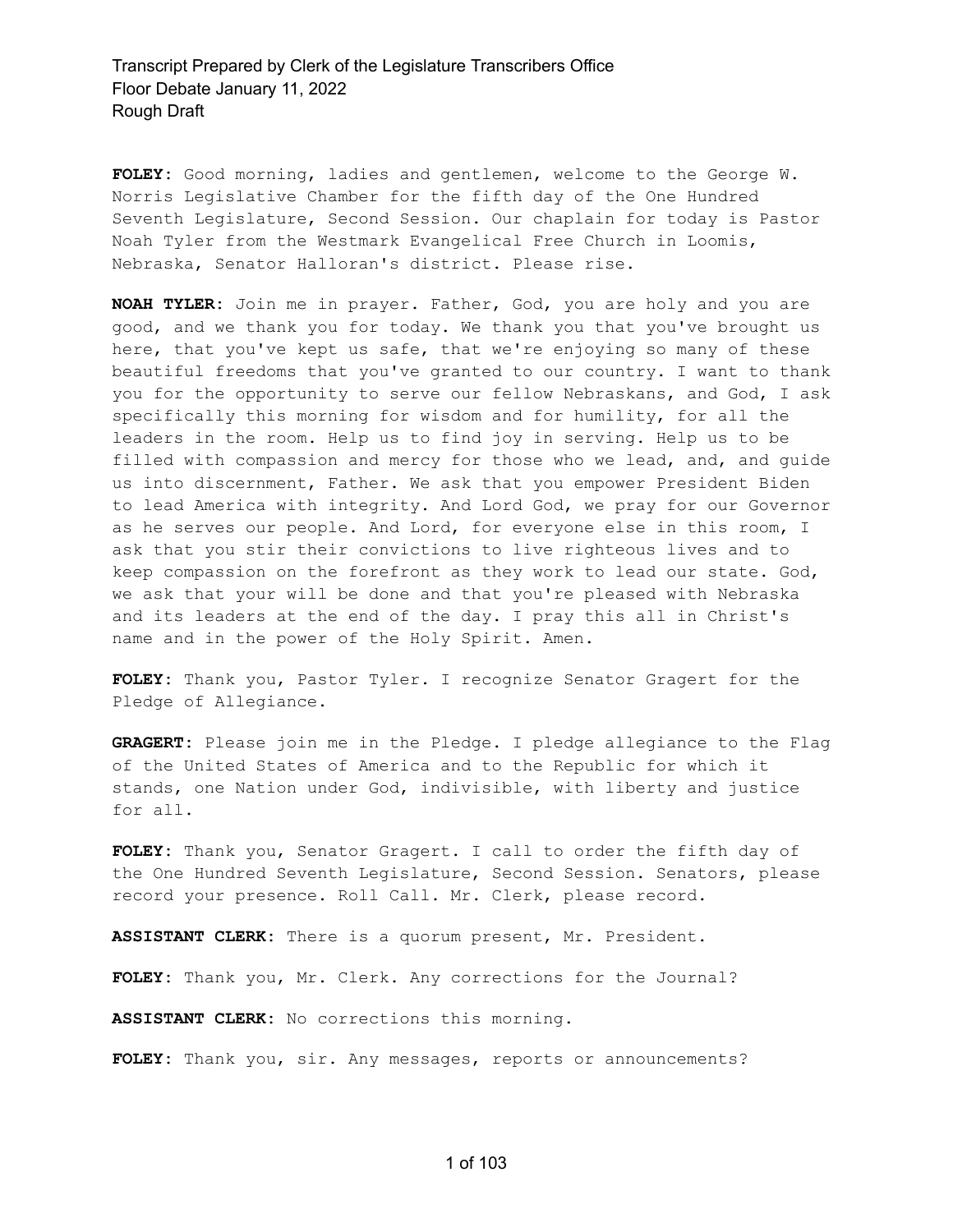**ASSISTANT CLERK:** Mr. President, I have no messages, reports nor announcements this morning.

**FOLEY:** All right, we're going to-- we have no need to announce new bills at this time. We'll come back to that. First item, then, on the agenda is General File 2022 senator priority bills. We're going to pick up where we left off with LB310. Senator Clements, if you'd like-- we'll go to Mr. Clerk first.

**ASSISTANT CLERK:** Thank you, Mr. President. LB310, offered by Senator Clements. It's a bill for an act relating to revenue and taxation: to change inheritance tax rates and exemption amounts as prescribed; harmonize provisions; repeal the original sections. The bill was introduced on January 12 of last year. It was reported to General File with committee amendments. The bill was considered yesterday. At that time, the committee amendments were still under consideration, as was an amendment to the committee amendment from Senator Albrecht.

**FOLEY:** Thank you, Mr. Clerk. We were just on this bill yesterday afternoon. Senator Clements, Senator Linehan, and Senator Albrecht, if you'd like a minute or so each just to refresh us on where we left off yesterday afternoon, you may do so, Senator Clements, you are recognized.

**CLEMENTS:** Thank you, Mr. President. Yes, this is my LB310, which is reducing the inheritance tax rates, and the committee amendment changed what my bill was. I had-- my bill was going to reduce the rates by half. The committee amendment is only about a 15 percent reduction. I wanted to point out that for distant relatives, Class 2 with nieces and nephews, in 2007, they had been at a 9 percent rate of tax. In 2007, they were raised to 13 percent, which is what they are now. And I'm-- the committee amendment brings it back down to 11 percent, but not back down to the 2007 level. So it's, it is a compromise and I think it's a reasonable amount. The committee amendment also raises the exemptions, which is-- they have not been raised for 13 years, and the \$100,000 for children just barely is the amount of inflation, from \$40,000 to \$100,000. And so the-- it's reflecting inflation increases that-- and also the extreme valuation. Sharp increases in valuation and assessed values have given windfalls to the inheritance tax rates where the counties aren't able to lower the levy like they do on property tax. We're lowering, basically, the levy on inheritance tax to do some adjustment for the sharp increases of valuations. Thank you, Mr. President.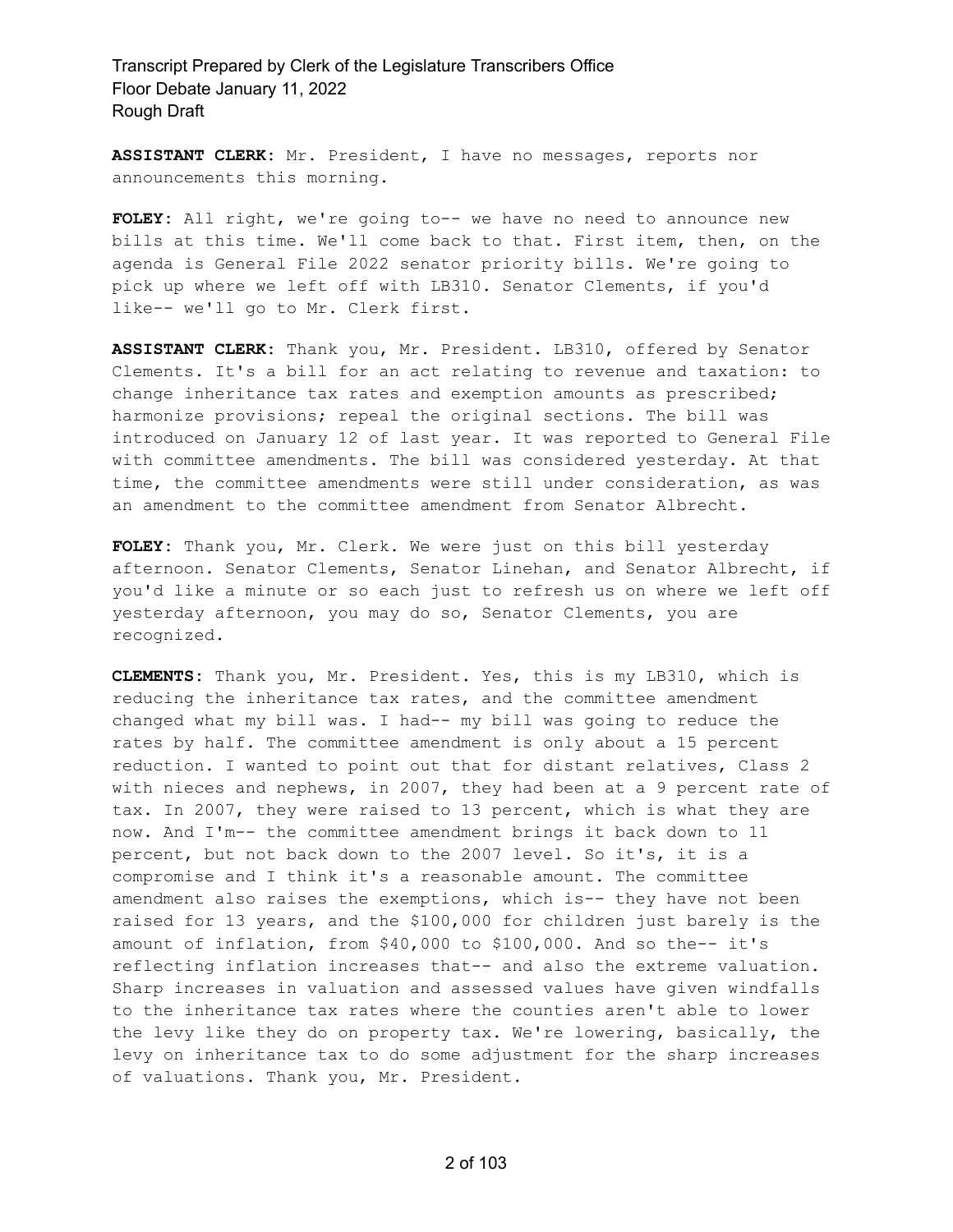**FOLEY:** Thank you, Senator Clements. Senator Linehan, would you like a moment just to refresh us on the committee amendment?

**LINEHAN:** So what the committee amendment would do is-- thank you. Good morning, Mr. President. Good morning, colleagues. The committee amendment, which was LB310, came out of committee on a vote 7 to 1. Well, it came out of committee on a vote 6 to 2. The amendment changes the exemption amount and the rate of tax under the inheritance taxes. Changes apply for descendants [SIC] dying on or after January 1, 2022. For first class beneficiaries, which are brothers, sisters, children, the exemption amount is increased from \$40,000, which it is today, \$40,000 to \$100,000, and the rate remains at 1 percent. Class 2 beneficiaries-- nieces, nephews-- the exemption amount is increased from the low of \$15,000, which it is today, to only \$40,000, but it's at least \$40,000, and the rate is reduced from 13 to 11 percent. For Class 3 beneficiaries-- these are non-related beneficiaries, non-familiar, related-- exemption amount is increased from the current \$10,000 to \$25,000, and the tax rate is reduced from 18 to 15 percent. Any person under the age of  $21--$  excuse me, under the age of  $22--$  is not subject to the inheritance tax. We do this because, if you're still in school, we feel that you shouldn't have to be paying inheritance taxes. AM635 requires the county treasurers to submit an annual report to the Department of Revenue on inheritance taxes. The report is to be submitted on or before July 1, 2022, and before July 1 each year thereafter. The report shall be submitted to the Department of Revenue for all classes of beneficiaries on a form prescribed by the Department of Revenue. The report shall include the amount of inheritance tax revenue generated by each class of beneficiaries and the number of beneficiaries in each class who received any property subject to the tax. The report shall also include the number of beneficiaries who received any property that was subject to the tax who do not reside in the state of Nebraska. Excuse me. Thank you, colleagues, and I ask for your support. I still would like people to support AM635, and I'm happy to answer any questions.

**FOLEY:** Thank you, Senator Linehan. And Senator Albrecht, you had AM1511 pending when we left yesterday, if you'd like to refresh us on the amendment.

**ALBRECHT:** Yes, and thank you, President. Colleagues, again, given the landscape of what we've been talking about yesterday on the floor and the two meetings that we had today, both with Senator Walz, Senator Lindstrom, and Senator Stinner, explaining about the different funds that are out there and available, again, I think the theme of this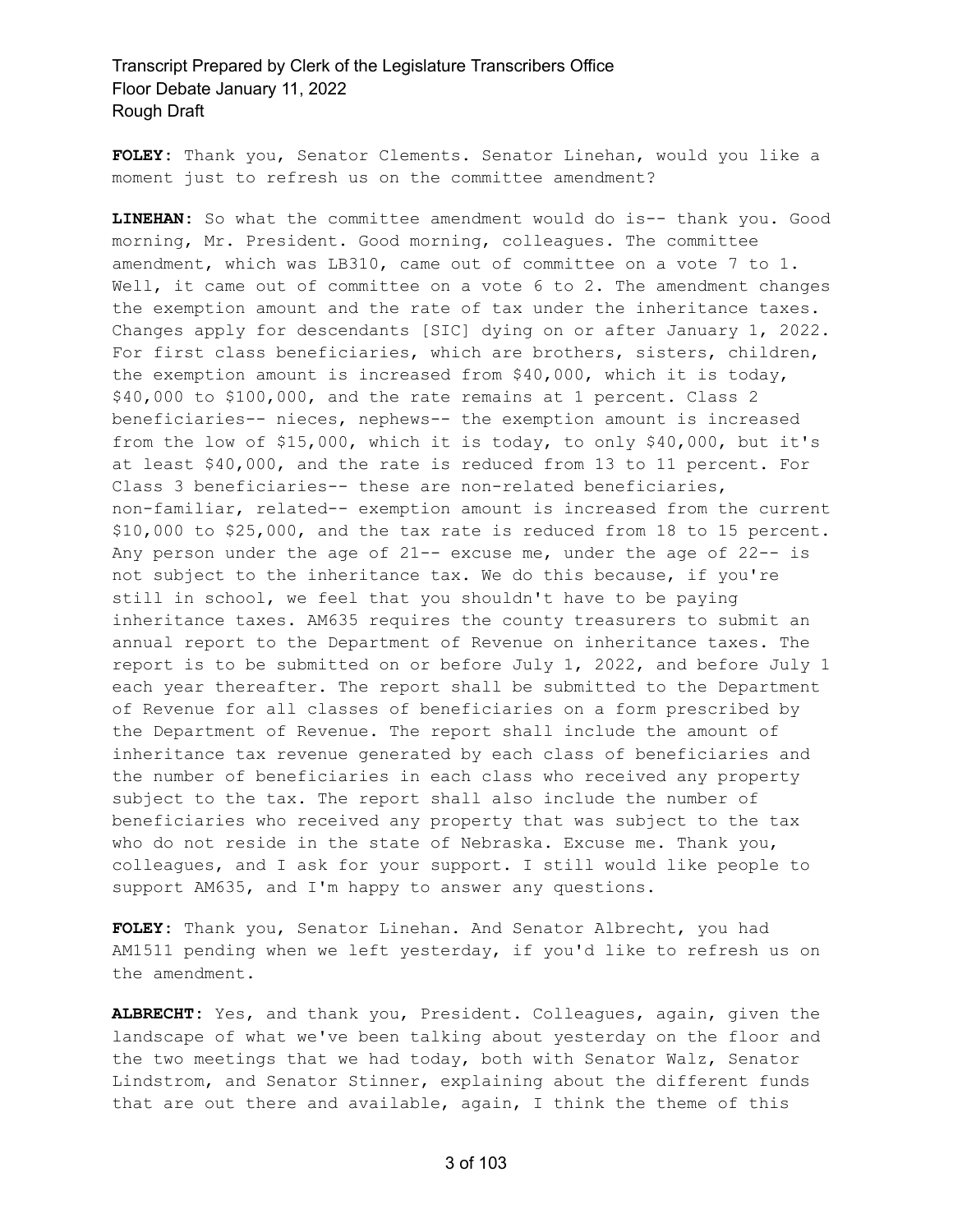particular session is, it is the people's money. It is time for us to revise an outdated tax plan that we've had for many, many years. So AM15 [SIC-- AM1511] would basically fully phase out Nebraska's inheritance tax over the course of five years and eliminate, eliminating it completely by January 1, 2028. So I hope that you'll all engage with a little bit more conversation than just one or two people in the queue, because this truly is impactful to the people who live in Nebraska, who raise their families here, who raise crops here, who do business here. You know, we're building on what we need for our future, for the future generations, but we're going to take it away from them at the time of death. It's very difficult for people to assume that that's the thing to do. So appreciate any conversation we can have on AM511 [SIC-- AM1511], and hope to get your vote. Thanks.

**FOLEY:** Thank you, Senator Albrecht. Before moving to debate, Senator Albrecht would like us to recognize Dr. David Hoelting of Pender, Nebraska, serving as today's family physician of the day. Dr. Hoelting is with us under the north balcony. Doctor, would you please rise? I'd like to welcome you to the Nebraska Legislature. Debate is now open on LB310 and the pending amendments. Senator Erdman.

**ERDMAN:** Thank you, Senator McGov-- Lieutenant Governor. Good morning. I want to say hi to Don [PHONETIC] out there in Angora this morning. I know he's watching; I appreciate that. I'm going to follow up with some of the comments that I made yesterday about inheritance tax. One of the things that we need to always keep in the forefront of our mind is the fact that it's not the counties' money. It belongs to the individual who passed, and now it belongs to the heirs that he left it to. And I don't understand why dying creates a tax event. All of the money that was used to pay for that real estate equipment, cattle, whatever they may be inheriting, was done with after-tax dollars. And now we're going to tax them again. It doesn't make any sense at all. And so some have said it's very similar to property tax. You know, we've paid for our property with after-tax dollars and they continue to tax us every year. Well, I know this won't be a surprise. I have an answer for all of those. I have an answer for inheritance tax. I have an answer for property tax and income tax. It's called the consumption tax. That's the answer to fix all of these problems. We wouldn't be talking about this today if we adopt the EPIC consumption tax. But I'm going to speak today about Senator Albrecht's AM 1115-- AM1511, excuse me. I'm in support of AM1511. I did draft a yellow copy amendment yesterday afternoon, and the amendment said I want to amend LB310 to eliminate inheritance tax effective January 1, 2025. I've chosen not to drop that in. But I'm going to support Senator Albrecht's AM1511.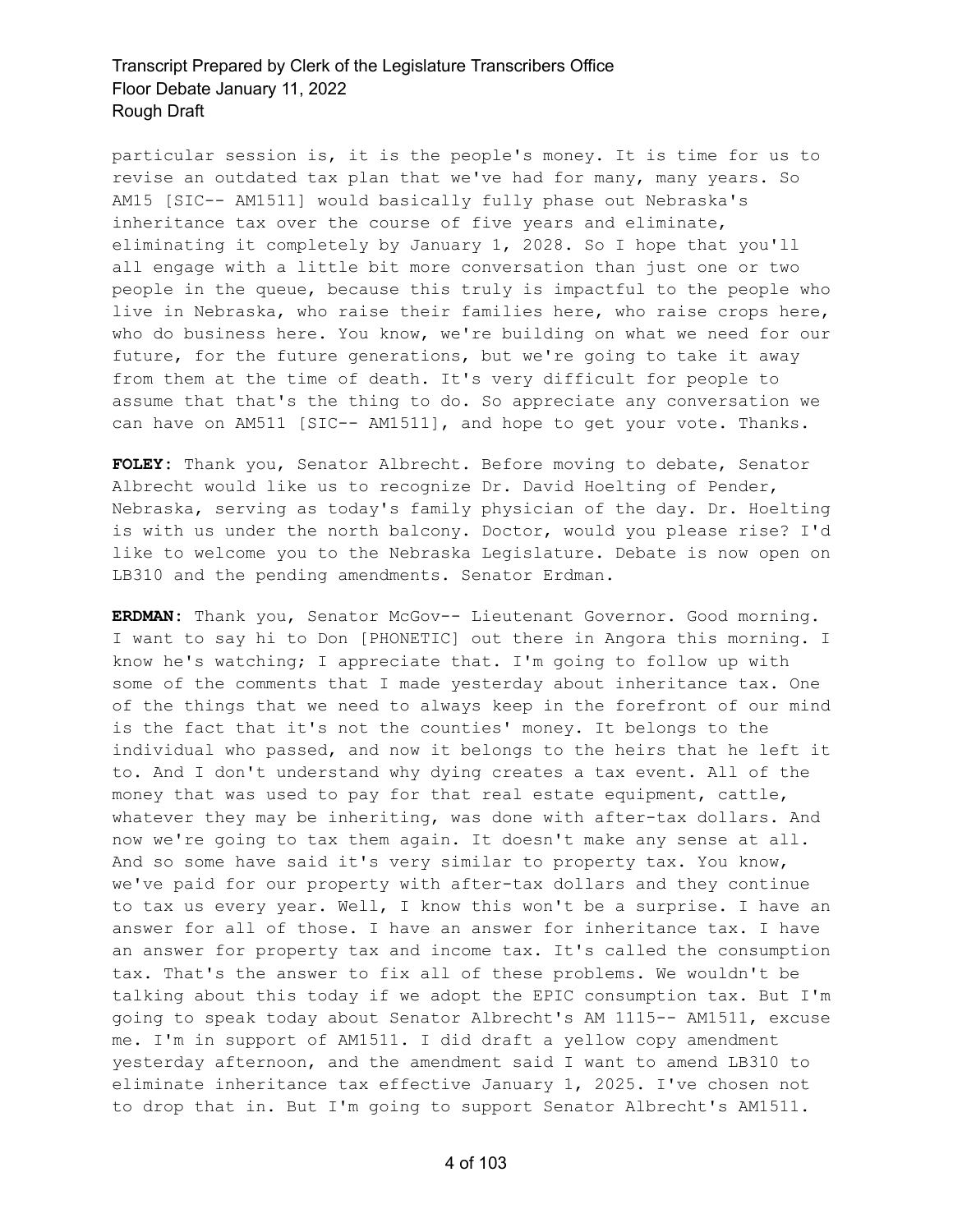Let me run through what AM1511 does, for those three of you who are listening. In the first year, those close relatives, the, the rate is going to be 1 percent and then it drops to 75 percent-- 7 tenths of a percent, 75 hundredths, 5 tenths, 25 hundredths, and 0. The second class, the second group, it goes from 13 to 11, 11 to 9, 9 to 7, 7 to 5, 5 to 3, and then to 0. And the top class, the most expensive or the highest percentage, goes from 18 to 15, to 12, 9, 6, to 3. Here's the point. We're reducing inheritance tax by 15 percent a year over a five-year period. When the counties have the opportunity to receive inheritance tax, they have no idea how much it's going to be from one year to the next-- none, zero. So when I was a county commissioner, I would rather have funds that I knew I was going to have year after year than to have some funds one year and not have them the next. And so they have an opportunity, over five years, to work into their budget to raise their budget enough, the mill levy enough, from those who are going to get the benefit from the services that they're going to be paying for, that at the end of five years, they will never know they missed it. So Senator Albrecht's amendment is different from what I would do, but I think it's the only thing that, at this point, makes sense to get something passed. And so if you haven't considered voting for AM1511, I would encourage you to do so because it is not at all restrictive to the county budgeting process, and most of the counties use it as a slush fund anyway. And if they've been using that as part of their general fund, shame on them. Most of the people--

**FOLEY:** One minute.

**ERDMAN:** --who receive the property and pay the inheritance tax do not live in your district. They do not live in the county. They never benefit from the new road or the new bridge or whatever you use the inheritance tax money for; they never benefit from that. But you don't mind raising the taxes on those people because it's few in number, and they can never vote against you or vote for you. And so it's really easy to raise taxes on somebody that have no repercussions of your actions. So it's time to, once and for all, understand whose money it really is. It is not the county's money, it's not the state's money, the school, the city; it belongs to the individual. The state has no money. OK? They have only the money that they force us to pay, and they decide how much and when we pay it. It's time for all that to stop. I encourage you to--

**FOLEY:** That's time, Senator.

**ERDMAN:** --vote for AM1511. Thank you.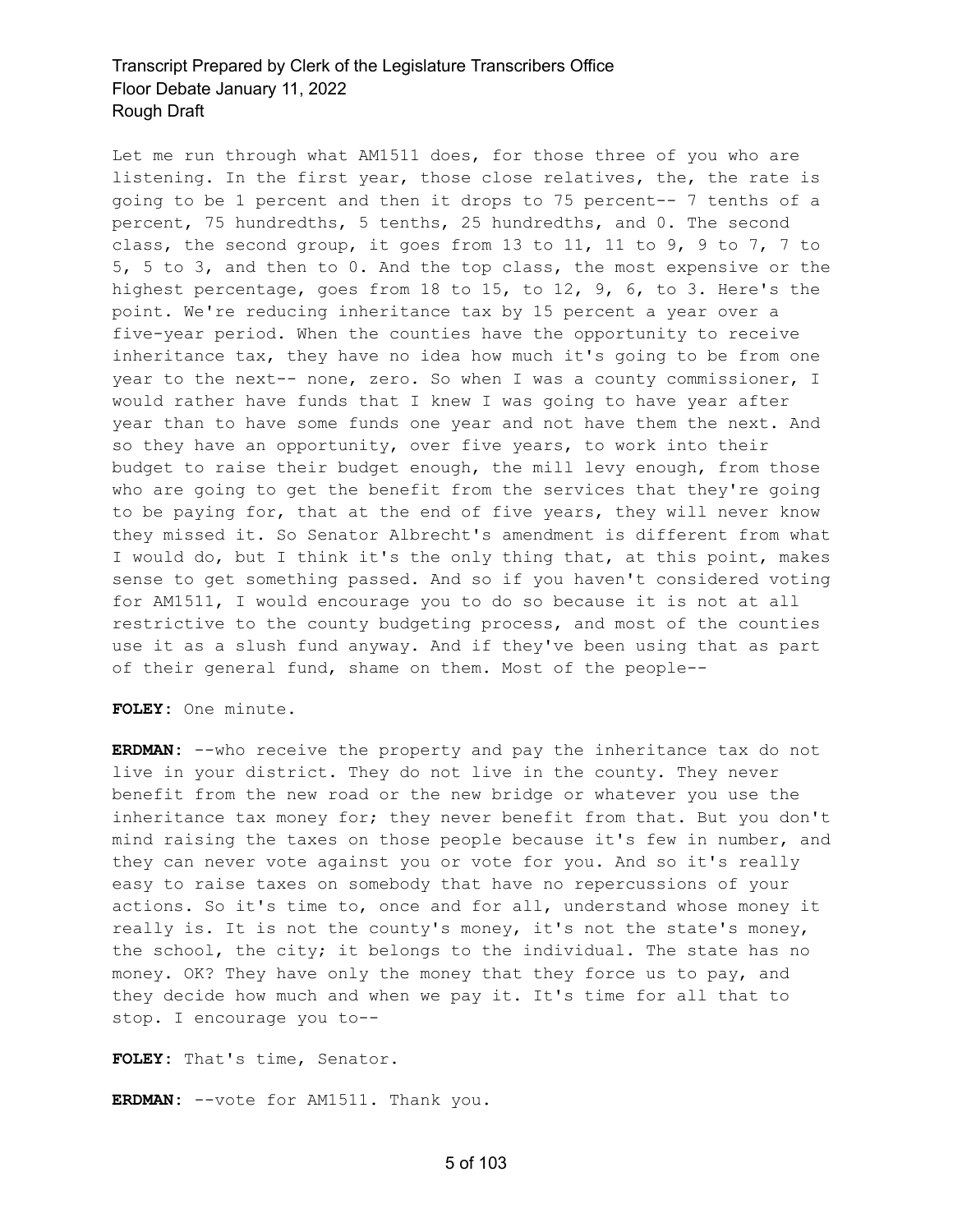**FOLEY:** Thank you, Senator Erdman. Senator Wayne.

**WAYNE:** Thank you, Mr. President. Good morning, colleagues. So I've been bin, binge watching for like five or six seats,- six times now, the West Wing. I'm pretty much finding out all the arguments that we have on this floor has already been argued from 1994 to 2000, on the West Wing. And in this particular case, it was West Wing Ways and Means-- I think it's episode 4 of season 1-- they talked about the inheritance tax, and the one thing that hasn't been said on this floor is you haven't called it a death tax. Republicans are really good at making sure they call this a death tax every time, and it's a kind of comical thing where, in West Wing they talk about it, it's a blood oath that, if you're a Republican, you have to say death tax every time you mention the inheritance tax. So I thought that was kind of interesting. So I'm going to be opposed to this because West Wing was opposed to it. At the end of the day, it was a big deal, a big discussion, and that's why they were opposed to it. And so generally, if I think I start following West Wing, I'll be OK in this body. And all the reasons are in that episode, so you can read that reason. So that's all I wanted to say. Thank you, Mr. President.

**FOLEY:** Thank you, Senator Wayne. Senator Lathrop, you are recognized.

**LATHROP:** Thank you, Mr. President. Colleagues, good morning. I'm not sure what I'm going to do just exactly with this bill, but I want to talk about a couple of things that I heard yesterday that are not, I believe, suitable considerations as you decide what you want to do with LB310 and the amendments. Yesterday, we heard about all the money that's floating around, all of the federal dollars that have come into the state. The counties are flush with cash from the ARPA funds or the funds that have come in one stimulus or one coronavirus aid package or another. You know, over in Appropriations, they're preaching the gospel of one-time expenditures, don't expand things. And the flip side of that coin is they have some one-time money coming in, but that doesn't mean we should starve the counties because they happen to have received some aid as the state has. And I and I say that as a broader caution as we proceed and consider revenue bills. Can you hold it down for a second? As we proceed forward with different revenue bills, please understand that the money that's coming in and the-- frankly, the tax revenue it's generating is not the new normal. This is a bulge in revenue. It is not something that we should be viewing as a permanent or a new normal. I think it's very important that we recognize that this is a bulge created by federal dollars that have come in. So to argue that the counties have a whole bunch of money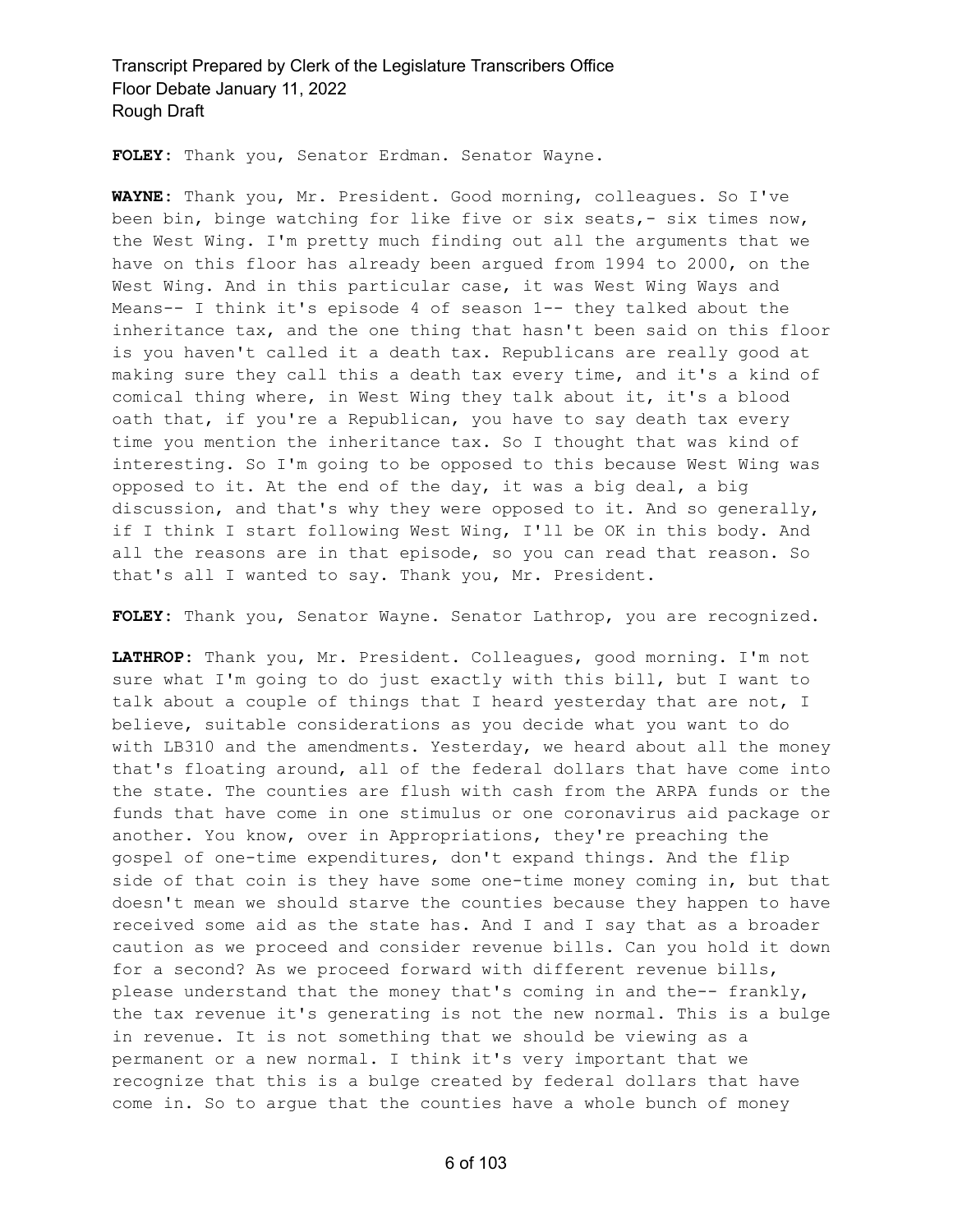that's come from the federal government, so let's pass LB310, I think misses, and I don't think that's a fair argument or-- I don't want to say an honest argument, but intellectually, I don't, I don't believe it, it carries the day. The other thing that I got a problem with, and I heard yesterday, was, well, the county employees only have a \$500 deductible healthcare plan, so this, this LB310 is fair game. I don't think, when it comes to state, county, and city employees, we need to be in a race for the bottom, like we're not going to help you cities or we're not going to help you counties because, by God, we looked at your health plan and it has a better-- it's a better plan than the one my aide has. I don't think that's a fair argument or we'll never get to a place where we do the right thing for the counties if our measure is what's the deductible on the county employees' health plan. Just two things that I heard, and I think it's important that we recognize that, to a large extent, the counties are dependent. They have to do what we tell them, and their authority to, to pay for that is limited by whatever we do on the floor and however we proceed here. So I just caution you, I just caution you that we need to recognize that we have a partnership with the counties and the cities, and we need to, we need to understand their circumstance, and their needs, and their ability to pay for the things we make them do. The other thing is this, this federal money that's coming in is a temporary thing. It is also creating revenue for the state that I believe is also temporary in nature and not a new normal. And I would implore my colleagues to keep that in mind as we consider revenue bills and make policy going forward. Thank you.

**FOLEY:** Thank you, Senator Lathrop. Senator Friesen.

**FRIESEN:** Thank you, Mr. President. I, too, want to just talk about a few things that have been said in the past here. And again, I do not support the amendment AM1511, but I do support the committee amendment to the bill. And so when I, when I talk about the-- how the counties are impacted, we have to remember that there are-- across the state of Nebraska, the impact varies greatly from Douglas County on out into the Sandhills of western Nebraska. In my area, for instance, I look at it as-- the revenue now is that you collect in an inheritance tax. And if I was to be a good Republican, I'll say death tax; I don't care what you want to call it. Let's just say the inheritance tax, and we're taxing some intangibles and, when we tax those intangibles, it's a one-time thing. And so if we take away that ability to do that, we are going to raise property taxes. And that is something we've worked on in this body for years, and we still have not addressed it sufficient to where my constituents say we've addressed it. And so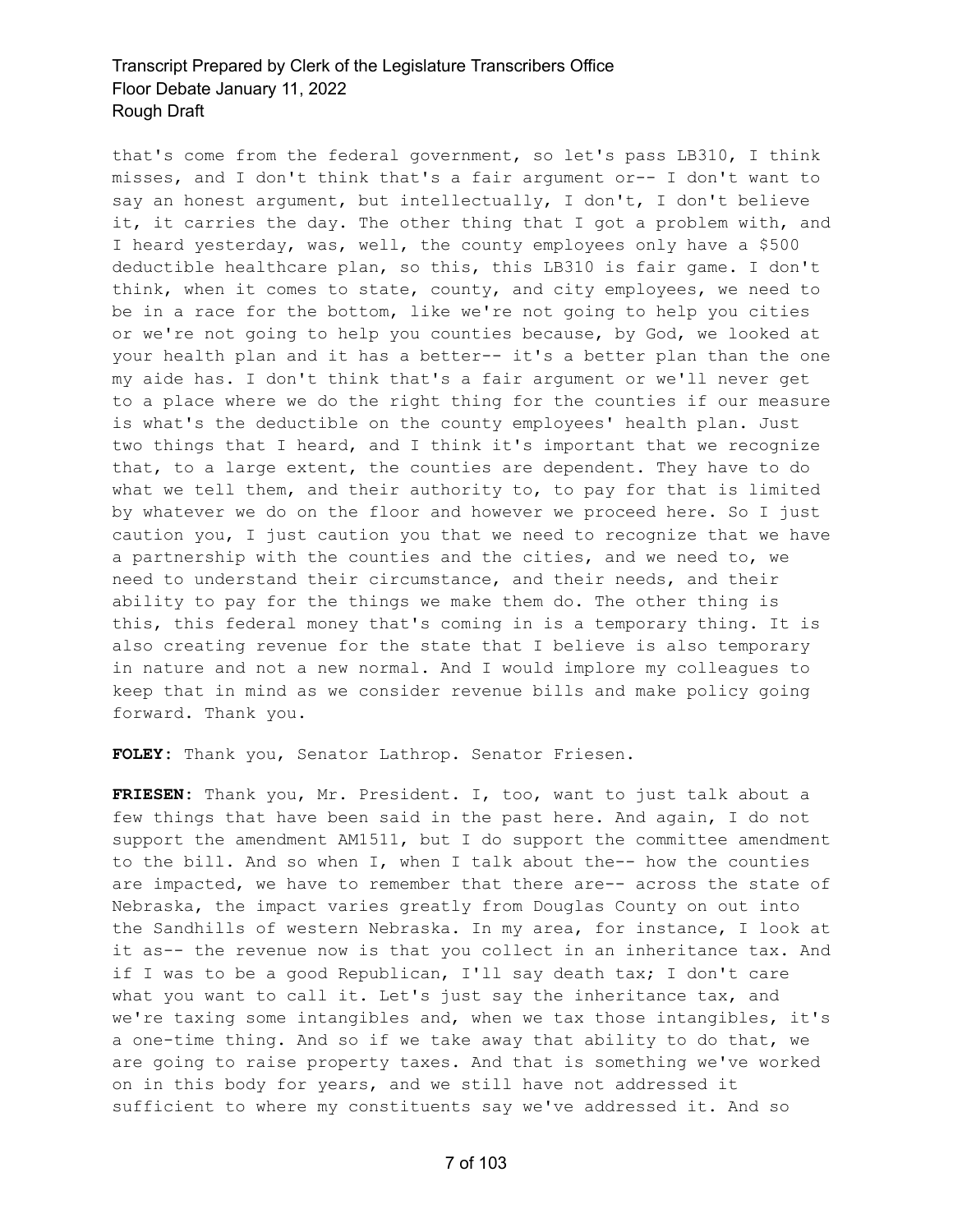some of the misconceptions here-- and I'll talk about Hamilton County, which is I'm more familiar with, is when I've recently talked to them, they can't find enough employees. They may have a fantastic benefit program, but they're not paying enough. Today's employee needs a living wage, and so they're going to have to raise their wages. And I don't care what the sum is. I mean, the average wages from the counties, from what I understood it, the average is \$33,413 per employee. Now yes, it goes up to-- gives a pretty broad range, but that's not a, I don't think, an exorbitant amount that I'm going to go jump and get a job, work for the county right away. And we are having trouble finding truck drivers. The gravel trucks a year ago were, were sitting parked in the yard because they couldn't find drivers. And so I mean, if the wages are that fantastic, they should be lined up ten-deep, but we just cannot get the employees. I'm hearing from contractors. When they're bidding on bridges and road projects, they can't find truck drivers, so they raise their bid to try and figure out how they're going to get this done if they can't find the employees to get the work done. Inflation is here and it has finally hit. Pre-pandemic, I talked about, you know, on this floor numerous times about how our unemployment rate was really low and our wages were not going up. And it seemed odd to me. Well, now after the pandemic, our unemployment is at historically low levels and our wages are skyrocketing. People have an opportunity to quit one job and move to another and get a substantial pay raise. In the past, we've talked a lot about roads and bridges. Counties in the state have the most deficient bridges of our system. The state has a few left, but they're in pretty good shape compared to counties. And when you look at the deficient bridges in the counties, I think the state-- this is kind of using 2021 data that I recently got-- there are 6,366 bridges that are identified in need of repairs at a cost of \$2.3 billion. So when you look at these numbers and you say, well, you know, the counties can do without this money, and we're not looking for a way to replace it. We're just saying, no, we're going to take it away and you can figure it out. Cut your budget, fix less bridges. Let's get further behind in our bridge program. And if we would have focused more on bridges ten years ago, the inflation factor wasn't there. Today when you bid on a bridge, we're seeing 10, 15, 20 percent increases in bid costs. We're not going to be able to do near as much work with the dollar that we used to do. And we're going to have to get used to that when we're starting to talk about what kind of projects we need to get done in this state. And at least in the rural areas, I've got bridges that need to be replaced--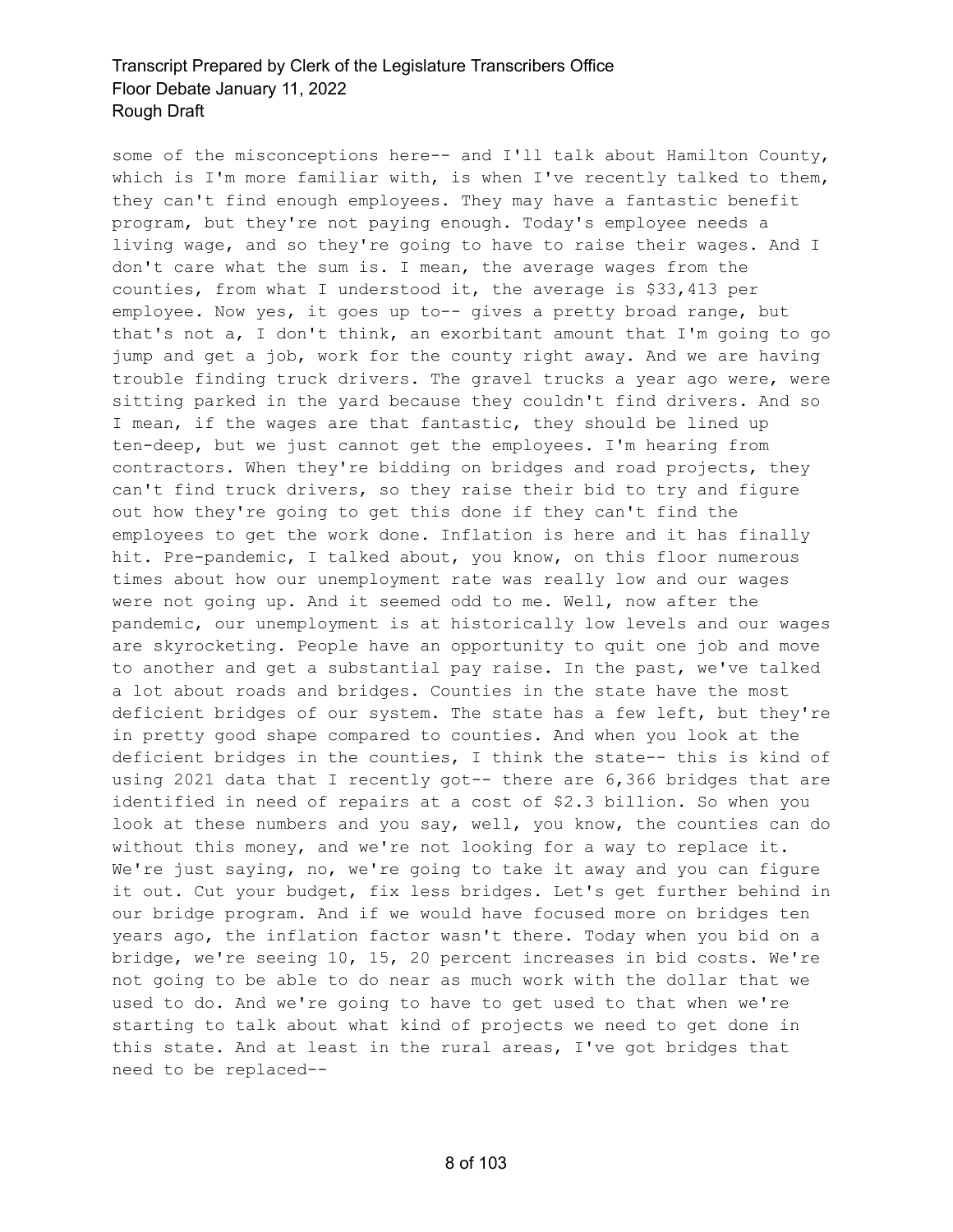**FOLEY:** One minute.

**FRIESEN:** --if I'm going to get my crops to market. If you want to come up with something that replaces some of this money and allows the counties to fix these bridges, I'm open to limiting the inheritance tax. But right now, this is an alternate source of revenue that's not just totally dependent on property taxes. And that's all we've allowed counties really to get their revenue from, is property taxes and inheritance taxes. So if you take one away, the other one is going to go up. So to me, I guess, personally and otherwise, I'd rather pay the inheritance tax. If you want to give me something, I'm here. Thank you, Mr. President.

**FOLEY:** Thank you, Senator Friesen. Senator Erdman.

**ERDMAN:** Thank you, Lieutenant Governor. I had listened. Maybe one or three or four or five of us were listening to Senator Lathrop. He has, he has made a decision. I don't know if he understands that, but his comments alluded to the fact that he's opposed to removing inheritance tax. I understand that. Just come out and admit what you're going to do. But here's the issue that we keep missing. It is not the county's money. All right? And Senator Friesen talks about, well, these counties won't be able to do certain things. Let me give you a little history. In 2005, I became the county commissioner of Morrill County. We had zero rainy day fund, zero reserves. Our mill levy was 49.8, we could go to 50. Our valuation hadn't changed in the county in years. Our assessor was doing creative things with our, with our sales and held our values exactly the same for at least 16 years. We got to the place where we couldn't even make payroll. What did we do? We made decisions that needed to be made to make it work. Once we did a whole county reevaluation, we doubled the ag land values. Feedlots went up 400 percent. We made adjustments. I had 500 protests-- 500 protests. I didn't blame them for protesting. It was a dramatic change. What I'm trying to tell you is, as a county commissioner, you make the decisions you need to make to fit within the revenue you have. We are not, according to AM1511, taking away your birthday. We are not taking away every dollar you're going to get. If you're a county commissioner in the state of Nebraska and you cannot figure out a way in the next five years to phase this out, then they need to elect somebody else to serve in your position. That's plain and simple. And I got several emails from county commissioners on my comments I made yesterday, and you can send some more today. The truth hurts. If the shoe fits, wear it. OK? I'm sick and tired of hearing from people saying, Oh man, we're going to be up against our mill levy and we won't be able-- our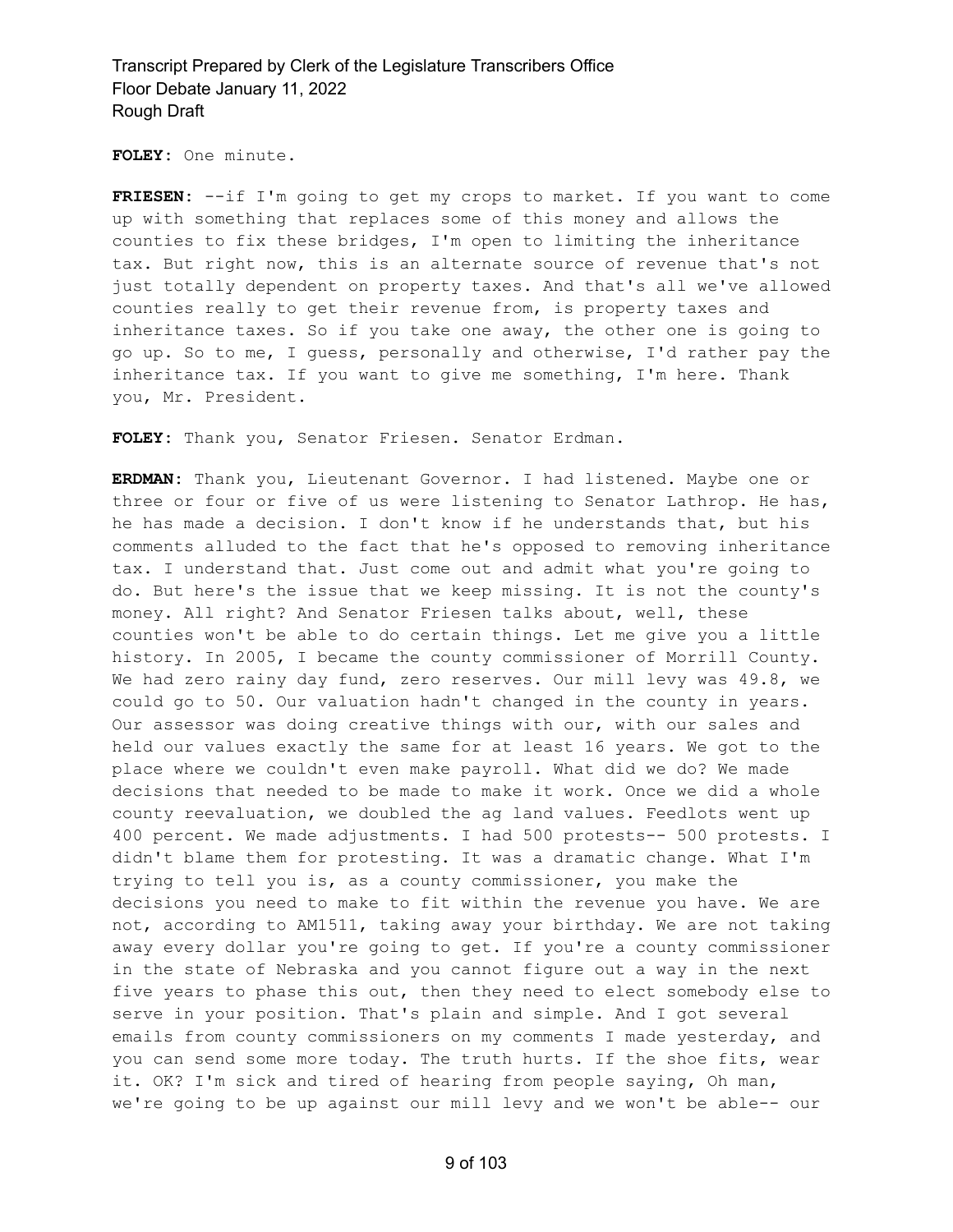limit and we won't be able to fund county budgets. In a lot of those counties, it's a tenth of a percent of increase. One county, the mill levy is 40 cents, and they were whining that they're going to get to their maximum 50. I figured it out. They get in \$20,000. The last four years, they've averaged \$20,000 a year in inheritance tax. So their increase would be .08. So in, instead of 40 cents, it'd be 40.08. So that would be like a dollar on each parcel in the state, in the county. Ooh, that's pretty high. But those people who inherit the property may have to pay \$5, \$10, \$15, \$20,000. That's raising taxes. So if these county commissioners can't figure out how to make this work over five years, we need different county commissioners. Now, Senator Friesen talked about those things the state sends to them, unfunded mandates. I would agree. There is an abundance of them. For example, in my county, about one-third of our budget goes to digital- judiciary things enforcing state laws. There is no state law in Morrill County that says it's illegal to drink and drive, none. There's not one person ever sat in Morrill County Jail for breaking a county law, not one. Every one of those people that are in jail broke a state law, but the taxpayers pay for all that. So if you want to start with helping to fix the unfunded mandates, start enforcing the laws and send the money to the county to do that. So there are issues that need to be dealt with. But I can tell you right now, this inheritance tax is one of those--

**FOLEY:** One minute.

**ERDMAN:** --that is very, very fluct-- fluctuates from one year to the next. I would rather have a budget that said I have X every year than to say next year have two times X and the year after that, I don't have anything. They can figure out how to make it work. And just for the record, so Senator Wayne-- I don't know if he's still here-- I did say death tax yesterday, and if he wants to put that on a Republican, I'm fine with that because that's exactly what it is. And there is a difference between inheritance tax and estate tax. All right? So inheritance tax needs to go away, and I haven't thrown away my yellow sheet yet. I may have to use that later on today. Thank you.

**FOLEY:** Thank you, Senator Erdman. Senator Stinner.

**STINNER:** Thank you, Mr. President. Members of the Legislature, I need to add some comments on this. I've been somebody that has spent one or two days with my county commissioners, except for COVID years, and I have a high regard for the county commissioners, what they do, the challenges, the issues. I think Senator Friesen talked about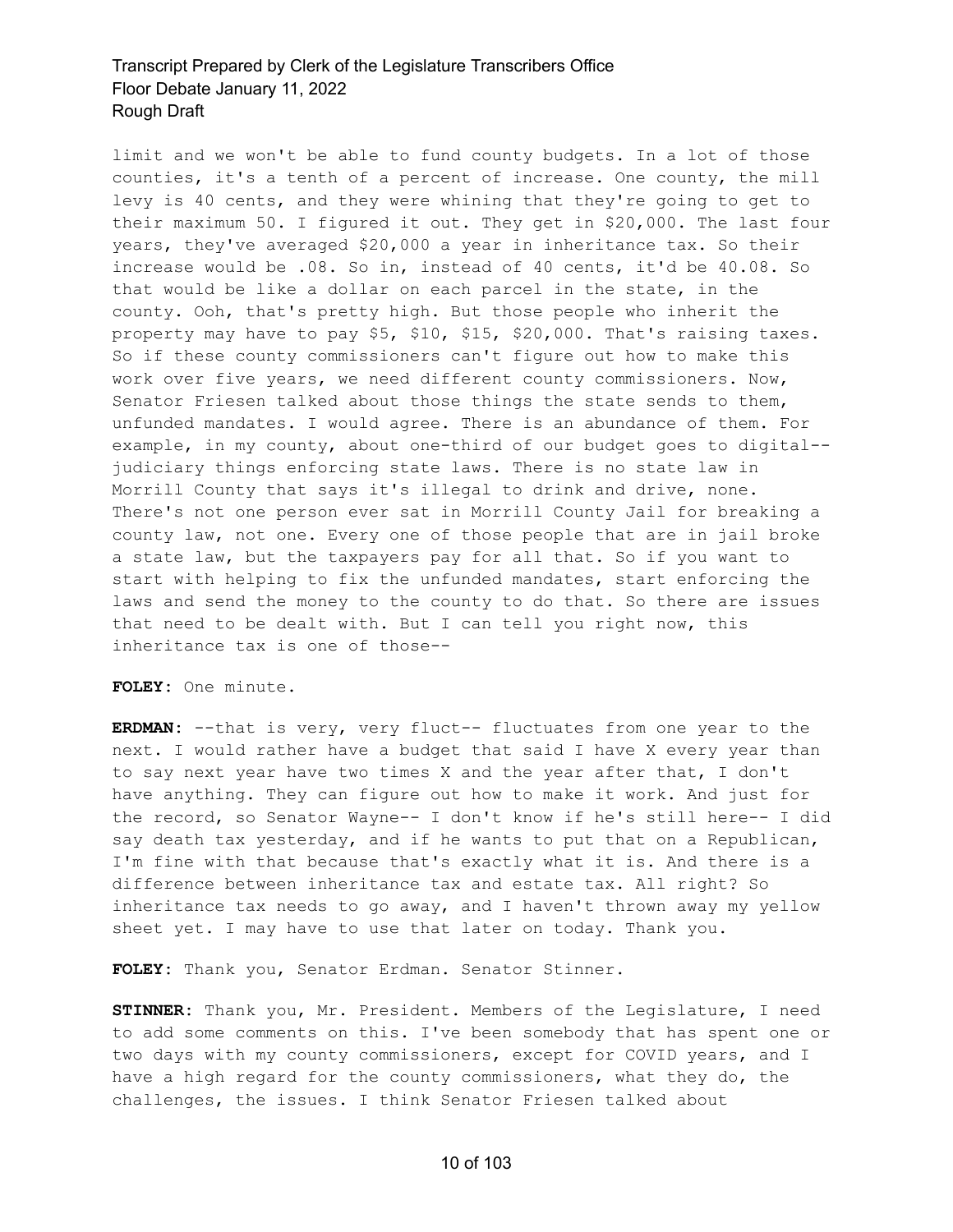deficiencies as it relates to bridges within a, within our state. I continue to see people show up at the county commissioner's meeting, complaining about their roads, and the gravel roads, and not enough gravel, and the like of that, so they have their issues. But interestingly, when you look across the state of Nebraska, very few counties are at their mill levy top. I think Gage County would be one of them, that Senator Dorn has, has worked because of a lawsuit. But I think, as far as stewards and doing the right things, I want to commend counties, county commissioners for their stewardship and what they do. But the idea that we have presented today, and I hear, is we're going to take ARPA one-time money and we're going to make them flush with cash. I'm sorry. As a business person, that makes no sense. But the other thing I want to point out is there's no fiscal note in this, in this bill. Did you notice that? Why isn't there a fiscal note? Because it isn't our money. It doesn't affect our revenue. What it affects is the counties' revenue. So I ask Senator Clements, who's-- I have a high regard for-- and I have a high regard for Senator Erdman and his comments and anybody that's been a county commissioner. Senator Albrecht, I think you've been, Senator Dorn. So I will listen to what they have to say about management and, and the like of that. But I'm going to work through a fiscal note with Senator Clements. Senator Clements, I have really two-- can you yield to a few questions?

FOLEY: Senator Clements, would you yield, please?

**CLEMENTS:** Yes.

**STINNER:** I have two handouts here. One is a ten-year average that says \$64,177,000. That's an average that was distributed out of inheritance tax to counties. Is that correct?

**CLEMENTS:** Yes. NACO gave me that data, and I averaged it the last ten years.

**STINNER:** So if I'm going to do a fiscal note, would I use a ten-year average, or would I use, maybe, the Platte Institute's handout that shows the last couple of years being a high spot of, say, \$70 million, simply because I think it's skewed because of inflation if I use a ten-year average? So it would be prudent for me to use probably that \$70 million, would it not?

**CLEMENTS:** Yes. The current rate, the current total is probably about \$70 million.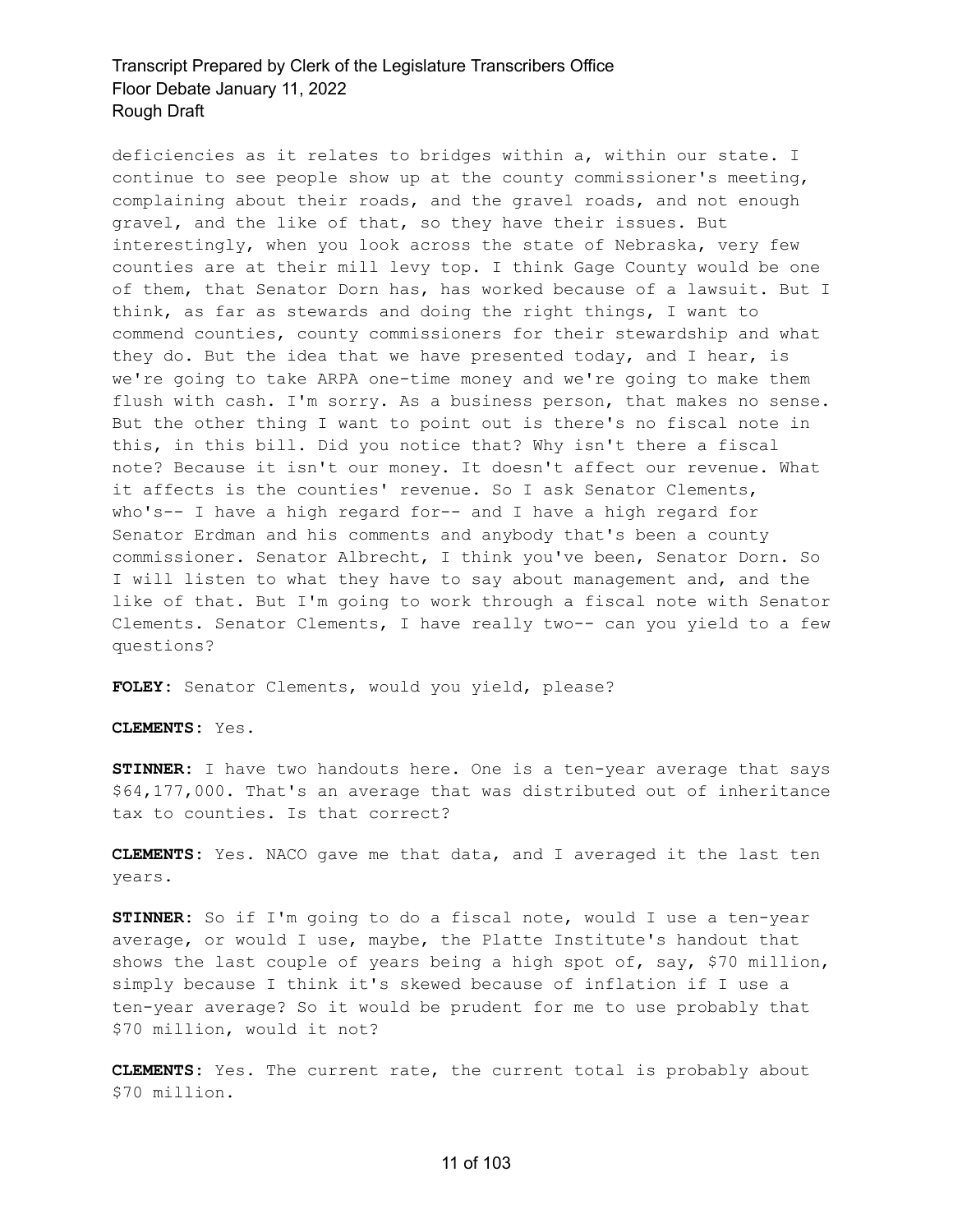**STINNER:** So in this bill, how much revenue are you cutting out of- for the counties' inheritance tax?

**CLEMENTS:** My determinations show that they would still get about \$60 million.

**STINNER:** So there's about a \$10 million deficit relative to moving these incrementally up, in your calculation. Is that correct?

**CLEMENTS:** Yeah. The reduction of the rates of, of about 15 percent takes you from \$70 to \$60 million. Yes.

**STINNER:** So how long have counties received inheritance money?

**CLEMENTS:** Since 1901, 120 years.

**STINNER:** So you're suggesting or that it is suggested that counties don't need this money, don't count on this money, have never counted on this money to run their government. Is that the proposition that I hear, as present, as presented by--

**CLEMENTS:** They, they use it for-- usually, they use it for emergency items like a bridge that goes out. Not very, not very many of them use it in a general fund way. They usually just save it up for an emergency purpose.

**STINNER:** And you being a businessman, you know, when you craft a budget, you want to make sure that revenue--

**FOLEY:** One minute.

**STINNER:** --source is consistent, doesn't vary, that, that you can really count on that as it relates to operating expenses. And these aren't consistent. So you wouldn't put those in a normal budget, would you?

**CLEMENTS:** No.

**STINNER:** OK. So they, though, would be set aside as reserves to use for bridges that-- we already talked about-- are deficient, emergency situations. I know they spend it for capital improvements. Wouldn't that be normal operating that would put you up against the limit if it wasn't available?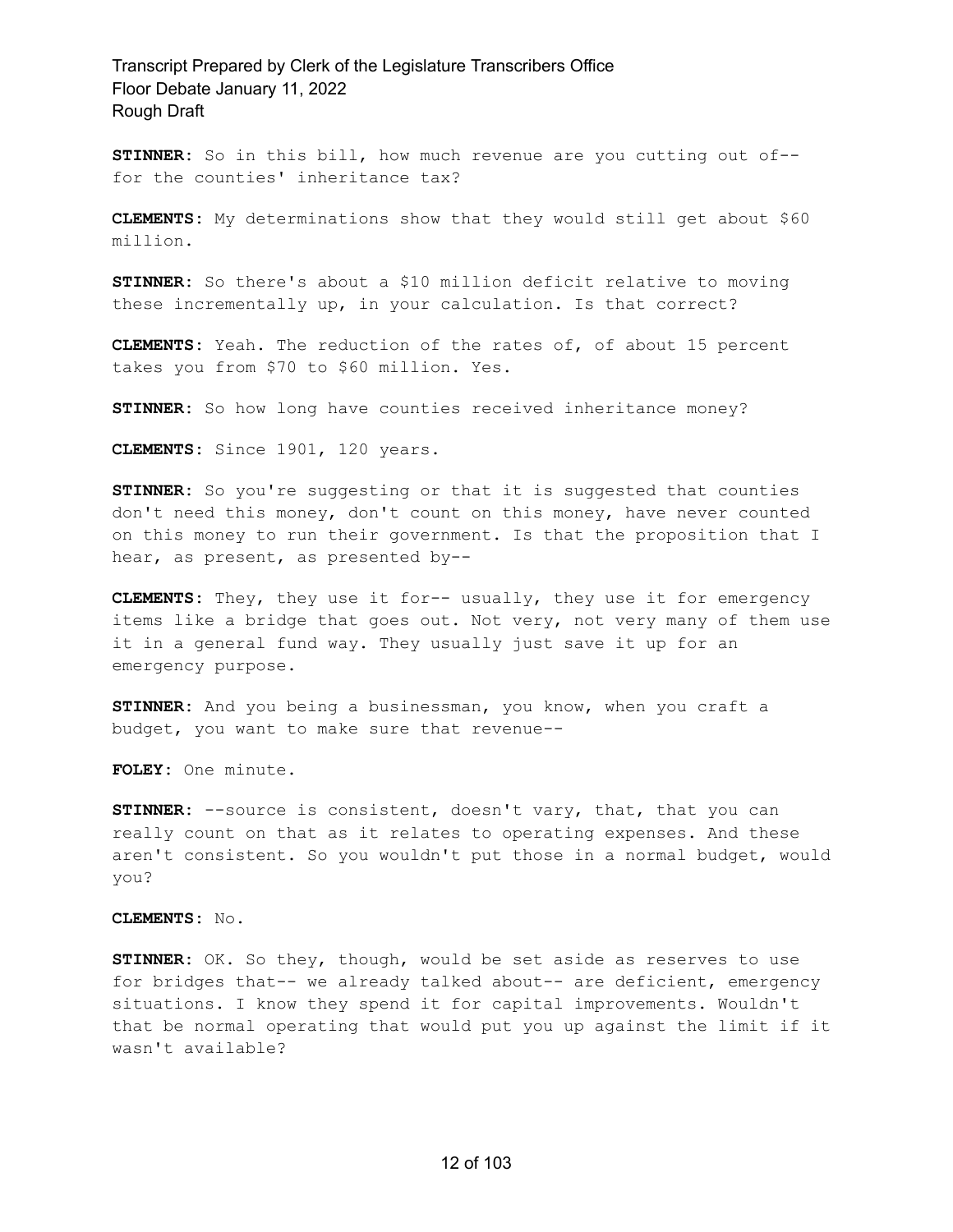**CLEMENTS:** I don't believe so. The-- Lancaster County said they might raise their levy one and a half cents and their way below 50 cents. They have plenty of capacity to absorb this.

**STINNER:** So if we take this \$10 million away from Banner County, from Scotts Bluff County? I, I understand Lancaster County, they're a whole lot richer than we are out west.

**FOLEY:** That's time.

**STINNER:** --but there's-- thank you.

**FOLEY:** Thank you, Senator Stinner and Senator Clements. Senator Linehan, you are recognized.

**LINEHAN:** Thank you, Mr. President. I've asked Senator Brandt if he would yield to some questions.

**FOLEY:** Senator Brandt, would you yield, please?

**BRANDT:** Yes, I would.

**LINEHAN:** So Senator Brandt, last night after we got done with session, we were together and we talked a little bit about this issue, didn't we?

**BRANDT:** Yes, we did.

**LINEHAN:** And I was trying to put these classes and exemptions in like tangible things that we could understand, because it was suggested yesterday that this is a tax that only affects the rich. So do you think, right now, Class 1 beneficiaries have to pay, starting at \$40,000-- what, what does a new pickup truck cost nowadays?

**BRANDT:** A new farm truck? Probably a plain-Jane farm truck, you could probably find something out there for \$35 to \$40,000, but if you're going to dress it up, \$60, \$70, \$80,000.

**LINEHAN:** So are most people driving those kinds of pickup trucks rich, do you think? Many of them?

**BRANDT:** It's every, everyone makes their own business decisions on how they operate. So you have a wide range of people driving a wide range of vehicles.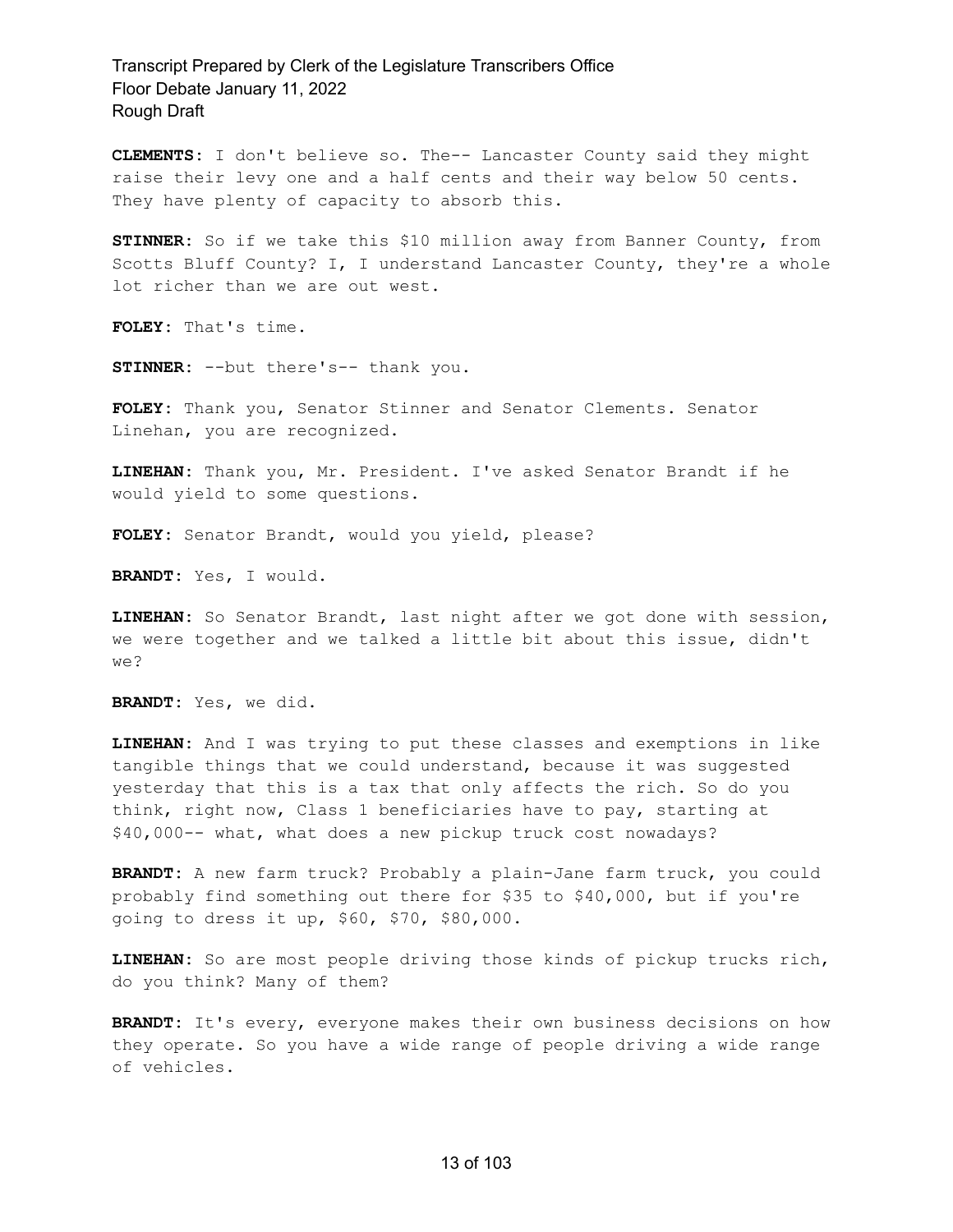**LINEHAN:** So you come from part of Nebraska where housing is a problem, right? I mean, workforce housing is a problem.

**BRANDT:** Yes. It's probably not as severe as it is here in Lincoln, but workforce housing is, is hard to come by. In their small communities, it seems like you have both ends of the spectrum. It's very hard to find that, that house in the middle.

**LINEHAN:** So can you buy a house, even in your district, for \$40,000, with like two bathrooms and maybe three bedrooms?

**BRANDT:** Maybe not one you'd want to live in, but yes, you can.

**LINEHAN:** But it'd need some work, right?

**BRANDT:** Yeah, it would be, it would be a fixer-upper, yeah..

**LINEHAN:** So what do you think, maybe, the average house in your district is?

**BRANDT:** I would, I would guess, if you, if you aggregated all the small towns and villages with the larger towns, you're probably looking at \$180 to \$200,000.

**LINEHAN:** So are the people living in those \$200,000 houses, which they might own-- it's probably the vast majority of their assets-- would they be rich?

**BRANDT:** Well,--

**LINEHAN:** It's all relative, I suppose.

**BRANDT:** Yeah, I, I would, I'm making an assumption here. A lot of those people have dual income or they are retired.

**LINEHAN:** No, but I'm just saying, if that's all they have. They have their house, they have a little pension and Social Security.

**BRANDT:** I would not consider them wealthy, no.

**LINEHAN:** Thank you very much. So I think that's kind of where there's some real, kind of, easy facts here, I think, on this. Right now, currently, we are taxing people or their estates when their whole estate is worth more than \$40,000. That, that's not reasonable, folks. That's, that's for their own children or brothers and sisters, anything over \$40. And on Class 2 beneficiaries, your niece or your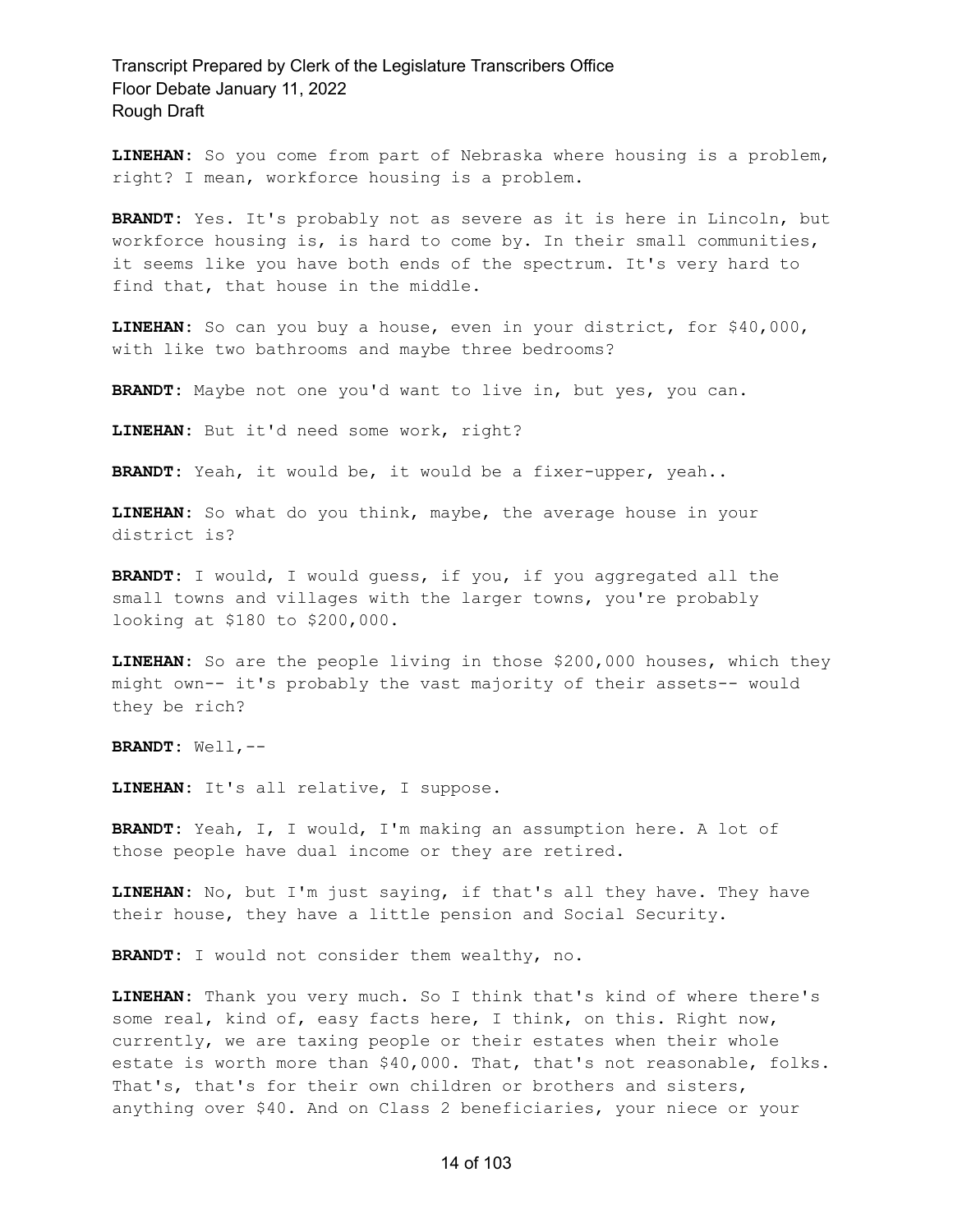nephew and in some cases-- and hopefully this is true in Nebraska- that niece and nephew may be the only person that checks in on their aunt or their uncle or calls them or invites them over for Christmas. We start taxing them at\$15,000, \$15,000. That could be, it could be a family heirloom, a ring. And then on Class 3 beneficiaries, who are not related-- I get that-- we tax him at \$10. We're not talking about rich here, folks, we're talking about almost everybody that's not broke. And what the committee amendment does, is it moves the \$40,000 for your own children or your brother and sister to 100. Still, I don't think any of us think that's rich. For Class 2, it moves them from 15 to 40. They might be able to inherit a pickup truck, as long as it's not souped up, without paying inheritance taxes, from their uncle or their aunt. Class 3, \$10,000. We're moving it up to 25, so they can inherit a souped-up used truck-- maybe. These rates are too low. It's-- we, we-- none of us really believe this is OK. I can't believe any of us think that we should be taxing people. Estates, like anyone know-- estate, I guess, if you die and you leave, you know, anything, you have an estate. But I don't really think any of us think we should be taxing estates as low as \$10,000.

**FOLEY:** That's time.

**LINEHAN:** Thank you.

**FOLEY:** Thank you, Senator Linehan. Senator Lowe.

**LOWE:** Thank you, Lieutenant Governor. Well, if Senator Wayne's here, death tax, death tax, deck, death tax. Now I'd like to frame it in my own words, since I am a Republican-- death tax. When did dying become a taxing event? You have paid taxes on, on these materials, whether it is property, it's a house or, or things of that nature. For years, you have paid taxes on these things. And now, once just because you die, we get to tax you one more time. You save up your whole life. Why? Not to stop it in your coffin, but to leave it to your children and grandchildren and, God hoping, your great grandchildren. You don't make plans on leaving it to the government. When was that ever in your plan? I understand our counties. We have put unfunded mandates on them, and that's wrong on us. That is very wrong on the state to do that. We want our counties to have power. We want our counties to handle things so they don't come to the state. This is a wrong tax. I'm in support of LB310 with hopes, and if not that, AM635, and definitely AM1511, because this needs to be phased out. It's not a fair tax. You're taxing those people who are receiving whatever it is, and a lot of them think this is Mom's house, but I can't afford it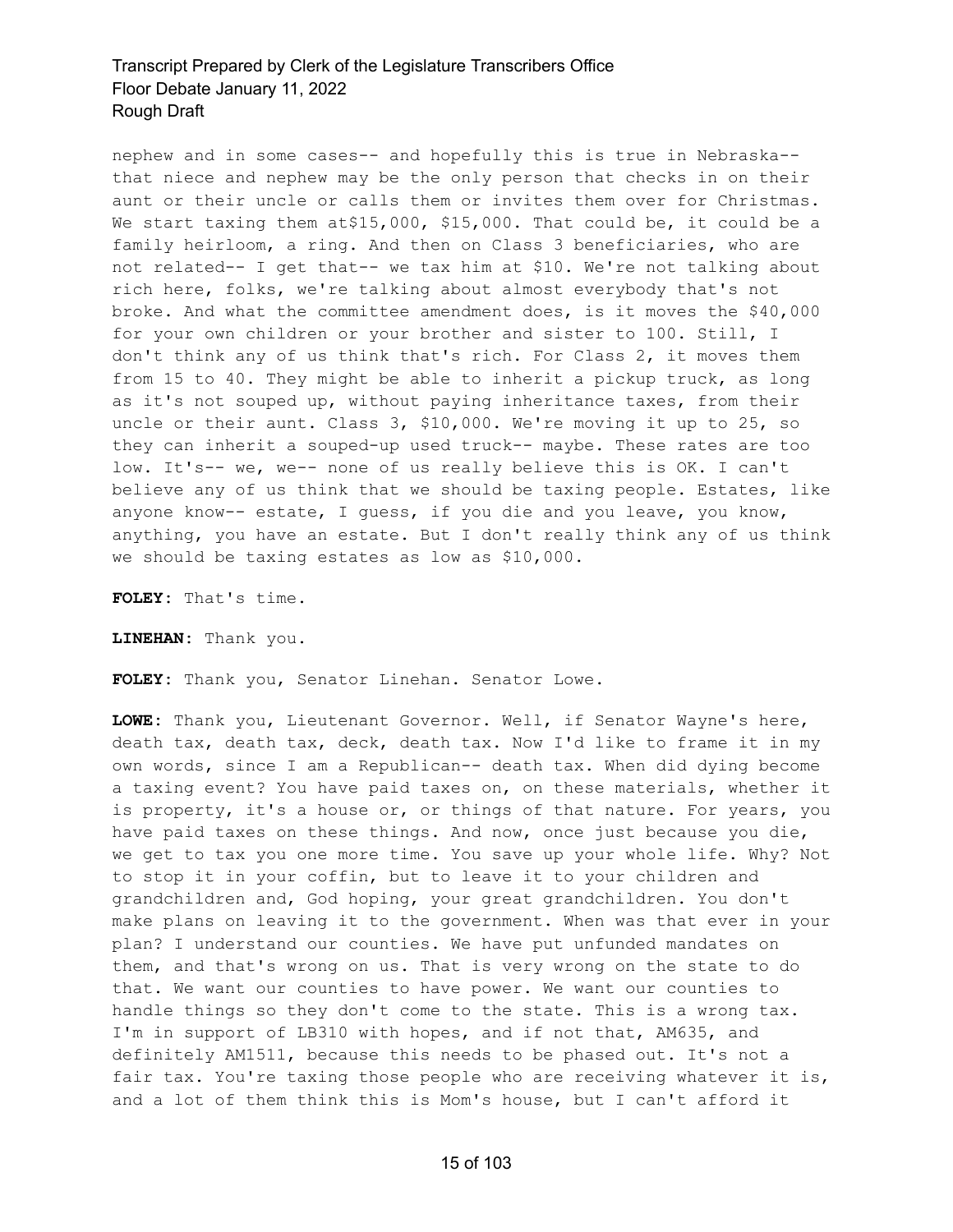because I just received it for free, but now I have to pay for it. And I don't want to sell Mom's house, but I can't afford it so now I have to sell Mom's house. That's, that's, that's not right. It's not right for government to come in and take your property. We need to work around this. As a business person, I plan on my expenses. I, I plan that there are going to be some extras that come in, much like a county would have to plan that a, a bridge may go out, because we do have rain every year. I don't plan on an air conditioner going out, and it may happen two years in a row. You don't plan on that, you plan on the expenses. That's the way our counties need to be also. You don't know if you're going to receive \$200,000 that next year. Well, you can't put a bridge in for that. You don't know if you're going to receive \$2.5 million dollars because somebody richer died. And what happens if those with our, with money leave our state in the retirement ages? Can't get death off of them. We really don't want to drive the people out of Nebraska after we've done all this work to keep them here. We want people in Nebraska. We don't want to tax them overly. We need to pay a fair tax, we all do. We need to run our governments. And we're willing to do that.

#### **FOLEY:** One minute.

**LOWE:** Thank you, Lieutenant Governor. I have talked to our county officials and they say, John, we need this. Well, we need a lot of things. I think it's more so we want, we want this. Need means you have a need today for it. A want is, well, I want to get this done. And we don't need to schedule paying for a bridge if we think we're going to get this money in. We'll buy something else with that money. I appreciate our county officials and all, all our government officials, but this is not the right way to do it. Thank you, Lieutenant Governor.

**FOLEY:** Thank you, Senator Lowe. Senator Moser.

**MOSER:** Thank you, Mr. Lieutenant Governor; appreciate the opportunity. Good morning, colleagues, and good morning, Nebraska. We're talking about taxes today, and taxes are always, always an interesting discussion. And normally I'd be for reducing any taxes, anywhere, anytime. There are some complications. So when you talk about the death tax, the inheritance tax, however you want to describe this, because Nebraska is unique in what it does, it gives those tax incomes to the counties directly. And in other states, the inheritance tax went to the state and the state could adjust its budget and cover those changes if you did away with the tax, cover that shortfall with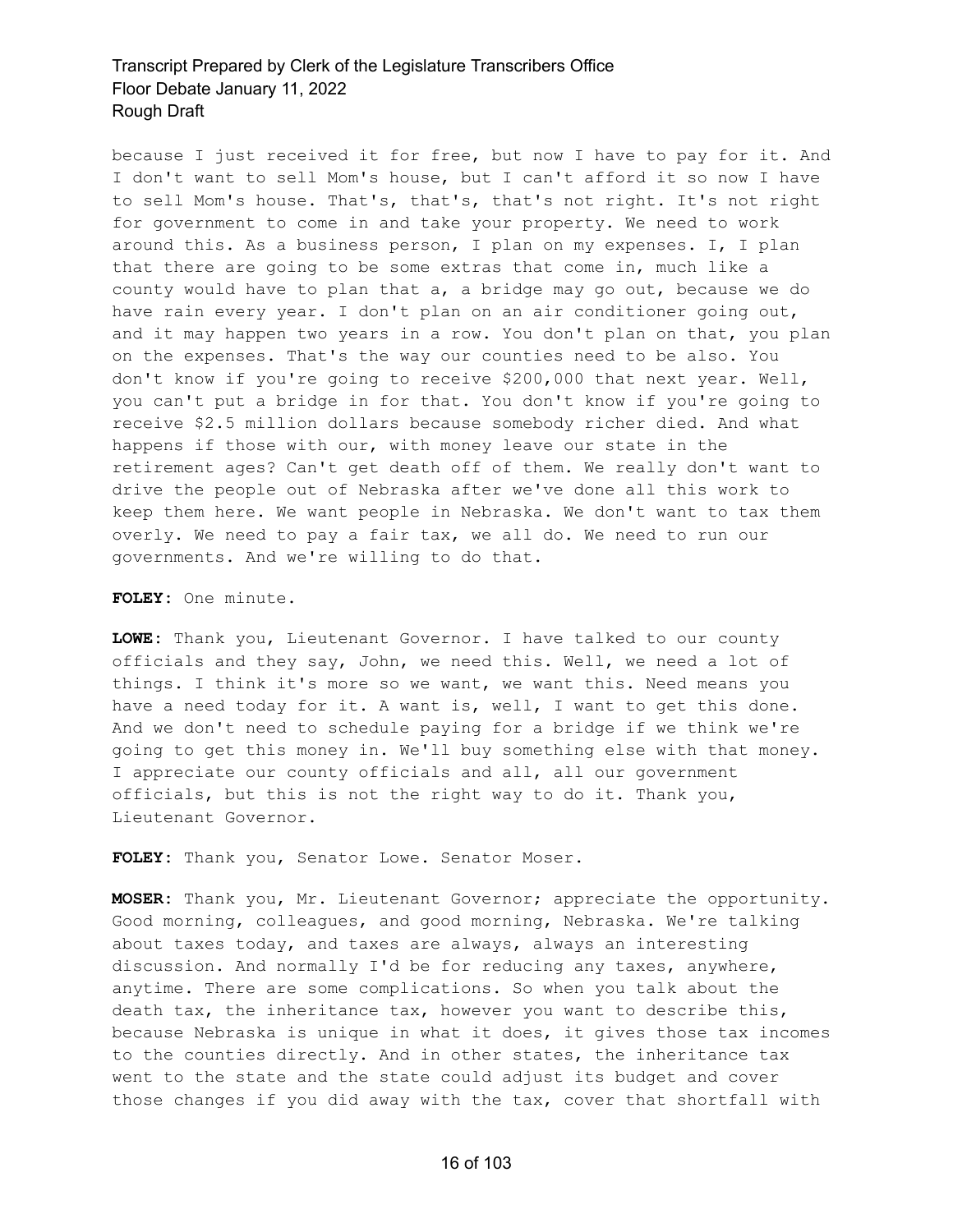income tax or sales tax. You, we'd have other revenue streams. But for the county, their expenses are primarily paid from property tax. And if we completely did away with the inheritance tax, totally there would be a \$70 million drop in funding for counties. And where are they going to go to make up that \$70 million? They're going to have to go with the only authorization they have primarily, property tax. So we complain about property tax, but yet we're going to do something that's going to increase the counties' reliance on property tax. That doesn't make sense. Some of them-- of my colleagues have commented that these funds are rainy day funds, and  $I$ ,  $I$  do think that a lot of the counties use their inheritance tax as a rainy day fund. But I think that's a good thing. I think every county needs a little bit of a reserve. You know, we have-- I shouldn't say we-- the counties have 1-year roads plans, 6-year road plans and then I don't know if the other one's 10 or 15 years, and they schedule repairs and reconstruction of bridges and roads and things, according to that plan. And they budget for that. But if they have something that falls outside the plan, if they have a failure that they weren't expecting or if they have a flood like we had a couple of years ago, that's when they dip into this rainy day fund. So I think it's appropriate to call it a rainy day fund. We had a lot of rain, we had floods, and the rainy day fund covered some of those expenses. In the case of Platte County, they had \$7 million in losses due to the flood. And they're going to get some of that money back from the federal government eventually, but they're still waiting on a lot of that. And they used these rainy day funds to cover that, and they still have \$5 or \$6 million in their rainy day fund. So if we're going to take away inheritance tax completely, maybe we have to look at reinstating some aid to counties. I mean, their state aid to counties has gone from wherever it was down to practically nothing. And for us now to take away one form for them to raise money, to run the county and pay their expenses, without reimbursing that somehow to them, I think would be a bad thing to do. So you know, if the committee amendment is brought forward, I might support that. But I do feel that the counties have a point--

**FOLEY:** One minute.

**MOSER:** --in how that this is affecting them. We gave them all kinds of mandates. They have to provide housing for the probation office. They have to provide housing for the county extension office, but we don't give them any money to pay for that. So I understand their perspective and I hope we consider that as we move forward. Thank you.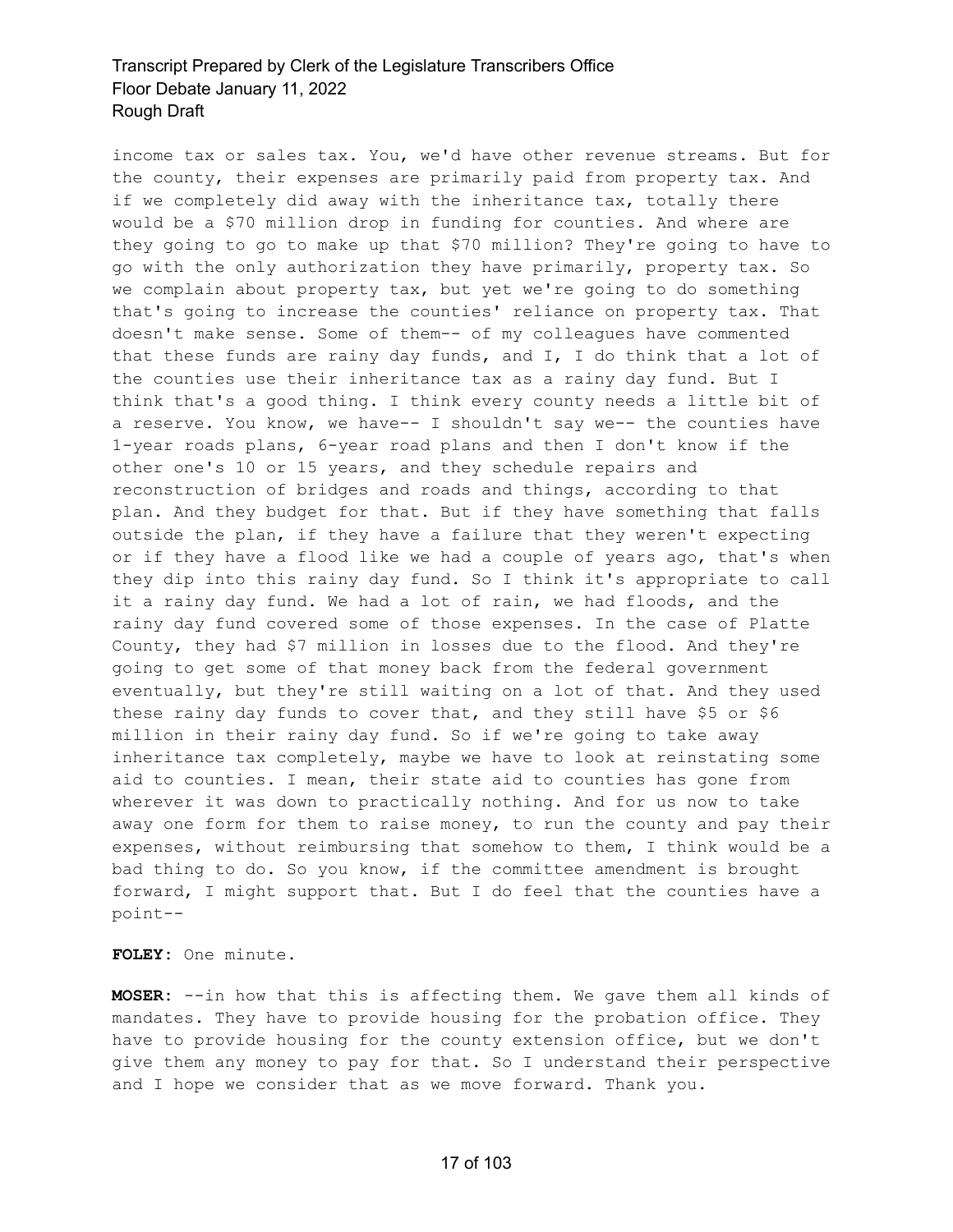**FOLEY:** Thank you, Senator Moser. Senator Williams.

**WILLIAMS:** Thank you, Mr. President. Good morning, colleagues. This is really interesting discussion and discussion that I appreciate having the opportunity to weigh in on a little bit. I find this discussion interesting because, once again, we're talking about other elected officials, not ourselves as elected officials. And I want to give a big shout out to those elected officials back in the counties that I continue to represent, you know, Dennis, and Rod, and PJ, and Bill, and the others in Dawson County that work very hard during difficult times-- thinking about the snowstorms that we've had, the bomb cyclone, the floods, all the bridges and everything that they're trying to deal with. And criticizing them and their efforts, I think, is, is self-defeating in here. Over the period of time that we have looked at this, you know, our, our counties have several revenue sources, the primary one being property tax. But as we've heard in this discussion, as I understand it, for over 120 years, they've also depended on inheritance tax as a revenue stream coming in. We've heard today and yesterday that we could eliminate that revenue stream and replace it with the ARPA dollars. You know, they've got plenty of money coming in now. And as you know, if you have paid any attention to the discussions we've had with ARPA dollars, those dollars do come in, but they have to be spent. They are limited and, by the end of 2026, they all have to be gone. So anything that would be replaced in a county budget by the use of ARPA dollars is not something that is sustainable and long term, it's done. So the plain fact, it seems to me, if the counties are going to lose a revenue source through this action that we may take, if they are going to maintain the revenue, what are they bound to do? They have to raise property tax. I find it very interesting in this body that we simply argue, over and over again, to reduce property tax. And now, all of a sudden, we're arguing a result which would increase property tax. I don't know how that makes sense to, to anybody. The, the other thing that I would like to just take a moment to point out-- been a lot said about the, the people that have to pay the inheritance tax. Many of us spent time studying the federal estate tax laws, the state estate tax laws when we had those, and the county inheritance tax laws. And there's a lot of planning that goes on. Virtually all of these taxes, in virtually all circumstances, can be eliminated or managed through proper planning. Did you hear that? They can be managed through proper planning, so be careful what we do here. Now, am I opposed to some adjustments as included in the committee amendment? No. I think it's probably time over all of these years, but I would certainly be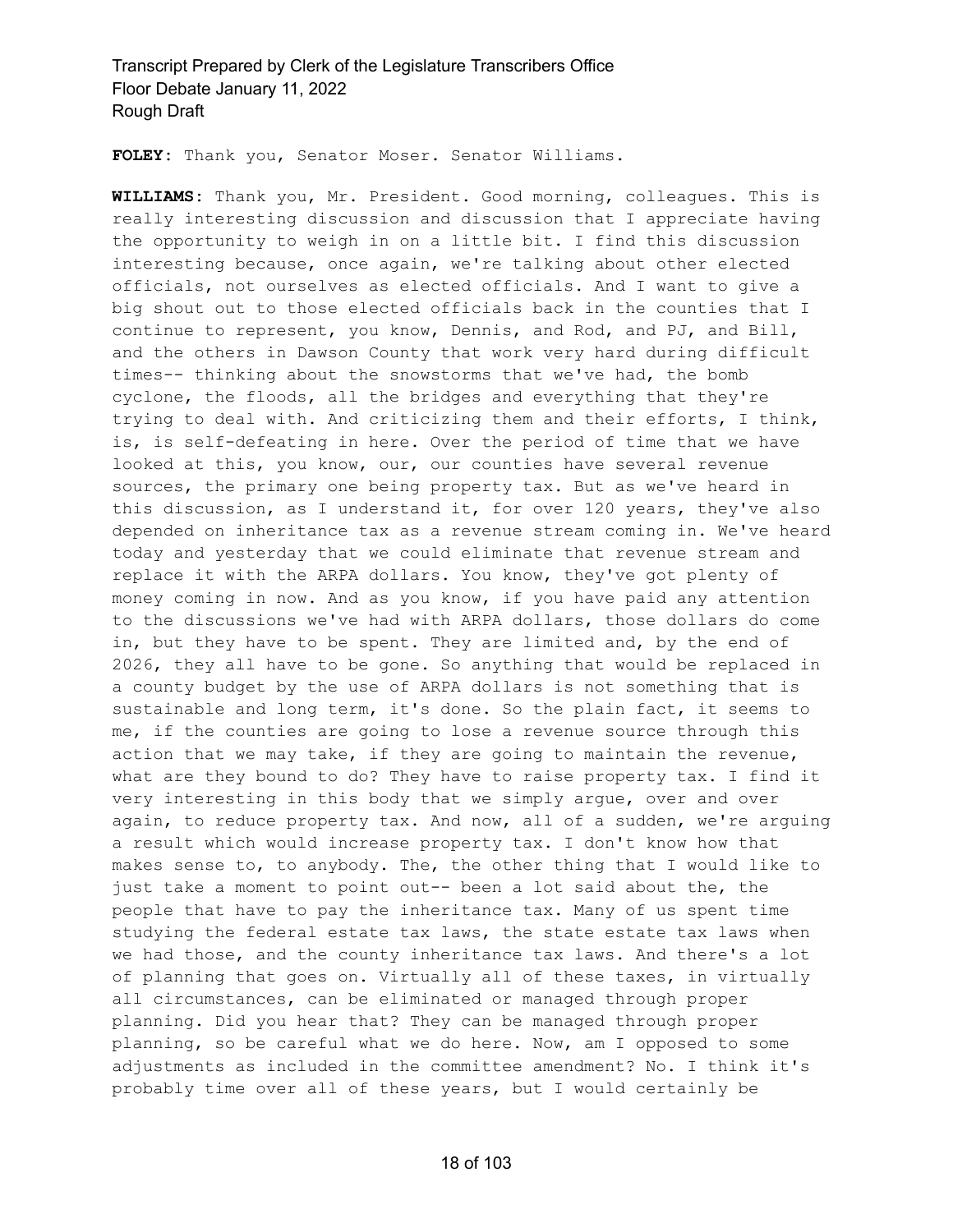opposed to the full elimination of the inheritance tax now or even being phased out over time. Thank you, Mr. President.

**FOLEY:** Thank you, Senator Williams. Senator Dorn.

**DORN:** Thank you, Mr. Lieutenant Governor. Agree with Senator Williams there. Thank you for the conversations this morning and yesterday. Thank you for the discussion on this and how, I guess, different perspectives look at maybe different taxing entities or different entities we have in the state, counties, and cities, and how we look at maybe what, what a version of-- I call it a tax-- is or how those are looked at from a different perspective. It depends on where you live or what your income might be or something like that. I wanted to make the point again today here that I understand why we would like to get rid of inheritance tax. Nationally they did, federally they did. Here in Nebraska, it would also be a great thing to get rid of. I am not in support of this bill, though, because it's not our money in our General Fund, our revenue, the state of Nebraska, that we are getting rid of. We are making a decision for another political entity that says, yes, we trust you to have local control, local decisions, but we're not going to give you some of those funds to help with that what you've always had in your budget or however you go along. When I sat on the county board in Gage County for eight years, people talk about local control and the lack of control of spending. Counties are allowed to do 2.5 percent increase each year on their property tax collection, 2.5 percent increase. Supermajority vote of the board, another percent, they're allowed to go 3.5 percent. The eight years I was on the Gage County Board, we averaged 2.1 percent increase over those eight years. We had various conversations over those eight years about the fact that we were now leaving money on the table. We could have went to 3.5 percent; we didn't. We held property taxes down. But we also talked about things like this, that when something or some part of your revenue doesn't come in, now that has a greater effect on the revenue you control those property taxes. So how you manage that, how you look at those decisions was a very, very important. Gage County, when I was on the board, we had a bridge we had to close for approximately six months in the northwest part of the county. Four and five years ago, that bridge had an estimated repair cost of \$900,000. Some people have talked about, well, you can just manage that within your budget. Gage County, in this time period, right now today, are in the \$9 million of property tax collected for that county. That doesn't include the Beatrice Six judgment. Four or five years ago, that bridge was a \$900,000 bridge. By what costs have gone up today, if they have to-- or when, I shouldn't say if-- it's when they have to replace that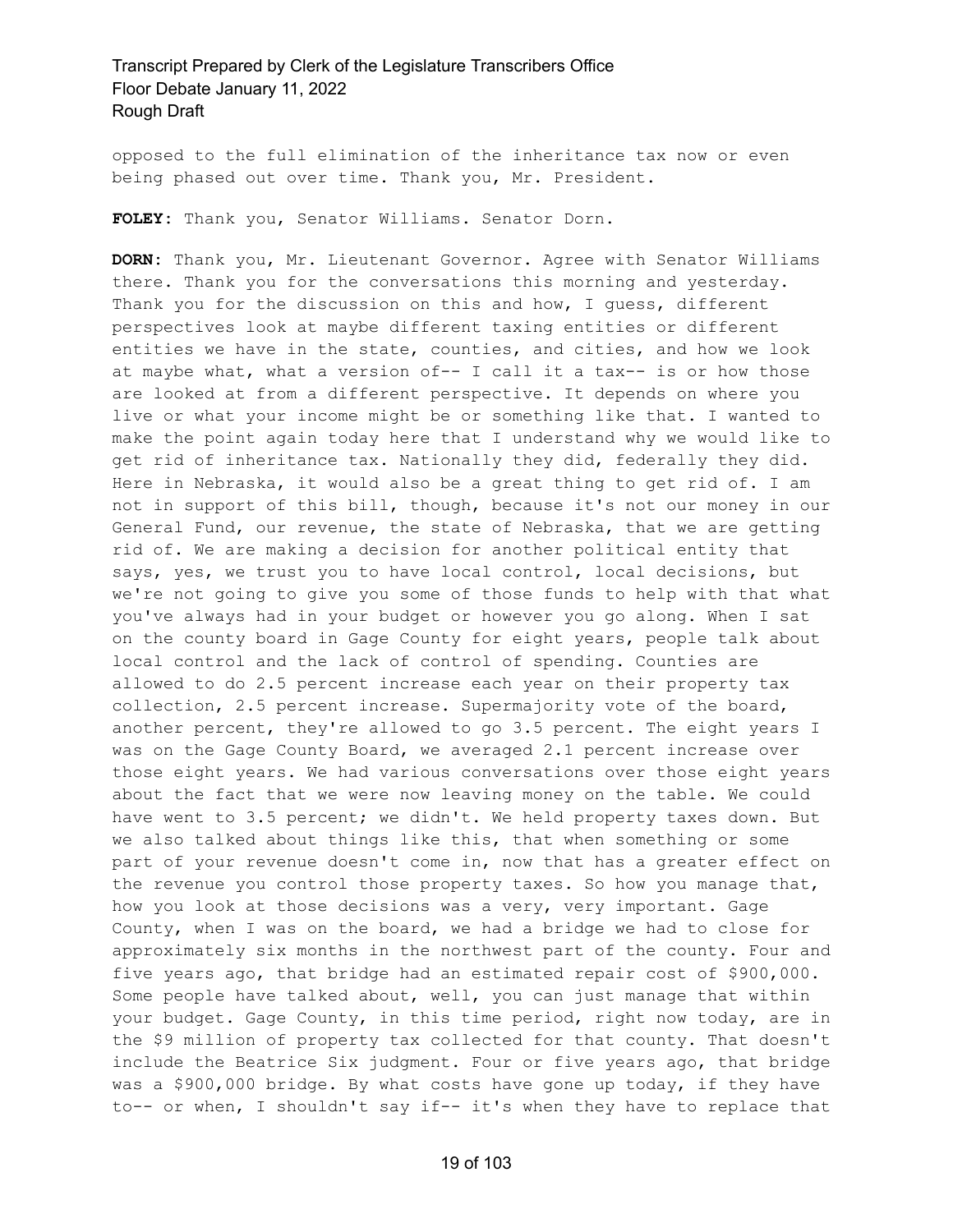bridge, they're looking at \$1.2 million to \$1.5 million. That's not just something you go and we'll fund that out of the budget this year, their total highway department budget was \$4 million. That included all the rock, the gravel, all the operations, everything in that highway department. So you have to be able to have some assurance. You have to be able to have some promise-- not promise-- but know that the funding sources are there, and then let those local entities manage that. Could they do without that? Some of these counties--

**FOLEY:** One minute.

**DORN:** --counties definitely could do without it. Would it be a financial hardship on some of them? Yes. Many of them, though-- and the last point I want to make is many of them will pass this on to the one thing they can, and that is property taxes. This bill, the state of Nebraska reducing the inheritance tax, has no effect on our state budget, our tax collection. It will, however, be a property tax increase, at some point in time, in these counties. I repeat that. This will be a property tax increase when you cut the funding for this unless the state of Nebraska makes up that funding. Otherwise, it will ultimately lead to and most likely be a property tax increase. Thank you.

**FOLEY:** Thank you, Senator Dorn. Senator Friesen.

**FRIESEN:** Thank you, Mr. President. So you know, in the, I think in the latest collection, those counties collected around \$73 million in inheritance taxes. And I've, I've heard the comment on the floor numerous times that it's not our money. Well, any of the money we take is not our money. Well, we could eliminate income taxes and everything else because it's not our money. Let's, let's cut all property taxes to zero because it's not our money. This is a tax that we've decided, and it's been in place for 100 years or more. It's just the source the counties have grown to use. They've adapted to it. Each county has decided to use it differently. In my area, they use it for one-time purchases. They make sure that that, that inheritance tax fund is, is at a certain level. They keep it as a cash reserve. You take that away from them, they're going to levy to have a cash reserve because, in any given year, you don't know how much snowfall you're going to have. You're not going to know if a bridge might fail somewhere because an overloaded truck went over it. Again, it goes back 96.7 percent of our bridges that are deficient are probably county bridges. They've got a multitude of projects to work on and not enough revenue to do it. And any time we take away their ability of taking a different tax like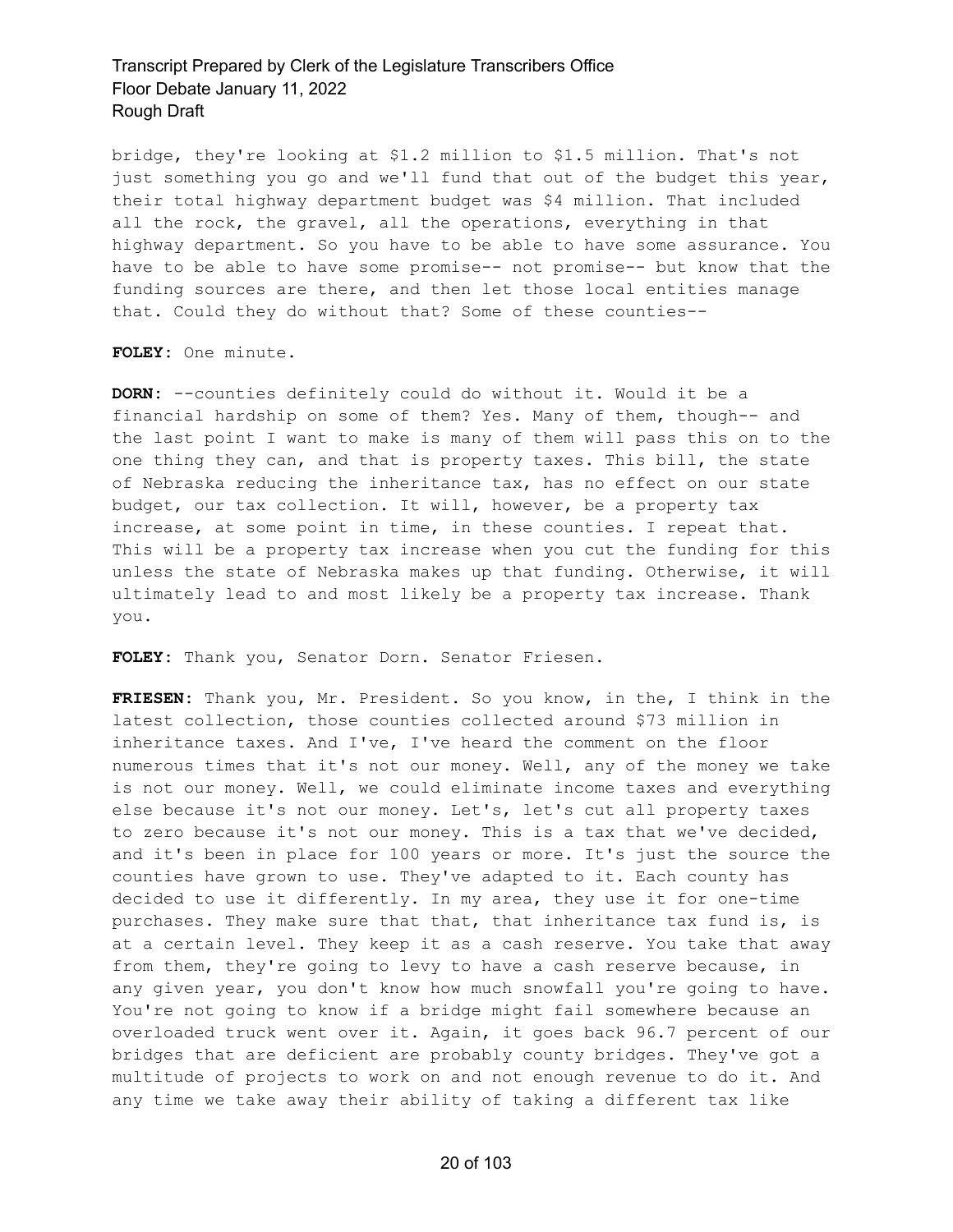inheritance tax, it goes back on property taxes. So we talk a lot about workforce housing and how people can't afford houses. And yet now we're going to raise the property tax so they can't afford a house. Businesses are struggling. We're a high-tax state. Property taxes are-- we're 49th in the country, bringing in property taxes. We are really good at it, and we need to cut our property taxes. And this, I tell you, will raise property taxes. And it is something every constituent we've ever talked to says we're supposed to fix it. Inheritance taxes are paid-- you know, if you look at the ag land, in rural areas, we have sent our kids all across the country. We've been losing population for 100 years. And when they inherit the land, when they're living in Florida or D.C. or California or wherever we send them, they pay this property tax, this inheritance tax. If my kids were living out of state, I, I have no sympathy there. I'm giving them something that they really haven't earned. I'm giving them a gift. And if they have to pay 1percent for that gift, I have no sympathy for them. I'm giving them something really that most of us haven't earned. It's inflation who's taken up the cost of my land. It isn't something I did to the land, it isn't an improvement I made to the land. It's the scarcity of it or inflation. And that's, that's where most people make their money: their houses, their inflation. It's not something they did to the house. So I mean, it's, it is a-- if I could get rid of inheritance tax, I would. But if I'm just going to shift it to property taxes, that's where I draw the line. We have to have options. We, we just got done talking about convention of states, where we say the federal government's out of control. And we talk about how we would do a better job. And yet we got local entities, we got entity boards, we got city councils, we got county boards. We elect them to do their job. And if we think they're overspending, run for county office, run for that school board. Everybody says, I don't have time. I found time. It's your priorities. And if you don't like how something is done, run for office. If you don't like how counties are running their funds, be a county board member. We've got some here. I've never been a county board member. I've been on a city council, and it irritated me to no end that there was a property tax limit on our ability to collect taxes in the city because our constituents were demanding things to be done. And so in order to get them done,--

**FOLEY:** Thirty seconds.

**FRIESEN:** --they worked around that lid limit. We bonded, we made things fit outside the bond. I think the levee in town was probably around 86 cents, and yet we had a 50 cent lid limit. We did things that actually cost us more money because we had to work around the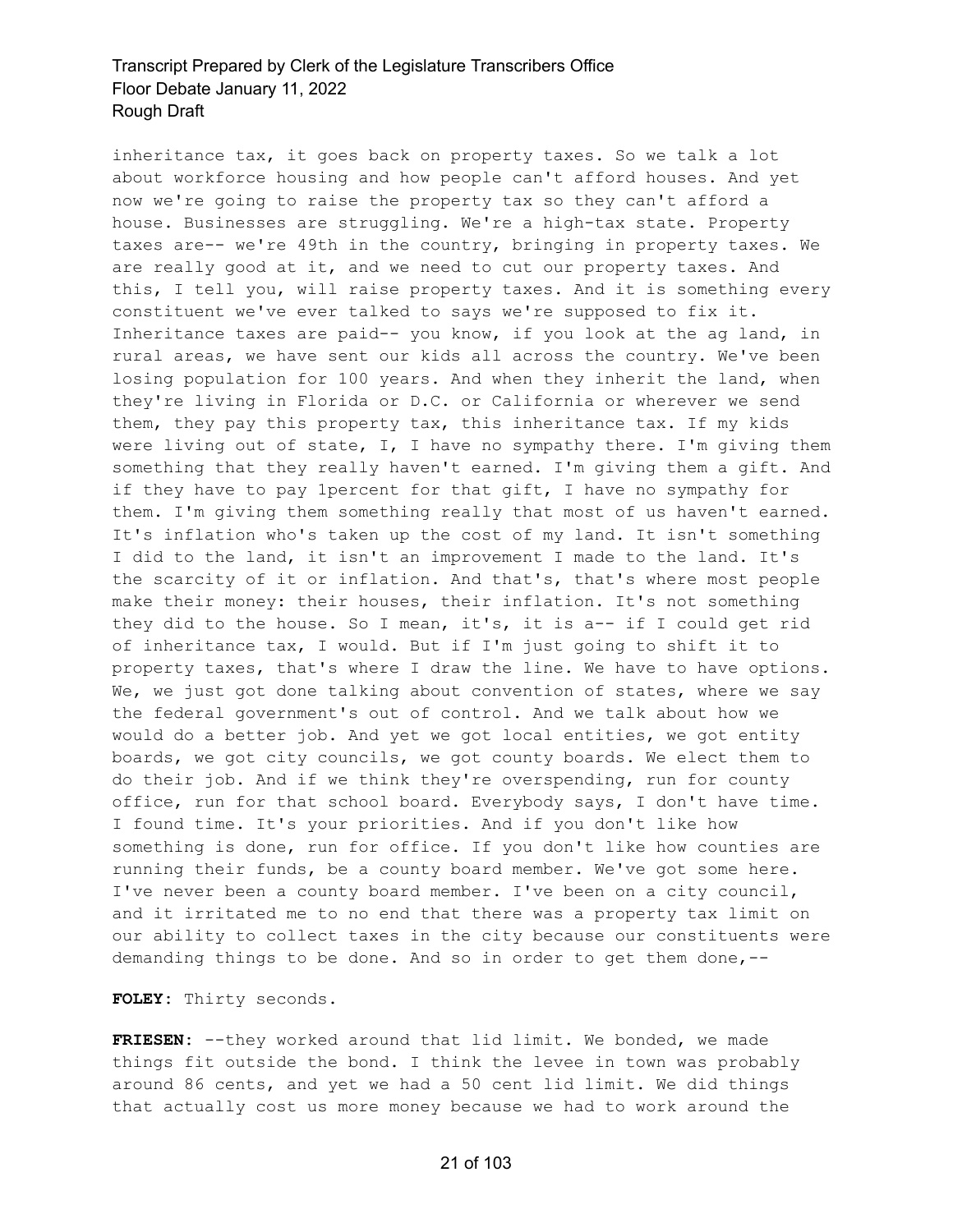lid. And so when we always talk about local control as best, state control as best, we're kind of hypocrites. When we keep saying that we need to tell counties how to do their job, they're spending too much money. Well, go find a candidate to run for office.

**FOLEY:** That's time, Senator.

**FRIESEN:** Take care of it. Thank you, Mr. President.

**FOLEY:** Thank you, Senator Friesen. Senator Erdman, you are recognized, your third opportunity.

**ERDMAN:** Thank you, Lieutenant Governor. Third opportunity already, OK. I want to follow up with some of the comments I made earlier about the county commissioners. I don't believe there is one county board that could not manage, would not be able to deal with the reduction in inheritance tax over five years. So if I left them with the impression that they didn't have that ability, I'm sorry about that. There's not one of those groups, not one of those boards that would not be able to deal with this. They would do that; that's what they do. My county, Morrill County, received \$114,000 in inheritance tax over the last five years. That equates to one-tenth, one-hundredth of a percent. So in other words, let me say it like this. On \$100,000 property, it's 10 bucks, \$10. And so Senator Friesen talked about he wouldn't care if his kids had to pay 1 percent. The point that he missed, it's the kids' money. It's their property. It's not the county's property. And he also made a comment about, well, other taxes are collected the same way, we force people to pay them. I have an answer for that. It's called the consumption tax. You decide how much of your money you pay, how much of your money. So we've lost total focus on whose money it is. It's not the county's money, it's not the city's money, school; it's your money. And when we finally get to the place we understand whose money it is, we'll have a fair tax system. But until then, we'll allow someone else, some other local unit of government, the state to tell us how much we're going to pay in taxes of our money and when we're going to pay it. That's a problem. So I wonder if Senator Dorn would yield to a question.

**FOLEY:** Senator Dorn, would you yield, please?

#### **DORN:** Yes.

**ERDMAN:** Senator Dorn, when you were a county commissioner, would you rather deal with a budget that you know, year after year, is going to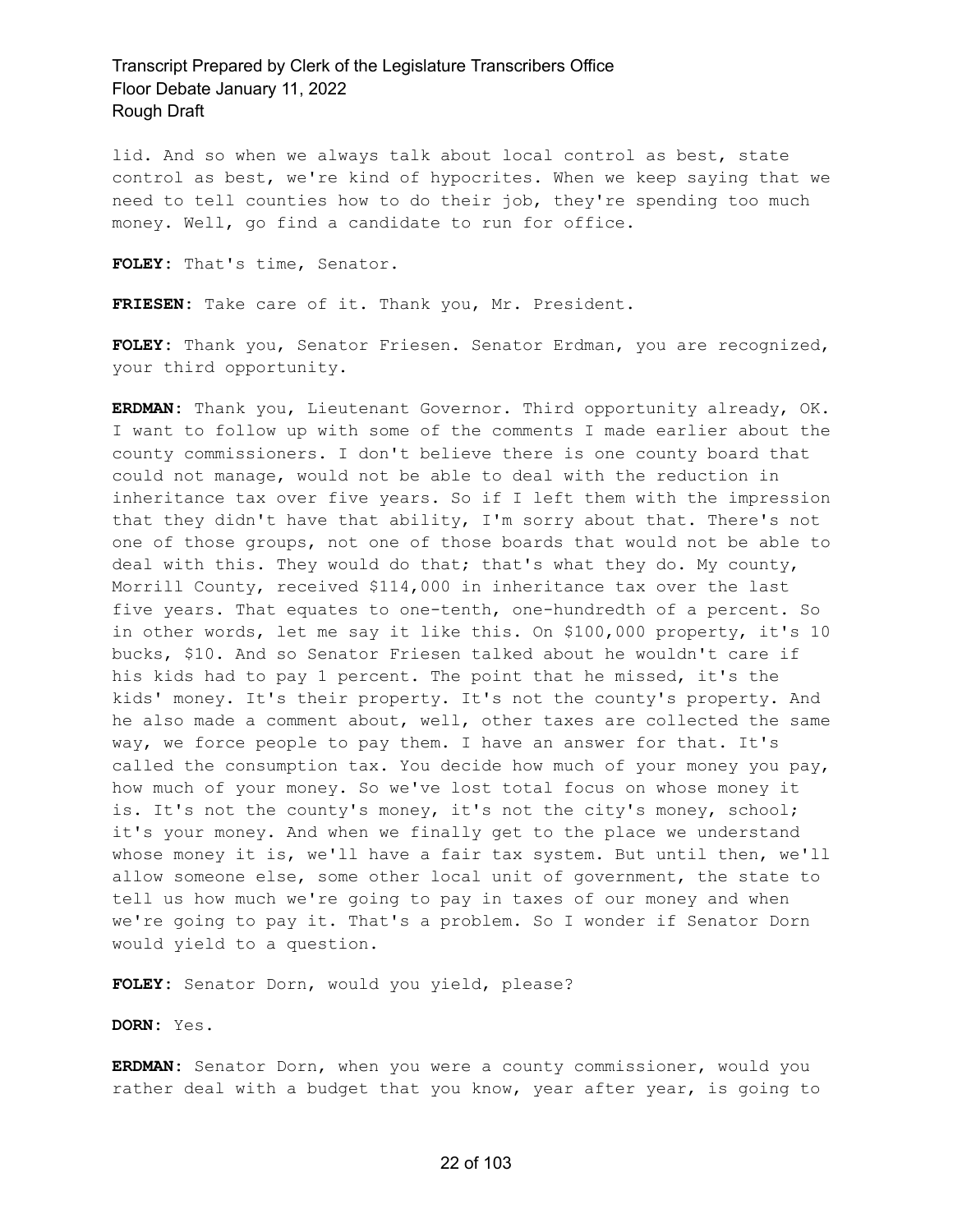be the same? Or would you rather deal with one that fluctuates on whoever dies?

**DORN:** You would like some reliability in a budget.

**ERDMAN:** OK. So you'd like to-- So for example, if your budget was \$100,000 and that included inheritance tax, and next year, because you included that in your budgeting process and it was \$90,000, you'd have to deal with a reduction?

**DORN:** Yes, you would.

**ERDMAN:** OK. I personally would rather see the counties shift this inheritance tax to a more stable, consistent tax every year, that they knew what it was going to be rather than, in my case, my county-- I'll take Banner County, for example. They received \$63,000 five years ago, and since then they've been getting \$20,000. And so how do you budget for that? I think they'd be better off budgeting, increasing the small amount they need to change. As I said earlier, in my county-- and I think the same in Columbus, where Senator Moser lives-- it's one hundredth of a percent. OK, so if you raise it incrementally over five years, one hundredth of a percent, \$10 per \$100,000, nobody'd even notice it. And those people paying the inheritance tax pay a tax. So do you think that when those people pay the inheritance tax, you raise taxes on them?

**DORN:** That is a tax on them, yes.

**ERDMAN:** And it raises taxes on those few people, right?

**DORN:** It raises that-- it raises a tax on those few people. They now are paying a tax that they weren't paying before.

**ERDMAN:** So when you were a county commissioner, did you ever consider some of these people paying the inheritance tax, when you found out where they lived, you would say, Well, I really don't care if they pay the inheritance tax if they live in Florida or they live outside the state they can't vote for me? Did that ever come to your mind?

**DORN:** You know, I can't say that that wasn't a part of the conversation. I don't remember that. You know, the inheritance tax, the county,  $--$ 

**FOLEY:** One minute.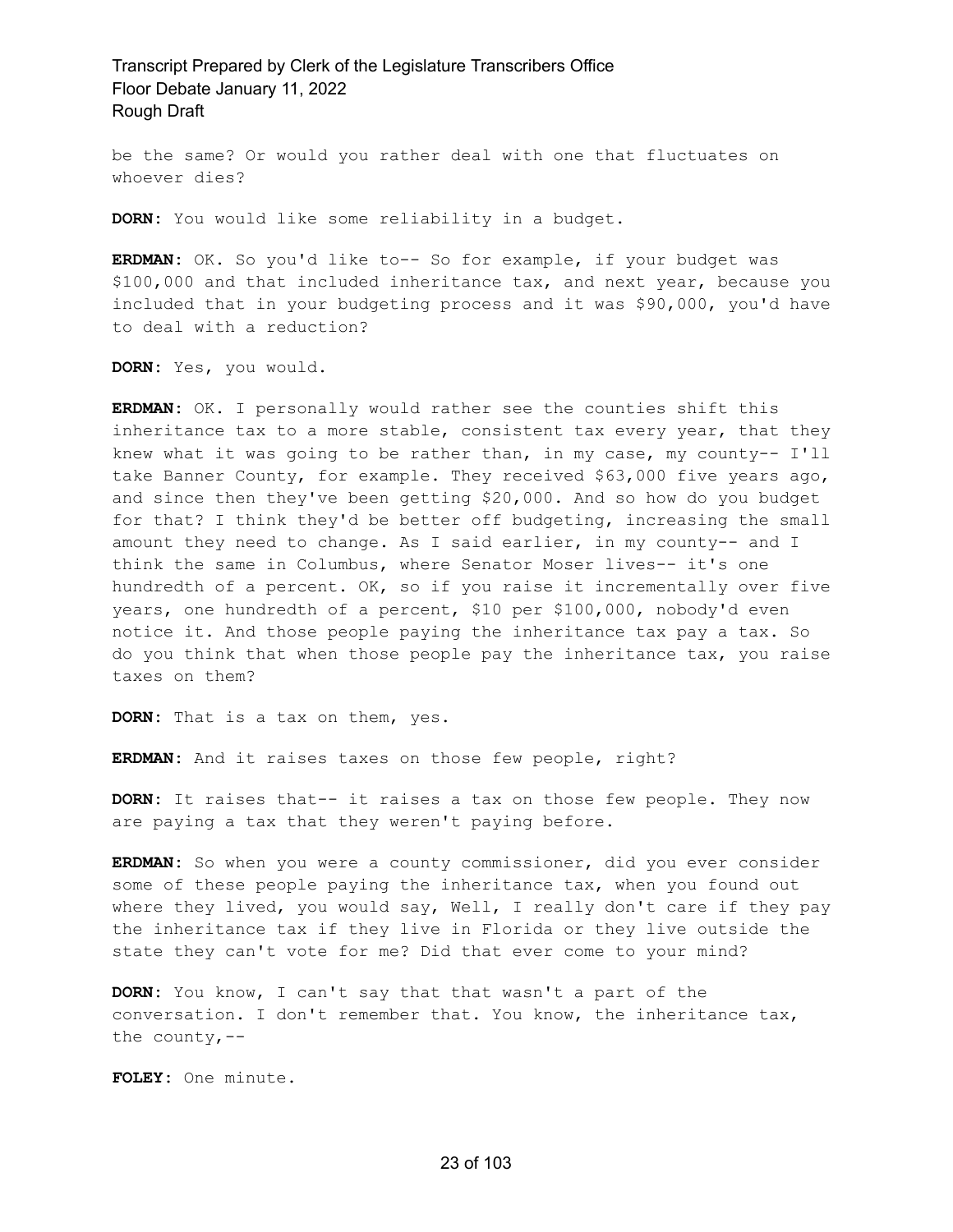**DORN:** --Gage County was fortunate. We didn't use it in our day-to-day budget, but it was used, I call it in a fund, so by-- we could use when special projects or needs arose.

**ERDMAN:** Right, right.

**DORN:** And so it wasn't a day-to-day budget.

**ERDMAN:** And I appreciate that. Thank you for your answer. So Senator Friesen said they're going to use it for a reserve or a cash fund. They have no idea what they're going to have from one year to the next. But if you phase in, AM1511, you'll know exactly what you're going to have. So those people that are elected county commissioners and supervisors can figure this out. They're smart enough to do that. So when we do the reduction, it's going to be 15 percent for those, the second class or the third class, the highest two. But it's going to stay the same next year for the close relatives and, over five years, it decreases. So it's about a 15 percent decrease over five years. They'll be able to figure that out.

**FOLEY:** That's time.

**ERDMAN:** It's not that hard. Thank you.

**FOLEY:** Thank you, Senator Erdman. Senator Stinner.

**STINNER:** Thank you, Mr. President. I do want to make one comment. If I could eliminate tax-- inheritance tax today, I would do it. So just understand I am not favorable to inheritance tax, but I do want to ask Senator Clements-- Senator Clements, would you yield to one or two questions?

**FOLEY:** Senator Clements, would you yield, please?

**CLEMENTS:** Yes.

**STINNER:** Yeah. How many states right now have inheritance tax?

**CLEMENTS:** Six.

**STINNER:** Is it six?

**CLEMENTS:** The people-- the--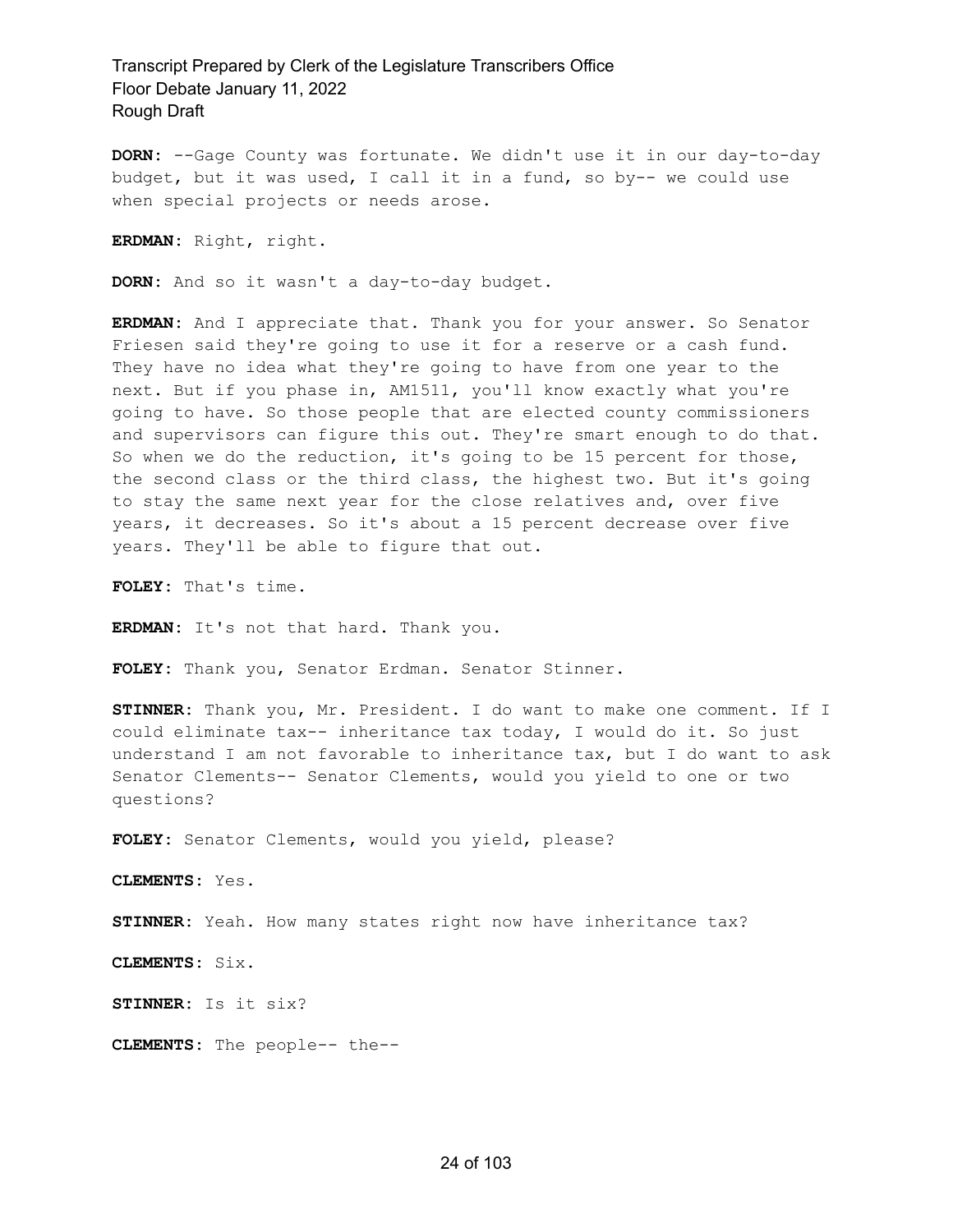**STINNER:** So the states that eliminated inheritance tax, did that inheritance tax go to the state or did it go to a county or did it go to some other municipality?

**CLEMENTS:** As far as I know, all of the other states went-- the tax went to the state revenue.

**STINNER:** OK. So the state was able to use this inheritance tax, decided that it was a-- it didn't fit their tax policy and eliminated that as opposed to where we're at today. We don't get any from the state, and it goes to the county as a revenue source. Is that, is that how we distinguish ourselves from other states?

#### **CLEMENTS:** Yes.

**STINNER:** OK. Thank you very much. So we have a \$10 million-plus fiscal note to the counties. And I don't care how you cast this because, when you look at the counties, their revenue sources are from property taxes. Inheritance tax, I believe-- and I could be wrong on this- over a period of time is the second largest revenue source. I know they get some lodging taxes and maybe some, some other types of-- and if they pass the special issue, they can maybe get some sales tax. I get that part of it. But this has been coming in as a source of revenue. Whether you plan on it and put it in the budget, it does not matter. We don't plan on revenue, extraordinary revenue increases of 14.6 percent without putting money into the reserve, which we did. We built the reserve. Now it's projected to be almost a-- if we hit projections, we're certainly over a billion dollars or close, close to a billion dollars, but they need to have reserves in order to function in an orderly fashion. And if it's not, if you're trying to put together a budget, you put together that budget as tight as you can for tax asking. You turn around extraordinary-- and you probably build a little bit of a cash cushion in that for contingencies. But then you build a reserve over here for other contingencies that may come in or capital projects, and that's how they've been using the money. It's capital projects, it's road graders. It would have been a task, tax asking if they didn't receive it. And I agree, too, that some adjustment-- and apparently there is a compromise out there that we can now look at-- some adjustment makes some sense relative to inflation and the like of that. But 14.3 percent of a cut in your second revenue source is significant. It's significant. You have to plan around that. That's dollars that aren't going to be there. If I want to put it into context, our second biggest revenue source is sales tax. Two, two-- or \$2 billion times 15 percent is about \$300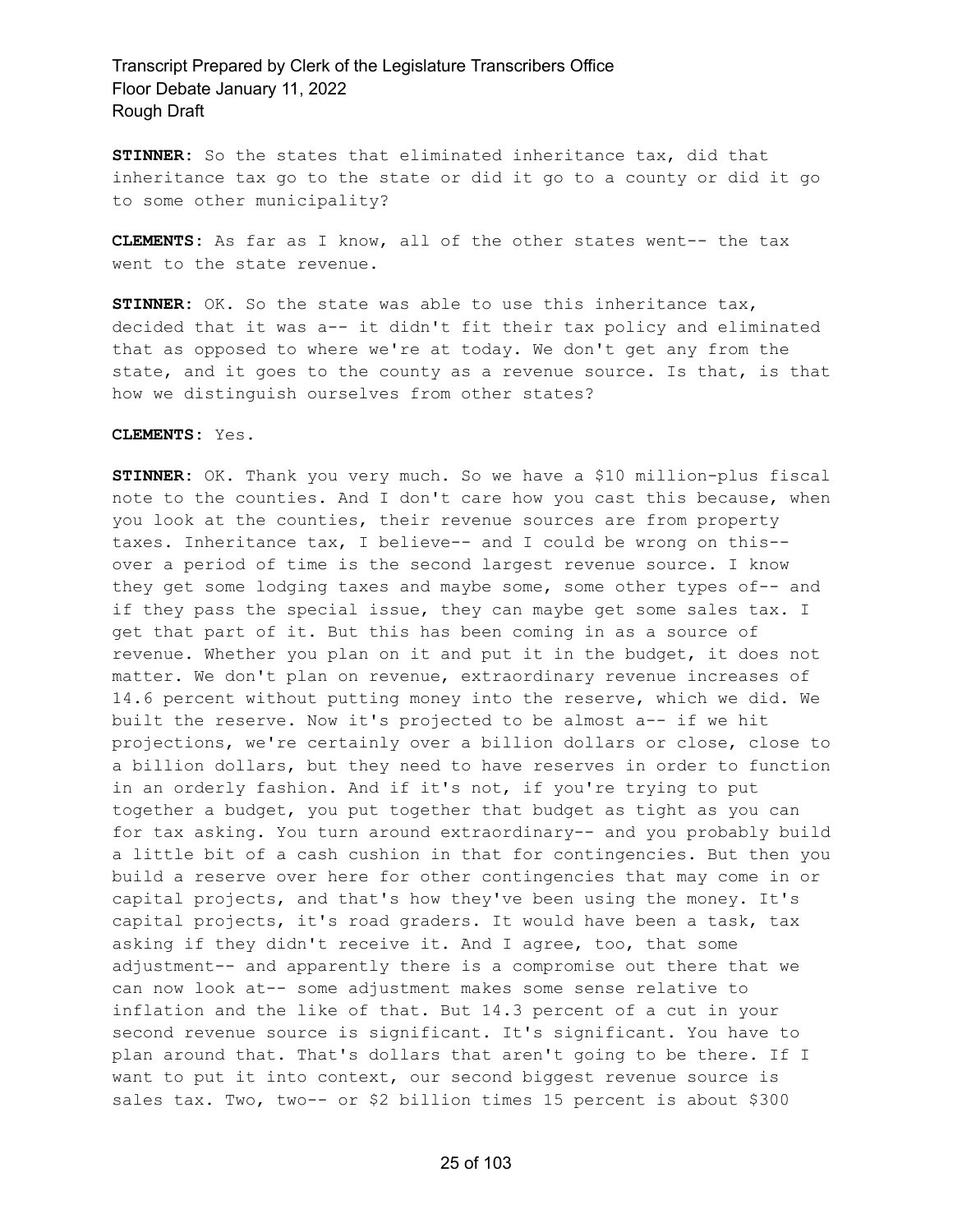million. How would you like to try to plan around that? And I can tell you, as a business person, we always plan for contingencies. We always tried when we built our budget to try to budget as tight as we can, hold people's feet to the fire as best we can, but always have what's called a capital position; that is the [INAUDIBLE] for unknowns. The same goes, the same logic goes to counties. Same logic goes to school districts. When I was on the Gering School Board, we built cash reserves up because we were unsure of where the state funding was going to be. So we didn't want to have to RIF teachers in the middle of the year.

**FOLEY:** One minute.

**STINNER:** We wanted to be able to plan long-term. This is consistent with that. If we want to eliminate it, then we better figure out a revenue source. And I will tell you that I have a list of, of unfunded mandates, cuts in aid. And actually, when I was first here, I carried a \$30-million bill, ask, for restoring aid because it had been cut over the years, because they were in need of it. Do you know what we did? We, we passed a gas tax. That was the other part of it. That was the only tax, when I ran, I said I could support, because I thought it was a user tax. But those dollars went back to the county, and my county actually used those dollars to repave a road that was in desperate need of repair. They used bonding, actually, to do about a ten-mile stretch of it. So the idea that they're flush with cash, the idea that they overpay employees because they got this great benefit program, if that's the rationale for it, I'm sorry, that, that--

**FOLEY:** That's time, Senator.

**STINNER:** --logic just escapes me. Thank you.

**FOLEY:** Thank you, Senator Stinner. Senator Clements.

**CLEMENTS:** Thank you, Mr. President. I wanted to just talk a little bit about what he was talking about, about the \$10 million cut. The total statewide has been about \$70 million to the counties, and AM635, the Revenue Committee bill amendment, does bring it down to about \$60 million. But I was also-- the, the chart that-- the graph that I had shows that the revenues for inheritance tax have been increasing 5 percent per year, and it's been pretty steady-- in fact, even with recent years, even more than that. But if they have \$60 million statewide in 2022, a 5 percent increase would be \$63 million in '23, \$66 million in '24, \$69 million in '25, and \$73 million in 2026. Over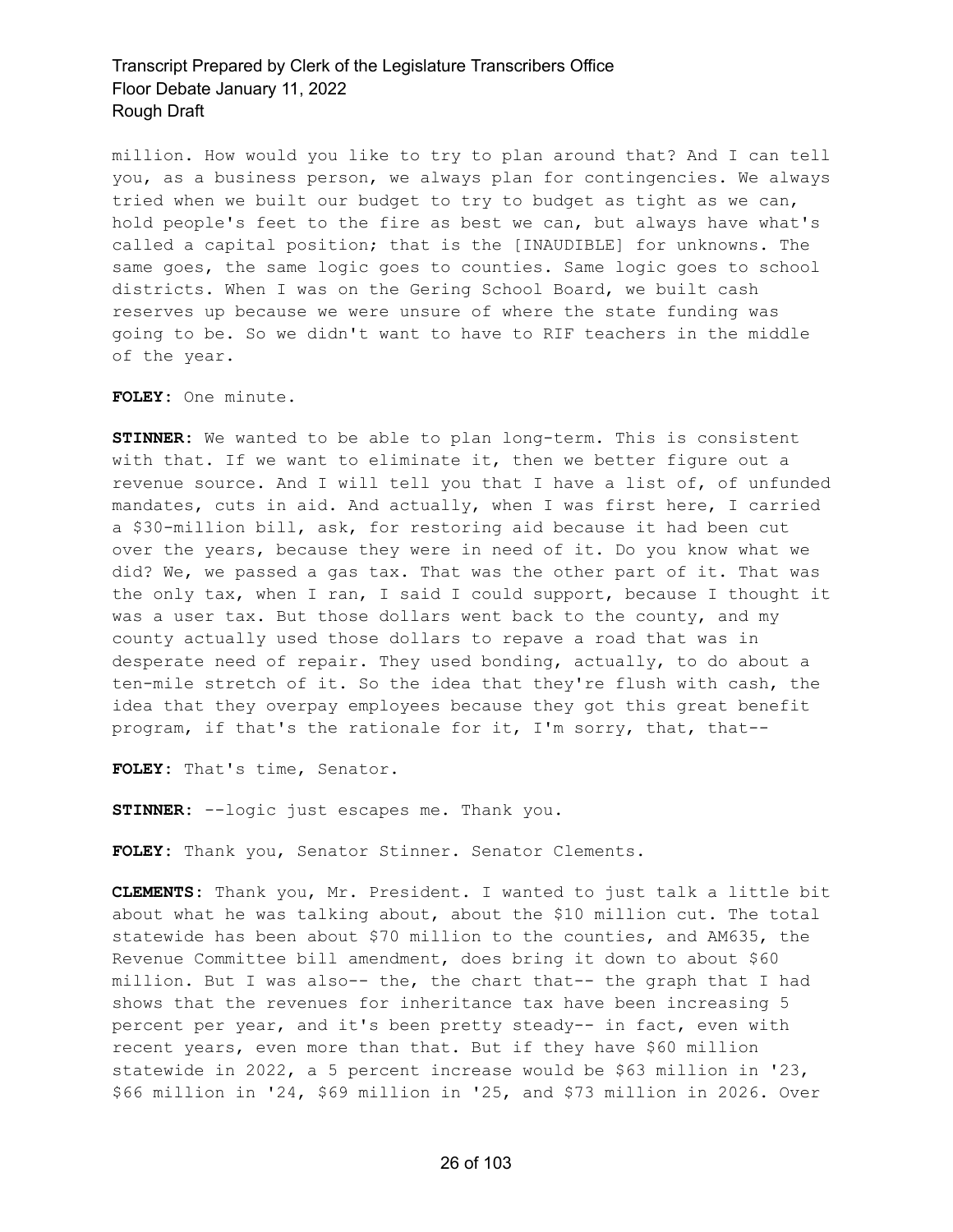the time when the ARPA funds are going to be received and distributed by 2026, they'll be back up to \$73 million if we adopt AM635. And so the other thing is that the inheritance tax has increased much faster than property tax. And so I think it's, it's easy to argue that inheritance taxes have actually reduced property tax rates, because they've gone up faster than property taxes have. And this amendment is just going to do a reset, a small reset, but they're going to continue to increase as assets, property valuations increase. The other thing is that raising the children's exemption from current \$40,000 to \$100,000, in 1901, the children's exemption was \$10,000. If you used consumer price index to 2021, that should be \$306,000. We're going to \$100,000, so we're not even keeping up with inflation on the exemption amount. And the nieces and nephews, distant relatives, was \$2,000 in 1981. It would be \$61,000 today, but we're going to \$40,000 with the amendment. So we're not keeping up with inflation. And the distant relatives who were taxed at 2 percent in 1981, they're currently at 13 percent. We're taking them down to 11 percent, but we're still well above traditional amounts. And in the meantime, like Senator Stinner just mentioned, the gas tax, for counties to be able to have, has been added to their revenues. Then, as far as avoiding the inheritance tax with planning, that is going to be something more the wealthy people are going to be able to do, transferring money to a nonprofit foundation, giving away property. Maybe if they give away too much property, they'll become Medicaid-eligible, and that's going to cost the state some money, and they're going to have to do gift tax returns. So I think the middle class, lower and middle class people, are not going to be able to take advantage of planning--

**FOLEY:** One minute.

**CLEMENTS:** --to avoid this inheritance tax. So this is not a drastic reduction in revenues for the counties. And with the historical 5 percent increase by four years from now, they're going to be above the current levels that they're already receiving. And this is something that, especially with the \$375 million of ARPA funds coming in to the counties, that they're going to-- not going to be having a hardship. So I do think the AM635, the revenue committee amendment, it's not nearly what I was asking for in LB310, but I'm willing to support that as a reasonable compromise. Thank you, Mr. President.

**FOLEY:** Thank you, Senator Clements. Senator Brandt.

**BRANDT:** Thank you, Mr. Lieutenant Governor. Thank you, Senator Clements, for bringing this bill. This is the first time I've had a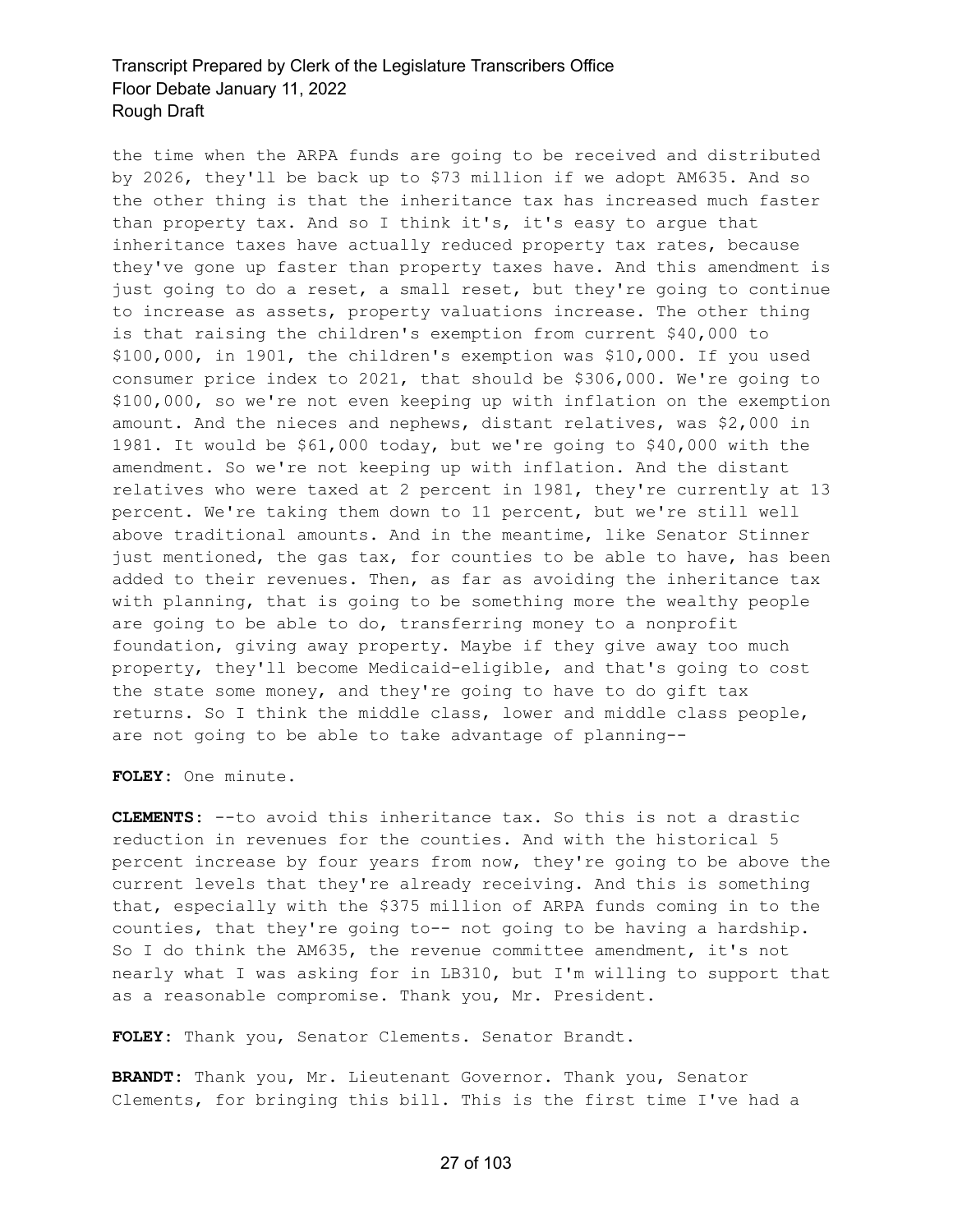chance to say something about this. I have four counties in southeast Nebraska and part of Lancaster County, and I meet with my commissioners every year. And this came to the forefront every year for the last three years that I've met with them. They are opposed to the elimination of the inheritance tax. They are not necessarily opposed to a reform of the inheritance tax, and I think AM635 is a nice compromise that everybody can live with. They recognize that estates have increased in value over a period of time, and they also recognize a hardship on the, on the lower amount. So AM635 would increase those amounts. In Jefferson County, a commissioner sent me an email based on the funds that they used out of their funds last year. If they didn't have the inheritance fund, they would have had to raise property taxes in Jefferson County 5.5 mills; that's a given. So there is no doubt that, if you eliminate this revenue source for our counties, we will be increasing property tax, which is the polar opposite of what most of us came here to do. The counties are open-minded to another revenue stream. They say, give us a half cent sales tax. Well, we know that's not going to fly, but they are open to doing things to get around this, and, and I just want to express that willingness from them here on the floor. To put this in perspective, we've talked a lot about bridges, and I've got a bridge bill, hopefully coming up in General File this year. Four of my counties-- Fillmore County has 194 county bridges. Jefferson County has 207 county bridges, 4 of which, which are closed. Saline County has 254 county bridges. Thayer County has 167 county bridges, 2 are closed. Just those four counties have 945 county bridges. To put that in perspective, when you look at western Nebraska, Hooker County has one county bridge. Garden County has 13, Loup County has 9. That is a significant financial difference when your roads departments have to go out and maintain these box culverts today. To replace these bridges can run anywhere from \$100,000 to \$500,000. Usually, there's only enough in an inheritance fund to address maybe one bridge. If you're fortunate, maybe two. Senator Clements brought up some good points. I would encourage people that have sizable estates out there to do estate planning. It seems like a lot of people that get caught paying inheritance tax have not done an adequate job of estate planning, and that's sort of the price that is paid because of that. So to summarize, I support AM635 and do not support AM1511. Thank you.

**FOLEY:** Thank you, Senator Brandt. Senator McCollister.

**McCOLLISTER:** Good morning, colleagues. Thank you, Mr. President. I support the general notion of LB310, and I'm not exactly sure how, how this will all come out, but I think this is a matter we do need to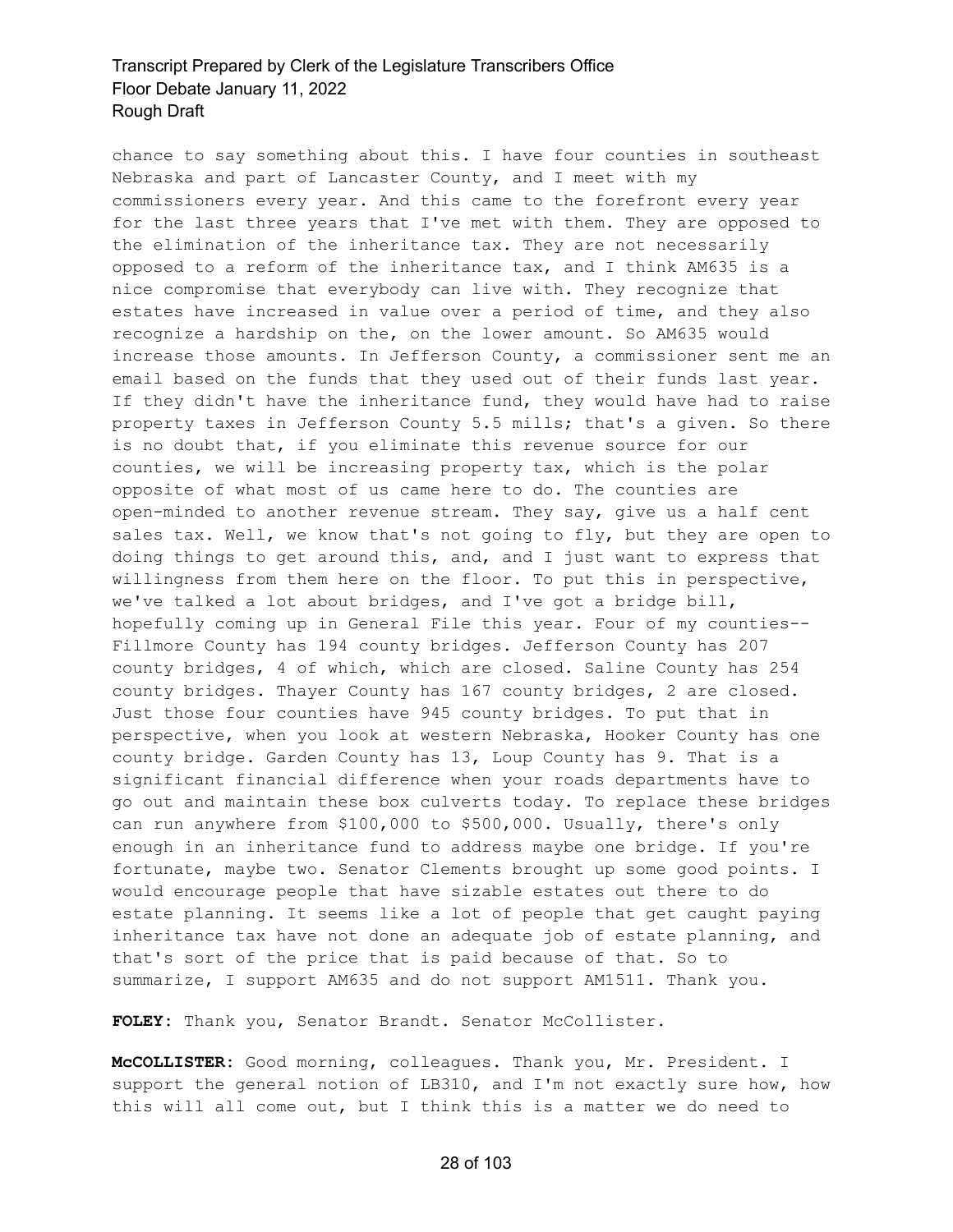deal with this session. No question, absolutely no question, there's a nexus between the property tax and the inheritance tax. You could call it an inverse relationship. One goes up, the other goes down, or inheritance tax, it goes down and you say-- some would say the property tax must go up. Not necessarily, but I, I can understand that people are making that connection. So what do we call this tax? It's an inheritance tax, a death tax, a bonanza tax, a surprise tax, a misdirection tax. But most of all, it is a hidden tax. Hidden tax? Why is that? It's a hidden tax because it was created by state statute, so the counties reaped the benefit, but the state created the statute. But so counties, you could almost argue, it's a bonanza for them. Well, I would argue, when it comes to making good tax policy, just like the Tax Foundation advocates, you need to make it transparence, transparent and accountable. But I would argue the inheritance tax is not transparent and not accountable. If we were to get rid of the inheritance tax, the counties then, you say, would have to raise the property tax and they are accountable. And they are accountable to the citizens for that increase. And that's a way tax policy should be. So I think this, this needs to be changed in part or a little. But in some way, we need to deal with this issue. You may be familiar with this saying, "The salvation of the state is the watchfulness of the citizen." And I think by eliminating or at least slowing the inheritance tax is the way to go because that follows that dictum. Thank you, Mr. President.

**FOLEY:** Thank you, Senator McCollister. Senator Groene.

**GROENE:** [INAUDIBLE] President, I stand against AM1511. I will reluctantly support AM635 because of the fairness issue, just who you're related to and why you-- and what place you stand in the line of inheritance. Uncles versus fathers seems a little unfair, the huge jump. But I've watched for years. I had a western Nebraska taxpayers group when I moved back to Nebraska and couldn't believe the tax situation we had here. I've watched local governments, went to budget hearings for years, and I will say, of all the local governments, the best run, the most effectively run, the most efficient run is the county commissioners. I've seen it over and over again. And it's basic fact: accountability. They are the ones that send out the tax statement. They didn't raise the taxes like the schools did. They didn't pass a bond election like the schools did. They are responsible for doing the valuations on property. They get all the blame. Over and over again, people come into the county commissioners and blame them for their high property taxes, when they are just a minute 20, maybe 30 percent of the entire tax bill. The county commissioners did no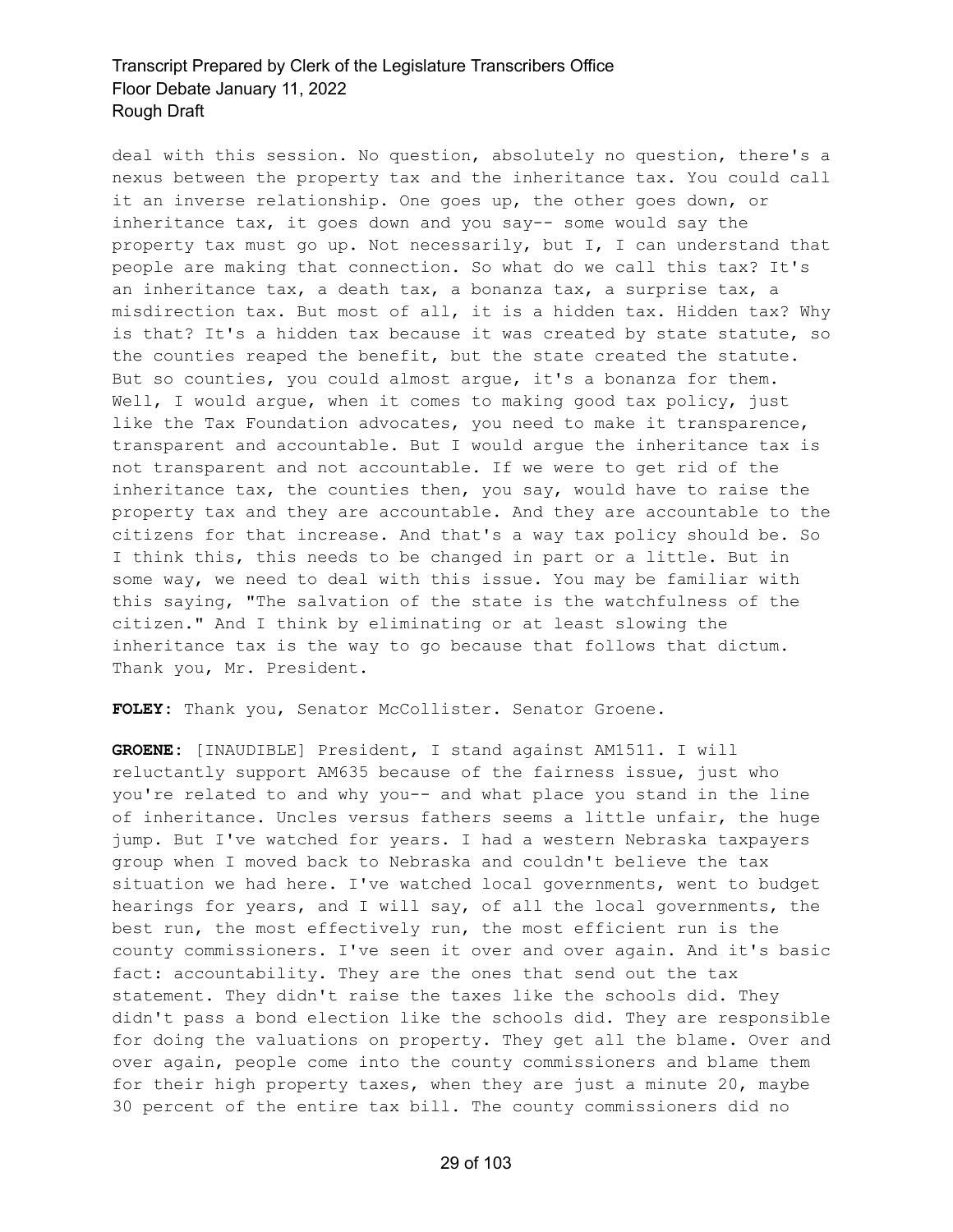wrong here, counties did no wrong. They're not big, bad people who took your, your kids' inheritance. I would tell you this right now, if you told me you would cut my kids' income, state income tax by 1 or 2 percent, and let that money compound over time, and let them accumulate their own wealth, I would gladly let you take an inheritance tax because my kids would be a lot further away. They'd feel a lot better about themselves. They wouldn't be trust fund babies. They've earned what they have. So if you want to cut taxes and you want to help my kids, cut income taxes. Our starting amounts where you start paying the max rate is way too low. It hurts young families. It hurts young people. When I paid my income taxes, I mean, I didn't pay anything. When I paid inheritance taxes-- my family did-- the estate-- but the best term for that is the estate paid it; I didn't pay anything. And I had an uncle, bachelor uncle. My brothers and sisters split that up. I thought it was high what they charged us. But I didn't pay a damn dime; the estate did. We tax things, we tax things. I'd rather tax a dead person than a live young family with two or three kids. We tax things. We have to. We want roads, we want bridges. So where do we, where do we stop? What else don't we tax? Tell me about it. I've stood here for seven years telling you, let's cut spending, let's cut spending. And some of my conservative friends turn around and override Governors' vetoes about spending, and then they want to cut taxes. I've never done that. Give my kids an income tax cut. In the long run, they will be-- those young people up there, they'll be a lot further ahead with money in their pocket, than worrying about daddy dying and getting an inheritance. Some do, some are going to be a lot better off, a couple of them in here, when daddy passes away. So anyway, I say you got to tax something, inheritance tax is good. It's the most efficient local government I know, the most accountable local government I know. My local county, Lincoln County, uses the tax-- inheritance tax for bridges.

#### **FOLEY:** One minute.

**GROENE:** They use it for bridges, use it for special bridge projects. If any of you think you're going to worry about where your money's at after you're dead and where your John Deere tractor went or the pickup you own, you got a real problem with reality. Just pay the tax or cut the spending, and then let's cut income taxes so that the young families and people can actually enjoy the money they made. Thank you.

**FOLEY:** Thank you, Senator Groene. Senator Moser.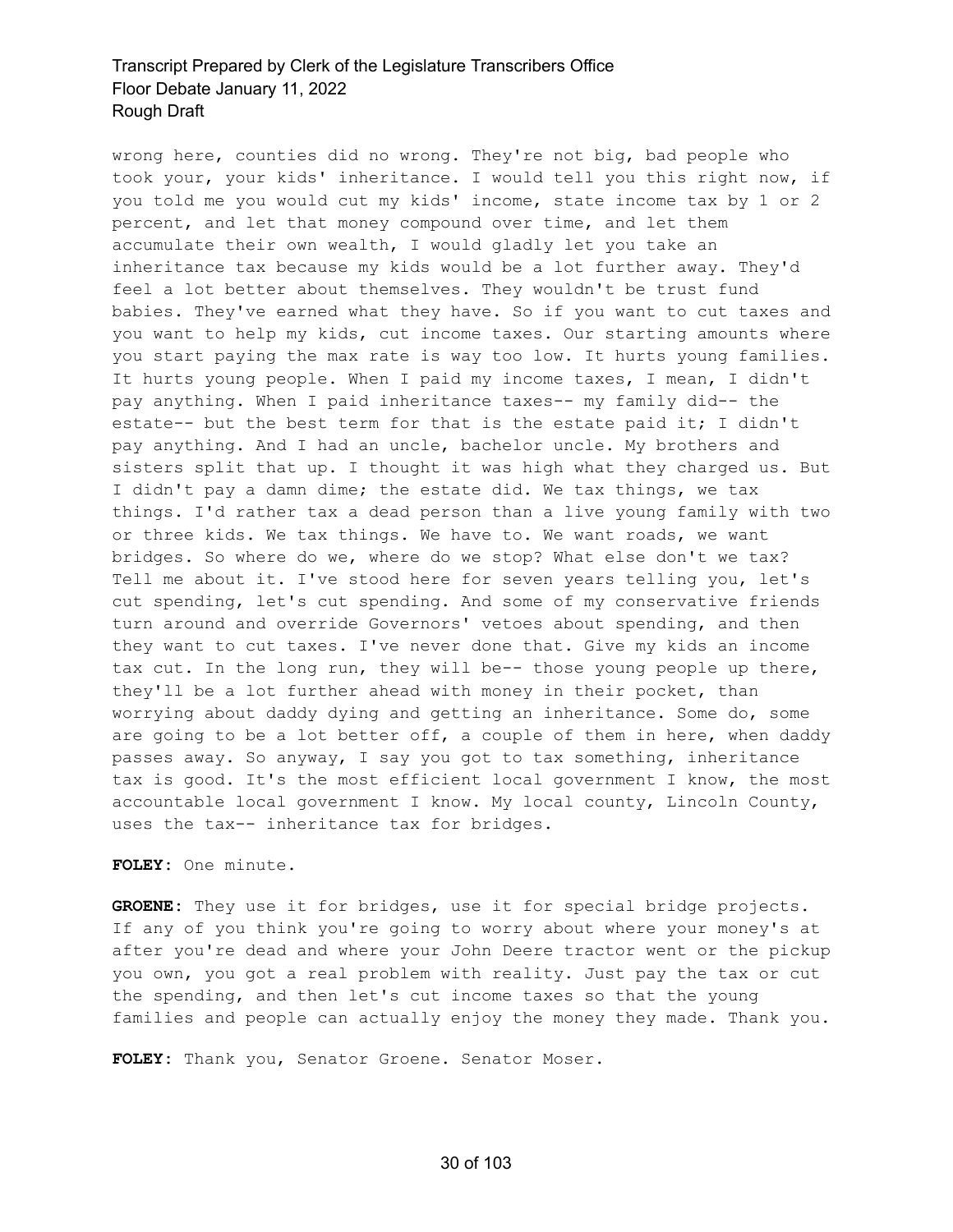**MOSER:** Thank you, Mr. Lieutenant Governor. Appreciate the opportunity to talk some more about inheritance tax. One of our colleagues said that putting money in a rainy day fund is wasteful budgeting because then you spend it on things that you wouldn't put in a budget, and that you shouldn't spend that money, more or less, I guess, is the reasoning I see behind that. Another one of my colleagues said, Well, including it in the budget is wrong because you can't rely on it and that may create budget problems for you. I think the simple fact is, most government entities try to have a general fund balance of some kind to cover unexpected expenses. Now, if that comes from an inheritance tax, I don't think that's bad budgeting. I think that's smart budgeting. If we take that inheritance tax away from the counties, they'd have to raise taxes to try to build up some kind of a rainy day fund so that they could repair a bridge that washes out in a flood or some unexpected expense that they didn't have budgeted or they didn't have in their roads plans. So they're one to five or six to ten or farther out than ten years. I talked to a couple of the county commissioners for Platte County, and right now their levy is about 0.2 percent. And I think their maximum is-- I don't know if it's 4.5 or .45 or 0.5 percent. So they're roughly 40 percent of their maximum or a little more, depending on what the lid is. They're doing a great job. But they said that, without the revenue from the inheritance fund, on average, they feel they would raise their levy to 2.3, so about a 15 percent increase in their levy. So if we're going to take money away from the counties, you know, maybe we should have county-- state aid to counties so they have another revenue stream to operate on. I mean, we've got sales tax, we have gambling taxes, we have income tax, we have revenue streams that are not available to most of the counties. So to me, I could support the committee amendment. I'd support AM1511 if we're going to give that-- if we're going to make the counties whole. So I just thought I'd give those opportune, those opinions so that you can see kind of where I'm coming from. Thank you.

**FOLEY:** Thank you Senator Moser. Senator Hunt.

**HUNT:** Thank you, Mr. Lieutenant Governor. Colleagues, to me, philosophically, inheriting a bunch of money from your parents that you didn't earn is a taxable event, and it should stay a taxable event. And practically, if we remove this revenue from counties without replacing it, it's just going to cause other taxes to go up because they're going to need to make up for the lost revenue somewhere, right? ARPA funds are a one-time windfall, from the federal government for states, that are meant to pay for recovery from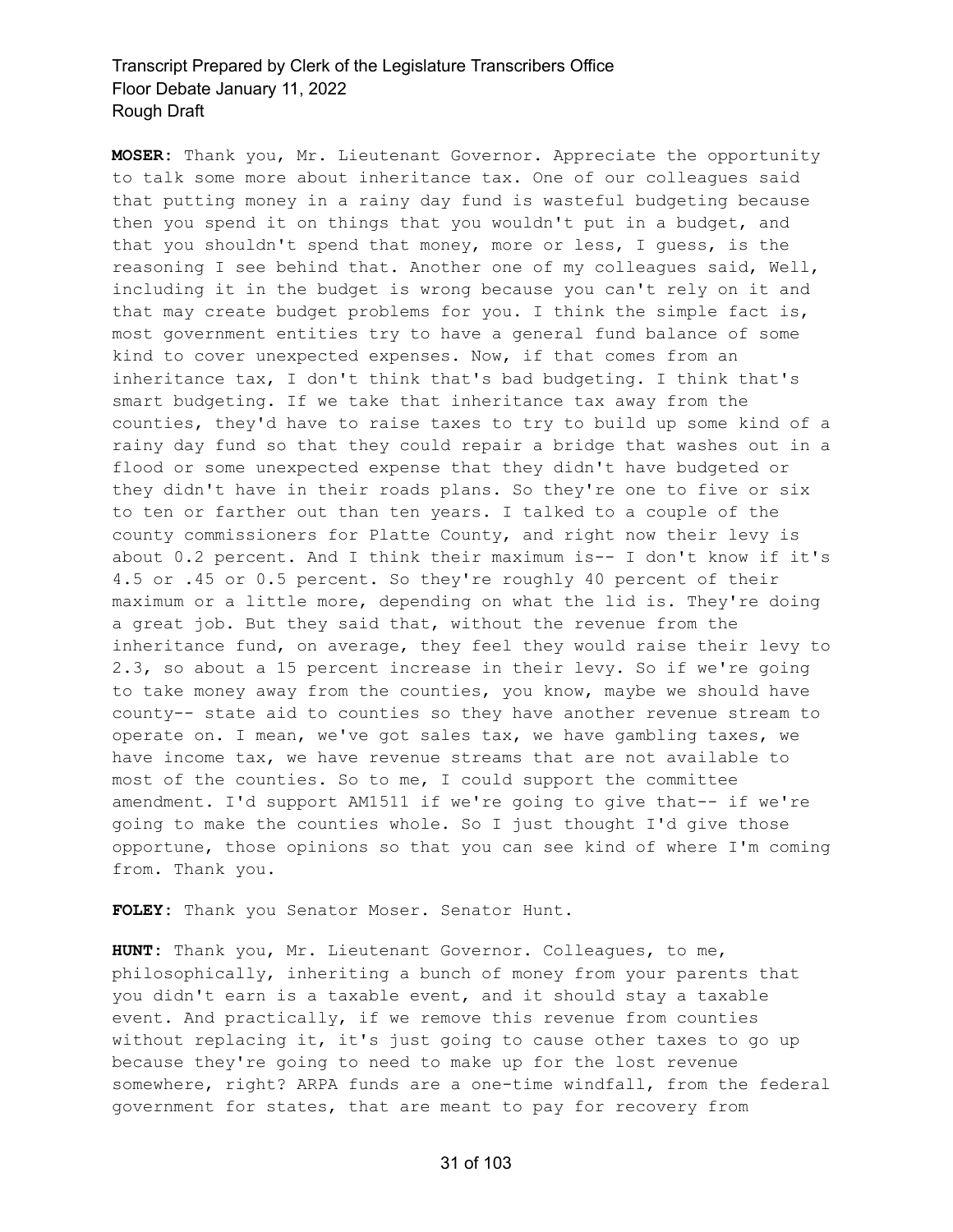COVID-19 pandemic. So we can't say that we can just replace, you know, the money that counties would lose from losing the inheritance tax with this one thing. Counties are dealing with this fine right now, and every time we fiddle with the law and say it's going to be \$30,000, it's going to be \$20,000, it's going to be \$25,000, it's just increasing bureaucracy for counties and for local elected officials, and it's just giving them headaches. And we're not helping when we do that. For that reason, I'm opposed to all of this. And in my experience, to my mind, this is not what struggling Nebraskans are asking us to do. This is not the solution that most Nebraskans are asking for, and it will cause a headache for our counties. Thank you, Mr. President.

**FOLEY:** Thank you, Senator Hunt. Senator Murman.

**MURMAN:** Thank you, Mr. Lieutenant Governor. If anybody has been watching what I've done in the Legislature thus far, they know that I'm very fiscally conservative. By the way, I haven't spoke to this issue yet, so I feel compelled to talk about what my position is. My priority, coming into the Legislature, was property tax relief and still is property tax relief. I do believe most county commissioners or board members are fiscally conservative, just as I am. And we do give them unfunded mandates. So I'd love to eliminate the inheritance tax because it, because it is a very unfair tax. It's double taxation, just, just like property tax is. I don't like it that Nebraska has this-- is one of five states that does still have the inheritance tax. I don't like being an outlier in tax situations. I don't think it's good for the state to be that way. So I would support, reluctantly support the Revenue Committee amendment that at least would smooth that over a little bit and make us not so much of an outlier in, in, in inheritance taxes. And I don't like it that Nebraska is such an outlier in property taxes either. We're-- Nebraska is in the top ten in the nation of-- at least in the top ten, probably about ninth in the nation in property taxation. So we're an outlier there also, and that needs to be corrected. And we are second in the nation in the way we tax into it, individual farms, and we're second only to California in that regard, and that's definitely a problem. So, so as I said, I will suggest a compromise or I will support the compromise. But if we, if there is some way we could eliminate the property tax or the- excuse me-- the inheritance tax and retain local control, put the inheritance tax on sales and income tax rather than property tax, I could support that, but I can't support this the way it is right now. Thank you, Mr. Lieutenant Governor.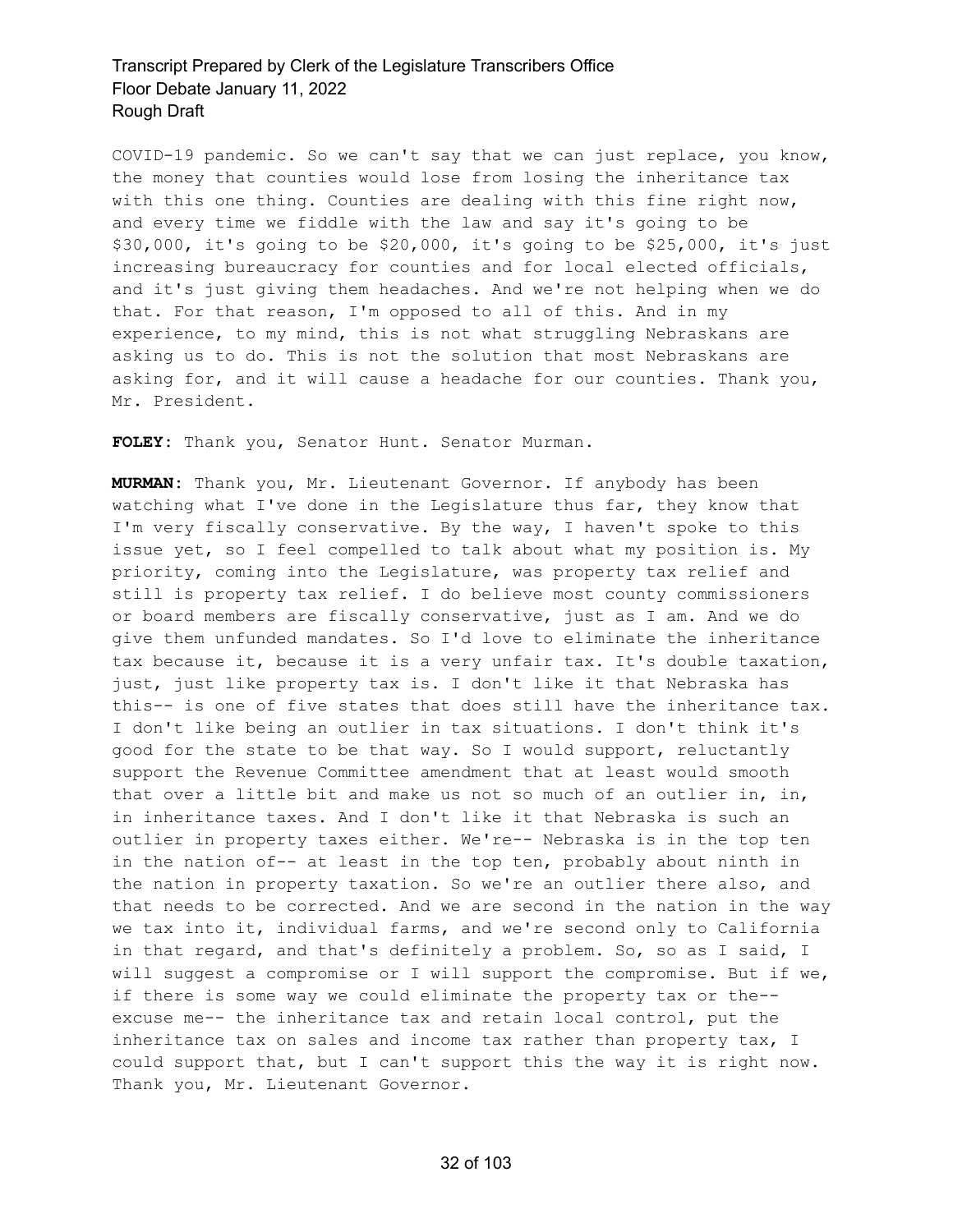**FOLEY:** Thank you, Senator Murman. Senator Lowe.

**LOWE:** Thank you, Lieutenant Governor. When I first came to the Legislature in 2017, we were short on our budget by a billion dollars. Now, when you're short like that, according to this, you raise taxes. We didn't raise taxes. We did not raise taxes. We let the economy catch up to us. So if we get rid of the inheritance tax, our property taxes are going to get raised, right? Why? Why? Our property values have gone up across the state in every county. Our levees have not gone down to counteract that. Why? Because it is a landfall [SIC] of money. If we get rid of inheritance tax, our property taxes, our other taxes do not have to go up if we do things frugally. We look at things. We analyze, Do I need this or do I need this bridge replaced? Which is more important? Which is more important to your constituents? I would say it's probably the bridge than a new pickup or something else. Look at it in a business sense. Look at it in a human sense. Because one thing happens, another thing does not have to happen. That's cockamamie. We took a billion dollars and we let the economy catch up. And now, look. This year we've got to give out a billion dollars more. I would say we're doing things right here in the state. And I know our counties can do things right, and I know our cities can do things right, because they do. We work together, we make things work, but don't threaten us with our taxes will have to go up if we get rid of this tax. I'd like to yield the rest of my time to Senator Clements.

**FOLEY:** Thank you, Senator Lowe. Senator Clements, 2:00.

**CLEMENTS:** Thank you, Senator Lowe. Thank you, Mr. President. I'd like to come back to and more, but overall-- we've been, people been talking about overall tax strategy and policy in Nebraska-- and I brought this bill because now is the time to address this burdensome tax. And as I said in my opening, people are finding out that Nebraska is a bad place to die, and we're losing retirees to the other states that don't take 1 percent, 13 percent, up to 18 percent of their assets when they die. And I have heard from people who say they're going to be leaving Nebraska so they don't-- especially people with no children going to lose a large percentage of their estate. And we've already last year passed a bill to exempt-- excuse me-- exempt

**FOLEY:** One minute.

**CLEMENTS:** --military retirement because other states around us don't tax military retirement. We were losing people, especially from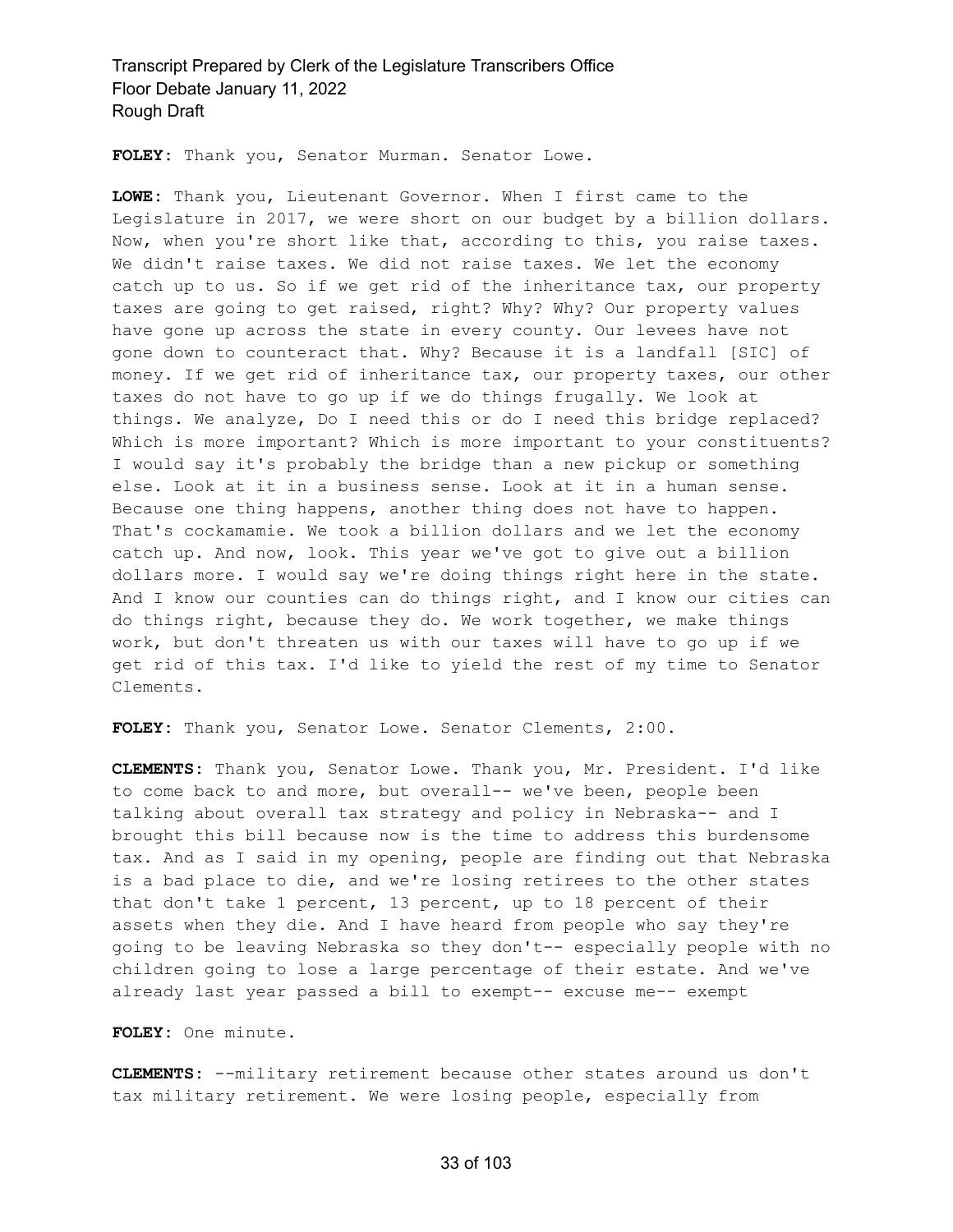Offutt, over to Iowa. And we passed a bill to start exempting Social Security income because we're losing people to other states. I know Arizona is one. Several states around us don't tax Social Security benefits, but we do. And so we've had a policy we passed last year to exempt Social Security benefits. And we're an outlier, really an outlier in the inheritance tax. And it's getting to be a-- very much a burden to people, and they're finding out. And I've talked to investment advisers who say that they recommend to their clients to move out of Nebraska.

**FOLEY:** That's time.

**CLEMENTS:** Thank you, Mr. President.

**FOLEY:** Thank you, Senator Clements. Senator Linehan.

**LINEHAN:** Thank you, Mr. President. I think we're getting pretty close here to, hopefully, lunch time. I think there's something-- I've heard a lot of good arguments this morning from people who are concerned about doing away with it totally; I get that. But one of the things I've heard that I think we shouldn't hang our hat on too much, the idea that, well, if you've got an estate planner, you don't have to pay these taxes. Well, that-- I don't think there's a good argument, folks. I mean, I understand that that could be true. I probably need to-- I mean, that's-- I know my parents did the whole, they did some kind of estate planning. My father passed away. It was in a trust so then we didn't have to. I know you can do that, but these limitations are so low, folks, that we're taxing people that would never even think, in their wildest dreams, they need an estate planner. I'm talking about people, again, with \$10,000 or \$40,000 or \$100,000. Now, I don't think a lot of estate planners are making cold calls to people with  $$100,000$  because there's not a lot of, you know-- I did that way back when in my early, early years out of college, I sold life insurance, I did estate planning. Your, your cold call list doesn't have people who are worth \$100,000. Your cold call lists starts at people with a million, and that's 30 years ago, so I don't know where you cold call list starts to help people estate plan, but it's not at \$100,000. So I think we'll take a break here, see if we can get some kind of compromise over the lunch hour. I don't-- I'm not saying the next person is not going to have an opportunity to speak; it's my last opportunity before lunch. See if we can find a compromise here, but like stay with the facts. We're not talking about the super wealthy. We're not trying to bankrupt the counties. We're trying to make an adjustment here in a very unfair, very regressive, very regressive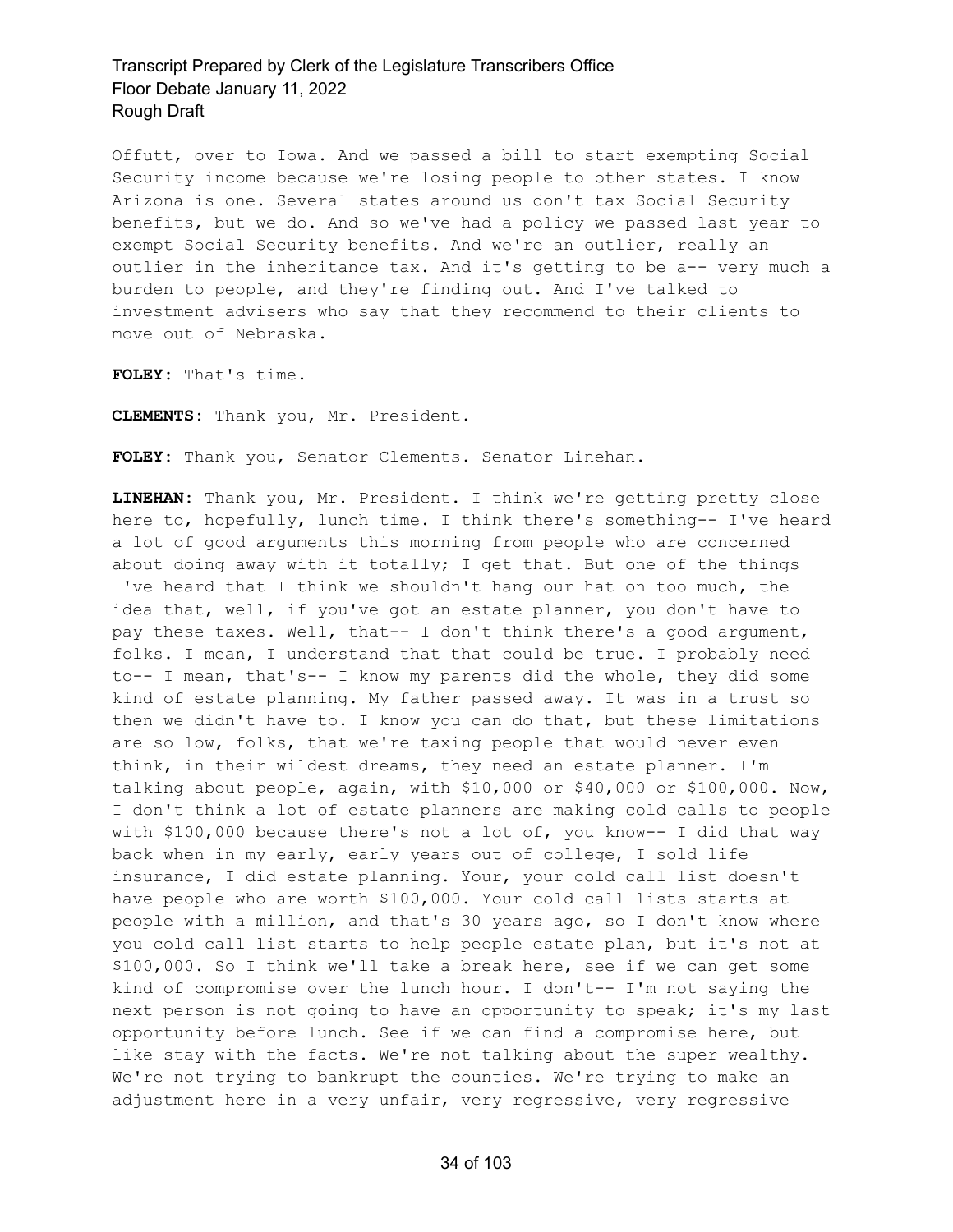tax. So I just would hope that everybody, over the lunch hour, talk to your-- talk to people, look at the numbers, the real numbers. I mean, there's concerns about Albrecht's bill. She took five years to do away with it. Maybe doing completely away with it isn't the right answer, but there's-- I, I don't think we want to leave here today without adjusting those limitations because we're not talking about the rich. We're talking about not even the middle class. We're talking about people with very limited assets, and we're taxing them, talking about people who probably haven't paid income taxes if they're over 65 and retired and living on-- what do we call that-- limited Social Security and whatever limited income they have from their retirement. You're talking about people-- oh, here's-- we're talking about people who qualify the homestead exemption. We have a lot of people in Nebraska that can only stay in their house because they have a homestead exemption, which means we don't charge them property taxes. But yet when they die, they've managed to hold onto that house and we've helped them hold onto it by giving them a property tax exemption, though when they die, they're going to have to pay es-- inheritance taxes. It just doesn't make any sense. Thank you, Mr. President.

**FOLEY:** Thank you, Senator Linehan. Mr. Clerk.

**ASSISTANT CLERK:** Thank you, Mr. President. New bills. LB957 by Senator Flood. It's a bill for an act relating to the Insurers Investment Act: provide, change, and eliminate definitions; change provisions relating to investments; to harmonize provisions; and to repeal the original sections. LB958, Senator Groene. It's a bill for an act relating to motor vehicles: to change the distribution of the fee revenue; to require a report; to harmonize provisions; repeal the original sections. LB959 by Senator McCollister. It's a bill for an act relating to appropriations: to appropriate federal funds to the Department of Health and Human Services; and declare an emergency. LB960 by Senator Vargas. It's a bill for an act relating to teachers and administrators: to remove basic skill and content test requirements; to harmonize provisions; repeal the field original sections. LB961, Senator Vargas. It's a bill for an act relating to appropriations: to appropriate federal funds to the University of Nebraska; and to declare an emergency. LB962, Senator Vargas, a bill for an act relating to appropriations: to appropriate federal funds to the University of Nebraska; and declare an emergency. LB963 by Senator Murman. It's a bill for an act leading to healthcare: to adopt the Medical Ethics and Diversity Act; to provide severability. LB964 by Senator Bostar. It's a bill for an act relating to the Nebraska State Patrol: to provide for reimbursement for per diem expenses and for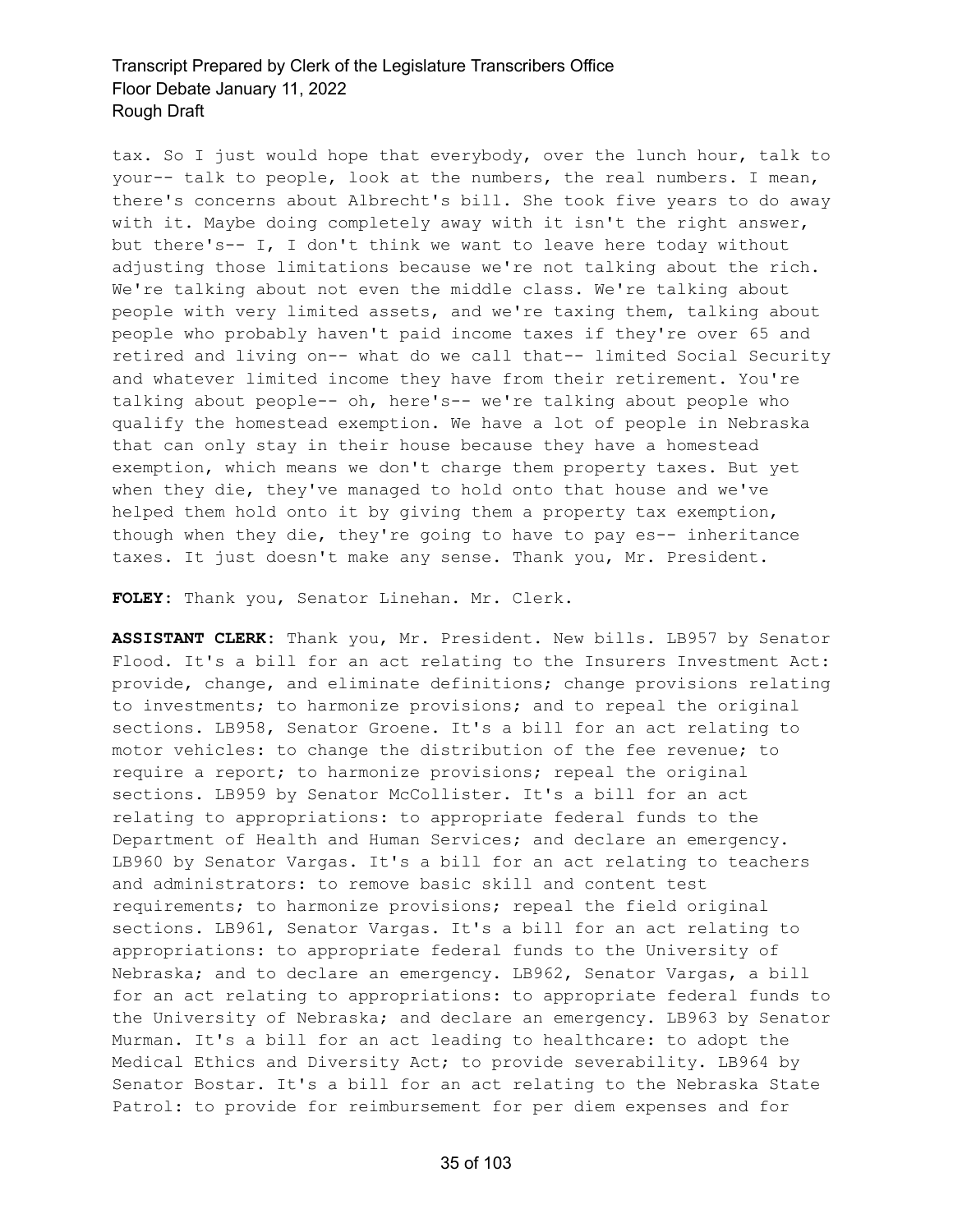actual meal expenses as prescribed. LB965 by Senator Bostar, a bill for an act relating to holidays: change provisions relating to the holidays; and repeal the original sections. LB966 by Senator Lathrop. It's a bill for an act relating to insurance: to adopt the Discretionary Clause Prohibition Act; provide severability. LB967, Senator Lathrop, a bill for an act relating to the Workers' Compensation Act: to allow for hearings and trials under the act to be conducted telephonically or by video conferencing. LB968 by Senator Dorn, a bill for an act relating to appropriations: to appropriate federal funds to the Department of Economic Development; and declare an emergency. LB969 by Senator Dorn. It's a bill for an act relating to appropriations: to appropriate federal funds to the Department of Environment and Energy. In addition to that, notice of committee hearings from the Natural Resources Committee and from the Education Committee. Announcement that the Reference Committee will meet in Room 1525 at noon, and that Revenue will meet today in Executive Session, also at noon in 1524. Finally, Mr. President, Senator Pahls would move to recess until 1:30 p.m.

**FOLEY:** Members, you've heard the motion to recess. Those in favor say aye. Those opposed say nay. We are in recess.

[RECESS]

**FOLEY:** Good afternoon, ladies and gentlemen. Welcome to George W. Norris Legislative Chamber. The afternoon session is about to reconvene. Senators please record your presence. Roll call. Mr. Clerk, please record.

**ASSISTANT CLERK:** There is a quorum present, Mr. President.

**FOLEY:** Thank you, Mr. Clerk. Do you have any items for the record?

**ASSISTANT CLERK:** Mr. President, I have a Reference Committee report for LB907 through LB956, as well as for LR272CA and for LB828 and 873. I have a notice of committee hearing from the Banking, Commerce and Insurance Committee. And one new bill, LB970, by Senator Halloran, it's a bill for an act relating to appropriations; to appropriate funds for the Department of Agriculture. That's all I have at this time.

**FOLEY:** Thank you, Mr. Clerk. Members, we're going to pick up where we left off before lunch, LB310 and pending amendments. In the speaking queue are Senators Dorn and Albrecht. Senator Dorn, you're recognized.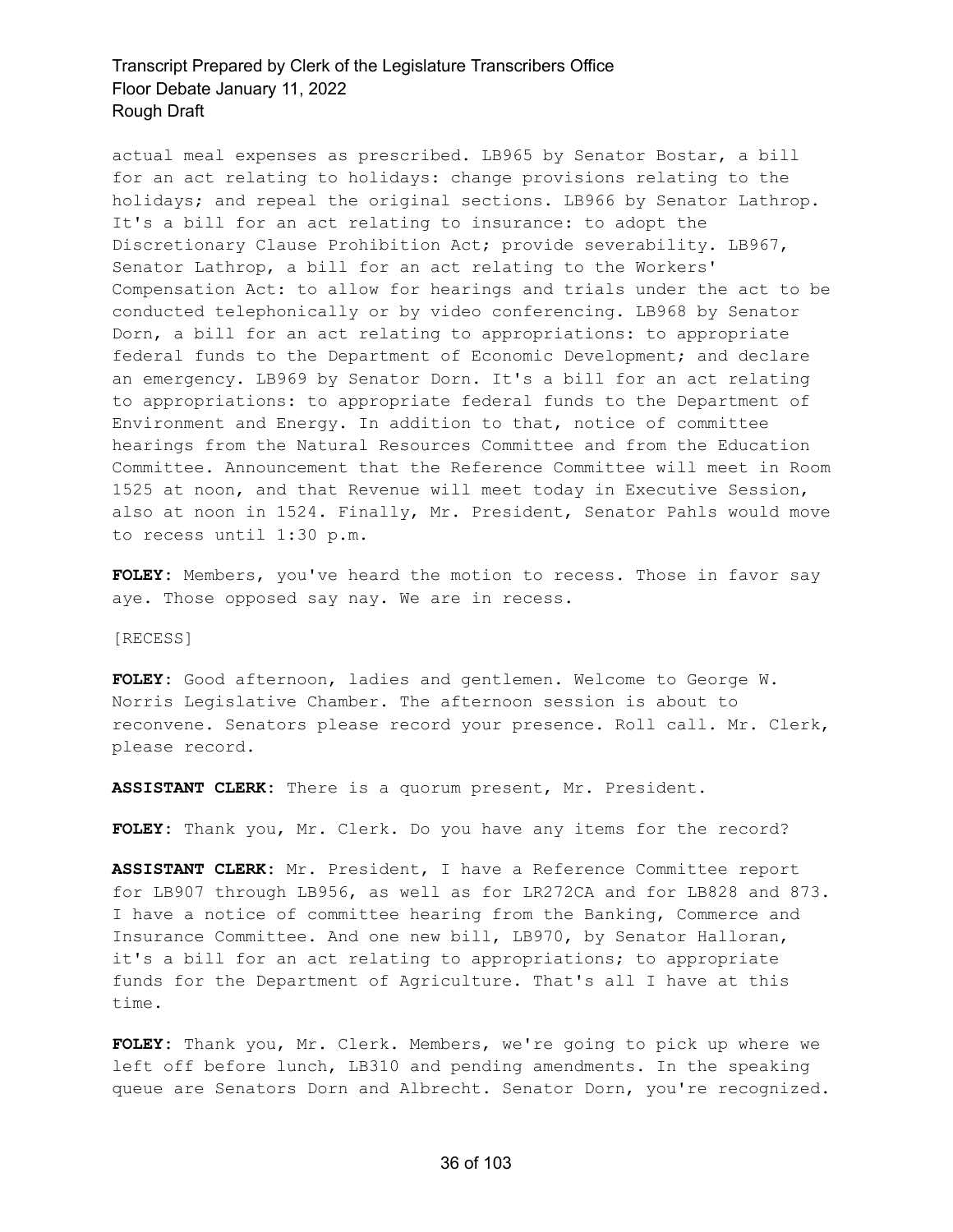**DORN:** Thank you very much, Lieutenant Governor. Welcome, everyone, this afternoon again. Just-- my comments this time are going to be a little bit brief. Senator Clements, when he talked here right before lunch, he talked about that as the state of Nebraska in the last year, couple years, we have worked to decrease Social Security benefits for the people of the state of Nebraska and not tax them so much and also military benefits. I wanted to point out this little bit of distinction though. Both of those, Social Security benefits, military benefits, only affect, I call it, the state's budget, our revenue. What we're talking about here with LBL310 is something that affects a different taxing entity. It has no effect on the state of Nebraska's revenue, no effect on the state of Nebraska's budget. Compared to what Joni Albrecht talked about here the other day or yesterday was with Iowa, it entirely was their revenue and their budget, so that's a little bit of distinction. One other thing, though, I also will bring this up. I've heard the conversation a little bit about over the past five years part of what this-- you look at, it's kind of, I call it, a little bit adjusting for inflation maybe. Valuations have gone up or whatever, and this brings that more back in line. I will just make this quick comment and I'm going to sit down. Over the years, as we've talked about property taxes, those valuations have also gone up quite a bit. We have not done or looked at that as a way to readjust that for inflation. We haven't done a good job. Thank you very much. I look forward to a vote.

**FOLEY:** Thank you, Senator Dorn. Senator Albrecht.

**ALBRECHT:** Thank you. President Foley. OK, I've taken it all in, and there was a reason I brought AM1511. I think this conversation needed to be had. I think it's a false narrative to think that counties would raise taxes if we took this away from them. They already are raising taxes. You know, when the valuations go up and the levies don't go down, that's cause for pause for me. You know, I have many, many friends that are county commissioners. I have the greatest respect for Larry Dix. When I was a commissioner and they put me in as chair, I had a lot of questions. But I also had a great administration that we all made choices of how we were going to spend our money. And back in the day, 11 years ago, it was all on roads and bridges. That's what we were saving our money for, to grow Sarpy County. Not all counties have the same ability to do that, and I understand that. You know, some are just trying to fill seats. And there's a lot of things that we, as state senators, don't know. We're-- every day I'm learning more than I would have ever thought I would have needed to know on a lot of subjects. But to think that-- that I don't care, you know, every-- I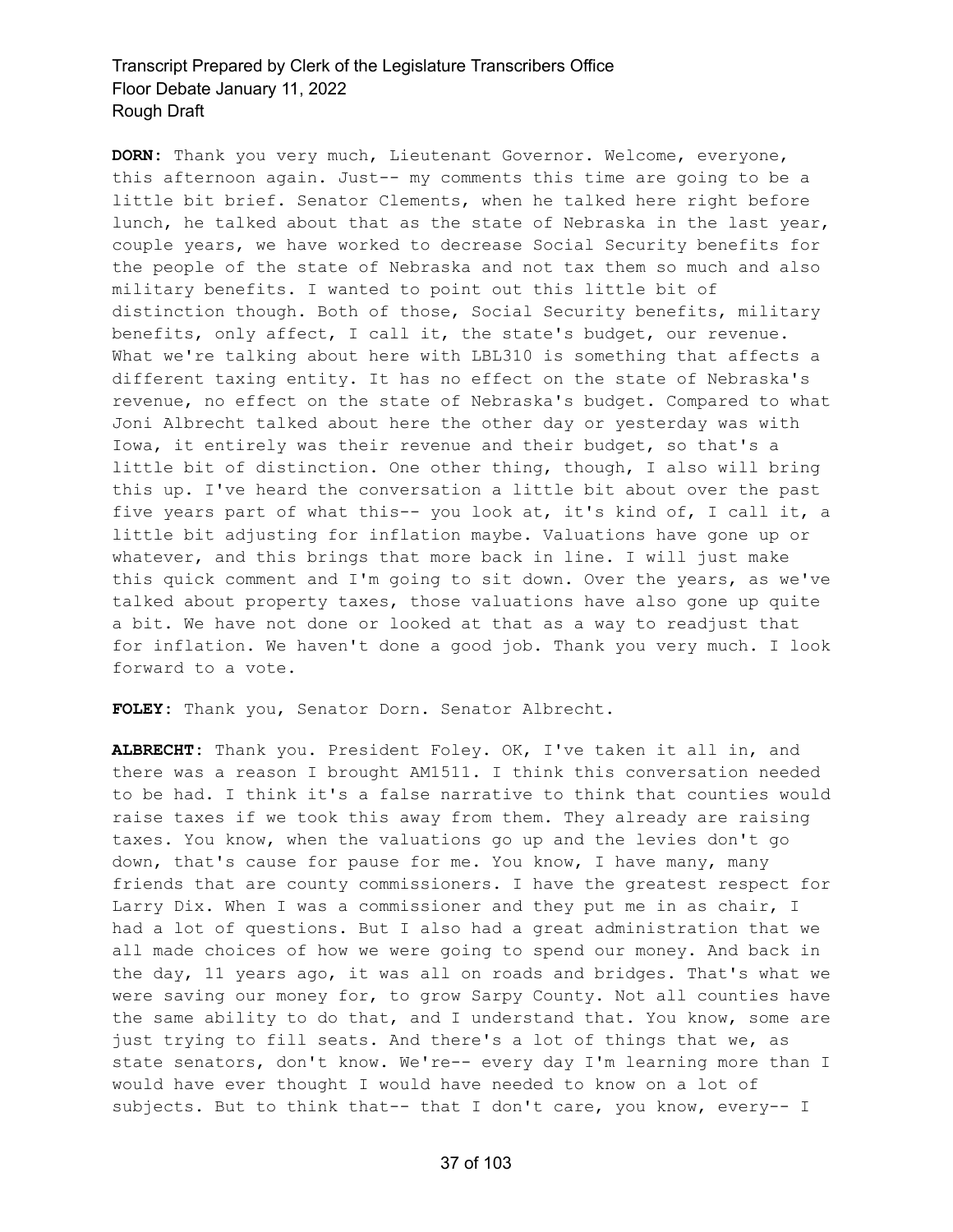mean, I-- I understand when you want to say, hey, these commissioners, hey, it's the greatest gig in the state, I can tell you that; if anybody wants to run for something, it's wonderful, you know, you get three to five people that get to decide the fate of your county. But as-- as a constituent, you need to be making phone calls and you need to be paying attention to how these monies are spent. You know, I live in a county where, gosh, forever they-- they didn't have any raises. Yeah, they might have some good benefits, but never once did I ever make that statement. But-- but it isn't just a slush fund to use however you wish. There's way too many things that these dollars have to go for. And when I stand as a state senator and I watch how we as the big brother, when in need, we are there. We're there for our schools, we're there for our cities, we're there for our counties. We are here to take care of the people. But I don't think we're taking care of the people when we double tax them. That same farmer that dies, he has paid his share of taxes in his lifetime. I don't think it needs to be repeated on the final day to his family. But again, this brought-- I mean, I'm sitting in the Revenue Committee again for just one year, and I'm watching and I'm asking the counties, hey, what-- if you don't want to do this and hold the line, what do you want to do for your people? Three people get to-- to decide the fate of the dollars coming into their county. But again, get ready, start doing the math, folks, because we have got to get a handle on this and this inheritance is just the beginning. On property tax, income tax, sales tax, I mean, everybody wants to be funded somehow, someway. Corporate income tax, you know, if you're doing business in-- in Nebraska, you ought to be paying your fair share. But, you know, I'm not privy enough to what happened with estate taxes, and that happened in 2007. I'm sure there's some people on the floor that could help me out here, but we did away with that tax. Was Nebraska making too much money at the time we just didn't need it? I mean, I'm not quite certain-- I mean, that was a double tax. I mean, you-- you go to the courts, they make you pay the state something, now we haven't paid the county, which-- and just because we've been doing it for 120 years doesn't mean it's time to change. But I'm-- I'm-- in respect to Senator Clements for bringing the bill and our committee for-- for putting on, you know, an amendment, I'm good to go with that. I understand that we have a very strong lobby. But, county commissioners and people of Nebraska, you need to start paying attention to what's going on here and let's be fair and equitable to all peoples and let's get this done. But I'd like to pull the amendment at this time.

**FOLEY:** AM1511 has been withdrawn. Mr. Clerk.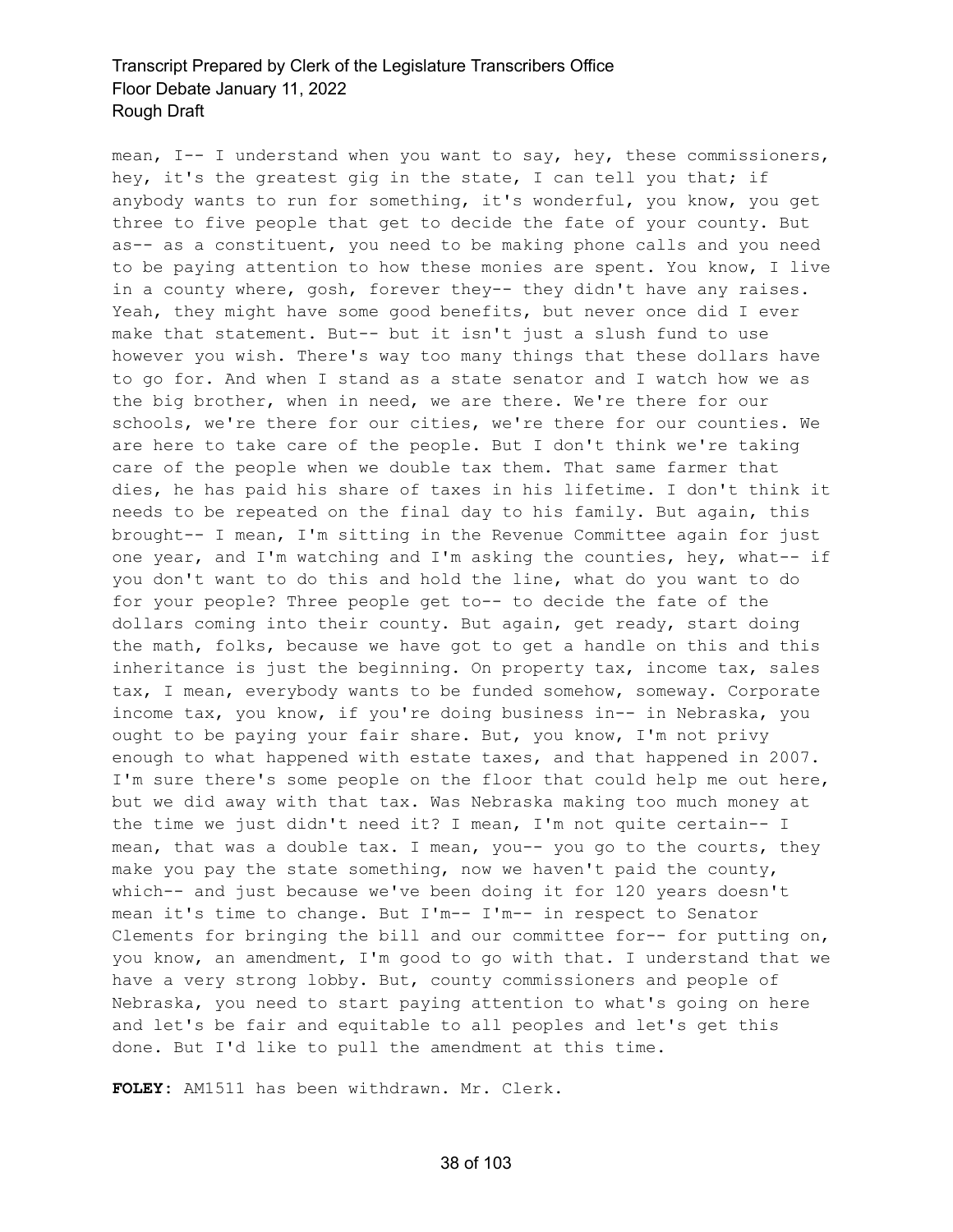**ASSISTANT CLERK:** Mr. President, the next amendment I have is from Senator Dorn, AM1551.

**DORN:** [RECORDER MALFUNCTION] excuse me. I would like to withdraw that amendment.

**FOLEY:** AM1551 has been withdrawn. That takes us back to LB310 with the pending committee amendment. Senator McCollister.

**McCOLLISTER:** Thank you, Mr. President. Good afternoon, colleagues. I've enjoyed this conversation, thank you very much, a very good conversation to have for a tax that I believe should not be in existence. I've described the inheritance tax as a death tax, misdirection tax, surprise tax, hidden tax, bonanza tax. Which is it? Call it your favorite name, but what it is, I think, is taxation without representation. The state, by state statute, creates the possibility for the counties to levy a tax, an inheritance tax, and the counties get all the benefits and that's not right. You know, the county should step up and take part of that, as well, and be accountable for the money they receive. An idea that we may wish to pursue on Select is make this permissive. Maybe the counties should stand up and be counted to receive this money. Maybe a supermajority of the county board should authorize any kind of-- any kind of taking of inheritance tax money. And I think, by that way, we'd have representation for taxation. Maybe that's an idea, a novel idea we should consider on Select File. Thank you, Mr. President.

**FOLEY:** Thank you, Senator McCollister. Senator Erdman.

**ERDMAN:** Thank you, Lieutenant Governor. Good afternoon. I was disappointed to see that Senator Albrecht removed her amendment. I was in-- I was in favor of that amendment. I'm amazed at how much influence NACO has. That surprises me. I have an amendment. I've drawn up one of them yellow sheets to amend LB310 to eliminate inheritance tax effective January 1, 2025. That's what we should be talking about. So before you vote on this one, let me just share these thoughts. If you reduce inheritance tax by 15 percent and you have a 5 percent increase year over year, within three, four years, you'll be back to \$70 million. This is nothing. This is what we normally do here in the Legislature. We put Band-Aids on amputations. You may live a few minutes longer, but you're still going to die. And so AM635 is irrelevant. It's 15 percent for now, has no limits on how much they can collect; depends on who dies, how much they collect. This tax needs to go away. AM635 does not do that. So I haven't decided yet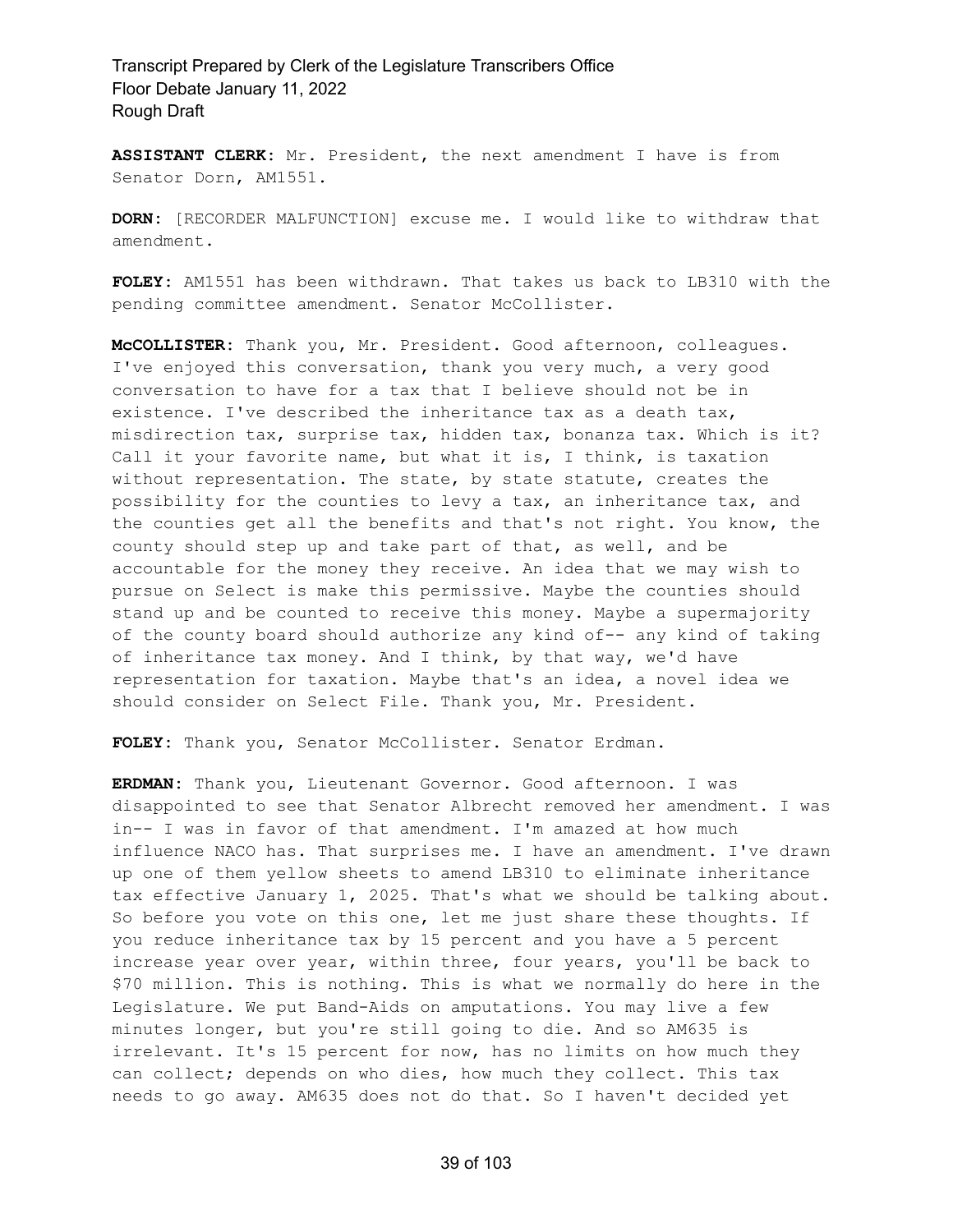whether I'm going to vote for LB310 if AM635 passes because it doesn't mean anything to anybody anytime soon. And I thought AM1511 give them an opportunity to work into it over five years, and there's not a county board I know of that wouldn't be able to accomplish that. This morning, the one comment that maybe not all of you heard that I thought made as much sense as anything anyone has said was when Senator Lowe said all of you have spoken about the mill levy is going to go up if we eliminate inheritance tax and, he said, it does not have to go up, it's not a requirement that it goes up. That was wise counsel from Senator Lowe. Senator Lowe, I appreciate that. It doesn't have to go up. You can choose to not raise it. That's a very significant statement, but we focused every time-- every time almost everybody spoke, except Senator Lowe, said if we eliminate inheritance tax, the mill levy is going to go up and taxes are going to go up. That's not true. That's not true. If you listen to what Senator Lowe said, it's the county board's decision whether it goes up or not. And when our county was up against the lid at 49.8, we made decisions on what we spent our money on and what we didn't, and these county commissioners are smart enough to do the same thing. So when they say to you, if you eli-- if you eliminated inheritance tax property tax is going to go up, they don't have to go up. They can choose not to raise taxes. So I haven't decided yet on AM335-- AM635, but I very well may be no on that one. Thank you.

**FOLEY:** Thank you, Senator Erdman. Senator Friesen.

**FRIESEN:** Thank you, Mr. President. Listening to Senator McCollister talk, I-- I found it kind of fascinating, so I'm going to explore a little bit some of the comments he made and maybe Senator McCollister would yield to a few questions. I know he mentioned taxation without representation. And so you elaborate a little bit on that and how you view this as a taxation without representation as compared to property taxes levied for schools?

FOLEY: Senator McCollister, would you yield, please?

**McCOLLISTER:** Sure. Thank you for the question. That organization, a county let's say, receives the benefit of the inheritance taxes. Correct. Well, that organization, that elected body should be held accountable for that taxation. But here we have the state of Nebraska through statute created inheritance tax, but the counties reap the benefits. So I think that's taxation without representation, and that's why I suggest that maybe we make this bill permissive and let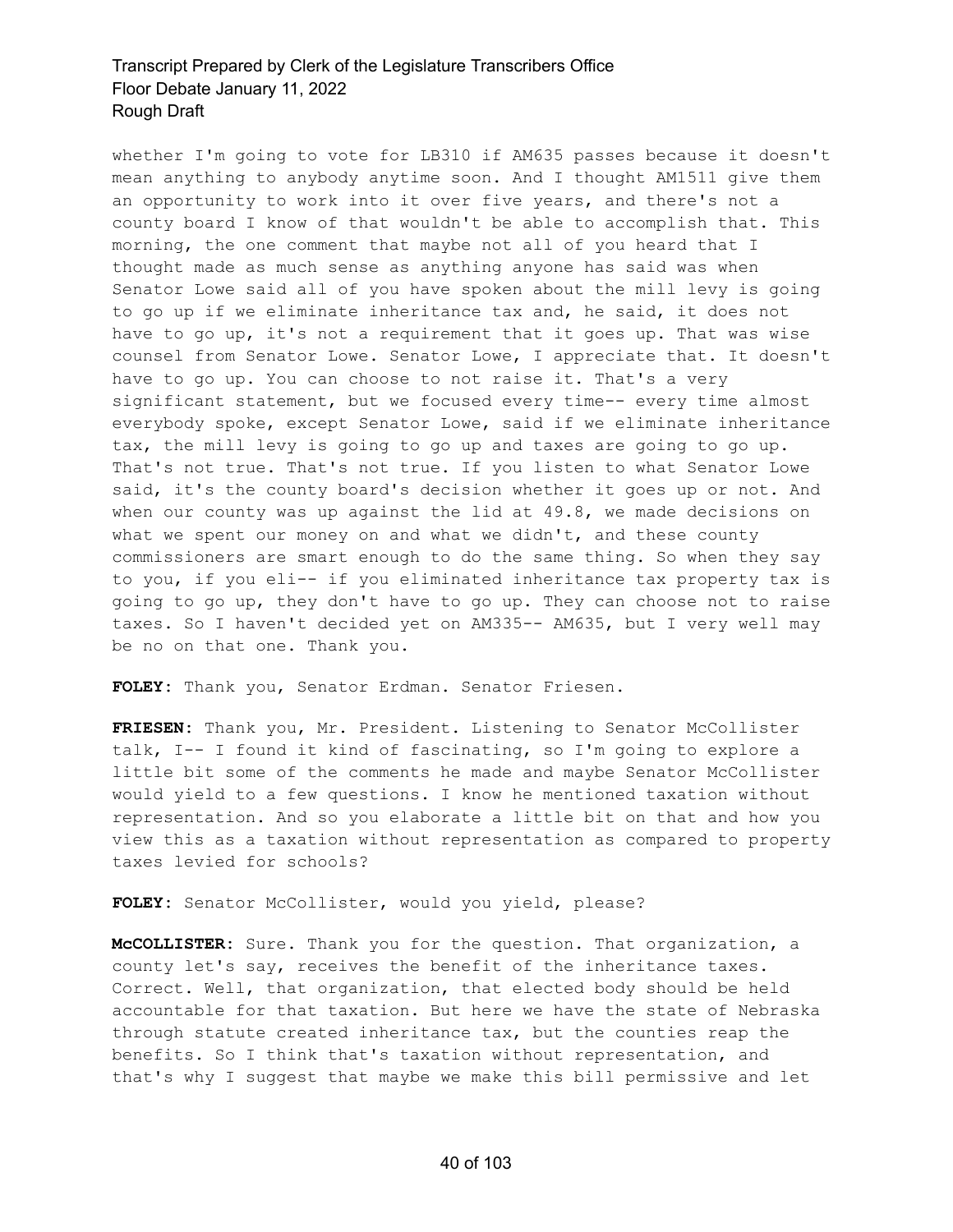the counties stand up and be counted. If they want that money, let them be accountable to the taxpayers.

**FRIESEN:** So, OK, when school districts levy a property tax on me-- I have land in-- kind of in the Bermuda Triangle. I have four different school districts that I'm in. I only get to vote in one of them. Do I-- I'm taxed without representation there and I can't hold them accountable. Is this the same thing you're talking about here?

**McCOLLISTER:** I think so, because the school districts simply, you know, determine what the levy is and they pass that to the county board and there's hardly any comment. Yes, we can establish lids and we've done that. The state has done that. But I have never seen an effort of a county to limit the statutory authority of a school board or school district or the bus district or anything else, no effort to limit the increase in levy authority.

**FRIESEN:** We-- we have levy caps that they can go on, but again, I have no-- would this be taxation without representation?

**McCOLLISTER:** In a manner of speaking, yes.

**FRIESEN:** In a manner of speaking, how would that be different than what we're talking about?

**McCOLLISTER:** Well, I think we could very well change this statute and make it possible for the county board to receive that money, let them stand up and be counted and accept that money.

**FRIESEN:** Well, I think though the counties-- I'm not-- counties already are-- are standing up and saying they're collecting it. That's not an issue here. We have given them the authority to do it and they're using it. I think now I suppose they could if they wanted maybe not tax it. I don't know. Maybe they have to. But school districts do the same thing with property taxes. They levy it on me. I have no say in it. I cannot hold anyone accountable. What's the difference between that and your saying in this-- the inheritance tax?

**McCOLLISTER:** Well, there is a difference, actually. You can elect the school board members.

**FRIESEN:** No, I can't. I can't vote on that school board.

**McCOLLISTER:** Well, but you can vote in-- it's the school board that you reside in.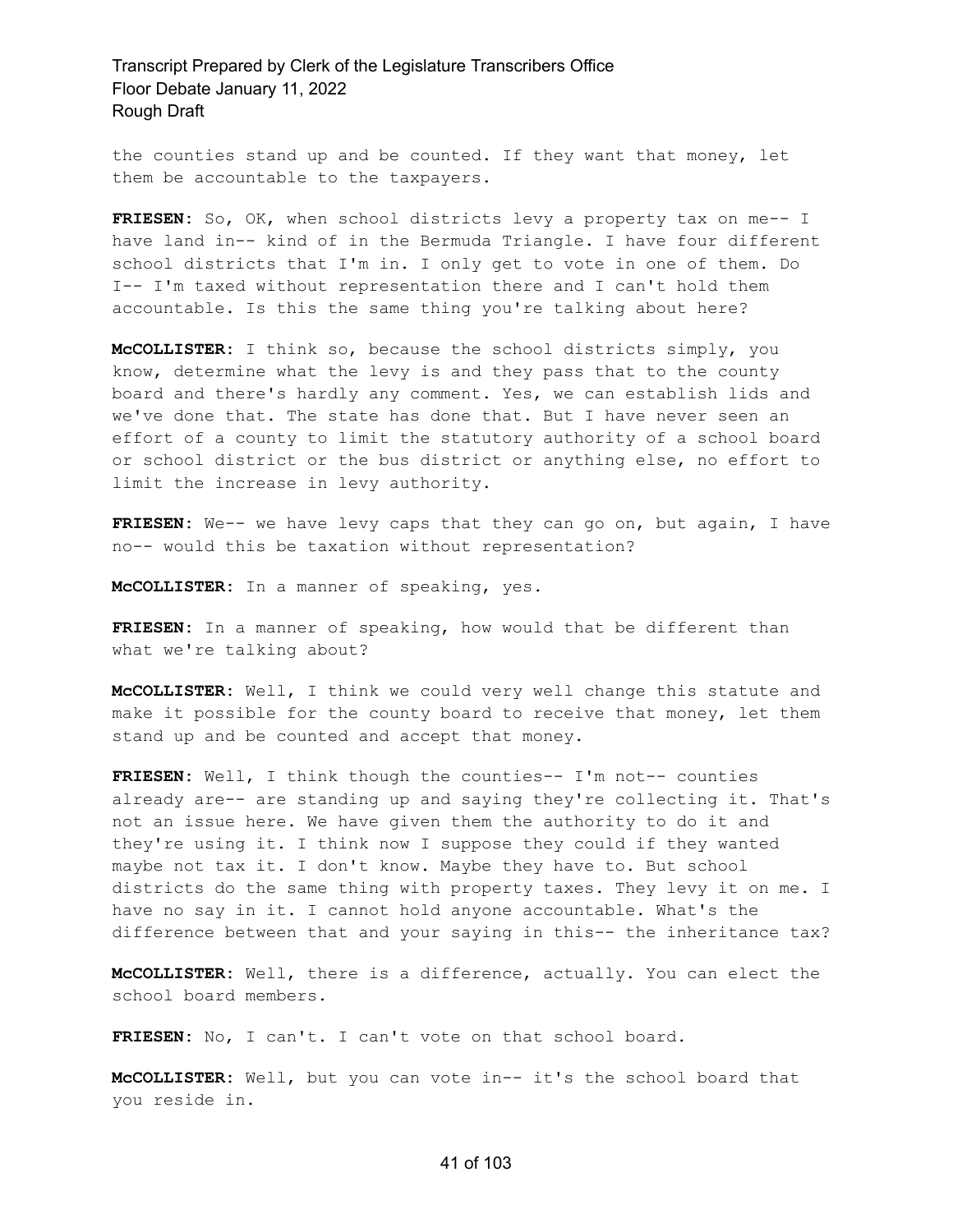**FRIESEN:** But not the one that is taxing me.

**McCOLLISTER:** That's-- that's an issue we should-- we should probably deal with. I think--

**FRIESEN:** Thank you, Sen--

**McCOLLISTER:** --Senator Briese--

**FRIESEN:** Thank you, Senator--

**McCOLLISTER:** --had some-- some bills that he offered that did some of that, in fact.

**FRIESEN:** Thank-- thank you, Senator McCollister. I mean, this is one of those that we're going to talk about, I know, this session, property taxes again, and school funding, but this is one of those issues when we bring it up in some cases, we talk about taxation without representation and other times, oh, that's OK, though, we- you know, schools, they need the money, we've given them authority and, no, I can't hold them accountable, I just have to send them a check, not a-- not a problem. They-- in that case, it doesn't matter if we're accountable or not. So again, I don't get to elect school board members on three of the school districts that tax me, but yet the state has given them authority. Maybe we should make it a permissive there too. If I-- if I feel generous--

**FOLEY:** One minute.

**FRIESEN:** --and want to support the school district, I pay the tax and let's make it permissive, make them stand up and take accountability for it on their own. But to say that, you know, it's taxation without representation, we-- we do that a lot around here. But, I mean, it's- it's-- it's not the-- it's-- it's the same. And we do these things because it's what we've always done. And so unless we want to change our whole tax code into something else, this is where we're going to have the discussion this-- this session, is, are schools properly funded and who should pay for it? Thank you, Mr. President.

**FOLEY:** Thank you, Senator Friesen. I see no other members wishing to speak. Senator Linehan, you're recognized to close on the committee amendment, AM635.

**LINEHAN:** I'd ask for a roll call vote and call of the house, please.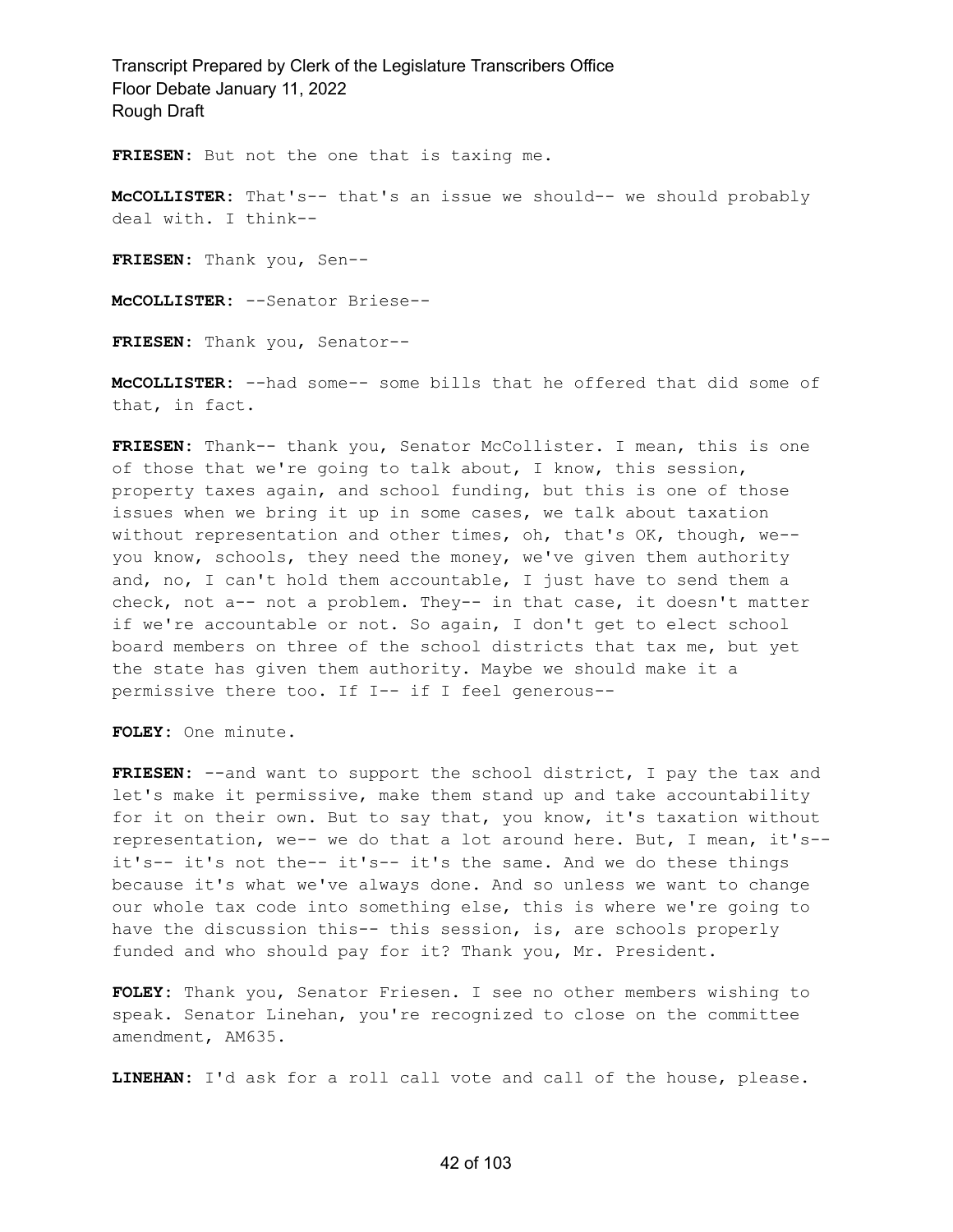**FOLEY:** There's been a request to place the house under call. The question is, shall the house go under call? Those in favor vote aye; those opposed vote nay. Record, please.

**ASSISTANT CLERK:** 25 ayes, 2 nays to go under call, Mr. President.

**FOLEY:** The house is under call. All members please return to the Chamber and check in. The house is under call. All senators please return. The house is under call. Senator Ben Hansen, if you could check in. All unexcused members are now present. The question before the body is the adoption of the committee amendment, AM635. A roll call vote has been requested, Mr. Clerk.

**ASSISTANT CLERK:** Senator Aguilar voting yes. Senator Albrecht voting yes. Senator Arch voting yes. Senator Blood. Senator Bostar voting yes. Senator Bostelman voting yes. Senator Brandt voting yes. Senator Brewer. Senator Briese voting yes. Senator John Cavanaugh voting yes. Senator Machaela Cavanaugh not voting. Senator Clements voting yes. Senator Day voting yes. Senator DeBoer voting yes. Senator Dorn voting no. Senator Erdman not voting. Senator Flood voting yes. Senator Friesen voting yes. Senator Geist voting yes. Senator Gragert voting yes. Senator Groene voting yes. Senator Halloran not voting. Senator Ben Hansen voting yes. Senator Matt Hansen. Senator Hilgers voting yes. Senator Hilkemann voting yes. Senator Hughes voting yes. Senator Hunt voting no. Senator Kolterman voting yes. Senator Lathrop voting yes. Senator Lindstrom voting yes. Senator Linehan voting yes. Senator Lowe voting yes. Senator McCollister voting yes. Senator McDonnell voting yes. Senator McKinney voting no. Senator Morfeld voting yes. Senator Moser voting yes. Senator Murman voting yes. Senator Pahls voting yes. Senator Pansing Brooks voting yes. Senator Sanders voting yes. Senator Slama voting yes. Senator Stinner voting yes. Senator Vargas voting yes. Senator Walz voting yes. Senator Wayne-- Senator Wayne voting yes. Senator Williams voting yes. Senator Wishart voting yes. Vote is 40 ayes, 3--

**FOLEY:** Senator-- Senator Erdman.

**ASSISTANT CLERK:** Excuse me. Senator Erdman voting no. Vote is 40 ayes, 4 nays, Mr. President.

**FOLEY:** The committee amendment has been adopted. I raise the call. Is there any further discussion on the bill as amended? I see none. Senator Clements, you're recognized to close on LB310.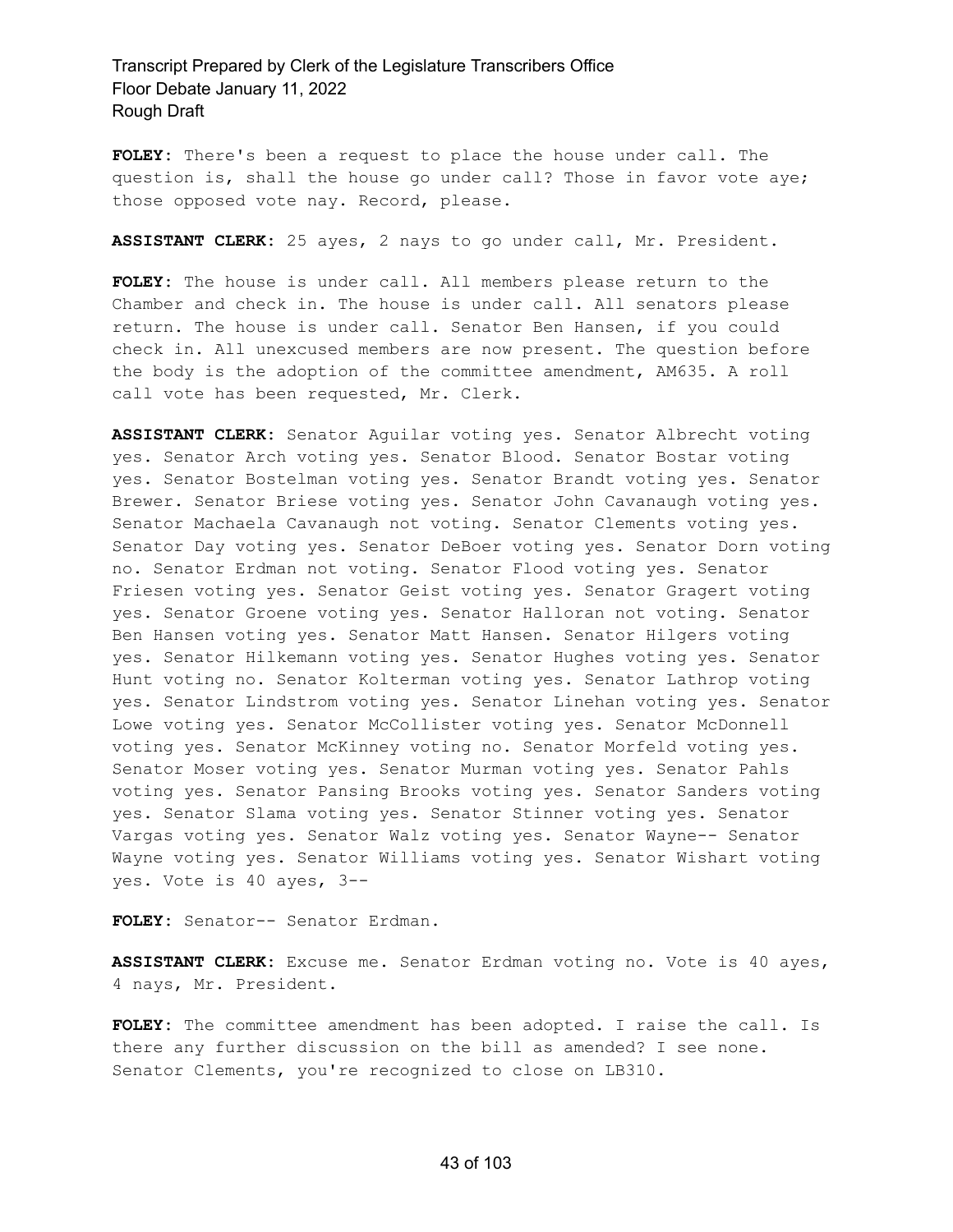**CLEMENTS:** Thank you, Mr. President. Thank you all for the vote on the amendment. It-- it is what I started out to be with this bill, was going to be more like a \$35 million reduction and this is a \$10 million reduction, approximately, statewide. But remember that the counties are getting \$375 million in ARPA funds and the \$10 million over 93 counties is-- is going to be not hurtful with the fact that they're getting ARPA dollars, and so this small reduction is going to be covered in their budgets. And the other thing in this bill, it's improving the statute of inheritance tax. We didn't talk a lot about it, but it does have some better reporting from the counties to the state by what-- what class of heir is receiving inheritance and the dollar amounts so it'll be easier to track what is really the exact numbers of inheritance tax and the trends. And the second thing I really like about this is it is going to exempt heirs who are 21 years old and younger, who are needing college funds, and many states do. Many states don't even tax children at all. We're one of the few that tax children, actually, but at least the younger children, it's going to help them out. And so I appreciate the discussion and appreciate the committee and thank you, committee, for advancing this as you did. And I urge your yes vote for LB310 and I would like a roll call vote in regular order.

**FOLEY:** Thank you, Senator Clements. Members, you've heard the debate on LB310. There's been a re-- [RECORDER MALFUNCTION]. Question before the body is the advance of the bill to E&R Initial. There's been a request for a roll call vote.

**ASSISTANT CLERK:** Senator Aguilar voting yes. Senator Albrecht voting yes. Senator Arch voting yes. Senator Blood. Senator Bostar voting yes. Senator Bostelman voting yes. Senator Brandt voting yes. Senator Brewer. Senator Briese voting yes. Senator John Cavanaugh voting yes. Senator Machaela Cavanaugh not voting. Senator Clements voting yes. Senator Day voting yes. Senator DeBoer voting yes. Senator Dorn voting no. Senator Erdman voting no. Senator Flood voting yes. Senator Friesen voting yes. Senator Geist voting yes. Senator Gragert voting yes. Senator Groene voting yes. Senator Halloran voting yes. Senator Ben Hansen voting yes. Senator Matt Hansen. Senator Hilgers voting yes. Senator Hilkemann voting yes. Senator Hughes voting yes. Senator Hunt voting no. Senator Kolterman voting yes. Senator Lathrop voting yes. Senator Lindstrom voting yes. Senator Linehan voting yes. Senator Lowe voting yes. Senator McCollister voting yes. Senator McDonnell voting yes. Senator McKinney voting no. Senator Morfeld voting yes. Senator Moser voting yes. Senator Murman voting yes. Senator Pahls voting yes. Senator Pansing Brooks voting yes. Senator Sanders voting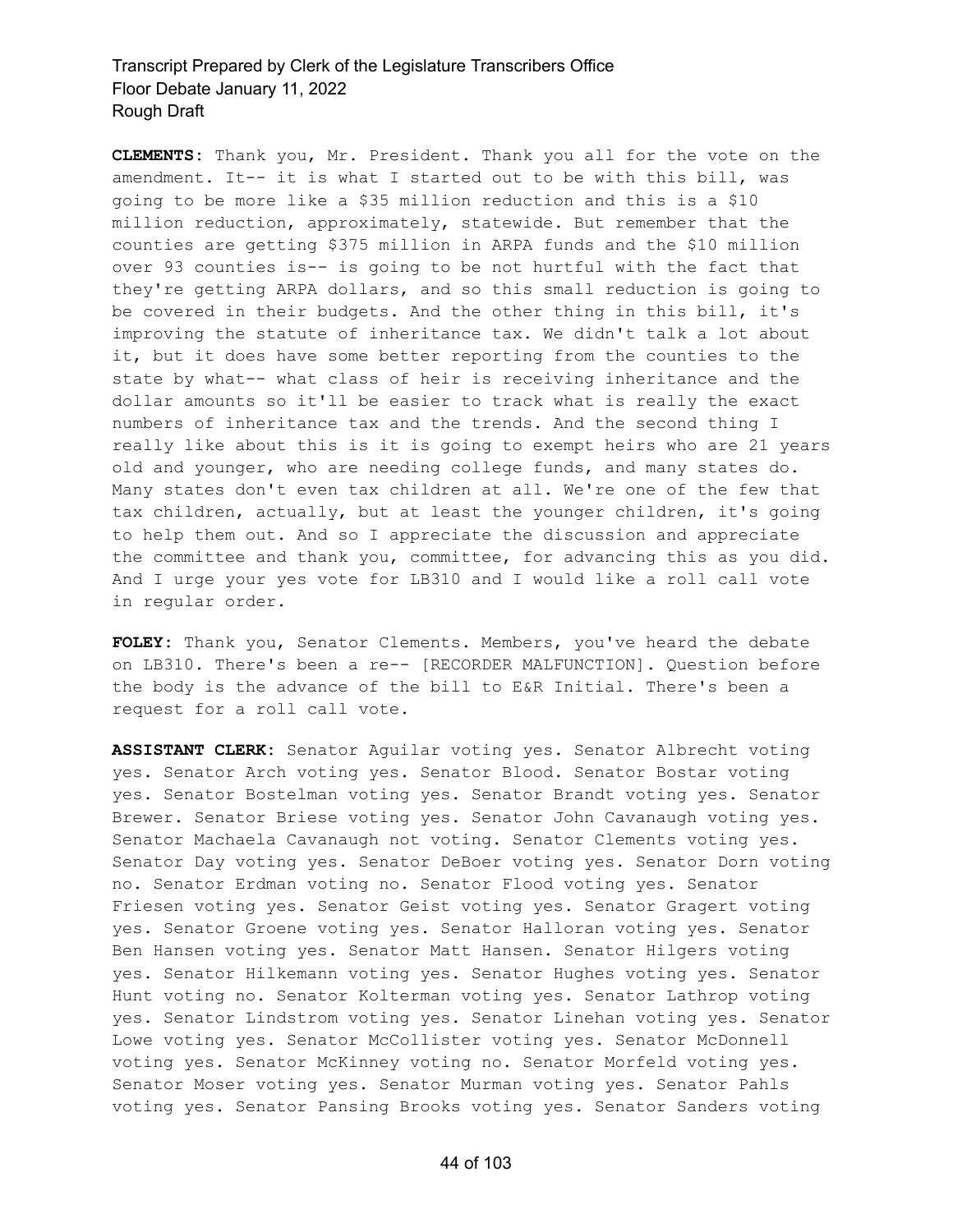yes. Senator Slama voting yes. Senator Stinner voting yes. Senator Vargas voting yes. Senator Walz voting yes. Senator Wayne voting yes. Senator Williams voting yes. Senator Wishart voting yes. Vote is 41 ayes, 4 nays, Mr. President, on the vote to advance.

**FOLEY:** LB310 advances. Before proceeding to the next bill, Mr. Clerk, if we have any new items you want to read, you may do so. Please proceed, Mr. Clerk.

**ASSISTANT CLERK:** Mr. President, I do have new bills. LB971, it's a bill for an act relating to public health and welfare; to change the name Brain Injury Trust Fund Act to the Brain Injury Assistance Act; change provisions of the Brain Injury Trust Fund and Brain Injury Trust Fund to the Brain Injury Assistance Program; harmonize provisions; repeal the original sections. LB972, by Senator Matt Hansen, it's a bill for an act relating to property taxes; change provisions relating to agricultural or horticultural land receiving special valuation; provide an operative date; repeal the original sections. LB973, by Senator Matt Hansen, it's a bill for an act relating to the Nebraska Investment Finance Authority; change provisions relating to the powers of the Nebraska Investment Finance Authority; harmonize provisions; and repeal the original sections. LB974, by Senator Wayne, it's a bill for an act relating to transit authorities; change provisions relating to an assessment and taxation exemption under the State Transit Authority Law and Regional Metropolitan Transit Authority Act. In addition, a motion to withdraw LB835 filed by Senator Hunt. That's all I have at this time.

**FOLEY:** Thank you, Mr. Clerk. We'll proceed to the next bill, please.

**ASSISTANT CLERK:** Mr. President, LB364, introduced by Senator Linehan, it's a bill for an act relating to revenue and taxation; adopts the Opportunity Scholarships Act; provides for tax credits; harmonize provisions; provides an operative date; provides for severability; and repeals the original section. Bill was read for the first time on January 13 of last year and referred to the Revenue Committee. That committee placed the bill on General File. There are committee amendments, as well as an amendment to the committee amendments from Senator Hunt, and a motion from Senator Machaela Cavanaugh to recommit the bill, all pending, Mr. President.

**FOLEY:** Thank you, Mr. Clerk. Senator Linehan, you're recognized to open on LB364.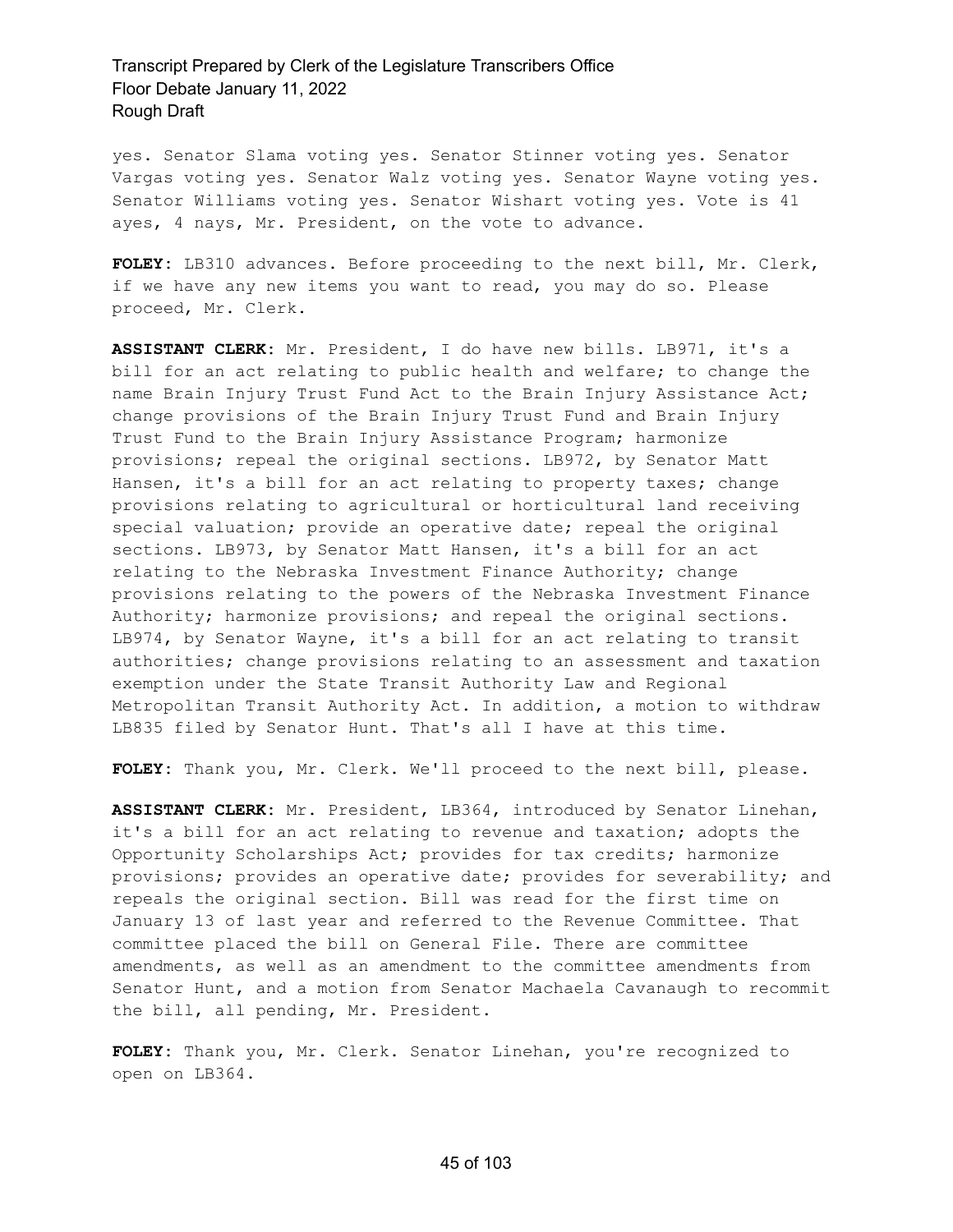**LINEHAN:** Thank you, Mr. President. Good afternoon, colleagues. Today we're going to discuss LB364. I'm going to take five minutes to introduce it right and then I'm going to take half of that and I'm going to ask Senator Briese to talk about his portion. So what we did with this bill in committee is we took the Scholarship-- Opportunity Scholarship Act and we joined it with an early childcare tax credit. So Senator Briese will speak to his part of the bill, and I'm going to speak to the Opportunity Scholarship. I assume we're going to be on this for eight hours, so I'm just going to go quickly through what the Scholarship Act does. The Scholarship Act allows a donor, any Nebraskan who owes income tax, to donate to a scholarship-granting organization. They can only donate up to 50 percent of what they owe in income taxes, so they still have to pay Nebraska income taxes, but they can use this credit to reduce what they owe in income taxes. They still owe the money. They either have to give it to the organization or they pay it in taxes. They don't get to keep the money either way. Now what happens to the money once they give it to the granting- scholarship-granting organization. The scholarship-granting organization hands out scholarships to children, students who qualify for free and reduced lunch. In addition to qualifying for free and reduced lunch, they cannot currently-- cannot currently be in a private school. The only exceptions to that are kindergartners who aren't in school and high school. So this is not, as many people have said, not going to make any difference because those kids are already in private schools. That is not true. We have had this debate three, four years in a row. It has always been my priority bill. I have in the past waited toward the end of session, let many other things out of the Revenue Committee before we got to this. This bill is very important to me, but far more important to a whole bunch of children who are in schools, who could be doing better if they had an opportunity to go elsewhere. And people, today, when you get up and talk about how you don't like this, think about if you were a mother or a father and you had a child coming home every day from school crying because they're getting bullied or they don't like their school or they're failing and you have no options. I don't think there's anybody in this body that is in that situation. We talk about not liking school choice. The whole state is built on school choice. We have 244 school districts, a robust, very robust private school system. And if you can afford it, you have choice, but if you can't, you do not. This bill addresses that a little bit, just a little bit. Thank you. I will yield the rest of my time to Senator Briese.

**FOLEY:** Thank you, Senator Linehan. Senator Briese, 6:45.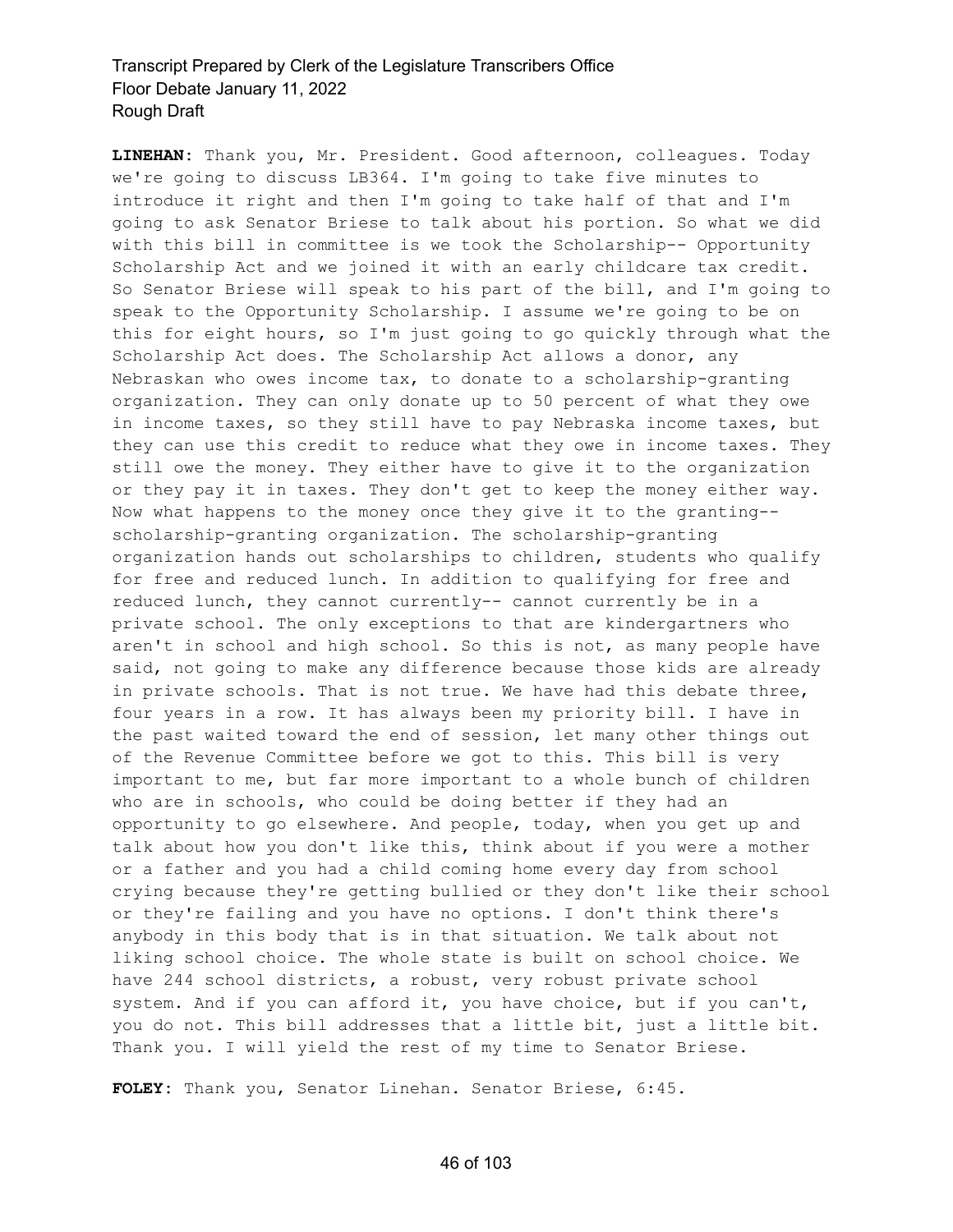**BRIESE:** Thank you, Mr. President. Good afternoon, colleagues, and thank you, Senator Linehan. I, first of all, want to thank Senator Linehan for her relentless efforts on the issue of Opportunity Scholarships and her relentless efforts to provide and increase educational opportunities for all Nebraska children. I admire and I appreciate her persistence on this issue. Right now we're on LB364, but I'm going to speak to the provisions of AM762, which also we're going to be talking about here later, which contains the provisions of my LB531. So as we talk about LB364 and AM762, besides Opportunity Scholarships, we also need to remember what is at stake here, and that is the provisions of LB531 that will provide a tax credit for contributions to early child-- childhood and childcare facilities. And I'll talk about the details of that later, but I just wanted to talk generally at this point. I believe the tax credit for these contributions could play a crucial role in childcare access in Nebraska, and access to childcare is a key factor in attracting residents to our state. In many places, it's a primary factor. The components of LB531 reflected in the amendment in I believe it's Sections 14 through 20 of that amendment are extremely important to communities across our state and extremely important to parents across our state, extremely important to businesses across our state. LB531 establishes a program that will both subsidize and incentivize contributions to these facilities. And why is that important? We talk all the time about growing our state, growing Nebraska, creating opportunities for young folks to live and work and raise their families in Nebraska. And how do we grow our state? How do we stimulate economic activity, population growth, business investment in our state? Now there's no magic wand, but we often talk about tax policy, we talk about business incentives, we talk about schools, we talk about infrastructure, on and on. But I would submit that access to quality early childcare is perhaps even more important to the growth of our state than those other things I mentioned. As we try to attract a skilled workforce to our state, the presence of quality early childhood is crucial. Young families want to locate where their children have access to early childhood and childcare. You've seen the data suggesting that, and what sticks out in my mind was a couple years ago in the Urban Affairs Committee, we had a young person tell us about moving to a community in central Nebraska. And why did he move there? He said, we moved there because they had childcare. And if you did a survey of young folks across the state, you're-- that's going to be a common refrain. Their decisions where to locate or to move to a certain locality oftentimes revolve around the availability of childcare. If your community doesn't have childcare, sometimes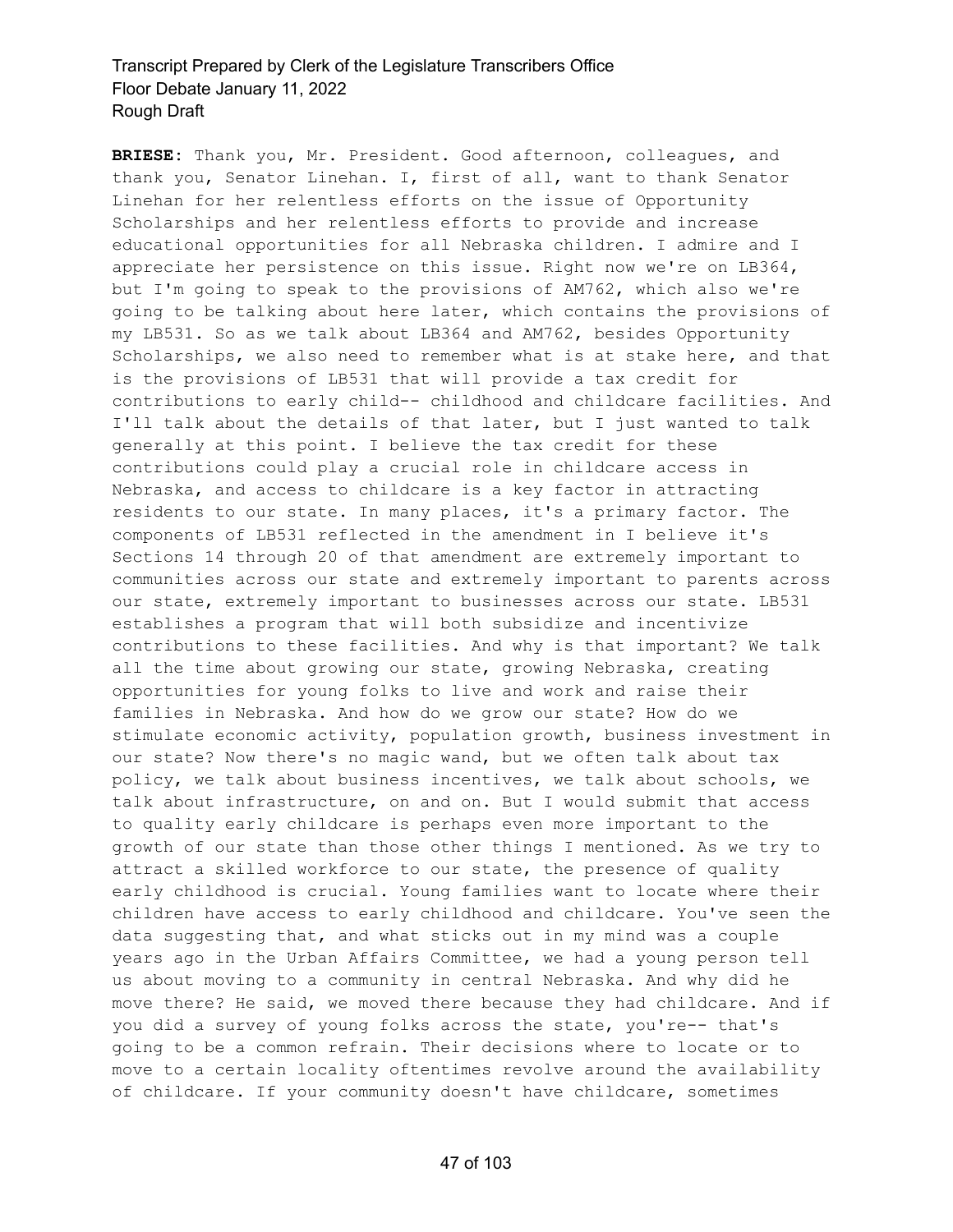you're just going to lose out. And businesses looking to locate in our state, they also home in on the availability of childcare. They understand the importance of early childcare to their company's success. They realize it's going to be easier to attract employees to that location if there's childcare available. But perhaps more importantly, businesses believe that the foundation established in a quality early childhood environment allows a young person eventually to enter the workplace with a wider array of marketable skills. Lack of early-- bottom line is, lack of early childhood in our communities can keep able-bodied adults out of the workforce and can handicap the quality of our future workforce. I would submit that access to such facilities is-- truly is one of the keys to growing our state, and the provisions of LB531, contained in the amendment there we're going to be talking about later, can help us enhance and increase the availability of early childhood in our state. So with that, I'm going to conclude here. And later on, I'll talk about the details relative to LB531, and I also want to talk about the importance of Opportunity Scholarships. But for now, thank you, Mr. President.

**FOLEY:** Thank you, Senator Briese. As the Clerk indicated, there are amendments from the Revenue Committee. Senator Linehan, you're recognized to open on the committee amendment.

**LINEHAN:** And here I thought Senator Wayne was going next. I think he did too. So the committee amendment, which we discussed last year, reduces the amount from \$10 to \$5 million and takes out the escalator cause [SIC]. But I've long since decided this isn't about whether it's \$5 or \$10 million. I know that now. This is about something I don't actually understand. So I know I'm not following the rule book here, but if we-- if we could get to a vote on AM762, it would reduce the amount-- maximum amount of tax credit from \$10 to \$5 million a year. It would also take the escalator out that the fiscal note says will go up every year. It would only do that, of course, if there-- we have a number of students out there who would take advantage of a program that avails them of the same opportunities that all our children have. So do I need to yield you any time, Senator Briese, on this? OK. I think I'll yield the rest of my time to Senator Wayne.

**FOLEY:** Thank you, Senator Linehan, Senator Wayne, 8:40.

**WAYNE:** Thank you, Mr. President, and thank you, Chairwoman Linehan. Colleagues, I'm going to start off with this simple thing that we've talked about this a year ago, and a year ago I challenged everybody in here that if you would send one of your family members to a school or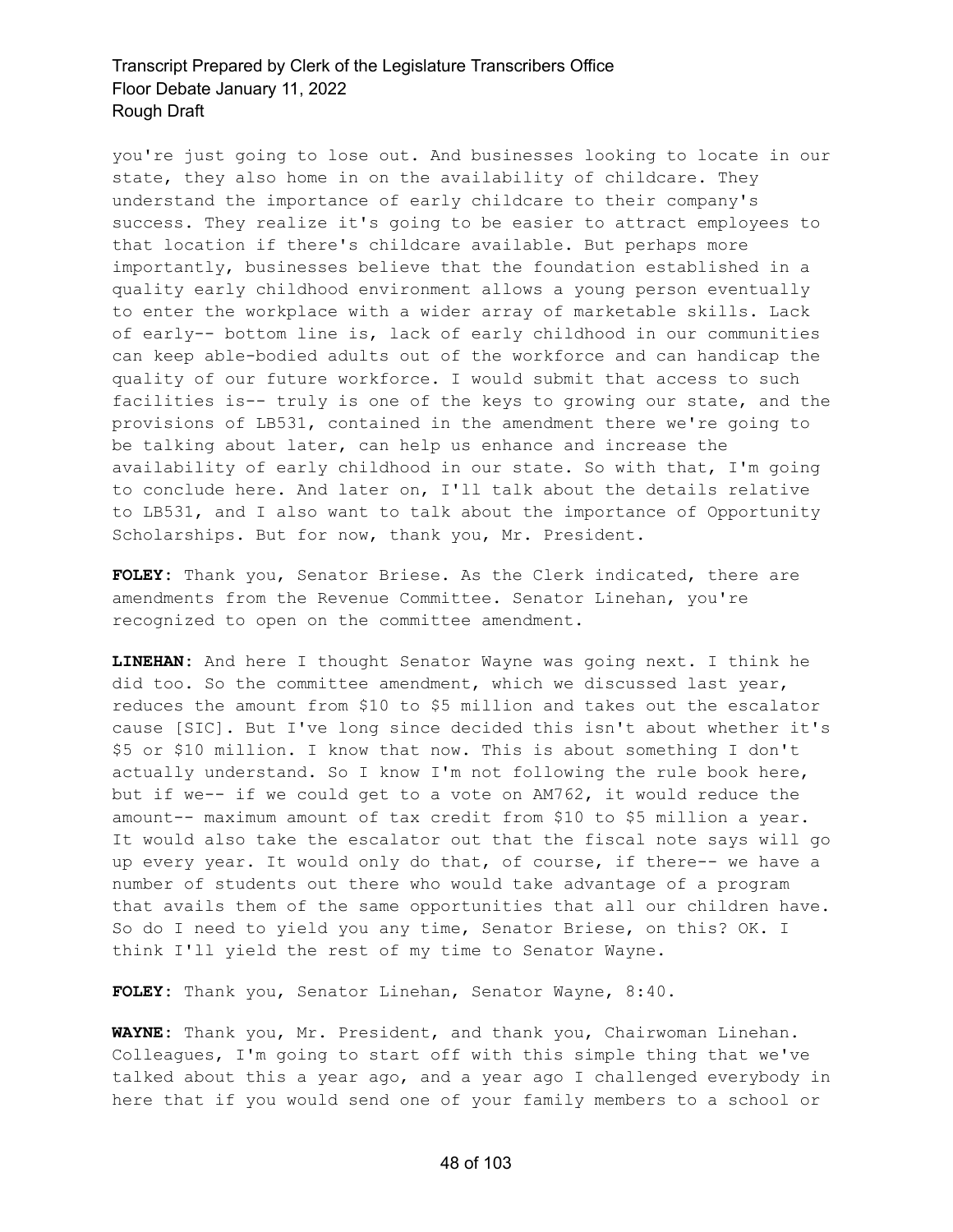a neighborhood school in my district or Senator McKinney's district, I would change how I feel about this bill and we can go through the struggles together. Just curious if anybody did that. Anybody- anybody move their kid to Senator McKinney's neighborhood schools or- or my neighborhood schools so we can go through the transformational, that you keep telling my community to wait for, together? OK, so nobody did that. But your kids did go to private school. So what I find ironic about this entire situation is those who oppose school choice are the ones who are using their choice for their kids or have the ability to use that choice. That's the most ironic part about this entire thing. And so today-- last year, if you recall, I was gone for two-and-a-half hours because I had to go to court. That's not going to happen today. What's going to happen today, we're going to have to have an honest conversation about this issue. So when people get up and say this takes money away from public schools, we're going to have a Q&A on how because the state doesn't collect a dollar here. In fact, the only dollar that goes to public schools is already budgeted for out of our General Fund. It is our General Fund. And along those types of thinking, if we're going to go down and say this takes away public education funding, then every expenditure we have in our budget takes away from public education. So we're going to have to justify some votes here on tax credits such as the new farm-- farmers tax credit that was passed last year, for a little over \$5 million, that people who are opposed to this bill, who chose that tax credit over educating the most neediest kids in our schools. We're going to have to have that conversation. See, after going to Africa, it fundamentally changed me. And on the way up there, I had a conversation with some people about some of the-- the problems that we have in our community, and the biggest problem that I recognized is nice racism. And one of my colleagues on that trip asked me, what is nice racism? And I had a hard time defining it. And it's like pornography. You'll know it when you see it. So if you got the urge today to stand up and-- and defend public education system for the black and brown students, that is the white savior complex, that is the nice racism. They have more than elected people who are capable of defending them. In fact, Senator McKinney and I represent about 70 percent of the African Americans in this state. And, no, not all African Americans agree on this topic. But by and large, statistically, you cannot say that public education is doing us a service when you talk about the number of suspensions in Omaha Public Schools, when you talk about the achievement gap that over the last 12 years for black students have increased, not decreased, although funding has increased. You're not going to be- when you get that urge to stand up and defend my community and the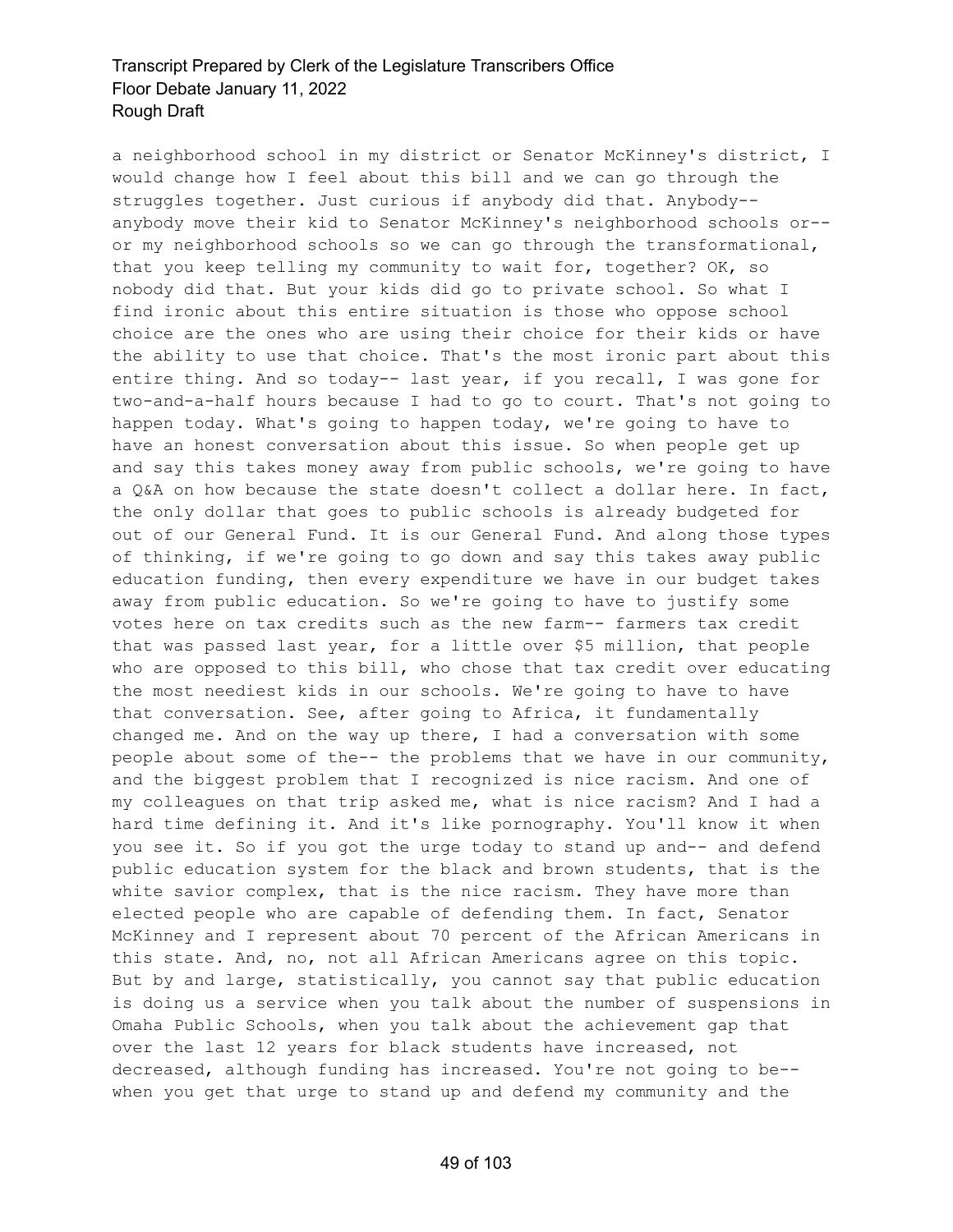poor and brown and black people in my community, that's the savior complex, that's the nice racism that we're speaking about. See, I've changed my tone since I came back from Africa. I don't have time for the BS and the lies that are being spilt out all the time on this floor from both sides on any issue. So if we're going to have a real conversation, we're going to have a real conversation. And if you fundamentally just don't agree with it, that's fine, but let's not say it's about indoctrination. We don't want to give private schools money, because we're not. We're giving the parent the choice, because I can name a school right now in Senator Hunt's district that has nothing to do with religion, the Phoenix Academy, that if a kid is struggling I would send that kid to in a heartbeat because I've seen the work that they did with dyslexia and other things that OPS just isn't capable of dealing with, nothing to do with religion. It is a parent's choice. So if we're going to have that conversation about indoctrination, then there is a DD bill that's coming up for services. Did you know that there are tons of services provided by Catholic Charities? Did you know that there are tons of services, such as Open Door Mission and other places, that are provided by churches? Then let's follow the logic all the way through, because if you believe healthcare is a right and you don't limit the choice of Medicare and Medicaid patients, whether they can go to CHI or just Charles Drew in my community, then why are you limiting the educational right of a parent for their kid? We don't eliminate housing vouchers. We don't- we don't say that they can't go because it's no longer a public institution. In fact, we encourage places like Holy Name and other affiliated church organizations to provide those services. So if we're going to have a conversation, let's have a real conversation today. And if you say that \$5 million out of our massive budget is going to destroy public education, then we got a bigger problem with public education. The fact of the matter is, we're talking about \$5 million, and I have an amendment that would sunset this for ten years, so that's \$50 million. So my question to the colleagues in Omaha, are you willing to get \$50 million for OPS again? Because right now, I'm not. I'm not because they just got another \$194 million and they decided to set \$115 million aside for more infrastructure projects. But when their teachers don't have COVID leave pay, when their staff is making \$15 an hour, you can be a para working full time and still be on free and reduced lunch and on Medicare and Medicaid. So, no, I don't believe in giving them more money to close the achievement gap because I was on that board and this is an issue that I've struggled with for years from the learning community. 2008, we were talking about charters and vouchers and I was adamantly opposed, then I would go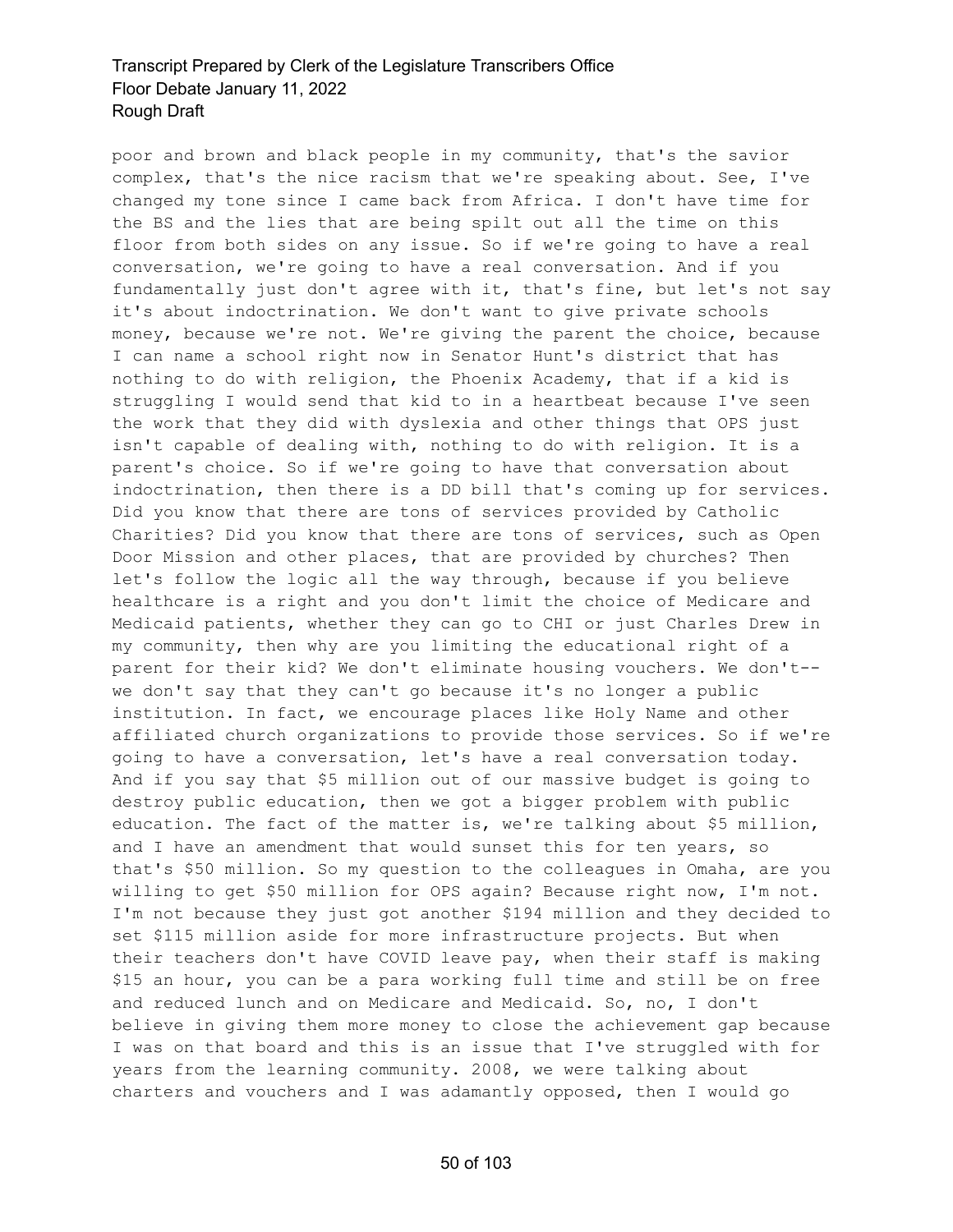back. But what changed for me was my own daughter. We enrolled her into a private school. My little nephew we enrolled into a private school. They got opportunities, because of the smaller classrooms, that weren't here, weren't there. Then I talked to other people in my community who are saying, I want the same opportunity, but I can't afford it. I told you earlier that I've been watching a lot of West Wing and I sent all you guys a clip, and it was about vouchers in D.C. And they called in Charlie and Charlie sat down with the mayor and the President, and the President looked at him and said, how do you feel about vouchers? He said, man, I wish they were there when I was there. And why? Because he wanted the opportunity to go to a better school and he couldn't afford it. And President Bartlet looked at him and shook his hand and said, well, Mayor, you're going to have to help me with some Dems on this, because we're going to go ahead and get this deal done.

**FOLEY:** One minute.

**WAYNE:** That's leadership. And, yes, it's "fictitional" because it's West Wing, but my community can't wait anymore. So come Martin Luther King birthday, I'm gonna get a whole bunch of text messages and Facebook posts about a right delayed is a right denied. That's the quote that I always see by many people in this body. Well, if you believe education is a fundamental right, then why are you denying my community the opportunity to exercise a choice to a better school? That is the question. And if you say we have to wait to turn it around, then we're going to have a conversation where you can look in the camera and I'm going to ask the question and explain to my community why they have to wait one, two, five more years. It's unacceptable, and that's what today's debate is going to be about. Thank you, Mr. President.

**FOLEY:** Thank you, Senator Wayne. Mr. Clerk.

**ASSISTANT CLERK:** Mr. President, there's an amendment pending from Senator Hunt to the committee amendments.

**FOLEY:** Senator Hunt, you're recognized to open on AM1051.

**HUNT:** Thank you, Mr. Lieutenant Governor. Good afternoon, Nebraskans. Proponents of LB364 are coming from a lot of different motivations. And Senator Wayne, in particular, and I share a lot of the same policy goals and a lot of the same priorities, and to me, on LB364, this is an instance where smart people, well-meaning people can disagree.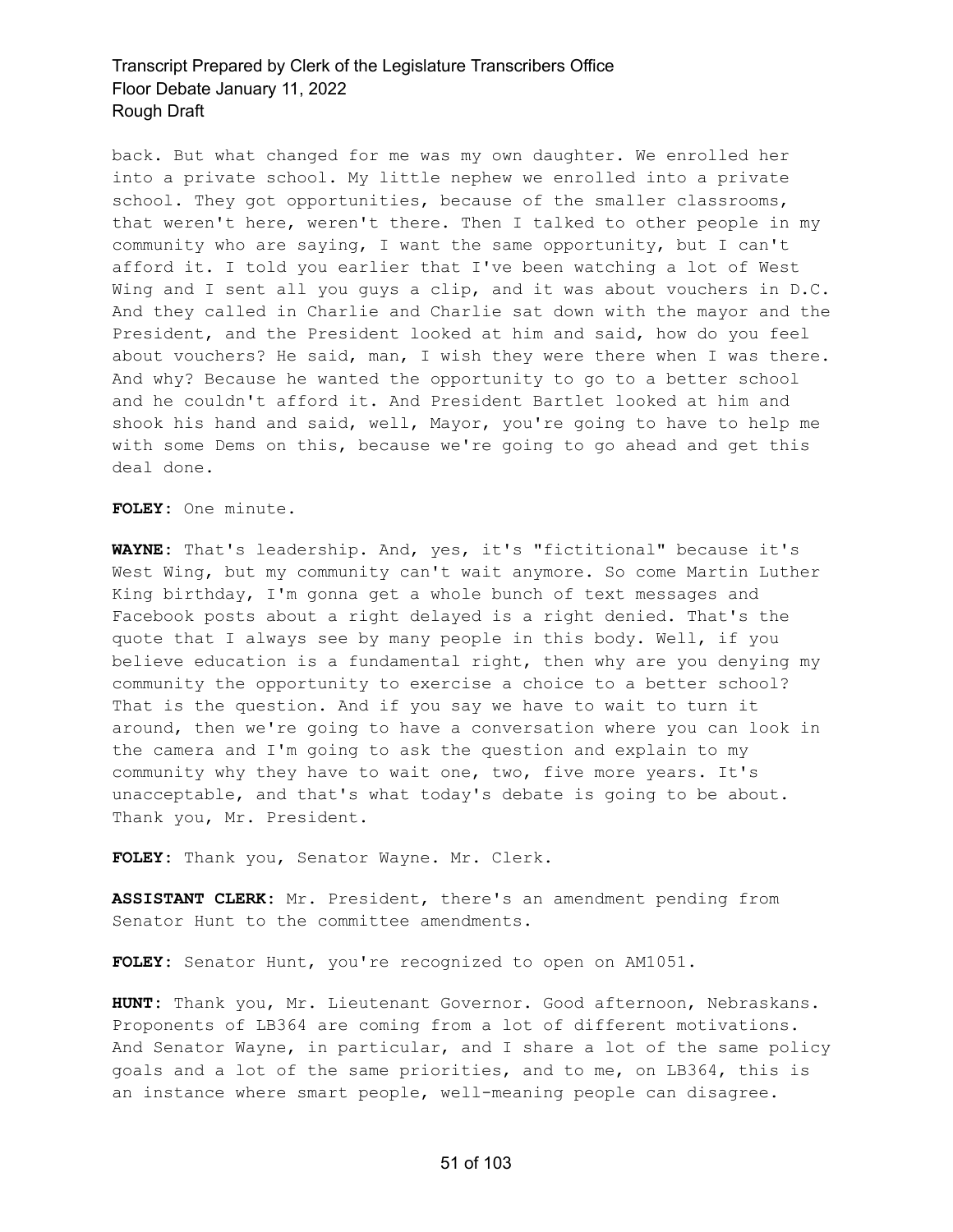Senator Wayne, in his-- in his speech-- it was very good-- he identified a lot of problems with our education system, but I don't see any of those problems being solved by giving wealthy people a tax credit by passing LB364. The cap on the amount of the credit, as we've talked about, in LB364 is \$5 million. I see no reason to anticipate that there wouldn't be annual efforts to make that even bigger. I think it would be one of those things where once the can is open, we're going to continue to see these tax credits increase. And if the focus is on helping the students, why are we doing that by giving a \$5 million tax credit to the people who aren't struggling? Why don't we just appropriate \$5 million to poverty alleviation, to food security, for housing security, for aid to teachers, aid to all of the community organizations that support students in need that this bill aims to help? If people think that private schools are better, then they should be willing to attend them without these extra tax credits. And what I mean by that, what I mean to say, is that people who have the finances to make a donation like \$5 million or like \$100,000 or like \$5,000 to a private or parochial school, they can do that already; like if they need a tax incentive for them to say, oh, let me give some of my money to this Catholic school or this Christian school or this, you know, parochial school, whatever, then I don't think that that's a good role of government to incentivize them to do that. Where would it end, colleagues, like how many interests are there in all of your communities where they would say, oh, if you could just use a tax credit to incentivize people to give to this charity? Well, if it was worth it, they should be doing that already. And if folks think that people need scholarships to attend private schools, then that's something that private philanthropy can provide without government intervention and already is. The problem that we're seeking to solve ostensibly is not solved by LB364. Once again, it's a tax credit to help the wealthy. It's trickle-down education: If we give these super-wealthy people at the top a little bit of savings, surely that will trickle down to increase the educational outcomes for kids instead of actually targeting the source of the problem, which are sometimes the living conditions and the environmental conditions that these kids live in. Speaking about my amendment, AM1051, I introduced it because I think it's important to get on the record that the nondiscrimination clause on page 3 of the bill is really lacking. It just doesn't go far enough for me to support this. And we need to make sure that when kids are being educated in their schools, that those schools are educating all the kids. And as introduced by the committee ,as introduced in LB364 and with the committee amendment, AM762, it only requires that a qualifying school under the act comply with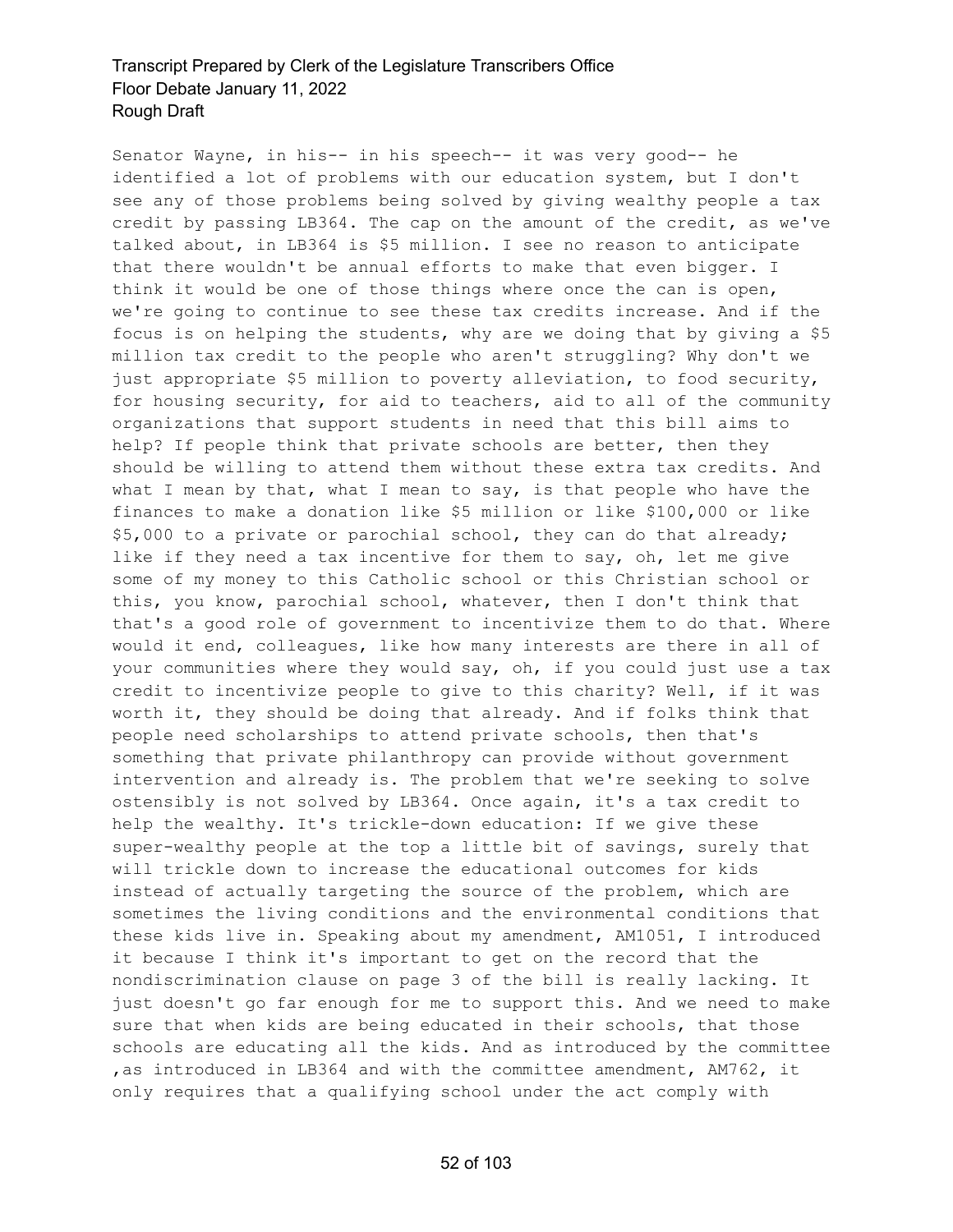nondiscrimination provisions of 42 U.S. Code 1981. And if you actually go and look at what that is in federal law, there's pretty much nothing there that applies or is helpful. It talks about equal rights under the law, but the circumstances described in that piece of-- of- of law don't really pertain to any kids in public schools or private schools. And I'll read the statement of equal rights contained in this section, quote: All persons within the jurisdiction of the United States shall have the same right in every state and territory to make and enforce contracts, to sue, be parties, give evidence, and to the full and equal benefit of all laws and proceedings for the security of persons and property as is enjoyed by white citizens, and shall be subject to like punishment, pains, penalties, taxes, licenses and exactions of every kind and no other. Leaving alone that we have explicitly racialized language in there, right there in our federal nondiscrimination law that this bill cites, that law talks about protecting citizens' rights to make and enforce contracts and sue and engage in leading legal proceedings and things like that. It does say full equal benefit of all the laws, but in my view, using that as the guiding star for the standards that we're holding private schools to, it's inappropriate to the circumstances. I think that if we're even considering giving tax breaks for donations to private denominational schools and diverting funds from our public schools that guarantee every child the right to a education without discrimination on the basis of race, color, religion, national origin, ability, gender identity, disability, special education status, that's what it is that we need to do. And so what my amendment does is it says the nondiscrimination clause that we're going to refer to is not this thing about white people being able to sue each other that is in the federal statute. Instead, what we're going to do is talk about-- it's going to replace that federal language with language that says we can't discriminate on the base of race, color, gender identity, special education status, national origin, ancestry, citizenship status, sexual orientation. When I went to go visit some of the schools that would potentially benefit from this bill-- and again, no problem if you want to donate to a private school. Good for you. You should do that. You have every right to do that under the law now. If you need something like LB64 [SIC] to pass so that you feel like you can make a donation and cut it off on your taxes, maybe that's not like really the best reason for you to donate; maybe, you know, that's more of a tally mark in the naughty column than the nice column, in my opinion. But if you want to-- to go to a public school, obviously, you can do that. And if you want to support a public school, obviously, you can do that. I have no problem with that. But visiting many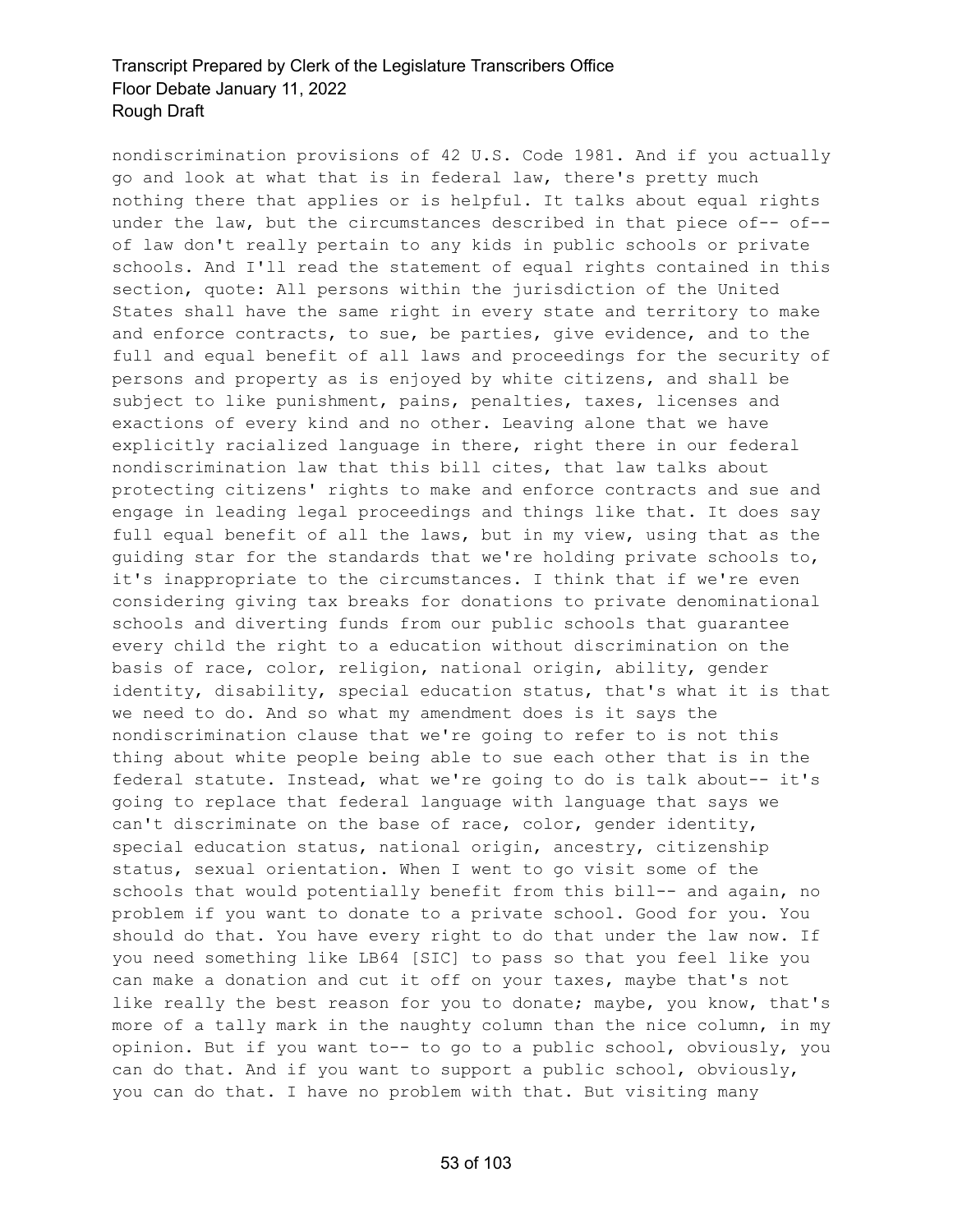private schools around my community in Omaha, in both north Omaha and south Omaha and in midtown, which I represent, I talked to directly to the principals of those schools and I asked them, what are your policies around gay, transgender, nonbinary students; what are your policies around gender identity and sexual orientation? And the responses they gave me shocked me. They didn't even try to BS me. They didn't even try to blow smoke and tell me something I wanted to hear. They were like, oh, we've had some students before who struggled with gender dysphoria; oh, we've had some students before who weren't on the godly path, and we made sure to help them to realize that marriage is between a man and a woman, we helped them realize what their true biological gender is. And it's like, why are you saying this to me, like, do you understand how much you're hurting your own case here? But then when you look at their-- I found all-- all of these policies from schools in Lincoln and in Omaha and all around Nebraska that actually shares what their policies are concerning LGBTQ students. So how are we going to give a tax incentive from the government to make it easier for people to attend schools that actually endorse discrimination? And the people who are supporting this are the same people who are against sex education and comprehensive health education in our schools. So tell me, colleagues, if gay kids shouldn't go to private school and gay kids shouldn't go to public school, where is it that they can go and be accepted?

**FOLEY:** One minute.

**HUNT:** Thank you, Mr. Lieutenant Governor. I cannot stand the argument that we need to give money to rich people to help poor people help themselves. Just fund the schools. How much could we improve schools for \$5 million? How many raises could we give to teachers for that? What if we gave a tax credit for that, for donating to any school? Why just private schools? That should be the plan, not incentivizing people to give to religious schools which discriminate. Like I said, you know, smart and good people can disagree about this issue. We certainly agree with the underlying problems that-- that children have in the education system. Giving tax cuts to rich people is not my first choice of how we're going to fix that. Thank you, Mr. Lieutenant Governor.

**FOLEY:** Thank you, Senator Hunt. Mr. Clerk.

**ASSISTANT CLERK:** Mr. President, pending priority motion from Senator Machaela Cavanaugh to recommit LB364.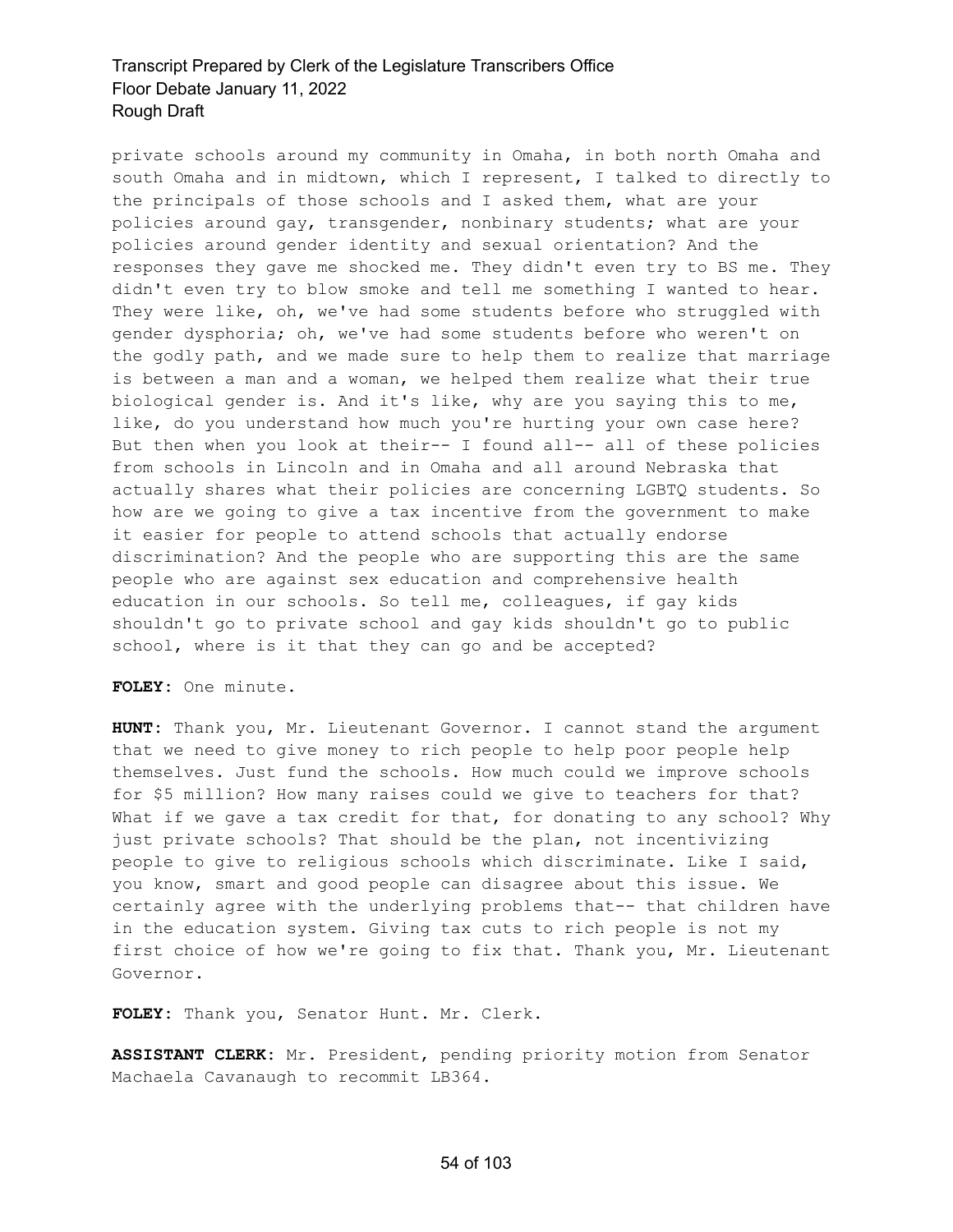**FOLEY:** Senator Machaela Cavanaugh, you're recognized to open on your motion.

**M. CAVANAUGH:** Thank you, Mr. Lieutenant Governor. Good afternoon, colleagues. This is a motion that I put on this bill last year. I don't intend to keep it up for a long time because I would be interested in getting to a vote on Senator Hunt's amendment. So, having some conversations off to the side as we oftentimes do, talking about this bill and why I don't support LB364, so I'm going to try and explain as best that I can what my philosophy is on education and funding. I know that not everyone will agree with me, and that's OK. We can all have our own opinions, but I have always felt very strongly about the state's requirement and obligation to the children of the state to fund public education fully. So one issue with this particular tax credit is that it allows the-- the taxpayer to direct where their tax dollars are going. And I am pretty certain that if Senator Hunt introduced a bill that you would get \$5 million in tax credits if you gave it to Planned Parenthood, you all would understand why that was problematic, a dollar-for-dollar credit. So think about how you would feel if that's where the tax credit was going. Just because you're OK with where it's going, doesn't mean that the next time it comes up you're going to be OK with where whatever senator wants to put that tax credit. My next issue is that you already get a tax deduction for your donations to private school, to public school. You can give to the public school foundations, you can give to private schools, you can give in to endowments, and you do get a tax break for that. So this is an addition to the tax break that you would get for any other donation that you would give to anything, including your church. You could give a donation to your church and you would get the regular tax break that you get. And then with this bill, if you give to a private school, you would get a tax credit. Why is that OK? For me, it's not. The next thing that is a reason that I stand in opposition to this bill, besides my philosophical views on taxes and tax credits, which I know I share with several of our senators from the western part of the state so it's not some sort of liberal activist point of view on tax credits, it's-- it's a pretty well-established view across different political spectrums, but the next thing is the discrimination. And the taxes alone are a reason that I oppose this, just full stop. But if we took that away, we're still trying to allow additional tax dollars to be diverted to institutions that are allowed to discriminate, not they do or they don't, they are allowed. They are explicitly allowed to discriminate, and not just against their students, also against their faculty. We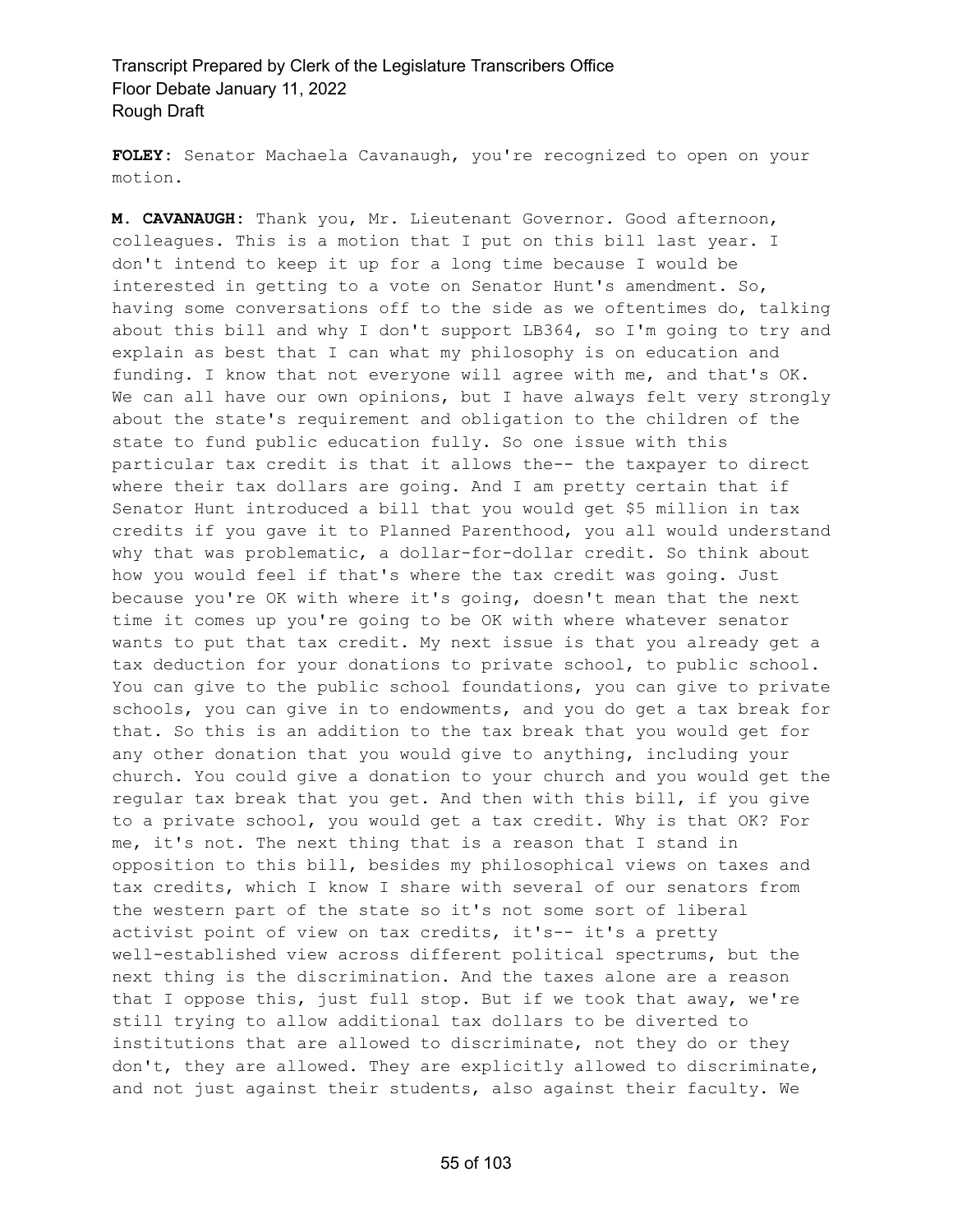had a teacher at SKUTT who was fired when it came public knowledge that he was gay, and he had lift-- led that team to the Nationals in speech. We have children who get kicked out of school because they won't gender conform. You can be discriminated-- you can be discriminated for your hair in private schools. You can be forced to cut your locks or not have braids or not have an afro if that's the school policy. If you're a boy and you like to have your hair long- my nephew, he's got gorgeous red hair and his hair goes beyond his earlobes. If he went to a private Catholic school in Omaha, they would make him cut his hair for no other reason than to gender conform. It's just-- it's not OK in any circumstance for us to allow discrimination. When we had the tax incentive bill in 2000 and they refused-- the body at that time refused to amend into it a very similar stipulation, I opposed that because I do not think that we should be allowing anyone to discriminate in the state, and we shouldn't-- certainly shouldn't allow them to benefit from that discrimination. I don't believe that it is moral to vote for this bill. I'm not putting-- everyone has to make their own choices, but for me, that is where I stand on it and I stand firm and I am not going to waver. And it doesn't matter who talks to me about it, it doesn't matter who tells me what, I firmly believe that it is immoral to give these tax incentives for this reason, and additionally, the fact that they can discriminate just adds to that immorality. I know that nothing that I say today will likely sway any votes. But I do think it's important to make a record and to tell the people of Nebraska why this is something that I so ardently disagree with. How much time do I have left?

**FOLEY:** Three minutes.

**M. CAVANAUGH:** Thank you. So this is going to be long. I know we're going until 5:00 today and then we'll pick this up tomorrow, and who knows how it will go then? But I'm pretty certain, just the people that are in the queue, it will go to 5:00. And I hope that we can move forward in this debate with generosity and kindness in our hearts because, as Senator Linehan said at the start, she's prioritized this every year and this is really important to her. And I don't take that lightly and I don't relish standing in opposition for eight hours, but I do feel that it is my duty and a duty to my conscience to do so. So I think with that, I will yield the remainder of my time to Senator Linehan if she wants it; otherwise, to the Chair.

**FOLEY:** Thank you, Senator Cavanaugh. Senator Linehan, about two minutes.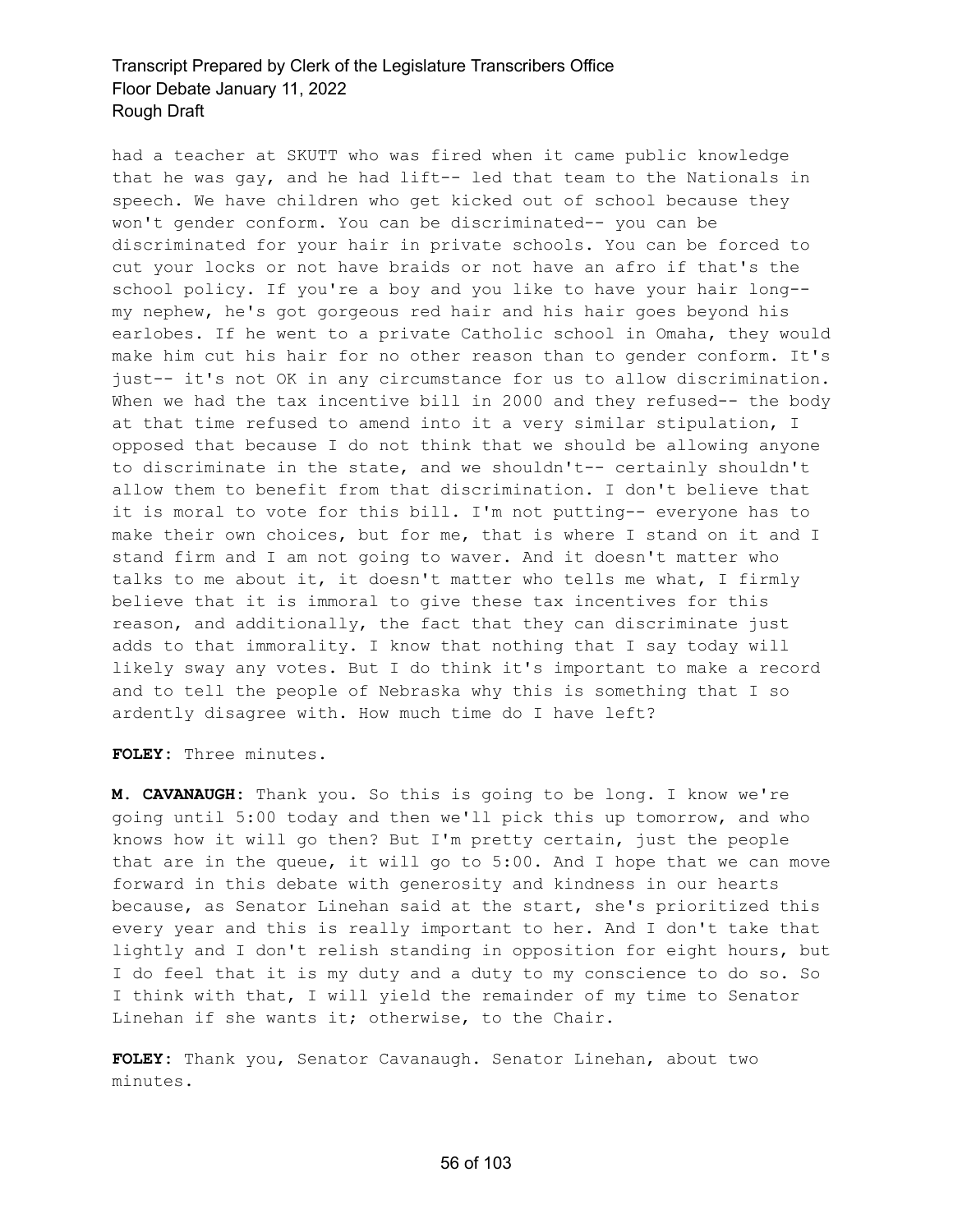**LINEHAN:** Thank you, Senator Cavanaugh, and I was going to say some-- a couple of things you said, and I'm not-- one of my children this morning told me to stay calm, stay calm, so they're not yet texting me, though, telling me that I'm out of line, so I checked. You said one thing, and I think-- I don't think-- either you don't-- I haven't explained it well or there's some confusion. I can't-- if I decide to give to this tax scho-- excuse me, the scholarship-granting organization, I can't direct that money. I-- I can't say-- it's explicitly in the legislation that I can't direct it to a specific school or specific family. It-- that's-- that's the protection here.

**FOLEY:** One minute.

**LINEHAN:** You don't get to say, I just want this to go to Creighton Prep or I just want this to go to Marian or-- you went to Marian, I think-- or I want it to go to Duchesne. You can't-- you can't-- that is not allowed under the bill. So I don't-- maybe we can talk offline as to what you're saying you can direct because that's explicitly not allowed under the bill. Thank you, Senator Cavanaugh.

**FOLEY:** Thank you, Senator Linehan. Debate is now open on LB364 and the pending amendments and motion. Senator Wayne, you're first in line.

**WAYNE:** Thank you, Mr. President. And, you know, had a lot of conversations, and I'm going to start off with a quote that was over 100 years ago and then re-- rementioned by Malcolm X, which is: Education is the passport to the future, for tomorrow belongs to the people who prepare for it today. There has never been more truth to that statement than there is today. When you think about children throughout this state who are not just competing with their local neighbor, but they are now competing with kids from China, from Africa, from India, they are globally competing, and the one thing, education, that is a marketable item that our kids are going to move into the future with, they have to be able to compete. But the fact of the matter is, when it comes to black and brown students in this state, we got an achievement gap, not a little achievement gap, a huge achievement gap. And what one of the colleagues I was talking to off of the mike said is, well, what about the other solutions? What about the solutions to the kids who can't, even after this passes, doesn't- don't-- they don't have a scholarship? What about, what about, what about? There is not a bill that we have signed, since I've been here for the last six years, that has been perfect. There is not a bill that has-- we have signed that has solved all the problems. If that was the case, we wouldn't have cleanups and we wouldn't have rewrites,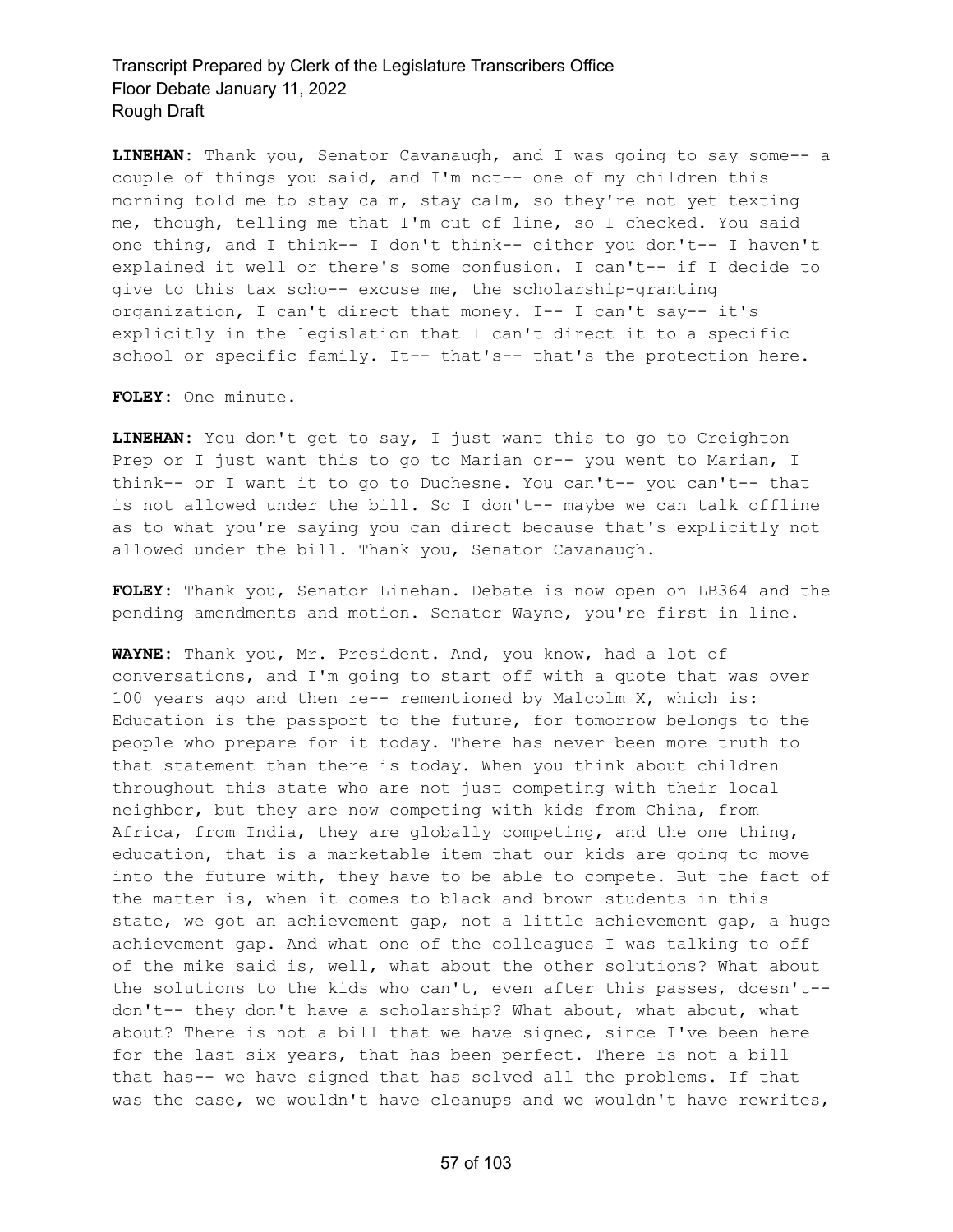and every year there is a rewrite to a tax bill that we passed; every year there is a rewrite. There is an adjustment for TEEOSA every year. So clearly TEEOSA isn't perfect because we pass it every-- we gotta delay it every year. So if TEEOSA isn't perfect and you're-- then let's just get rid of that. If the answer is, if it's not perfect in solving every problem then we can't do it, then hold true to that principle for every bill that you vote on. See, the problem in this body is we can't be consistent. We can't follow the logic all the way down to where we're consistent. We want to pick and choose. Let me tell you why we pick and choose, particularly when it comes to black and brown people. See, it feels good. It feels good in this body when we treat black folks as a charity case. See, it feels good when we do low-income housing tax credits and we put \$25 million and we say, hey, those are for low-income folks and black and brown people, although they can never own the house, they just rent, so they never really build the wealth. It feels good because we're putting a shelter on them. It feels good when we increase poverty rates for SNAP because we're helping them get some food. It feels good. But when it comes to empowering black and brown people, we get scared. When it comes to giving small businesses in our community actual dollars to grow, we get scared. We want to find reasons why the tax credit might not work. We gotta find reasons why I have to pair up my bill with Senator Groene's so I can say what's good for western Nebraska should be good for Omaha, because that's what we have to do. See, Senator McKinney introduced a bill last year for financial literacy, empowering kids, particularly minority kids in a public school, to learn how to do entrepreneurship and understand financial literacy in a society that is based off of capitalism. Seems pretty basic, but, see, that didn't feel so good, because the same people who are opposed to empowering black parents were opposed to his bill, the same ones. Go look on the committee sheet. The same ones who I introduced a bill to make sure we have more minority teachers, so when you walk in a classroom, you see somebody who looks like you, they opposed; the same people who get up and talk about diversity in this body but are afraid to give up their seat on a board to make sure a minority is on that board, because we don't want to give them power--

**FOLEY:** One minute.

**WAYNE:** --see, it feels good when we're just treating people as a charity. But when it comes to giving people power to make a decision that in education, the great equalizer, Senator Morfeld said last year, can change the dynamics of a family, we don't want to give them power. We don't want to give them the power to choose because it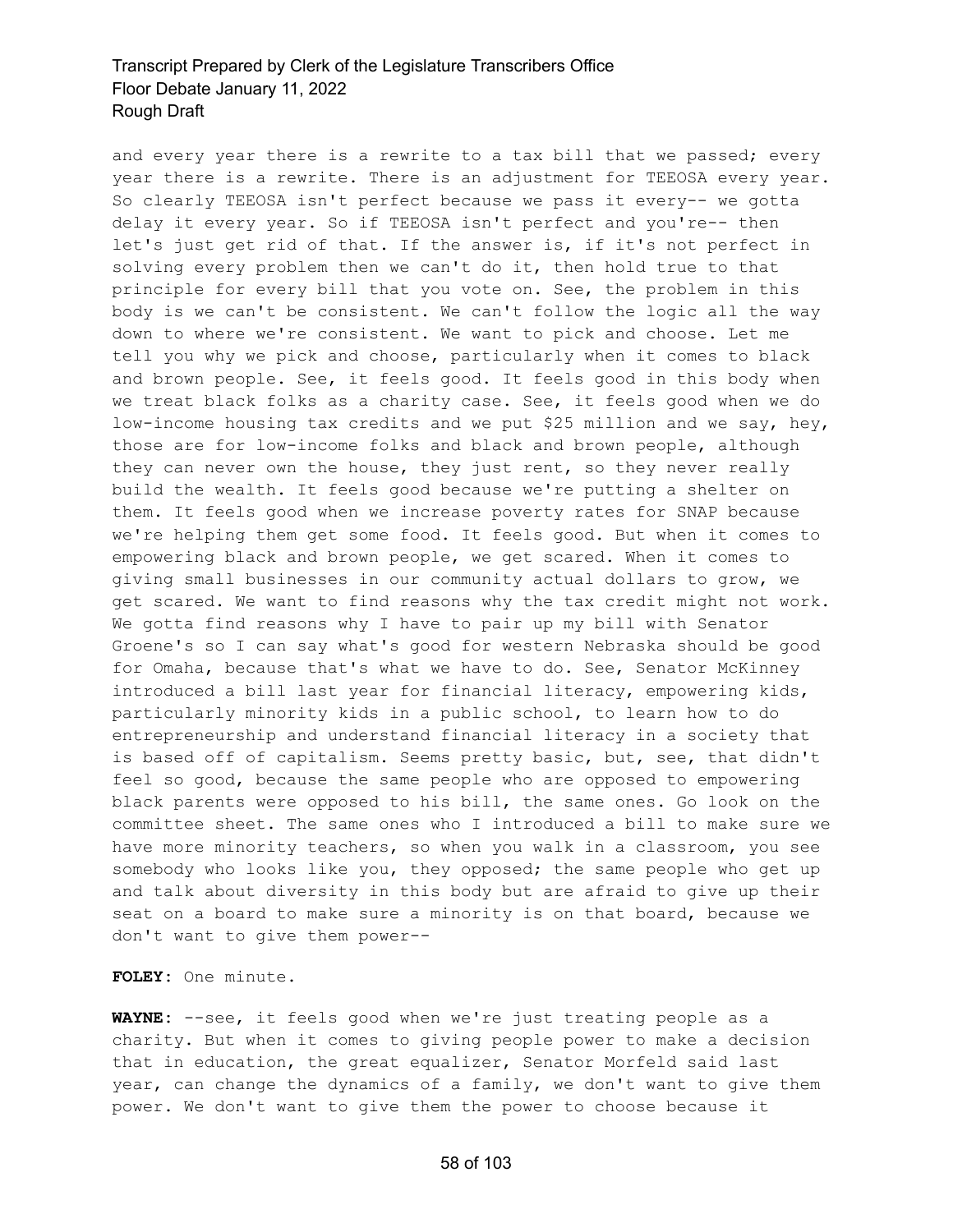doesn't feel good. They can actually say, hey, I'm going to do something you don't want to do, I might go to the Omaha Street School, I might go to the Phoenix Academy, I might not go to Fontenelle, I might not go to Dundee, and that's a scary thought of empowering people for an education system that has never wanted us in it. Let me repeat that: an education system that has never wanted us in it, and the stats bear that out for the last 400 years, so let's have that conversation too. Thank you, Mr. President.

**FOLEY:** Thank you, Senator Wayne. Senator John Cavanaugh.

**J. CAVANAUGH:** Thank you, Mr. Lieutenant Governor. Colleagues, well, I think it's important to start a conversation talking about maybe where we agree and what our constructive points are, so I-- I appreciate, well, first off, Senator Linehan's dedication to bringing this bill consistently and her deeply held belief in it. I believe-- I-- I appreciate the thoughts and suggestions that have been put forward so far. I think we all share the objective of this bill, which is improving educational outcomes for children. We all want to make sure that when kids come out of the educational system, that we are all working towards, us in conjunction with parents, school districts, local schools, that they have a quality education, that they can- they learn and they can perform, that they then can operate in the world. That is ultimately the objective, right, is to help people learn and to have a good outcome. And so we have a bill here today that proposes a specific structure on how people can shift, through tax avoidance, to put money into private schools. And some people have commented on the specifics of that mechanism, but I think it's important for us to maybe take a step back and have a conversation about how these types of systems have worked in other places. Have they gotten us the results that they put forward when people were asked to adopt those programs? And so there have been many other states that have adopted lots of different types of programs. I've been reading a number of reports, some of them rather dense academic reports, about how you can analyze success and-- and determine whether or not kids get a better outcome when they go to a private school, they go to a charter school, they go with vouchers. And I would say, at best, the data is middling, meaning that the results-- you do not get a better result for a kid based off of when they change schools. And so I would take an opportunity-- I wasn't ready because it was off to the side and I didn't know I was up next. But so I was reading a study. Here's one, economic studies by the Brookings Institute, that does a analysis of several different school districts' scholarship programs. The District of Columbia Opportunity Scholarship Program: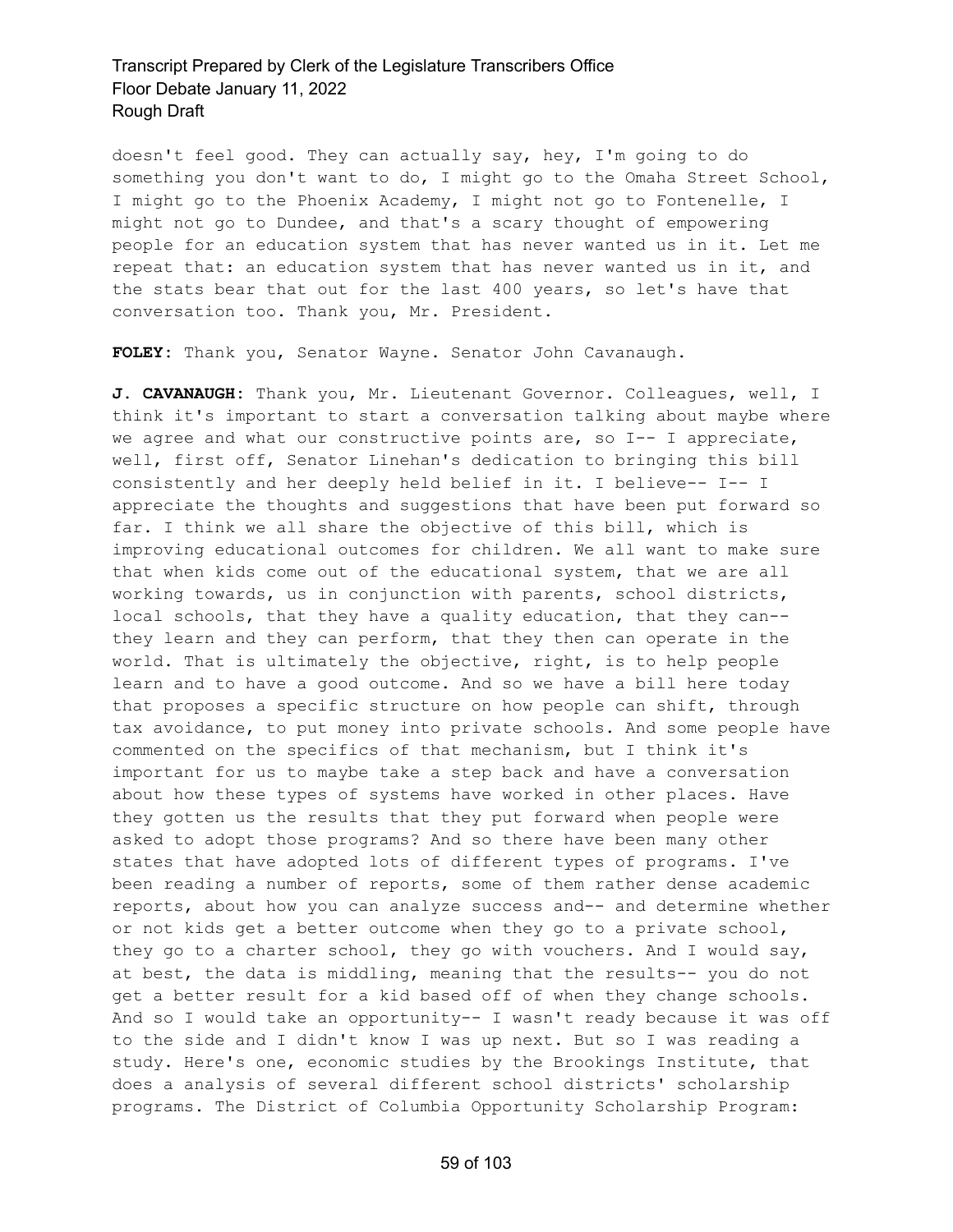This study is a classic field experiment consistent with the authorized legislation that calls for a program to be studied using the strongest appropriate des-- design. Students selected to receive vouchers could attend private schools that agree to accept the voucher as payment, which was more than half of all private schools in the district. Students and families had no obligation to use the voucher and after a year, the study reported that about 30 percent of students, in fact, did not use their voucher. This is a useful reminder that being offered a voucher expands options for parents, but does not itself require parents to do anything. So the takeaway from that paragraph, and I'll read some more that I've underlined here, but is that the District of Columbia, I think in the video that somebody-- Senator Wayne referenced earlier from the West Wing, was perhaps art imitating life, was talking about this particular program. One of the things about this program is it had a very strong data collection and analysis component, which is important if you actually care about improving outcomes, is that you need to have some sort of analysis and study of the people that you are trying to find or improve--

**FOLEY:** One minute.

J. CAVANAUGH: --outcomes for. Thank you, Mr. Lieutenant Governor. And so I-- I don't recall. I don't think that there's any data collection, testing, analysis portion of this program. It's billed as a first step, a pilot. There was a graduated-- in the original bill, a graduated, stepped-up approach that would say more people are going to use it, therefore, we should put more money into it. That is not a qualitative assessment of whether or not we're getting the results we're talking about, that's talking about whether more people want to use it, and those are two different questions. And I'll get back on the mike, because I'm going to run out of time here, to keep talking about these. But if our outcome is improved-- if our objective is improved outcomes, we should keep an eye towards that when we are pursuing this and we should look at the data and see where-- if we actually are getting improved outcomes in similar situations and similar projects before we go down that path. There is a lot of data available already. There's been a lot of study and that is available to us to talk about, so I will take some time today to talk about that, and so I'll push my button.

**FOLEY:** That's time, Senator.

**J. CAVANAUGH:** Thank you, Mr. Lieutenant Governor.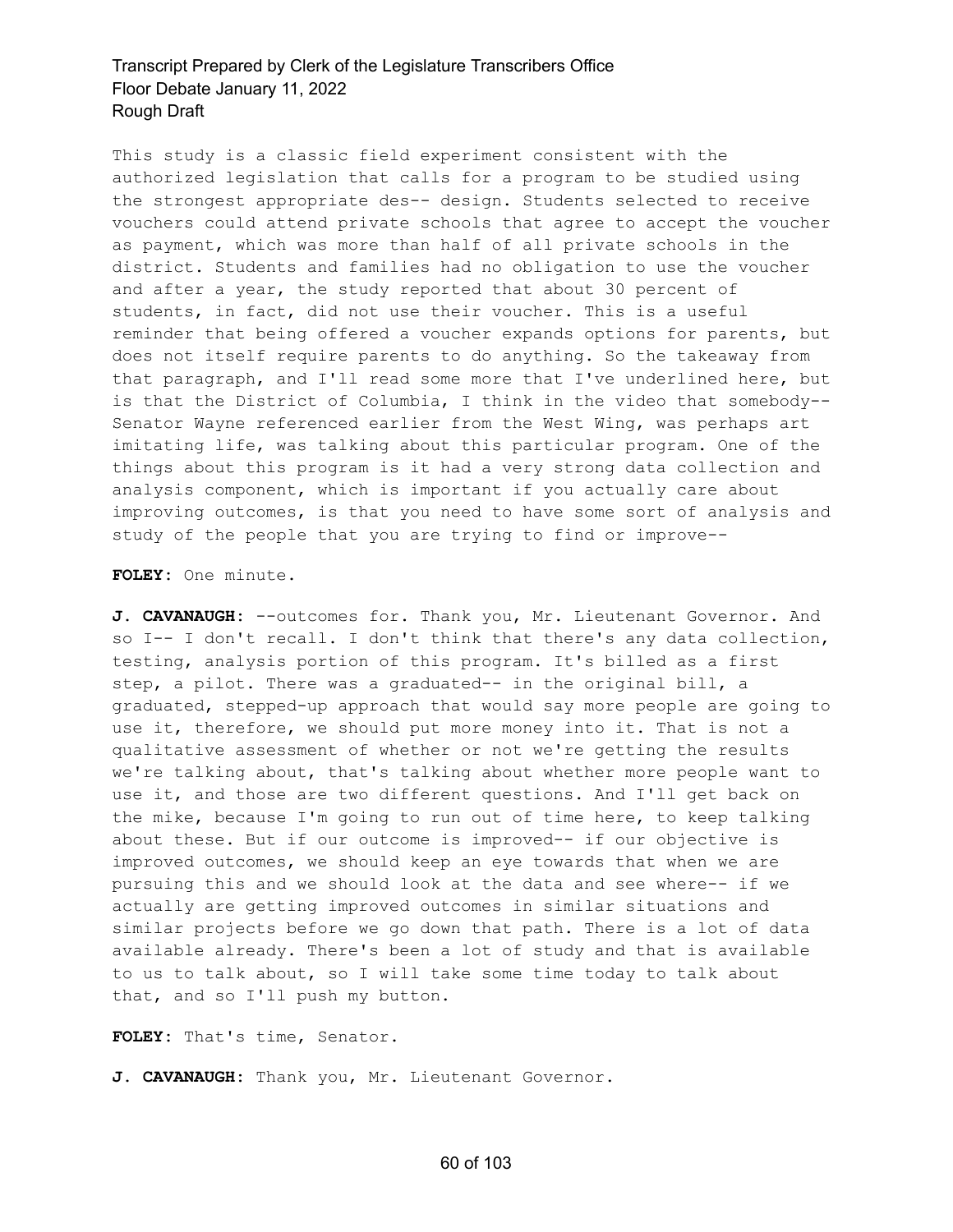**FOLEY:** Thank you, Senator Cavanaugh. Senator Ben Hansen.

**B. HANSEN:** Thank you, Mr. President. First I want to start off with a quote that it kind of-- it seems like it fits the conversation that we're having here today, and it is by somebody that I have read many books on: Parents generally have both greater interest in their children's schooling and more intimate knowledge of their capacities and needs than anyone else. Social reformers. and education reformers in particular, often self-righteously take for granted that parents, especially those who are poor and have little education themselves, have little interest in their children's education and no competence to choose for themselves. This is a gratuitous insult. Such parents have frequently and limit-- had limited opportunity to choose. However, U.S. history has demonstrated that, given the opportunity, they have often been willing to sacrifice a great deal and have done so wisely for their children's welfare. I think that quote right there speaks volumes concerning what Senator Linehan is trying to accomplish here, and I believe that parents, not 49 politicians here in Lincoln, know what is best for their children's education and well-being, and I feel they are fully capable of choosing wisely for their children when they have the opportunity to do so. There's a couple of things that Senator Hunt mentioned that I just have to kind of touch on that I disagreed with, and she's got her reasons for voting or not voting for this bill. She is a little worried that the annual cap may go up. Currently, Senator Linehan lowered it from \$10 million down to \$5 million. But what if it works? What if it actually does what it's supposed to do and the children actually get a better outcome and it leads to greater competition and, heaven forbid, it actually leads to greater education for our children? What if that actually happens? Wouldn't we want to put more money into something like that? If it didn't work, we wouldn't. I think we're fully capable of understanding what works and what doesn't here, or most times. And so even though Senator Wayne and myself, my climbing buddy on Kilimanjaro, we agree on some stuff, we don't agree on a lot of stuff. But on this, I think we fervently agree about the idea of school choice and how we can help certain communities and all the communities in general. He just speaks a lot more eloquently than I do, and he gave the exact same speech that I was going to, but it sounded better coming from him, so thanks for stealing my thunder there. One other thing that Senator Hunt mentioned is, why don't we give this \$5 million to other nonprofits and charity organizations-- she didn't say nonprofits, I'm just putting that in there-- instead? It's because they don't have the opportunity currently to give it to-- to some-- they're not-- an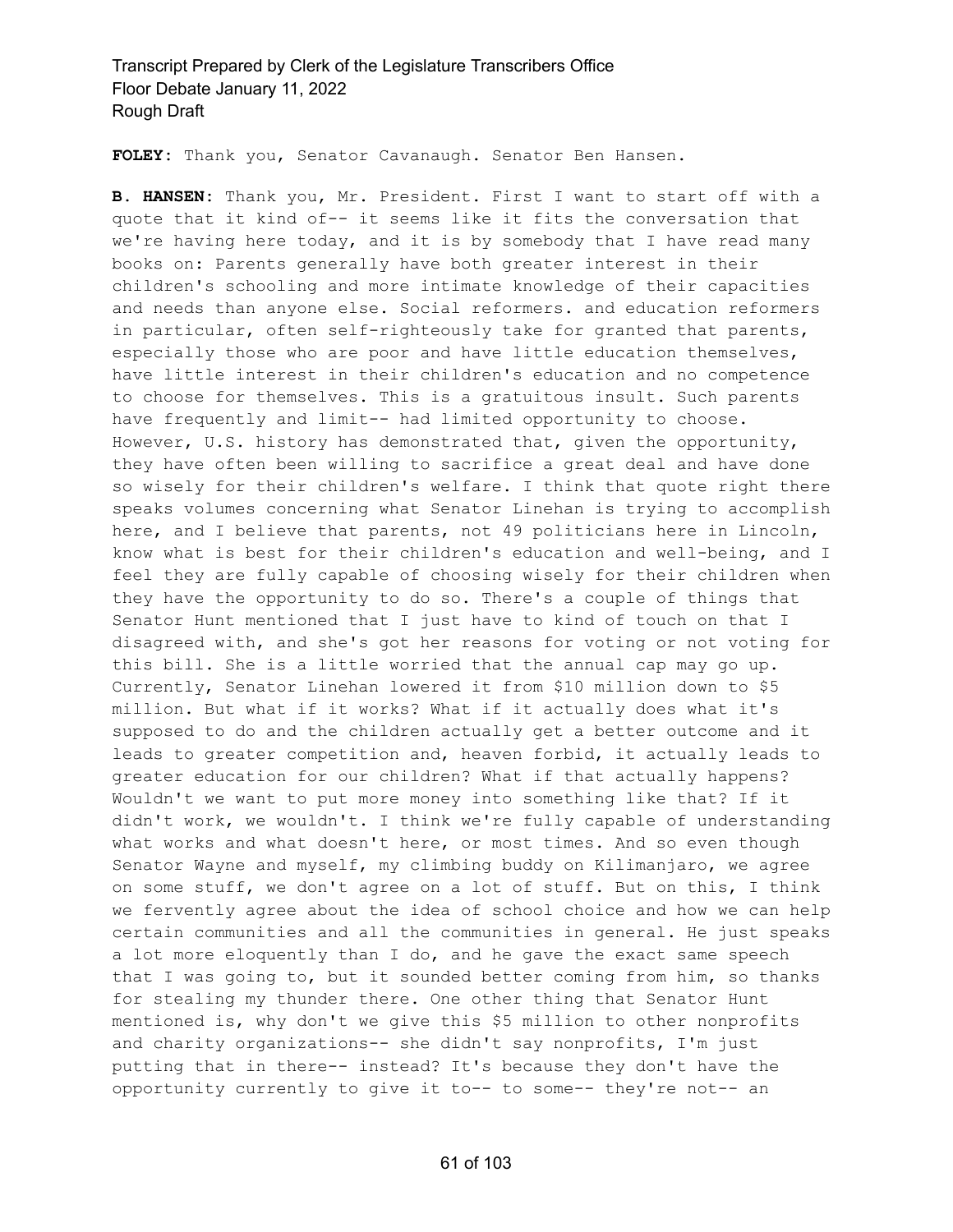Opportunity Scholarship program like this. They can't, so they're going to give it to nonprofits and other charity organizations to feel like they can help, which is noble. So one of the questions I just hope we can kind of leave ourselves with is, what if this does work? Does that mean we don't try? I think Senator Linehan has been very generous on altering this bill to make sure we can at least get some kind of idea on whether this works or not. And with that, I-- I would-- actually would like to ask Senator Linehan a question if she- if she would yield.

**FOLEY:** Senator Linehan, would you yield, please?

**LINEHAN:** Certainly.

**B. HANSEN:** OK, just kind of a quick question. Out of all the states in the United States, how many actually have some form of school choice?

**LINEHAN:** Forty-eight, 4-8, all but 2.

**B. HANSEN:** Are-- we're one of the two?

**LINEHAN:** We're one of the two.

**B. HANSEN:** OK, so this is not out of bounds. This is a-- we're--

**FOLEY:** One minute

**B. HANSEN:** --not asking for a hundred million dollars to give to private schools.

**LINEHAN:** No, we're giving money to parents whose children quali- we're not giving it. A scholarship-granting organization is giving it to parents who qualify for free and reduced lunch. And to echo something that Senator Wayne said, we trust these parents to decide where to take their kids, children for medical care. We don't tell them to go to CHI or Children's or UNMC. We let them decide. We have confidence in them in that. We don't tell them that they can only take their benefits to only one grocery store. Or we could do-- like when I was in Iraq, we could do this. I know this sounds farfetched, but you couldn't feed your family. The government just brought you what you needed for the month. So--

**B. HANSEN:** OK, thank you, Senator Linehan. You're stealing my thunder too.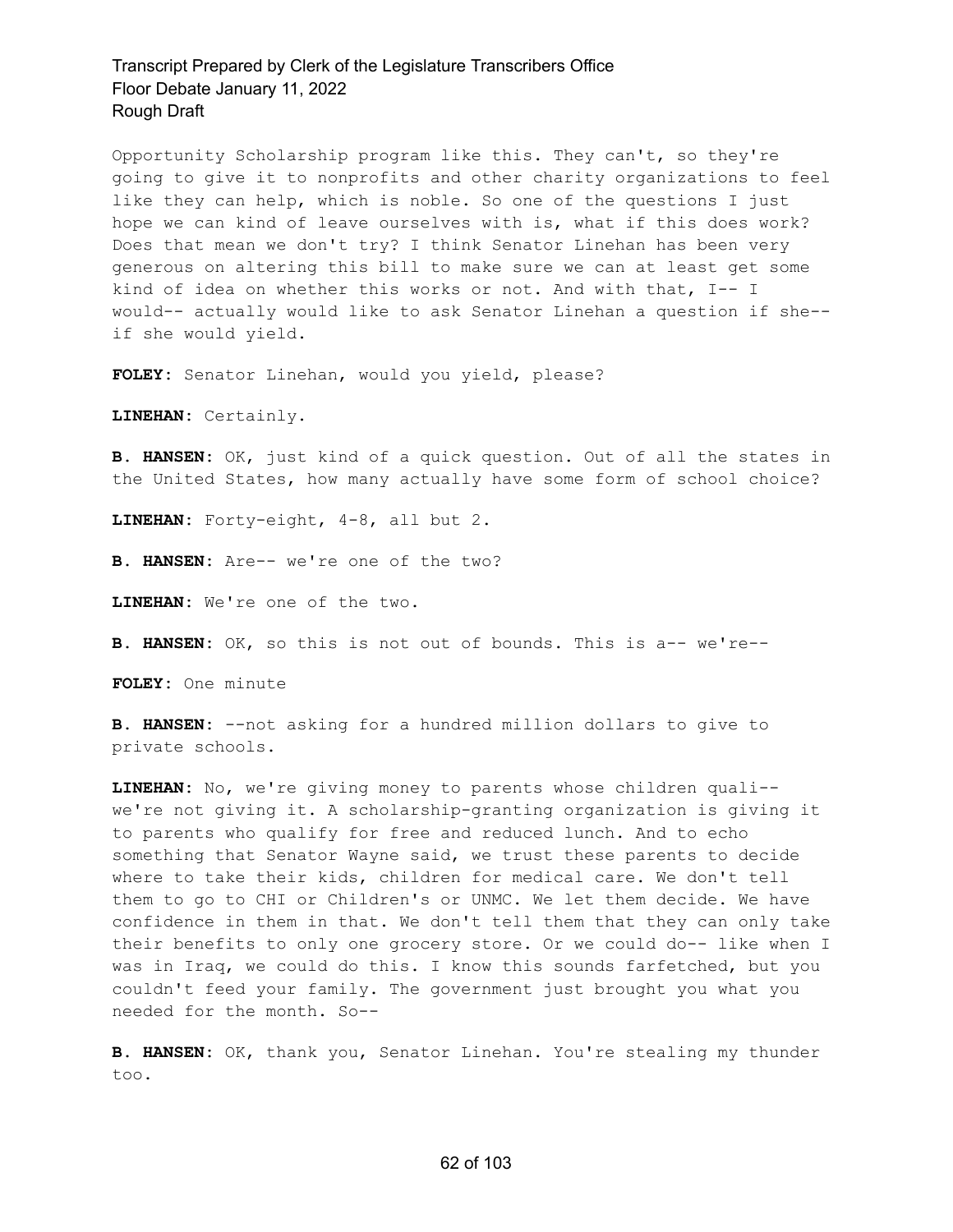**LINEHAN:** OK.

**B. HANSEN:** Jeez. Sorry. And so I just--

**FOLEY:** That's time, Senators.

**B. HANSEN:** Oh.

**FOLEY:** Thank you, Senator Hansen and Senator Linehan. Senator Arch.

**ARCH:** Thank you, Mr. President. I-- I rise today in support of LB364 and AM762. I've been listening very closely to Senator Wayne. I-- I feel very fortunate where I live. We-- I live in the Papillion La Vista School District. We have good public schools and that's a-- I mean, I'm very fortunate for being there and I know the families in that district feel the same. It's not the case with others across Nebraska and other places of Nebraska. They wouldn't say the same thing where they-- where they are, whether that be the school district or whether that be the neighborhood school that their children attend. I-- I've also listened very closely and-- and it's very clear, it has been said multiple times, that this is not taking money from public schools, that this is not decreasing the funding from the General Fund, this is not changing the TEEOSA formula, this is not doing anything with that. But, rather, it is empowering families and I support that, particularly for children, as-- as Senator Wayne has eloquently stated, particularly for children who don't-- who don't have that empowerment because of limited resources. And so not-- I, you know, I do support this. I-- in no way do I see this a vote against public schools but, rather, a vote for children. And with that, I would yield the balance of my time to Senator Wayne.

**FOLEY:** Thank you, Senator Arch. Senator Wayne, 3:30.

**WAYNE:** Thank you, Mr. President. Thank you, Senator Arch. Colleagues, I want you to understand that currently underneath OPS's new attendance zone model, they discriminate based off of zip code. You can only move to certain school districts based off of geography. That is a discrimination based off of zip code, and if I gotta remind people in this body, it's unfortunate, but zip code is tied to educational outcomes in our society, so just think about that when we talk about discrimination. I want to take a little bit of two minutes because I want to follow this logic of where we're going with public education. What is magical about K-12? Because what I've heard on my side of the aisle for the last seven years is we have to focus on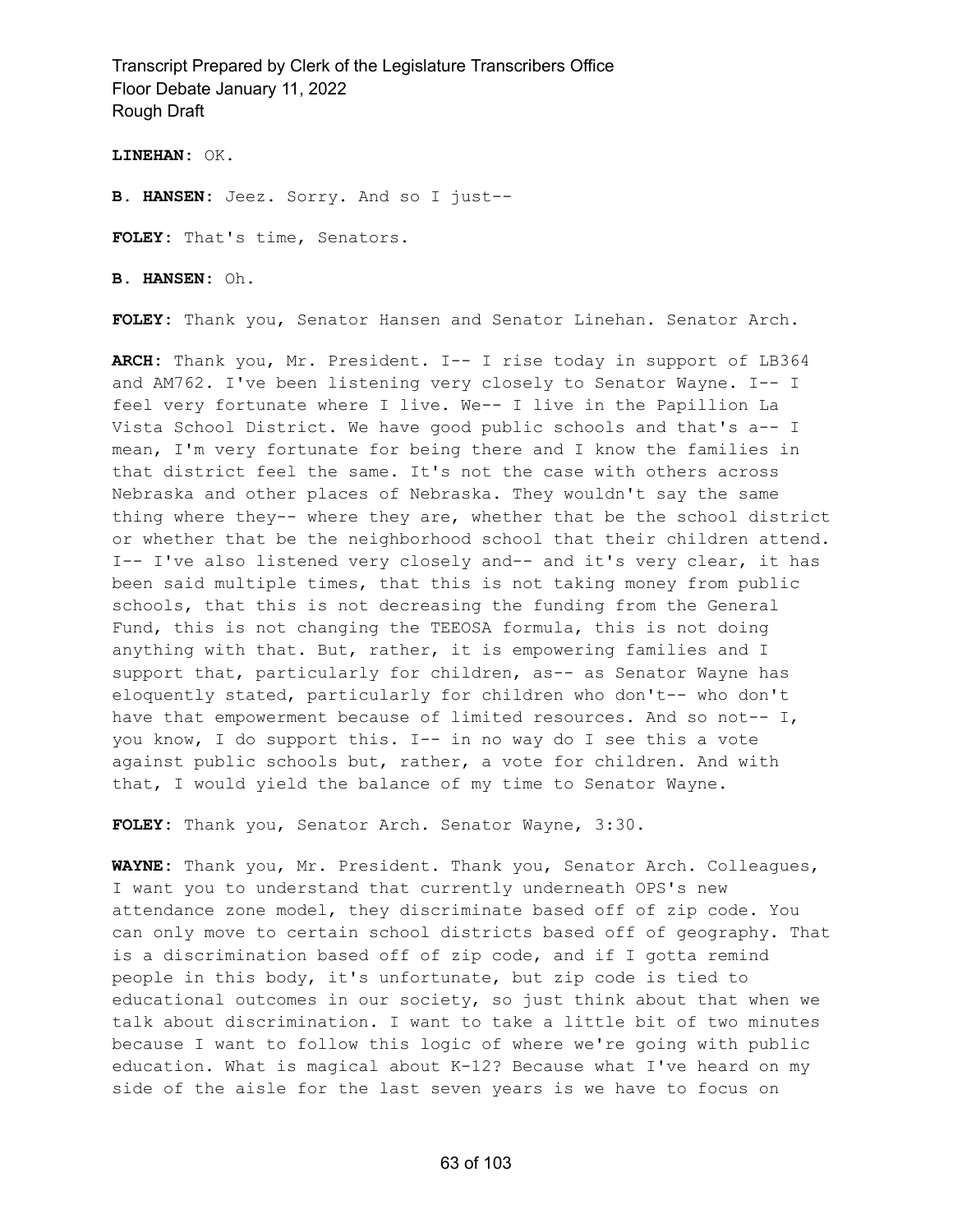pre-K. Then what I've heard on my side of the aisle, it's K-12 plus, meaning it has to be a trade school, some kind of post-high school education. And in the last three years, the more and more I keep looking at this topic about public funding that I keep hearing, do you know we allow parents to go to private childcare providers for their pre-K and there's going to be bills this year for probably hundreds of millions for pre-K and childcare services? If we vote this bill down, we're going to-- I'm going to bring an amendment to require a vote that we can only send kids for pre-K to a public institution. And guess what? We don't have enough, but that's OK. We'll just-- we'll let it-- figure it out in time. That's what we're going to do for these trans-- changing these schools. We'll figure it out in time. Guess what? We have what's called Nebraska Opportunity Scholarships. This is for college kids. Mind blowing. We give the student the money and they can go to Creighton, Midland University, they can go to private schools, they can leave the state, actually, and go to some private religious school. We give them money. So we already do it. We already do it. But somehow, when it comes to K-12, we've got to put the roadblocks up. We got a call-- call a file here. This is not correct. Well, then have that same principle when we have this child, early-- early childhood preschool on the floor this year. Have the same principle. Have the same principle when we go to increase SNAP or any other benefit and we say, no, they cannot get mental health services from Catholic Charities. Have the same principle--

**FOLEY:** One minute.

**WAYNE:** --because, here's a secret, many of those same churches are in our schools today providing these services. Lutheran Family Services provides a lot of services to Omaha Public School kids, so we're already giving them dollars. Let's stop being hypocritical. Let's be honest here. This is about empowering communities that I represent to make a choice. Five million dollars is not that big of a deal when you talk about all of the tax credits we have here. And underneath my proposal amendment that's sitting here, and I hope we can get to it, we're going to limit this to ten years. This is a pilot program. So Senator Walz is Education Chair. I will continue to work with you to fix public education and make it better while we have a pilot program running on the side to let's see what happens. We see what happens all the time when it comes to pilot programs. Let's see what happens and give our parents a chance--

**FOLEY:** That's time.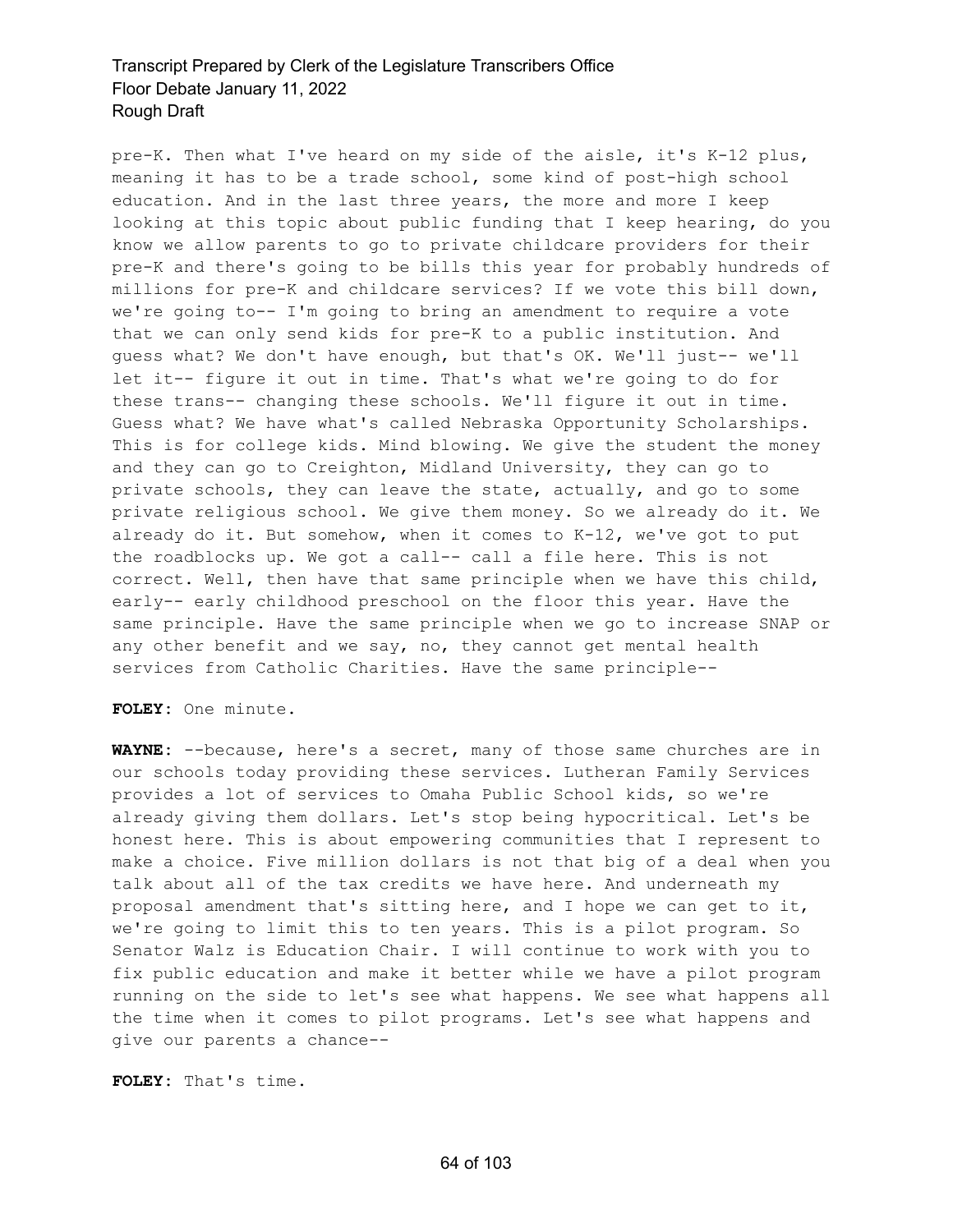**WAYNE:** --to make a choice. Thank you, Mr. President.

**FOLEY:** Thank you, Senator Wayne. Senator Geist.

**GEIST:** Thank you, Mr. President. I've been supportive of this legislation for-- gosh, I think since day one, since Senator Linehan brought it the first time, and I stand just completely behind this still. And one of the reasons is because I so much believe that parents, just like Senator Hansen was reading, parents have the best interest of their kids at heart; of course, not every single parent, and we might want to pick out the outlier. The majority of parents want their kids to have a better life than they did. In many cases, the only option for those kids is a great education. In a country like we have, with the wealth that we have, I can't think of a good reason why we would deny a community the option of raising their children the way they see fit. It doesn't matter if we agree with them or not. That's their option in this country. If it's a religious school that they believe is best for their kids, great; if it's not, great. It is the parents' prerogative to make that decision. That's why I support this. I can't even understand why we would not support this. It's so small in total compared to the millions and millions that we give our public schools. I-- my kids are all in public school. All of them were raised in public school. My grandchildren are in public school, so I have no beef with public school. But I do have a beef with saying parents don't have the option to do this if they can't afford it. This gives people a reason to give to those who can't afford it. It's a wonderful option, wonderful for those individuals who can't make this option otherwise. And I will yield the rest of my time to Senator Slama.

**FOLEY:** Thank you, Senator Geist. Senator Slama, 2:30.

**SLAMA:** Thank you, Mr. President, and I just need 30 seconds to make this point. And I think it's going to go eight hours, whether I take two minutes or 30 seconds, but I just want to take a moment to think about how blessed we are in this body. We can take six months out of every year and make \$12,000 a year. The overwhelming majority of us are blessed to have jobs that are flexible enough or be in financial positions where we can take that hit. In fact, looking at a lot of the opponents to LB364, I-- I see a lot of people who personally attended private schools choose to send their kids to private schools. They certainly have the means to send their kids to private school. So my question is, to them and any of the other lobbying groups that are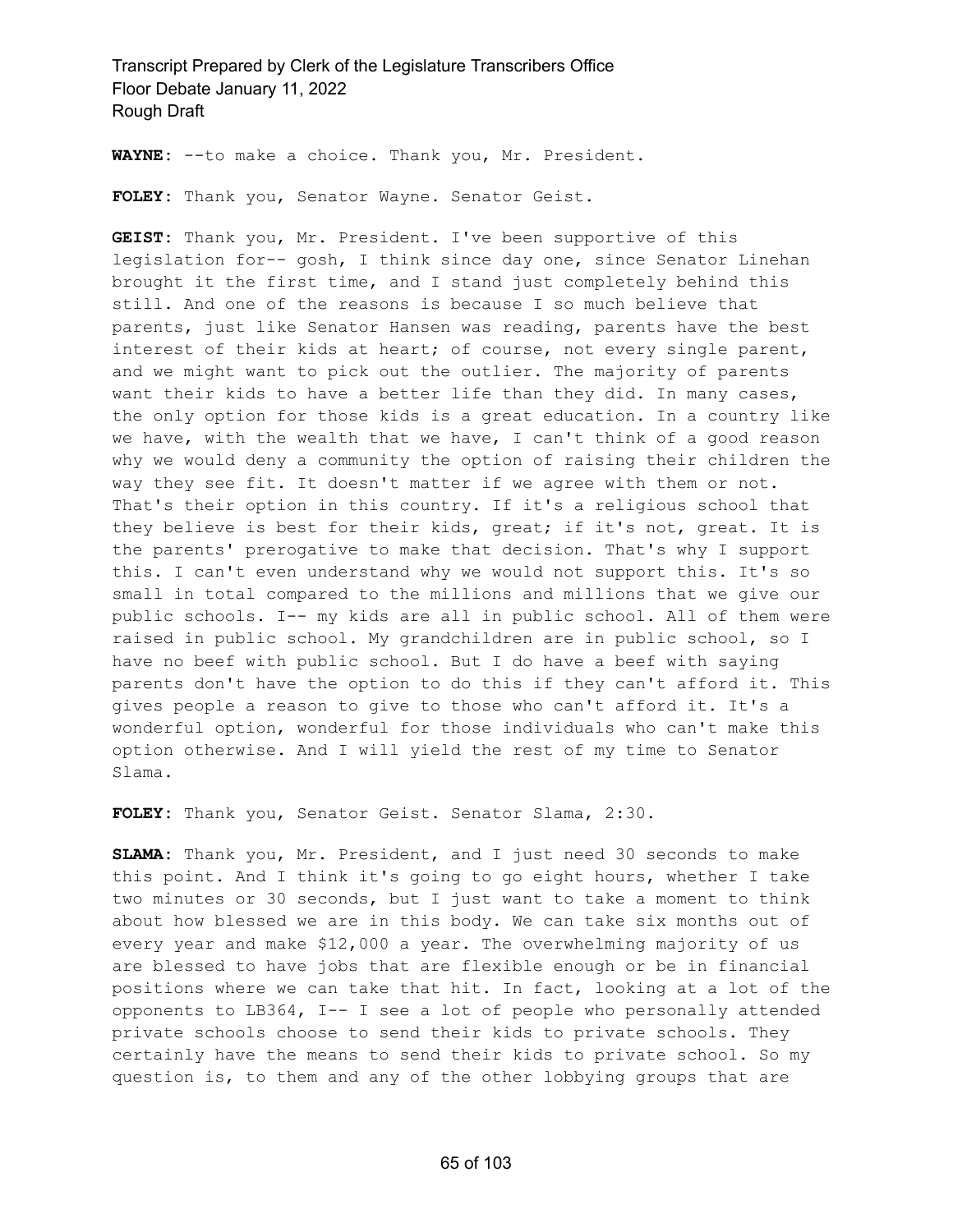opposing this bill, why do you want to keep that choice away from people who can't afford it? Thank you, Mr. President.

**FOLEY:** Thank you, Senator Slama. Senator Day.

**DAY:** Thank you, Mr. President, and good afternoon, colleagues. So I spent a lot of time talking on this issue last time it came up, and I will likely probably spend a lot of time talking about it this time. I say this every time I get on the mike, particularly with relation to this bill. I have a great deal of respect for Senator Linehan and her relentlessness in pursuing this issue and her passion for it, because I do genuinely believe that her heart is in the right place in terms of the purpose of this bill. We do have an issue with education equity and I see her trying to solve part of that problem with this, and I don't disagree with her on that. I-- I understand and I-- and I wish we could start to work on that problem as well. But I also agree with Senator Hunt in terms of disagreeing with the mechanism of how we would go about doing that under LB364. LB364 is a tax credit for folks who donate to a scholarship-granting organization, also known as a private school or any other school that that-- that donates scholarships to low-income students. So essentially, what LB364 does in its effort to provide more scholarships to low-income families is it puts more money in the pockets of people who are wealthy enough to literally give their money away. And we're essentially, in the long run, reinforcing the system of-- of income inequality that creates issues with education equity in the first place. And so while I fully believe that we need to fix the issues that we have with inequality when it comes to education in Nebraska, I do not believe that putting more money in the pockets of wealthy donors is the way to do that. And I also wanted to mention I-- I'm getting a little frustrated with the conversation. Again, I have a great deal of respect for Senator Wayne. He and I worked together on redistricting and-- and I got to know him over that process, but-- and I-- I think I was one of the colleagues that he called out last time and said, hey, you know, Senator Day, would you send your child to public schools or one of the schools in our-- in our districts? And my kids do go to public school. They don't go to private school. They do go to their neighborhood school. If I lived in Senator Wayne's neighborhood or I lived in Senator McKinney's neighborhood, I would also send them to the neighborhood school because we can't afford private school. We talk about free and reduced-lunch families. That's my family. We talk about families who rent because they can't afford a down payment on a home. That's my family. When my kids were young, we utilized the childcare subsidy and SNAP so we could get childcare and so we could feed our kids. So when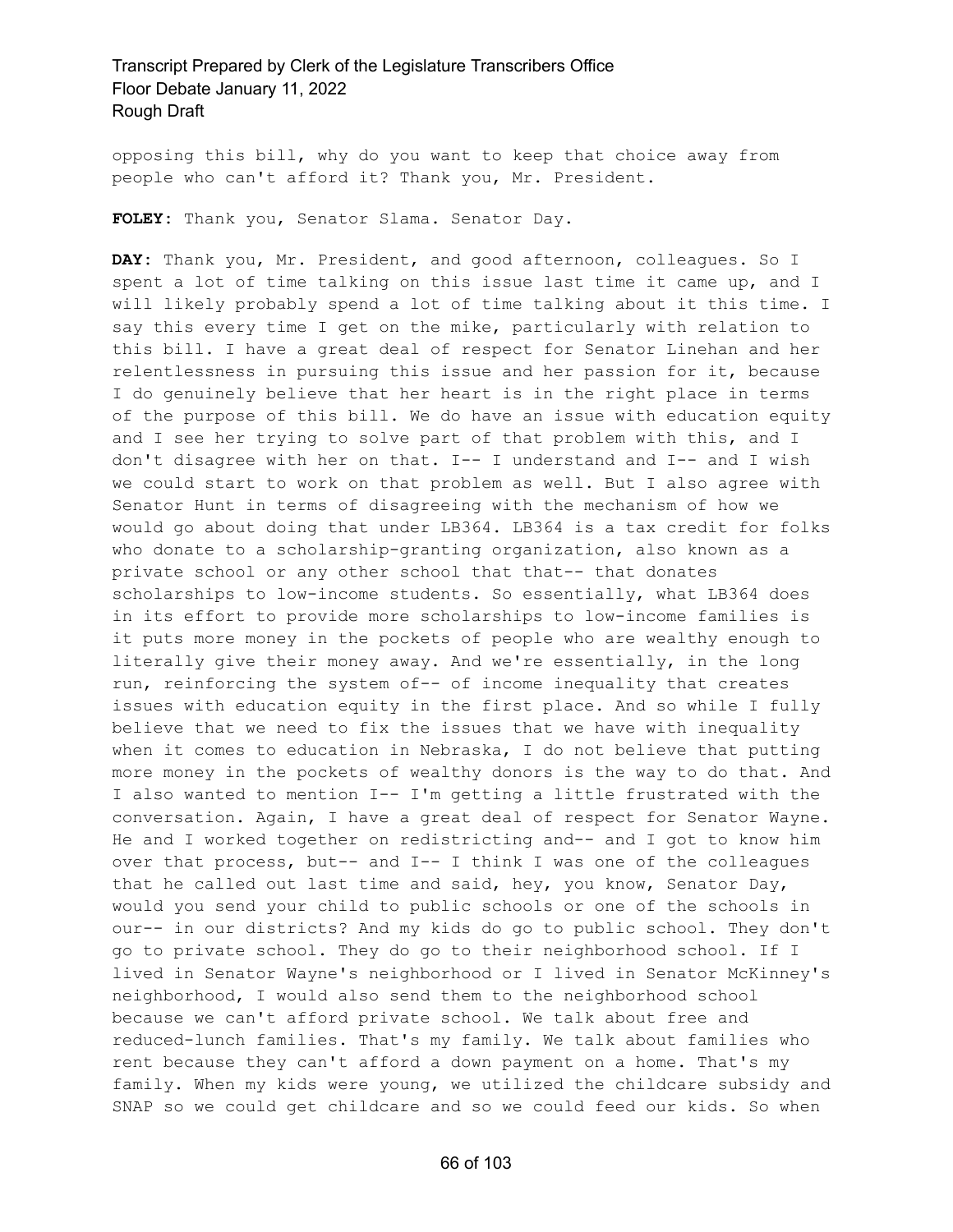we stand up in here and talk about the opponents of this bill being, you know, wealthy people who can handle-- no, that's not true. Some of us have lived the life and we still do live that life where we would be in the same boat of having to figure out how we were going to send our kids to school, where we were going to send them, because we can't afford private school on our own. That's my family. You know, we, just six months ago for the first time-- I'm 40 years old-- sold our business. My husband got a full-time job and now my children are low- no longer on Medicaid.

**FOLEY:** One minute.

**DAY:** And that's only because he's covered through his-- his group insurance plan now. So, no, those of us that are here opposing this bill aren't all sending our kids to private school and have no understanding of what it's like to be low income. It's just patently false and not true, and I'll have more to say later. Thank you, Mr. President.

**FOLEY:** Thank you, Senator Day. Senator McDonnell.

**McDONNELL:** Thank you, Mr. President. Good afternoon, colleagues. Senator Linehan, thank you for the work you've done on-- on this bill. Thank you for the-- the effort to improve it and to listen and try to answer questions over the last four years. I know one thing, that all 49 people here want kids to get a great education. I just know that's a fact. There's no one here saying that, oh, gosh, I-- I want to set a child up for failure. It doesn't happen in this body. Now how we get there is a little different based on the need, based on experiences, based on failures. When I ran, I ran on the idea that good neighborhoods build good cities, good cities build good states. What creates a good neighborhood? It's not brain surgery. It's good paying jobs, good public education, good public safety, good public education. I'm a supporter of public education. My wife's a schoolteacher in Omaha, public schoolteacher. She does a great job. She works extremely hard. I'm very proud of the difference she's making. But she also will come home and tell stories about kids that will really tear your-- your heart out based on the struggles are having and in junior high, dealing with adult problems they-- they shouldn't be, bringing them to school and-- and trying to work through that. But my question is, how do we answer this question from a constituent? I had one of my children go to a public school and they did very well. My other child is struggling and I can't afford to try to help them. How do we deal with that question? They just want to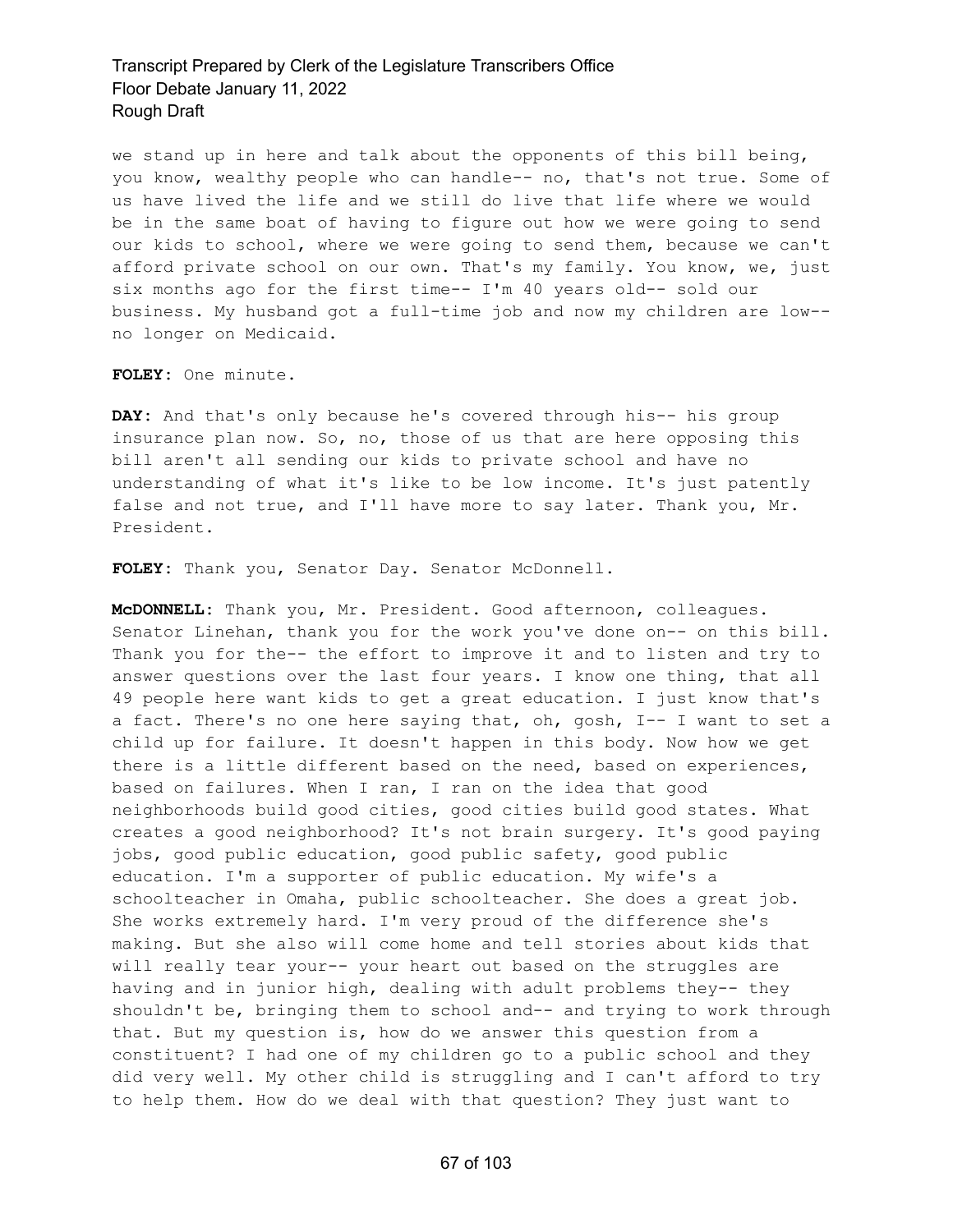help them. They're not-- they're not failing yet. Oh, they're well on their way. They're well on their way to failing, but they haven't failed yet. They're still in school, but it's not working for them for whatever reason. And we know 80-plus percent of the kids that are going to public schools is working for them. If you look at their graduation rates, roughly, there's 20 percent kids that aren't- aren't graduating, but we're not talking about is the kids that have been suspended. And some of them will-- will change their path and things will work out for, but then some of them are expelled and they're no longer able to even go back to the Omaha Public Schools or whatever school district they're in because they've been expelled, they're done. Where do they go? What's the answer? Where do they go? Where do they end up? I think they end up in jail. Eventually, they will end up in jail, most of them, because they'll have no chance to get educated. That-- that door has been closed. So if we're going to talk about people that need help and need-- I've got constituents calling me and saying, help me, help me with my child. But then I have constituents that are calling, saying, my child's been expelled. Now I will give all Omaha Street School, which Senator Wayne had brought up earlier, and I just liked-- I just-- he starts off with their mission, their history. The Omaha Street School is an alternate high school for students who have not found success in a traditional school setting. Often, this is their last chance for at-- at-risk students to receive a high school diploma. If they don't receive that high school diploma, if we don't give them that chance-- but Street School, I think one of the reasons they're so successful, they're taking people that have been expelled, but the teacher-student ratio is very, very low. They're really concentrating on that student. It costs a lot of money based on the idea of you're really trying to concentrate on that student that was expelled, and that ratio, you're keeping it low. It's not a large-- they're not large classes. They're very small and very concentrated. How do they continue to grow without our help? I just want to answer that question. If a student has been expelled, not suspended but expelled and they can never go back to that public school, where are they supposed to go? And where--- if they don't have the funding--

**FOLEY:** One minute.

**McDONNELL:** --it was brought up earlier, I can make a choice for my- my child. There's a lot of people that would be in that situation that possibly worked out for one of their children in a public school, but it's not working out for the other child. So they-- they change up because they got the money. They've got the money and that dollar is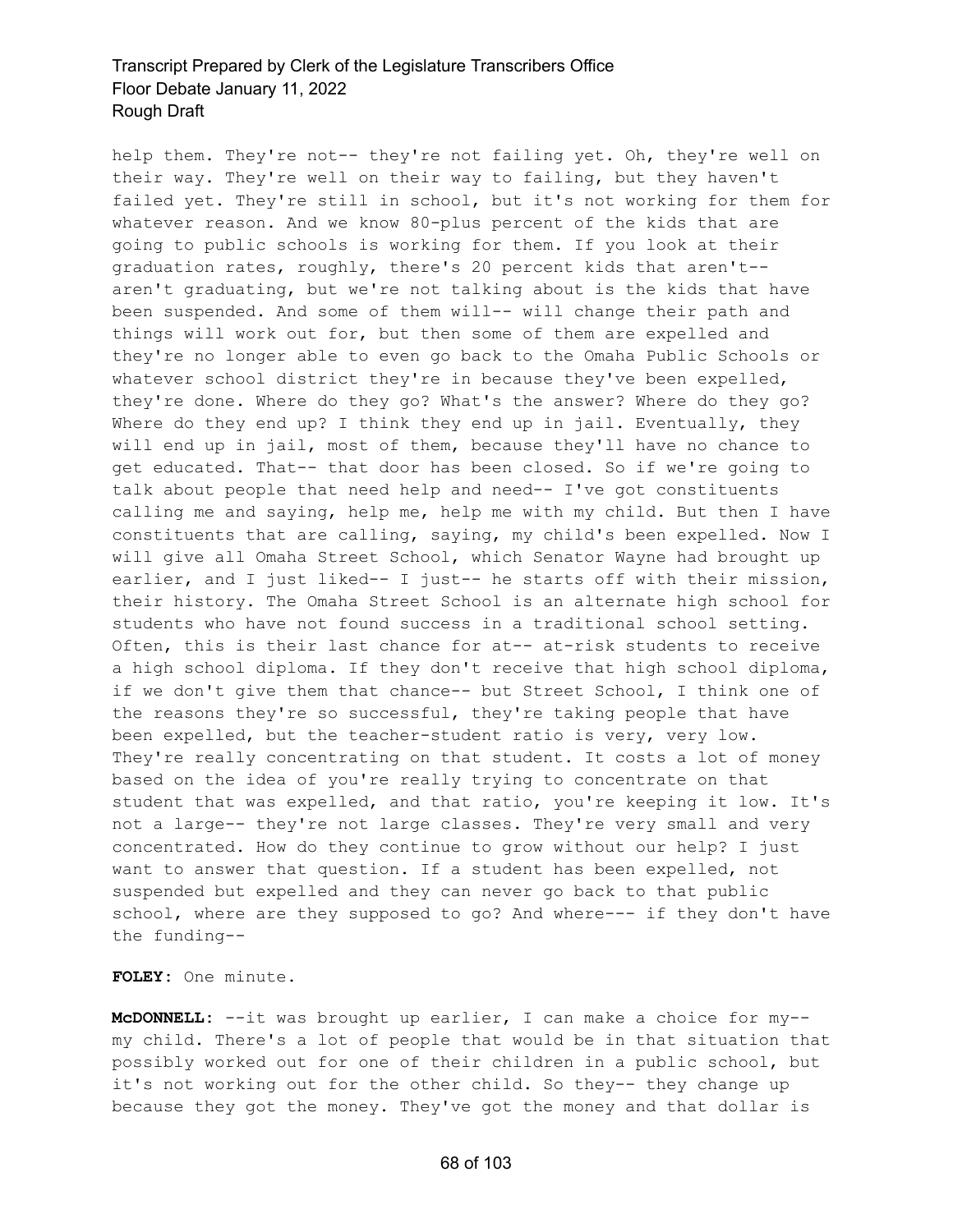going to make a difference for that child's life potentially forever. But then you have parents that don't have that dollar, and now the school is saying, we don't want them back, they're a problem, they've been expelled. But I'm going to tell you, with Street School, there's a number of these kids, and they're graduating at 90 percent, that were expelled, and they're finding success in the Street School. OPS wasn't a good fit for them, or whatever school district they were coming from, but Street School is helping them. They're giving them a chance. We have to make sure these parents that don't have that extra dollar have a chance, especially for those kids that have been expelled, to be able to send them to school so they get a high school diploma and have a chance for the future. Thank you, Mr. President.

**FOLEY:** Thank you, Senator McDonell. Senator Briese.

**BRIESE:** Thank you, Mr. President. Good afternoon again, colleagues. And again, I really want to thank Senator Linehan for her work on this, her persistence on this issue. She's worked hard on this issue for years. She's a subject matter expert on opportunity scholarships. And in my view, this is a concept whose time has come in Nebraska. There was a time that I wasn't all in on items like this, but the time has come for us to do this. School choices can be defined in a lot of different ways, but you know the traditional ways are vouchers, charter schools, and scholarship tax credit. I'm not really a fan of the first two. But I have always been intrigued by scholarship tax credits or opportunity scholarships, and I really do think it's a mechanism that can be an effective use of state dollars to leverage private dollars into education funding, ultimately taking some pressure off the taxpayers and ultimately enhancing educational outcomes for some kids. And I believe the data supports that, and I think it's a reasonable approach and it's an approach that we need to undertake, but yet we still hear concerns leveled at this. You know, some say we're taking state dollars to support private schools. Well, if you're talking vouchers or charter schools, maybe that's an accurate description. But when you're talking scholar-- opportunity scholarship, scholarships, tax credits, no, we're using-- we're using those dollars to leverage the use of state dollars to encourage contributions, not really to support these schools. Another claim is that it takes away dollars from education. I think several people have already hit on that, and that just doesn't resonate with me here. If that were true, then every bill we passed with an A-- with an expense to it or every A bill we passed should be subject to scrutiny on the same grounds here. And we're talking about \$5 million a year here. We dedicate over a billion dollars per year into TEEOSA, so we're talking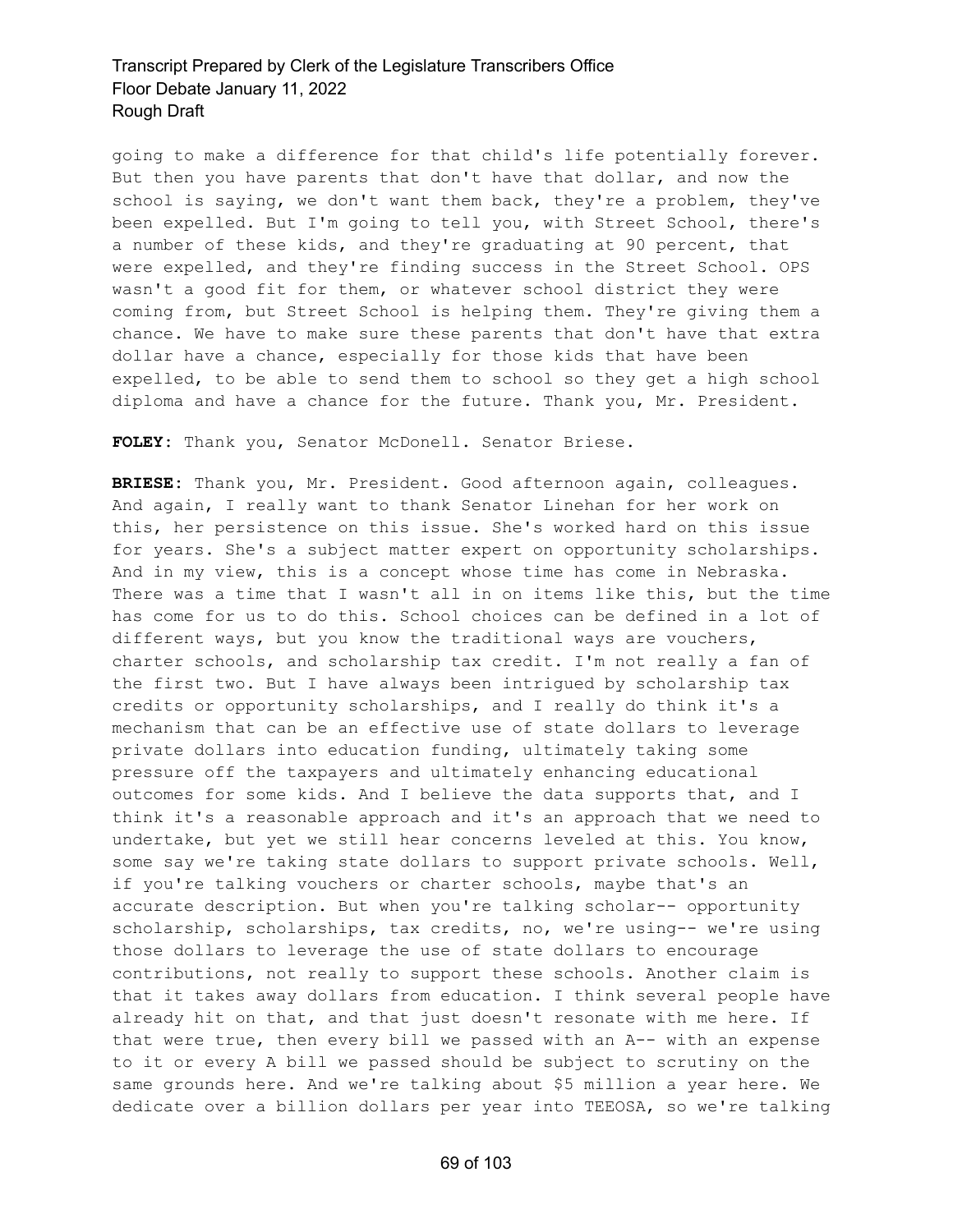about one-half of 1 percent of the amount that we dedicate annually to TEEOSA, 200-- TEEOSA, we-- in TEOSA, we spend 200 times more than what we're talking about here. This is not going to harm education one little bit. And Senator Linehan, she's worked hard to make her amendment more palatable. And her original bill, I think, started out \$10 million annually, then growing by 125 percent annually. Possibly, by year 15, it could have grown to \$225 million. But she's dropped it to a fraction of that with the \$5 million cap, and Senator Wayne's amendment is going to sunset this. And so if we don't like this someday, it's going to take 33 votes to put it back in place. You know, again, as Senator Wayne suggested, this is nothing more than a pilot project. It's a sliver of the earlier proposal, and it's going to take 33 votes to expand it in any way, shape or form. 33 votes to extend it in any way, shape or form. It's not going to harm education, and we're going to know a whole lot more here in a year or two down the road and the proof is going to be in the pudding. So we're going to know more. It's going to take 33 to extend it, expand it beyond what it is. And so I asked myself, what's the hangup? You know, folks, this really is something that a large swath of Nebraskans want, and we need to respect that. And I-- I submit it's something that-- whose time has come and we need to try it here in Nebraska and we'll know more down the road. And with that, I'd yield the balance of my time to Senator Wayne. Thank [RECORDER MALFUNCTION]

**FOLEY:** Thank you, Senator Briese. Senator Wayne, 1:20.

**WAYNE:** Thank you, Mr. President. And, Senator Day, I didn't ask you or challenging you last year. I went through the transcript. That didn't happen, but we did have an exchange kind of about just general public schools. But here's why I'm disrespected right now. I'm disrespected right now to compare Gretna to north Omaha, to compare Gretna that is 92 percent white, over 90 percent. They have 6 percent, 6 to 7 percent on any given year of free and reduced lunch-eligible students to a school district that is 80 percent free and reduced lunch, and compare that and say that's the same. There is 2 to 3 percent Hispanic, 92 percent white. That is exactly what I was trying to avoid happening in this conversation. There's no comparison to the amount of poverty that is inside of Omaha Public Schools, which is why I've championed them for years. To say that there is actually-- in fact, all the things that you got from government assistance, you needed them, you got them, and it made you better and they didn't limit your choice. They didn't limit the choice where you can go see a doctor. They didn't limit the choice of where you needed to go. But we are limiting a parent's choice--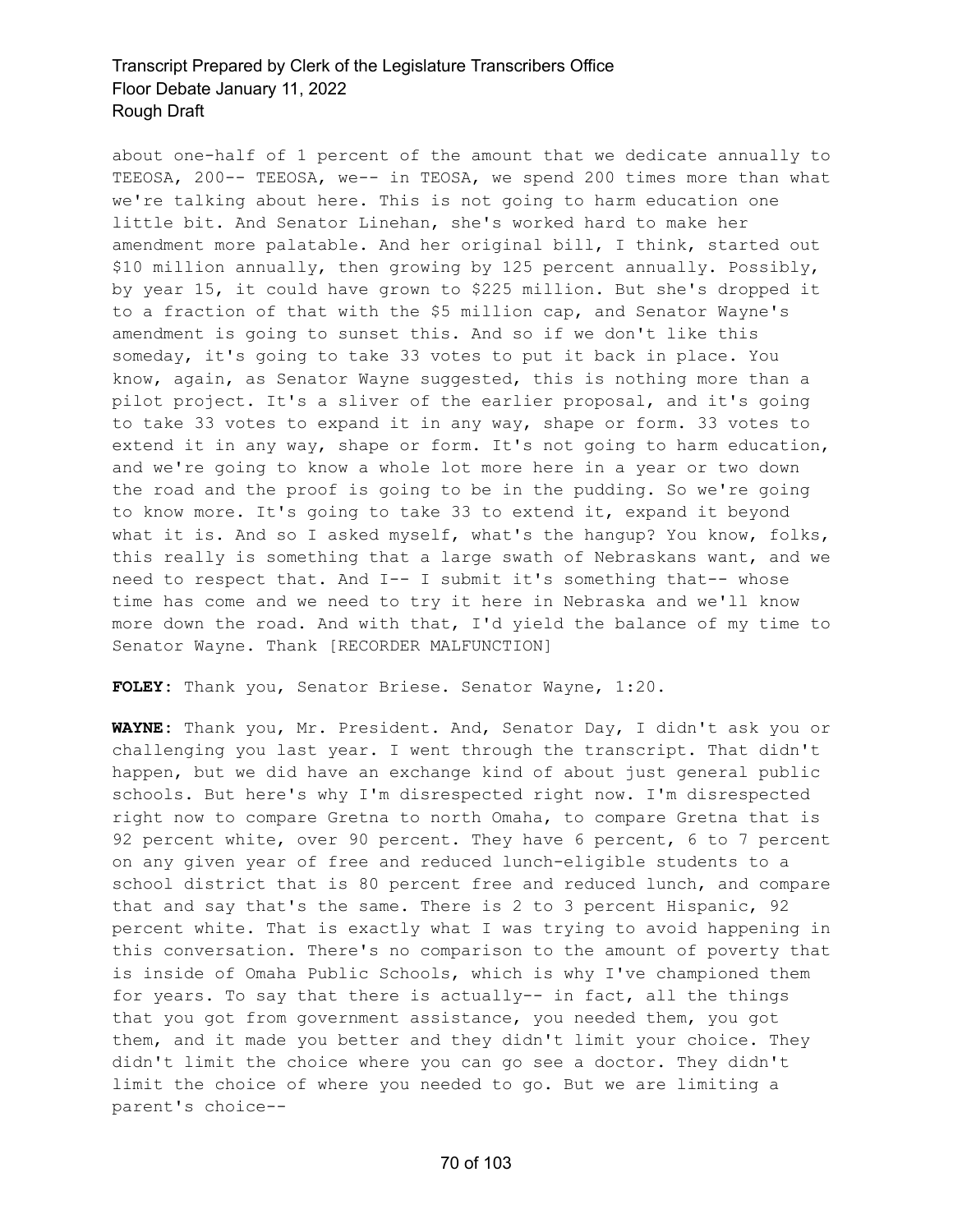**FOLEY:** That's time.

**WAYNE:** --and it's not even actual dollars from the state. Thank you, Mr. President.

**FOLEY:** Thank you, Senator Wayne. Senator Morfeld.

**MORFELD:** Thank you, Mr. President. Colleagues, I rise in opposition to LB364 and the underlying amendments. We've talked about this at length in the past and-- and some of my comments have been referenced on the mike a little bit. I do believe that public education is the great equalizer in our society, and I do believe that if there are problems with our public education system, I am ready to take action, not one, two, three, five years from now, but right now and I remain committed to that. And so I'm-- I'm open to ideas to improve our public education system and take action. If it needs to be incremental action, that's fine. If it needs to be direct and immediate action, then I remain committed to that and I've served on the Education Committee now for seven-- I think it's eight years. And we have taken action and we have had-- made reforms. We have demanded and requested and passed laws that require accountability, whether it's what we're teaching in the classroom or whether it be reporting requirements, and so I remain committed to that. And, you know, as somebody who went to a private school for two years, kindergarten and first grade, it was a good experience. I did have a good experience at that school. That was something that my grandmother at the time, who's since passed, it was very important for her that I went to the Catholic neighborhood school that we-- in the neighborhood we lived in with my grandma and my mother, who was a single mother at the time. And it was a financial hardship for my mother and my grandmother to pay for that. And there may have been some scholarships from the school. I don't know. I texted my mother before I got on the mike here to-- to check, but she does know that she did have to pay something for that. And I believe my grandmother also chipped in, in many ways. She was also a very active member of that parish, as well, both financially, not a large donor or anything, she didn't have much, but she-- she did contribute and it was important that I went to that school and I'm glad that I went to that school. And no doubt, as Senator Linehan noted, you know, somebody might be bullied in a public school. I had a great experience at that private school. I was also bullied at the private school, so it can happen regardless of where you're at. And-- and I suppose there's some folks that have their kids in private schools, and I've talked to them and they've said, hey, listen, they weren't able to provide the needs for the level of care that my child needed because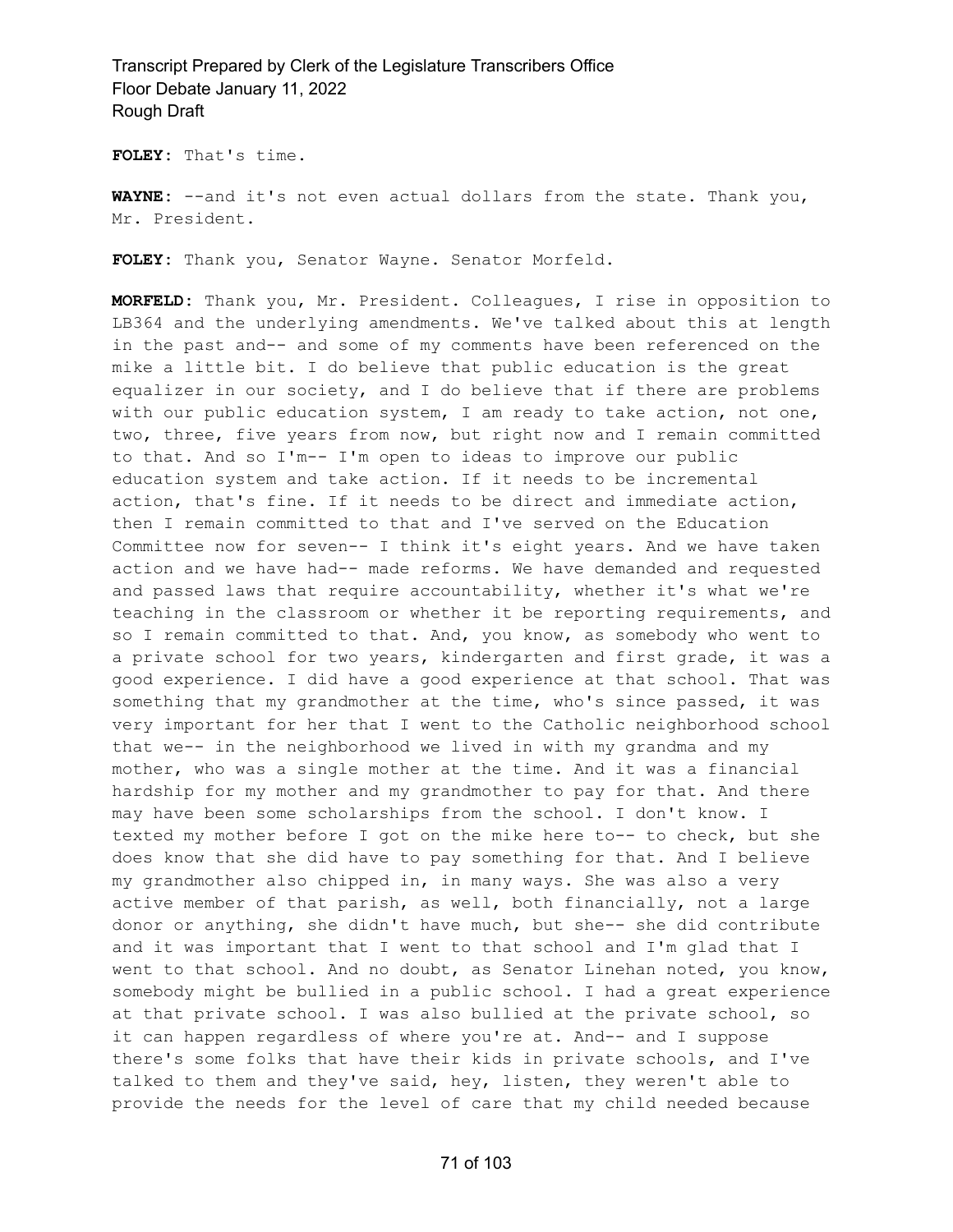they had special circumstances or needs. And so then they went to the public school, which had more resources and-- and more aid for those types of things. And I don't think anybody can fault anybody one way or the other. I think what I question here is, is this really necessary? And regardless of what we want to say, a tax credit takes away money that would otherwise be available to the state for other uses. And fundamentally, I think that if we have-- fundamentally, I believe that if we have systemic issues and problems with our public schools, whether it's in Lincoln Public Schools or Omaha Public Schools or wherever across the state, I think that we should be dedicating those-- that money and those resources to achieving and tackling those problems, whether it be in the public school system or whether it be with systems and processes outside the public school system. So that is why I'm opposed to this legislation. In addition, most of these private entities, I haven't looked at every single one, but most of these private entities are also nonprofits, private nonprofits. So when you make a donation, or if you want to establish a scholarship fund to one of these nonprofit entities, you're already getting a tax benefit as well. What we're doing here is we're creating essentially a super tax benefit, and I just don't think that that's warranted in this case. And again, I remain committed to addressing directly some of the disparities that have been mentioned on the floor--

**FOLEY:** One minute.

**MORFELD:** --in our schools. I remain committed to doing that. I'm open to ideas. I am open to tackling those directly as a member of the Education Committee. That being said, I do not think that this is the right approach. I think this takes resources from a broader state pool of resources to actually address and tackle those problems and to do so in a really effective way. And so that's why I'm opposed to LB364. I don't begrudge Senator Linehan. She's very persistent on this. Maybe one day she'll get it passed. I'm only here for another 54 days or so. I'm not keeping too good of count. I guess we're on the fifth day, so 55 days. But my-- my opposition is principled and it always has been and it comes from the view of somebody who grew up in a low-income family and went to a private school, had a good experience there, but also went to some pretty amazing public schools in Omaha and elsewhere. So thank you, Mr. President.

**FOLEY:** Thank you, Senator Morfeld. Senator Pansing Brooks.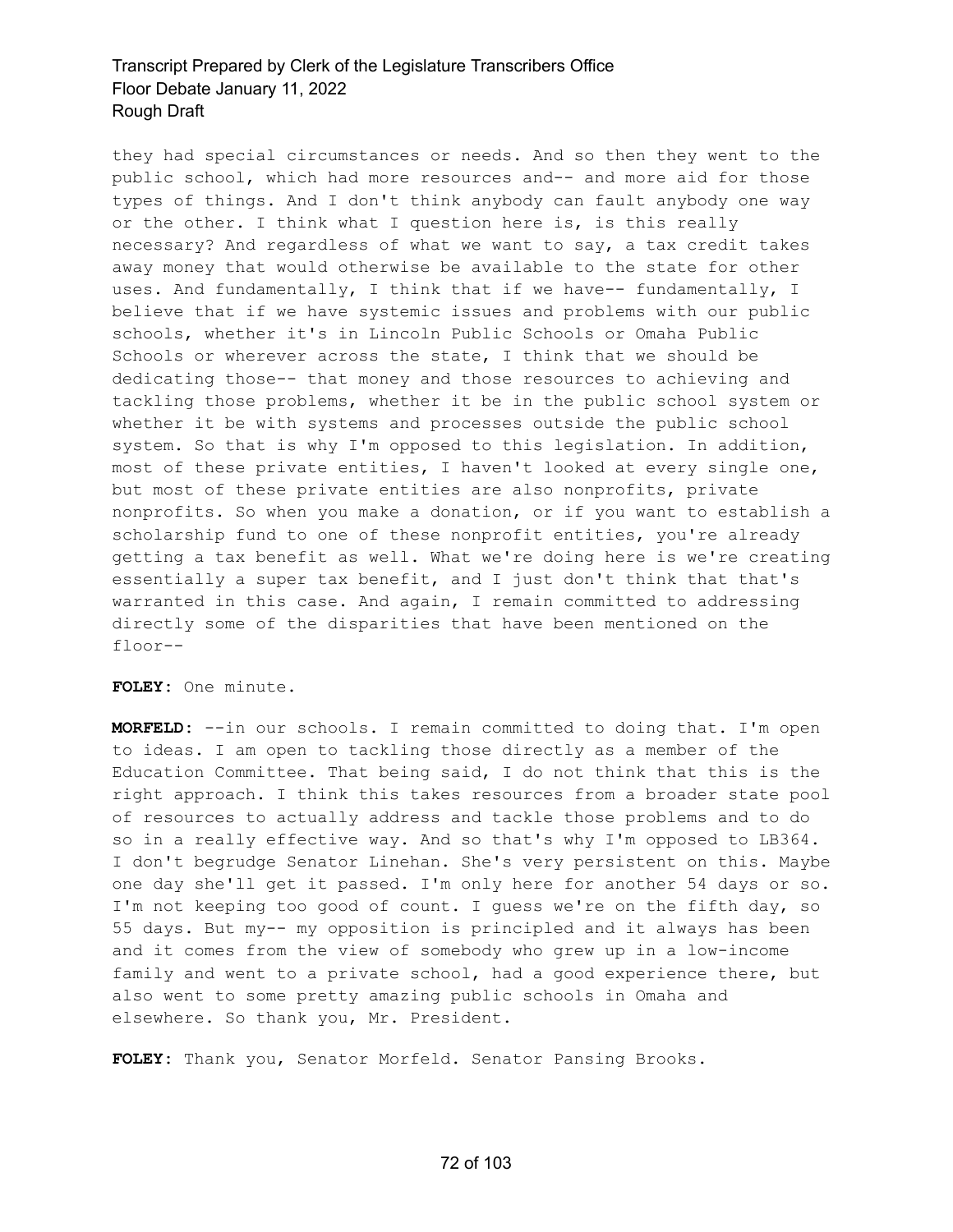**PANSING BROOKS:** Thank you, Mr. Lieutenant Governor. Well, I rise unhappy to have to discuss this again. I, again, like other people have mentioned, admire Senator Linehan beyond measure for this and many other reasons. I'm really relieved that this is the last year for me to argue this issue, and it happened prior to Senator Linehan coming into this body. We did have this issue my two first years. So again, I think some of the arguments are missing the point or at least missing my point. I love choices. I think parents should definitely have choices. That's-- that's the most important thing. I argue that- that Lincoln Public Schools and other schools provide choices. Do they provide religious choices? No, they don't, but they have choices about being able to go to another school. My daughter was bullied in high school and I chose to leave my child at the high school, but other opportunities were given to her to deal with that issue and she ended up leading a-- an organization on anti-bullying for that high school. Yes, we're talking about privilege. She probably had the privilege because we went to the-- to the principal and I said, this is inappropriate, I don't expect my child to be bullied at the school and I expect something to be done about it. So she had a parent who-- who had the wherewithal to take off time and go to the school and talk to the school. I get that. But this is-- this is not an issue about parent choice. I-- I-- know that the-- that the various private schools in our state, whether they be religious or just a private school, have a lot of benefits and they care about the kids and they're trying to do their best. But they already get a tax deduction for donations, these-- the parents that want to have their kids go to that. Those schools have the ability to give free tuition to kids that-- that are coming and do not have the money to go to that school. I understand Senator Wayne saying that-- that in-- in-- in his discussions, it looks like racism for us not to support this. But my argument is, the schools are allowed to discriminate. Now Senator Linehan will say, but they don't discriminate, but the problem is they're allowed to. There are no laws that say, or-- or rules that they have to file to not discriminate. And I-- I-- I hope that all the schools are not discriminating. But I know-- as the mother of a gay son, I have specifically asked about these issues, and I heard something a little bit different than Senator Linehan did in the-- in the arguments. But we also know of a teacher that was fired for being a member of the LGBTQ community. That says a lot. That-- that speaks volumes to an LGBTQ kid that the-- that the teacher was fired because they were a member of that-- that group. That breaks my heart as a parent. That is not appropriate, in my mind, that we would-- we would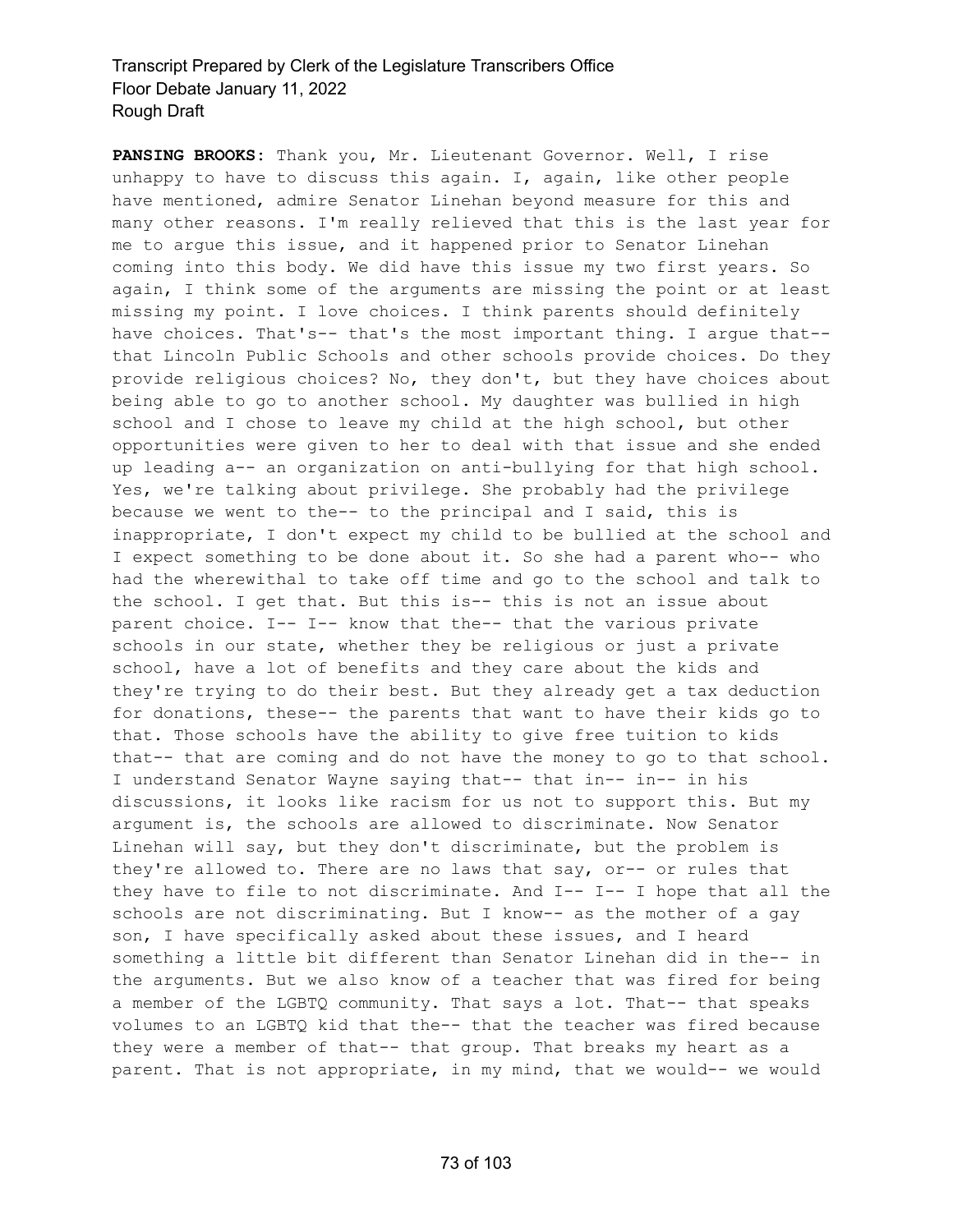choose to discriminate against people. I do not-- I do not agree with Senator-- I have no proof that Senator Wayne is correct and that--

**HILGERS:** One minute.

**PANSING BROOKS:** --all the-- all the people of color would be admitted into that school and would be-- wouldn't be discriminated against and that this is an opportunity that they'd have full rein and ability to thrive. I have no evidence of that. If you look at what's happening in other states, that is not what's happening. And in most states, these are tax credits for the privileged few that are being able to use it. And Senator Linehan, again, is not agreeing with me on that, but there is-- there is evidence that-- that they are not used for the most poor. The-- the 185 percent of-- of the-- of the tax level, of the federal poverty level, those people are not available-- able to qualify for SNAP or ADC. So how can I be sure that-- that the people that most need these credits--

**HILGERS:** That's time, Senator.

**PANSING BROOKS:** --are going to be able to use it? Thank you, Mr. Speaker.

**HILGERS:** Thank you, Senator Pansing Brooks. Senator Matt Hansen, you're recognized.

**M. HANSEN:** Thank you, Mr. President. Good afternoon, colleagues. Colleagues, the way I approach this issue and the way I've started approaching many of the issues related to schools, and as this is evolving into school financing, is the kind of perpetual choice we all have in this body on any given issue of, are we going to be a state senator representing the state or, as a member from a specific district, do I have to make sure I'm doing what my district needs? I weigh that and I weigh that and I weigh that. And ultimately, at the end of the day, as I do on most school issues, I have to be standing up for Lincoln and Lincoln Public Schools, who I believe are doing the right things. The reason I start off framing it this way is there have been a lot of things said about Omaha, specifically, Omaha Public Schools, the-- kind of the greater Omaha area, and that hodgepodge of different school districts they have in Omaha. And I can't dispute or refute any bit of that, and I don't want to. I understand the problems happening there. But they're not happening in Lincoln like that. And so that's the perpetual thing I have to weigh. Am I going to go out, extend an olive branch, try and do something that might genuinely be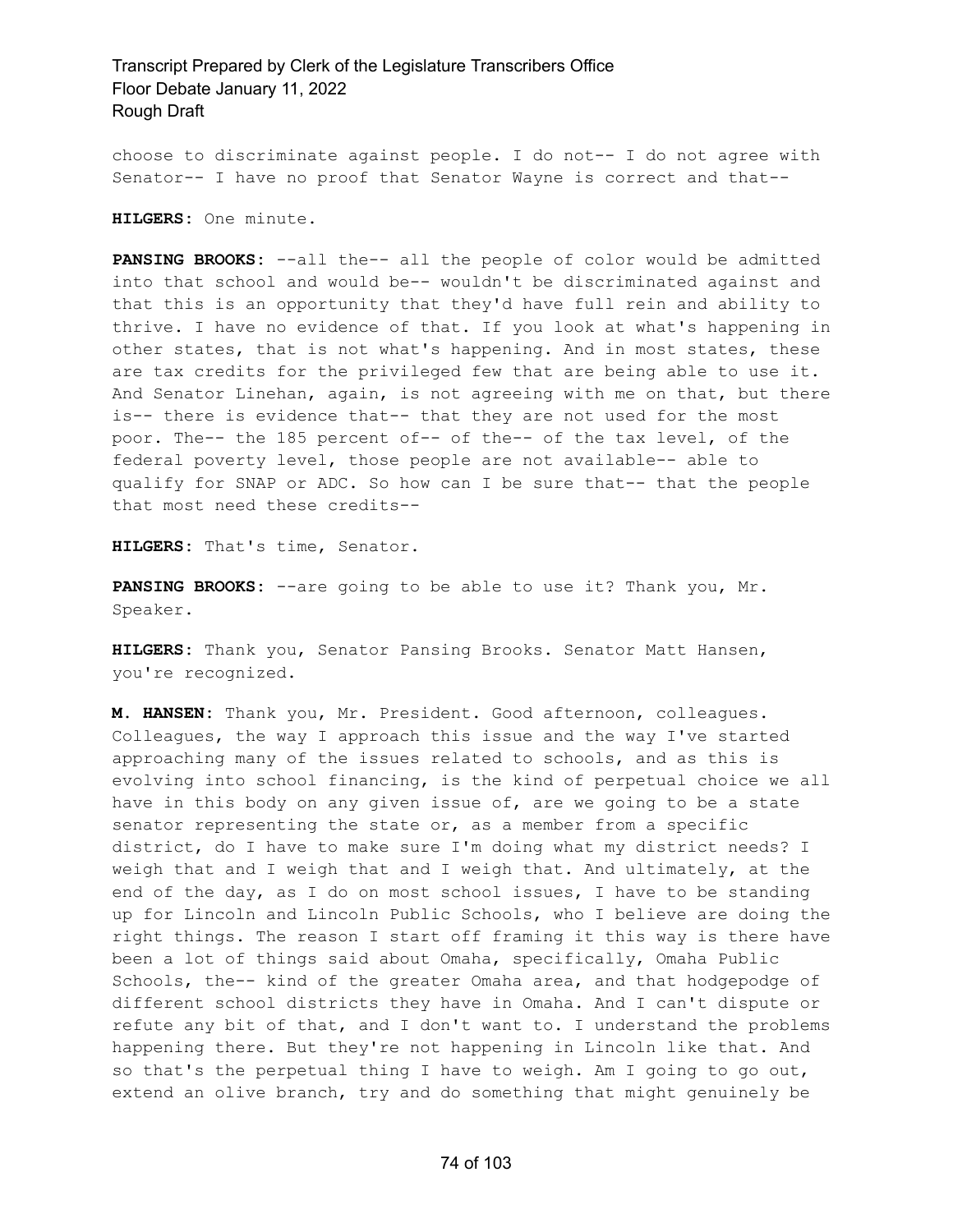helpful elsewhere but harmful here, harmful for my district, harmful for my school district? And there's this kind of context of, well, show us, prove us, how is this going to be harmful for schools, how is this going to be harmful for public schools? And maybe within the four corners of the bill that's hard to pick out and hard to find. But, colleagues, from the rhetoric on this floor, from the rhetoric in press conferences, from the rhetoric on media, it is not hard to pick out. There are lots of folks in the state of Nebraska. There are even some folks in this building, in this Chamber, who have strong disdain for many of our public schools, if not all of our public schools in Nebraska. That is perpetually simmering under the surface anytime we discuss anything related to school funding, property taxes, choice, and when we even just talk about local control. We see the kind of disdain, the frustration, the anger at kind of simply the fact that public schools exist, really, and sometimes that they have to take some property tax levy to sustain themselves. And I do really think there are people in the state of Nebraska who would be willing to grind public schools down into nothing. I genuinely believe that. We've heard speeches and things to that-- to that extent multiple times over my eight years in the Legislature. That's a perspective that exists. And so when you then present a different bill that maybe isn't focused on that exact issue but 100 percent connects to it, I can't vote on this bill without holding all those other things in my mind, without knowing that, you know, outcomes, you know, throw outcomes out the window; if somebody could snap their fingers and cut OPS's budget and levy a third, a quarter, a half, people would. Don't care about outcomes. Don't compare things. It's all about the tax revenue. And I have to know that perspective exists and then try and piece in how this other tax credit program, this other tax fits into that. And I can only see the inevitable shift of we prefer these other schools and we are going to shift more and more state to parts of these schools in the extent to drive other schools down primarily for tax reasons, not for education outcomes. Now that's not necessarily--

**HILGERS:** One minute.

**M. HANSEN:** --any individual members. I don't necessarily-- I don't believe at all that's Senator Linehan's perspective. I do, however, believe that's the perspective of other people who support this bill. And I have to know that in a heartbeat, if we weren't here to stop it, there could be a bill that would slash LPS's funding, LPS's tax authority, whatever it is, without regard to outcomes or helping students. And knowing that that kind of specter of bad outcomes is looming, it makes me skeptical and so questioning of every other thing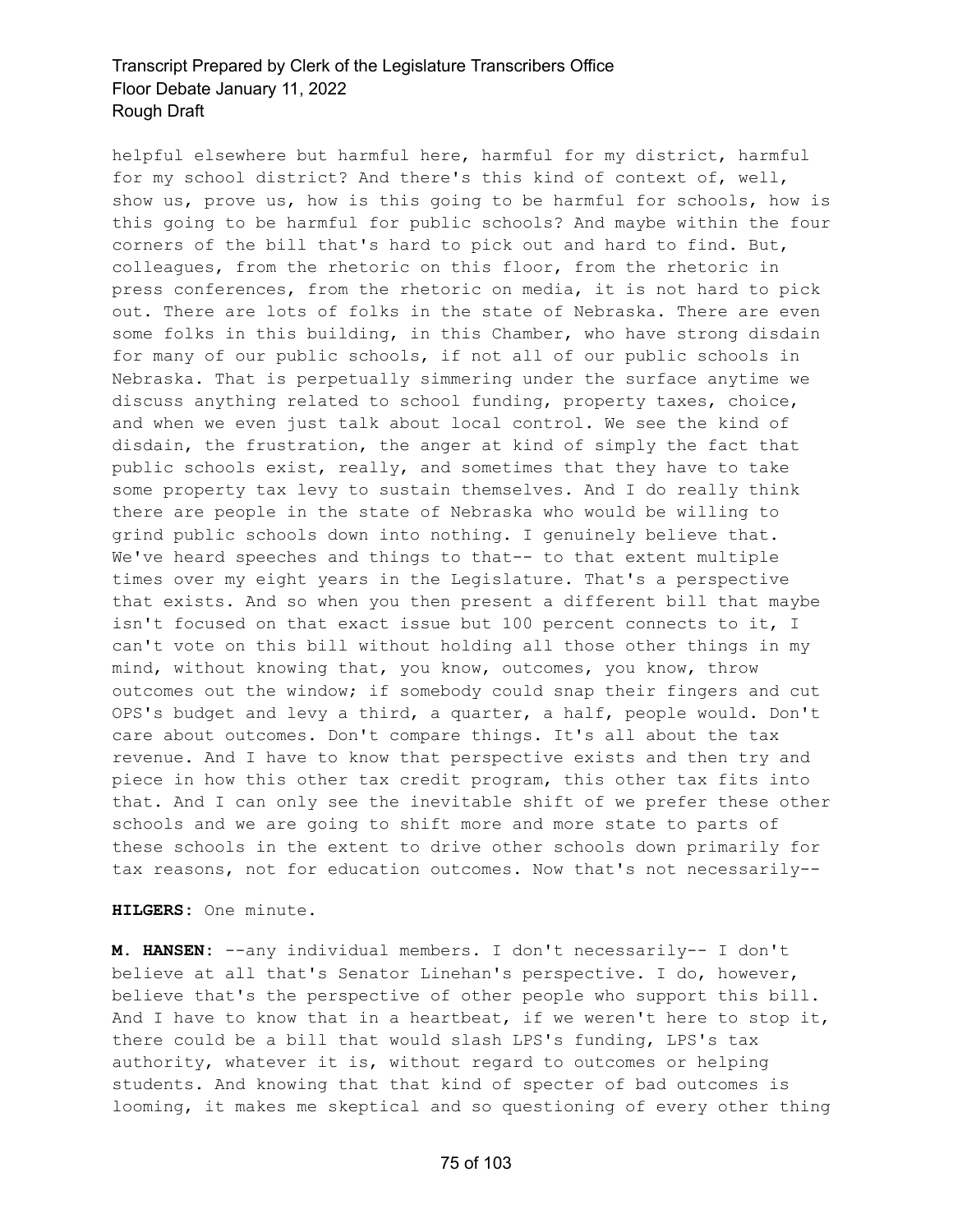to make-- hear that some of these speeches are truly about what they are on this floor. I'm going to keep talking on this. I don't know if I'll get another chance to talk today. But I have to be a Lincoln senator on this issue and I have to know that Lincoln Public Schools is perpetually under criticism and attack and I have to stand up for them. Thank you, Mr. President.

**HILGERS:** Thank you, Senator Hansen. Senator Clements, you're recognized.

**CLEMENTS:** Thank you, Mr. President. I stand in support of LB364 and the AM762 Revenue amendment, but opposed to AM1051 amendment and the motion to recommit. The-- the question has been asked whether-- do only the rich benefit from this bill, and I think it's a real stretch to say that the rich are really benefiting from this bill. The donations currently, tax donations for a nonprofit, for most people is gone because the standard deduction is \$24,000. I wanted to get to my situation. My children went to a private school because I could afford it. I wanted-- I thought they would get a better education academically. Low-income families could not have afforded that. And from my town, there weren't any others that did go. But the low-income families des-- do deserve the same opportunity that my children had. Also, I continued to pay property tax to my local school while they did not educate my five children for 24 years. But I'm not bringing a bill to try to attack public schools. I'm just wanting to give everybody the same opportunity my family had. There are other states that have scholarship credits such as this, and they still have public schools that have not folded. It didn't destroy their public school systems. But I have seen information that the competition that does come when you have choices has helped the children's education, is- my opinion, it's about the children, and that's what I think Ms. Senator Linehan is concerned with. And with that, I'd like to yield the rest of my time to Senator Linehan.

**HILGERS:** Senator Linehan, 2:32.

**LINEHAN:** Thank you, Senator Clements. And I would like to thank everybody for engaging in this debate even if you don't agree with me, I think, or agree with the bill, the amendment. I've heard some-- I think there's a lot of confusion and I just want to-- I don't have a list that I feel is sufficiently scrubbed to hand out this afternoon. I will have it by tomorrow morning. We have multiple tax credits on the books and I will-- I-- I know my staff is probably downstairs cringing right now, but sorry. I will try tomorrow to have who voted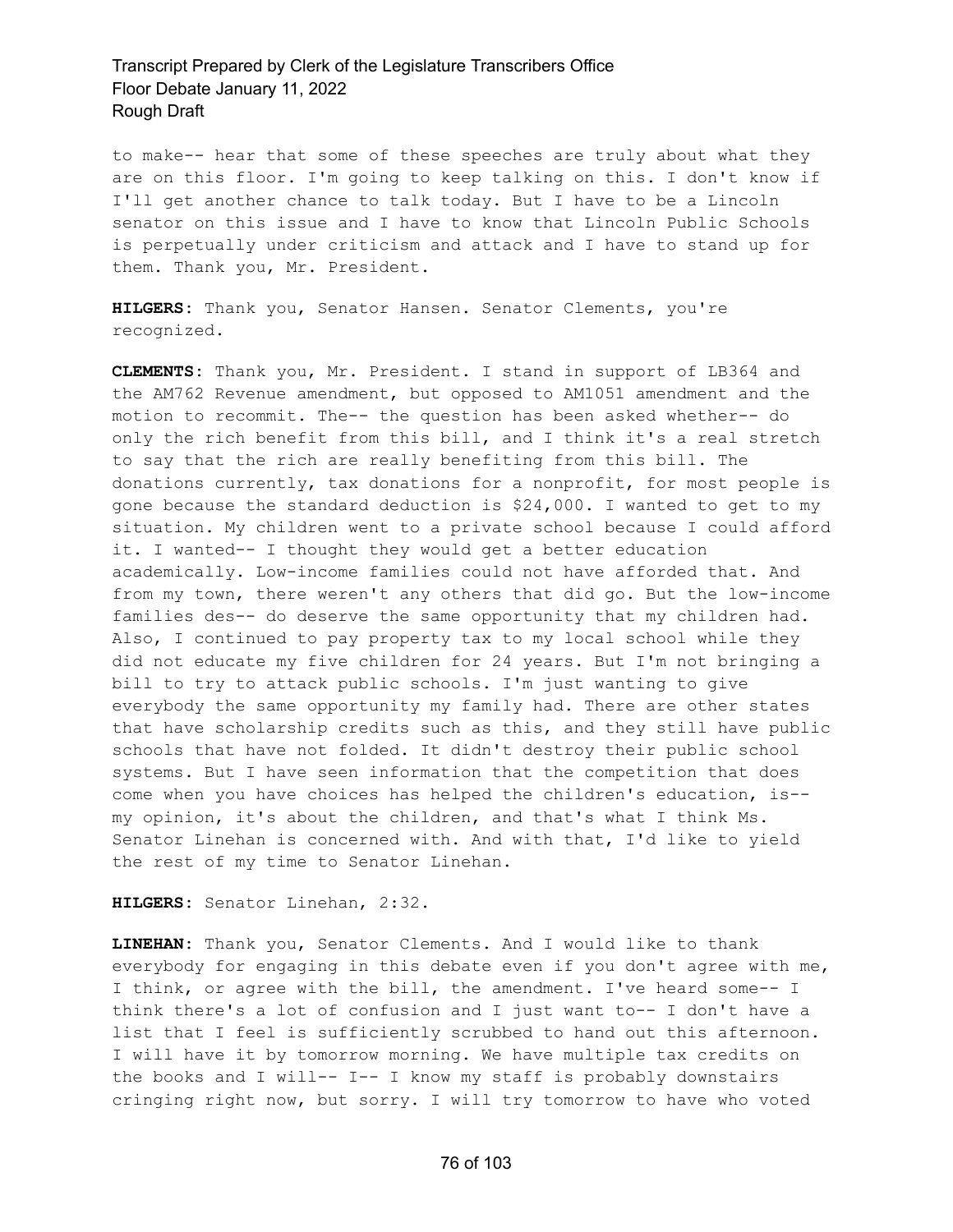for what. But the idea that the tax credit is kind of a new and unique deal or this is something special, we have a lot of them. We have-- I'm just going by a list, and I'm sure it's probably not complete and I don't know who voted for what, but we have a school readiness tax credit for providers. Amazingly enough, it's capped at \$5 million. We have a school readiness tax credit for educators which is capped at \$5 million. So those two are \$10 million. We have multiple tax credits here. I-- I'm guessing-- I think what's happened, and maybe this is because we get in a hurry, there's usually very-- from being on the Revenue Committee, and other Revenue Committee members--

**HILGERS:** One minute.

**LINEHAN:** --could speak to this. There's usually not a lot of pushback on tax credits. They're generally seen as a good idea. It promotes something that's good and we kind of slip them through and we might even package them up. But I think maybe you'll want to have your own staffs check on how many tax credits you voted for and maybe even how many you actually introduced or supported. Thank you, Mr. President.

**HILGERS:** Thank you, Senator Linehan and Senator Clements. Senator Williams, you're recognized.

**WILLIAMS:** Thank you, Mr. President. Good afternoon, colleagues. And, yes, Senator Linehan, I have voted for tax credits. I'm bringing a couple of bills to extend sunset dates on tax credits this year, and I understand your comments and I appreciate that. I have never yet in my eight years been able to support the diversion or the use of state funds for either charter schools, vouchers, or the current proposal for the scholarships. I've always been a real strong supporter of public education, and there are several reasons for that. First of all, my mother was a teacher. My daughter and my daughter-in-law are both teachers, one in a small school and one in one of the largest high schools in Nebraska, in Omaha, Omaha North. So teachers and public education have been important to me. I had a unique experience not too many years ago when I was traveling and regularly in Washington, D.C., for about a three-year stretch of time, and during that period of time became well acquainted and made some significant friends there. I will tell you, every one of the friends that my wife and I had in Washington sent their kids to private school and, yes, they could afford to do that. But in questioning in and asking them why, they always repeated two things. The first one was they didn't feel their kids were necessarily safe in the Washington, D.C., schools, and the second one was they didn't feel that the quality of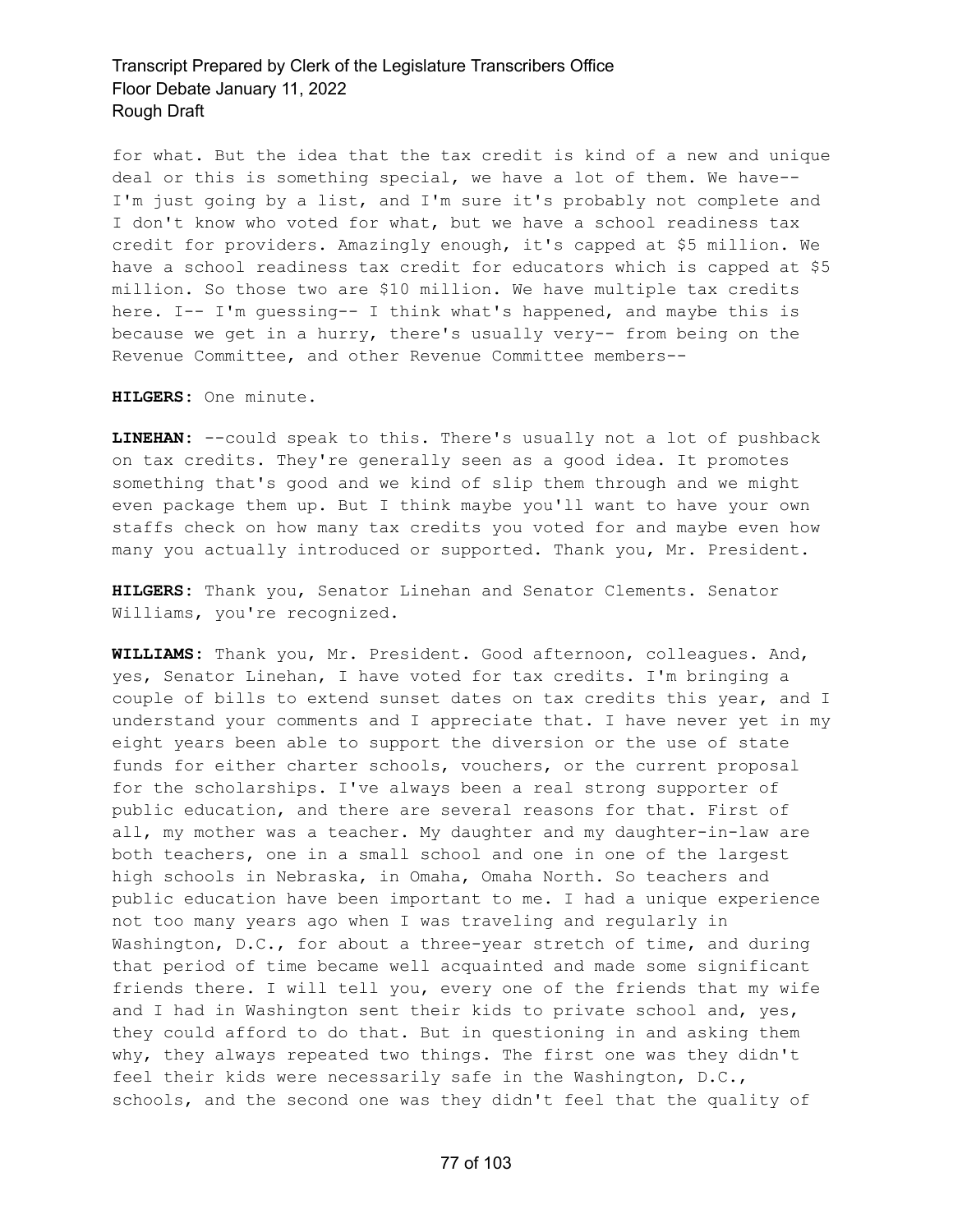education they were receiving in those public schools in Washington, D.C., was qualifying them for their future. Then, as you might guess, you'd get on that airplane and fly back and land in Nebraska, and I'd start my three-and-a-half-hour drive home from Omaha to Gothenburg and realize how fortunate we are to have high-quality public education in our state, schools where our kids are safe, schools where our kids are prepared. Thinking about this issue, it-- it's all about framing an issue, how you frame this, and that's what's happening with LB364. Who wouldn't want to support opportunity? Wow! Opportunities. Who wouldn't want to support school choice? That all sounds really good. But then on the other hand, you can reframe the issue. Who wants to support using state funds for the private sector? Who wants to support giving additional tax breaks to wealthy donors? You see, I may be the only one in here that-- and I still call my legislative district the district before redistricting. I may be the only one that doesn't have a private school in my old legislative district. I've got 13 high-quality public schools. So when you talk about opportunity or choice to a family, to a student in Broken Bow, what choice do they have? What opportunity do they have? They either go to Broken Bow or they homeschool. Talk to the same person in Cozad, Gothenburg, Lexington, Sargent, Arnold Callaway, Anselmo-Merna, Farnham, all the same thing. Choice sounds great. I've heard it said there's--

### **HILGERS:** One minute.

**WILLIAMS:** --there's no options out there. Well, there's no options in my district. So creating this is not something at this point that I can support. I've been contacted by nearly all of the superintendents in my district. They strongly support public education, as you would guess. So that's where I'm coming down to now. Opportunity and choice sounds good, not available in Legislative District 36. Thank you, Mr. President.

**HILGERS:** Thank you, Senator Williams. Senator Linehan, you're recognized.

**LINEHAN:** Thank you. I appreciate Senator Williams' comments, and I know they're from his heart. I've been to a couple of his schools. I was-- I remember going to Gothenburg, and I think they're the Swedes. Yes. I was like, why? And then I saw all the children and. I'm like, oh, I get it, the Swedes, blond-haired, blue eyes. Another school that I went to, I think Lexington, was an amazing-- I was-- I still remember it, Patty-- Senator Pansing Brooks, the first school we went on in our tour of schools for third grade reading, and Senator Pansing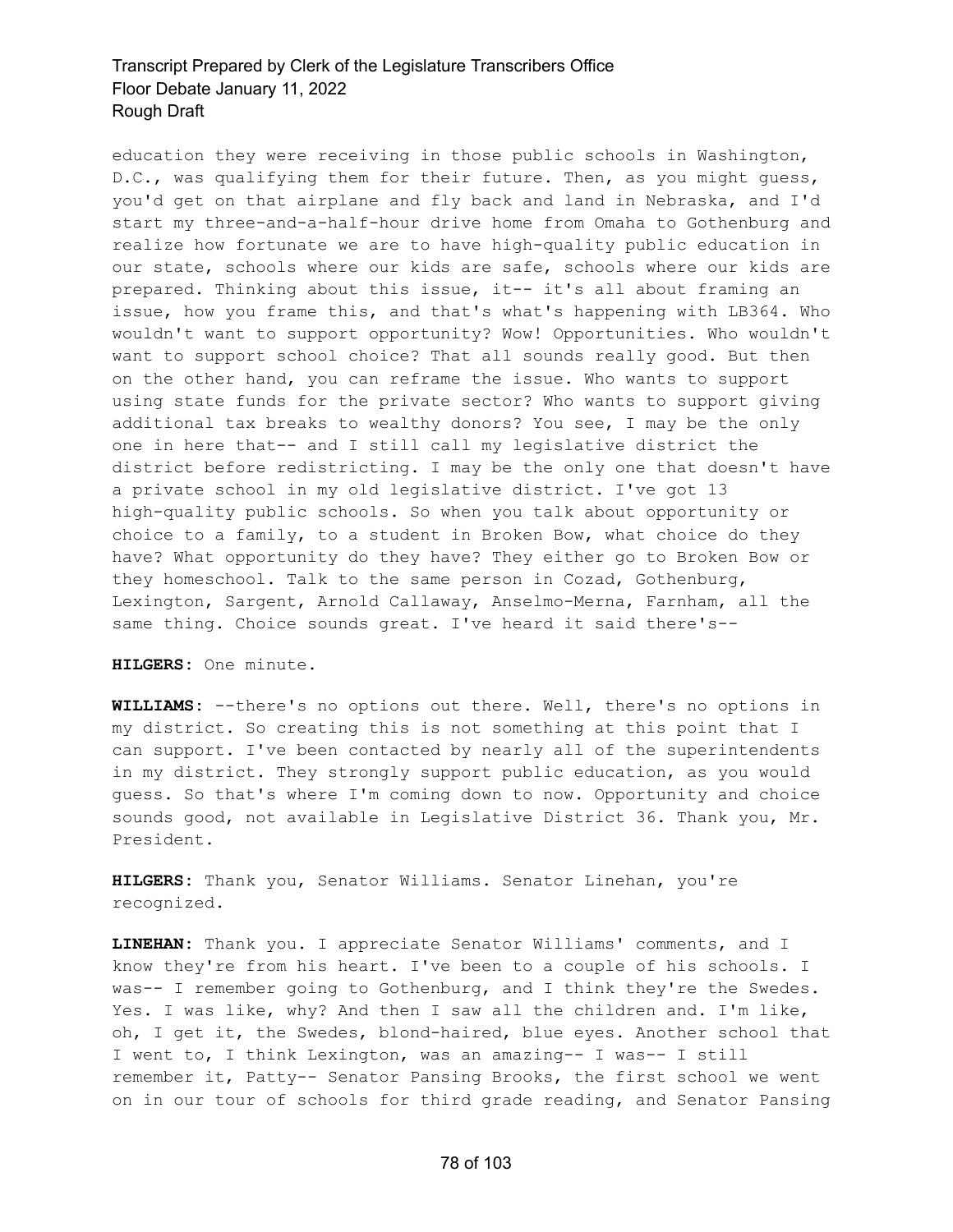Brooks can back me up on that. We walk in and it's-- it's all the kids from kindergarten to third grade, which is what we were looking at. They're all in one building in Lexington. And after we watched them, and all the kids were running around-- walking down the halls like this and I'm like, that's kind of odd. I mean, I knew in public school they're not praying, right? So-- but the trick is, if all the kids have to hold their hands like this, they're not pulling or pushing the child in front of them. And we walked back across the street, and I feel so confident in repeating this story because Senator Pansing Brooks was with me, and I said, what-- you're doing everything you're supposed to do. What-- why-- why are you doing all this? And the assistant principal said, well, we had two-- two schools, and the kids were the same kids, same free and reduced lunch, same English language learners; in one school the scores were really high, in the other school the scores were not, so we decided it wasn't the kids. So they put all the kids in the school with the high scores. So, yes, Senator Williams, you have a lot to be proud of. But here's something that- and I don't-- I don't really like-- because I know I have a reputation for I don't like public schools. I have six grandchildren in Nebraska. They're all going to go to public school. Four of them are in Aurora. They love it. It's a great public school. My daughter just moved to Hickman. She has two, now going to be three, and they're going to go to Norris. I-- I went to public school. I understand that we need strong public schools. But here's-- here's what I haven't talked about for two years because I don't like to do this, but there's some facts we can't ignore. We hear frequently that our ACT scores are really good compared to the nation. Well, there's a couple of reasons for that. One, thankfully, compared to the other states, we don't have a significantly high poverty rate. We have-- we have an area of Nebraska, which my good friend Senator Wayne represents, that has a serious issue with poverty and generational poverty and way too many kids in the same school that are in poverty. We have problems, but we hear about our ACT scores, state average, 20, not great, but as good as the nation. But here's what we don't hear. The non-public Nebraska school scores are 23.7. Now there's reasons for that too. You got parents paying attention. You've got kids that aren't poor. I get that. But Nebraska public schools, if you take out the private schools, are at 19.7. That's a problem, guys. And we have-- this is a little thing that will help maybe 1,000, maybe 1,500 children, but this 1,500, it's like the starfish. Why do you try to save them, that one? Saving-- saving 1,000 kids or--

**HILGERS:** One minute.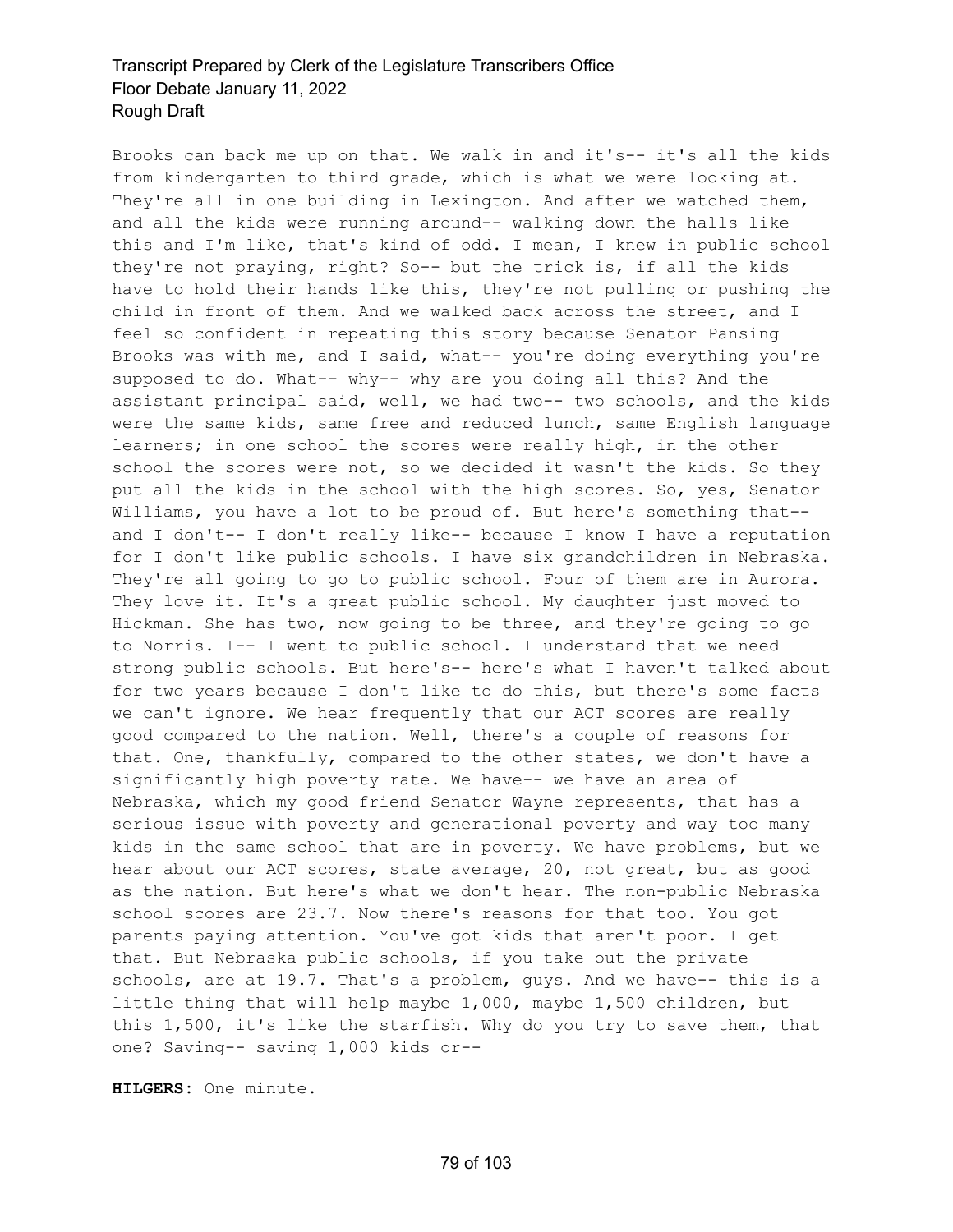**LINEHAN:** --1,500 kids or giving them a chance-- I'm sorry. I was going to give Senator Wayne time. You can't-- it's-- it's like listening to somebody when they've got a problem so big they don't know what to do. Well, start somewhere. Start somewhere. It's like waking up with your children on Saturday morning. You've all worked all weekend. The kid's been in school. The house is a mess. You don't even know where to start. Start somewhere. This starts somewhere. This is not a hill. I'm not going to-- I don't want to get up here and berate our public schools. I don't even want to pick on OPS. I know they're trying. They have huge challenges. This is about individual kids, one at a time, if we have to. Thank you, Mr. President.

**HILGERS:** Thank you-- thank you, Senator Linehan. Senator Albrecht, you're recognized.

**ALBRECHT:** Thank you, Speaker Hilgers, and good afternoon, colleagues. I just wanted to rise and kind of talk a little bit about-- there are a lot of kids that would benefit from this program. A lot of families would benefit from the program. But I just wanted to kind of give you a quick update. I kind of called around before I knew this bill was going to come out on the floor, and I just want to talk about some different schools. Lincoln Christian, their enrollment is up 102 students; that's 15 percent over the previous year. Parkview Christian is up 55 students; it's a 25 percent increase. The Diocese of Grand Island, their enrollment is up 352 students, or 32 percent. The-- I believe the Catholic schools had a loss over the COVID period of about 4 percent, but now they're up over 600 students, but over 500 were denied. And you know, I went to St. Cecilia's, just in case anybody wanted to know, until I was in third grade. But we moved to the Papillion La Vista area and my parents wanted to enroll all seven of us in Catholic school. And for some reason, they elected to take the family that was around the block with nine children instead of us. Broke my mother's heart. I think I've talked about this before. But you know, I'm now up in Thurston, Wayne, and Dakota Counties, and there are two Catholic schools up there. I've heard from a family that sends five children to the Catholic school, in one of the Catholic schools that are up there, but they now can't afford to continue to do this. You know, people don't always have the means, but they might have-- they must have those children in the right environment based on whatever is happening in their family makeup. And when I think of when I was a child and how important that would have been to my mother for us to have that education, but not being able to, was-- was heart-wrenching, I know, for her. It was not something that she wanted to see. But if you take and understand that, again, like Lou Ann--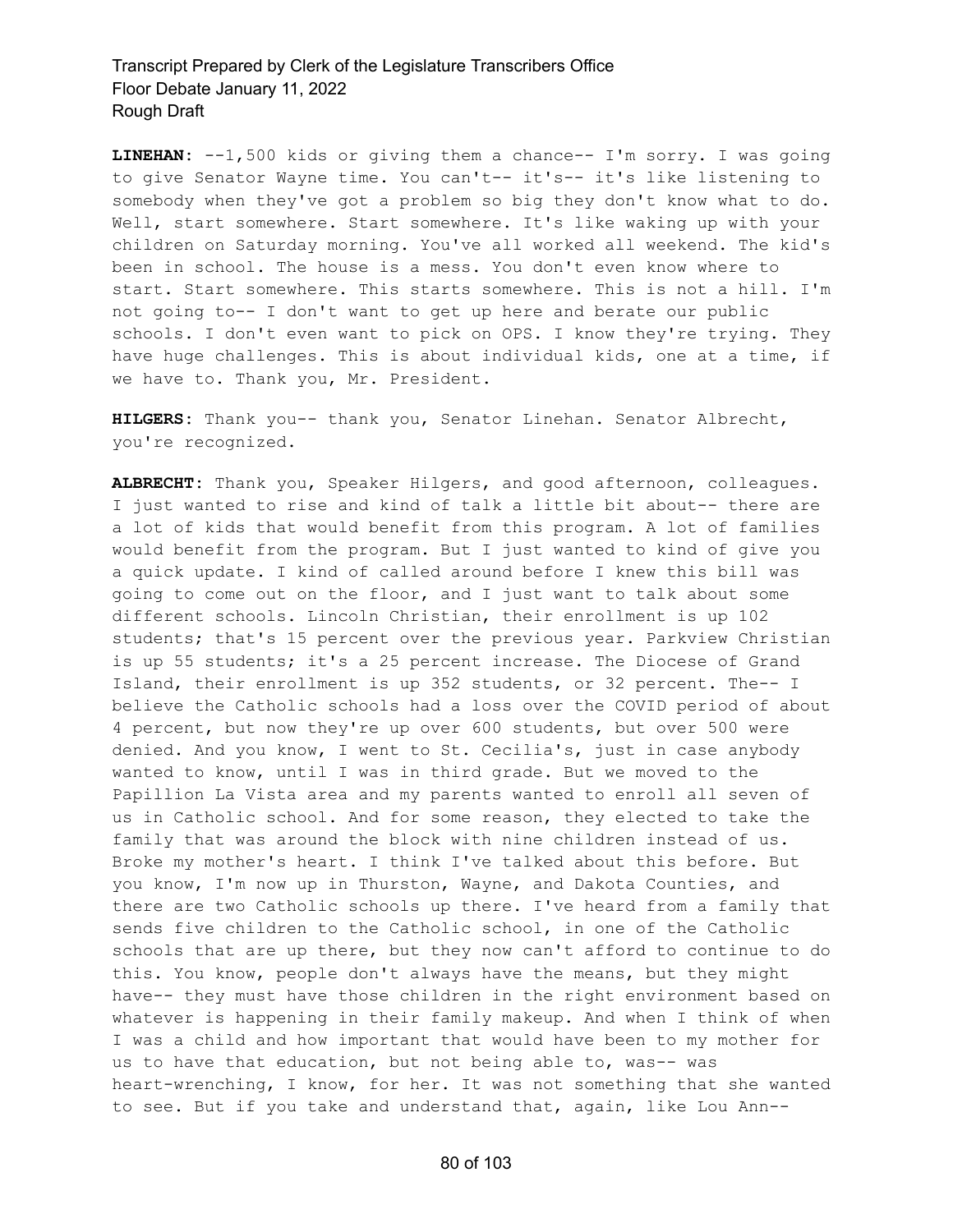Senator Linehan says, it's just a few kids. But you know, I-- I also went to a-- a school around my area that had a program that I go to every year because my grandchildren, three of them, go there. And I said, why is it now not in the big auditorium but is moved back to the school? And they said, because a lot of the parents could not continue to pay for their education there. What a crying shame to think that we have people that would like to help that-- those families, you know, whether it's the income, whether it's your circumstances, you know, this-- the one I told you about with the five children, I mean, if you're a single parent all of a sudden and your kid's always got to do what-- what they did when mom and dad were together, but now they're not, what do you do in a situation like that? So the-- the kids are going to go through enough change as it is. But when there's not enough there for all the students, I think that's-- that's a travesty. And, you know, I just-- I think there's a lot of myths and I always like to-- to say, you know, what's-- what's the opposition all about here? And there's some information, and I hope people have copies of it, but sound-- sounds like we're going to be on the mike for a while. But I just want to talk about a few of the myths that they have. Some people say school choice-- choice programs violate the separation between church and state. The reality is that the U.S. Supreme Court has ruled that appropriately des-- des-- designed private school choice programs are fully constitutional.

**HILGERS:** One minute.

**ALBRECHT:** So we need to make sure that we think about that. And I do know that Senator Wayne-- Speaker Hilgers, I know Senator Wayne would like some time, so I'll give my minute to him if he'd like it.

**HILGERS:** Senator Wayne, 50 seconds.

**WAYNE:** Fifty seconds, all right. Well, we'll be real quick. I just want people to understand this, please, and I'm asking my colleagues just to listen to this. This is not an either/or. This is not \$5 million and education blows up. It is not an either/or. We get to my amendment, it's a-- we put a sunset on it for ten years. That way, we can see if it works for pretty much a generation walking through schools and we can have data and everything to support it afterwards. It's not an either/or. This isn't the silver bullet that's going to solve public education, but it's an option. It's a-- it's-- it's a starting point. It's something. We can't keep doing what we're currently doing. Let's try something else. That's all this is.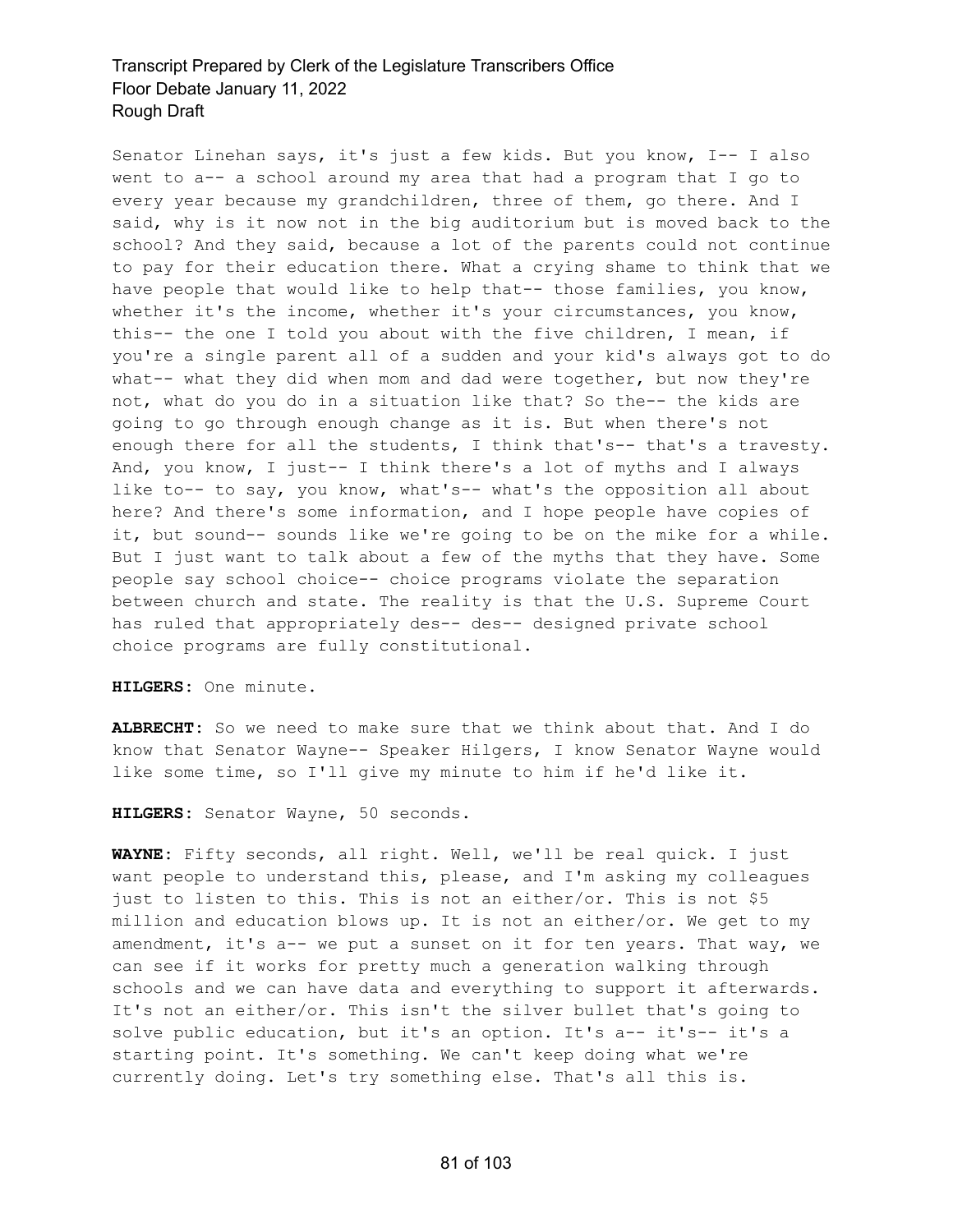**HILGERS:** That's time. Senator.

**WAYNE:** It's a try for \$5 million. Thank you, Mr. President.

**HILGERS:** Thank you, Senator Wayne and Senator Albrecht. Senator Hilkemann, you're recognized.

**HILKEMANN:** Thank you, Mr. Speaker. As Senator Williams mentioned a few moments ago, this is an issue that I have not supported previously, and my number-one reason not to support it is the whole thing of a tax credit for the private schools. And I want to just make-- Sen- through this conversation I've been listening here today, Senator Wayne talked about this as a contribution that people give to-- to organizations in his-- in his district, and I'm just thinking of several like Salvation Army or Goodwill. Those persons that give contributions, they receive a tax deduction for those, and I-- and I support that because that's-- or-- or Lincoln family-- or Lutheran Family Services, if you do that sort of a thing. And so this is a different thing that just a contribution we're giving-- Actually, we're giving the contribution back to the people who contribute the money. We're-- we're helping the philanthropic community be philanthropic. And that's the one concern that I-- that I do have on this particular bill. And the other thing that came up, it was talked about that we provide opportunity scholarships for students that attend private colleges. Well, I want to say that that money is funded as a lottery. That's use of the lottery funds. That's not taken out of our budget, per se, at least that's my understanding. And so that's a-- that's a difference to that. Now that I come to the whole thing of-- of schools, where are we with our schools? Well, our schools are struggling. They have so many different ideologies that are being proposed. They're being attacked by both the liberal and also the conservatives as far as what's being taught into the-- into the school. Everybody's trying to make a difference. I personally think that we ought to help allow people to help with their educational expenses, not just people that are going to these particular schools or the-- or the limited-number schools, but all students. And-- and if-- and you may-- some of you may remember, in 2017, I brought  $LBI18$ , which was an educational savings account for-- which would apply to elementary through high school. And I'm bringing that bill back in. It'll be probably dropped tomorrow or the next day. I'd like us to look at more of those, a broader perspective than this. Senator Linehan, would you take a couple of questions for me?

**HILGERS:** Senator Linehan, would you yield?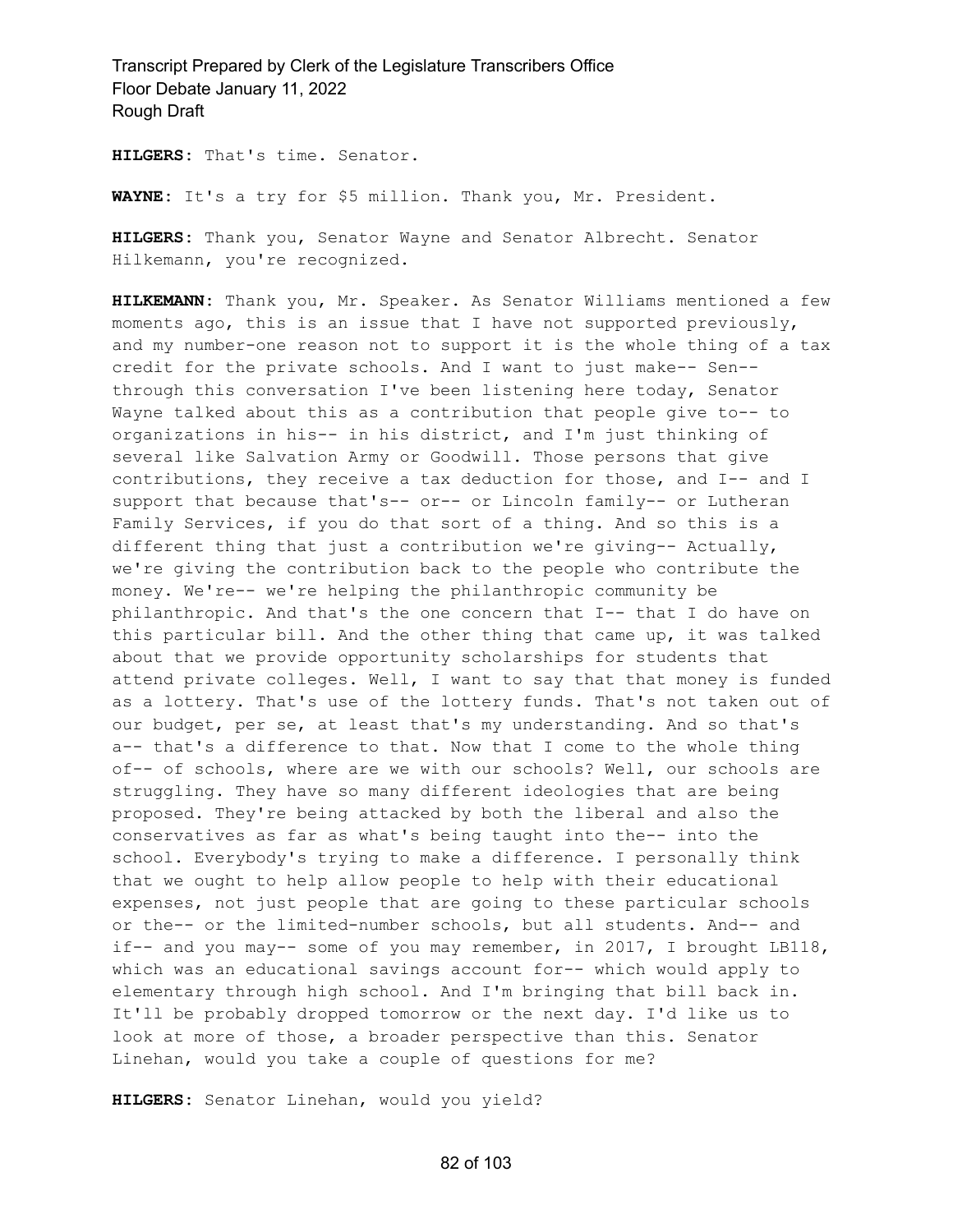**LINEHAN:** Certainly. Thank you.

**HILKEMANN:** Senator, you had-- you-- you had several of us come to Holy Family, I think it was, last year. Who supports the Holy-- or Holy Name? Tell me-- tell me the name. What's the group that supports that?

**LINEHAN:** CUES.

**HILKEMANN:** Tell me, what's the-- what's the amount of contribution that the CUES gives toward that, that program?

**LINEHAN:** I don't have those numbers. I will ask CUES if they could provide them by tomorrow. I don't know those right off the top of my head.

**HILKEMANN:** OK,

**LINEHAN:** But I can-- I will try, and hopefully there's people out in the lobby that are hearing this and they will round that up for us.

**HILKEMANN:** OK, now does it ever-- so what we're doing, as I understand it, these are people who wanted to take advantage of that school that was there and make it available for-- and so there were people who saw that as an opportunity to help and through their philanthropic efforts, that's how that school is existing. Am I correct?

**LINEHAN:** Yes, it's-- it's-- I think there's three schools involved. And I'm sorry, this is probably in the notes people have given me and I just don't have it on my fingertips. But there's three schools, as I understand it, K through 12, they were on the chopping block, so to speak, and there were a group of individuals which were speaking to donors--

**HILGERS:** One minute.

**LINEHAN:** --who said, these are the schools of all our schools that we need to keep open, and they are 100 percent dependent on this group of donors to keep their doors open.

**HILKEMANN:** OK. And I know-- I went to the Omaha Street School. I'm very familiar with it. Once again, the philanthropic community is already supporting that. So let's say you have \$50 million given toward this particular-- how is that determined? Who's going to get the-- who's going to get the tax credit? You said it's only limited to \$5 million.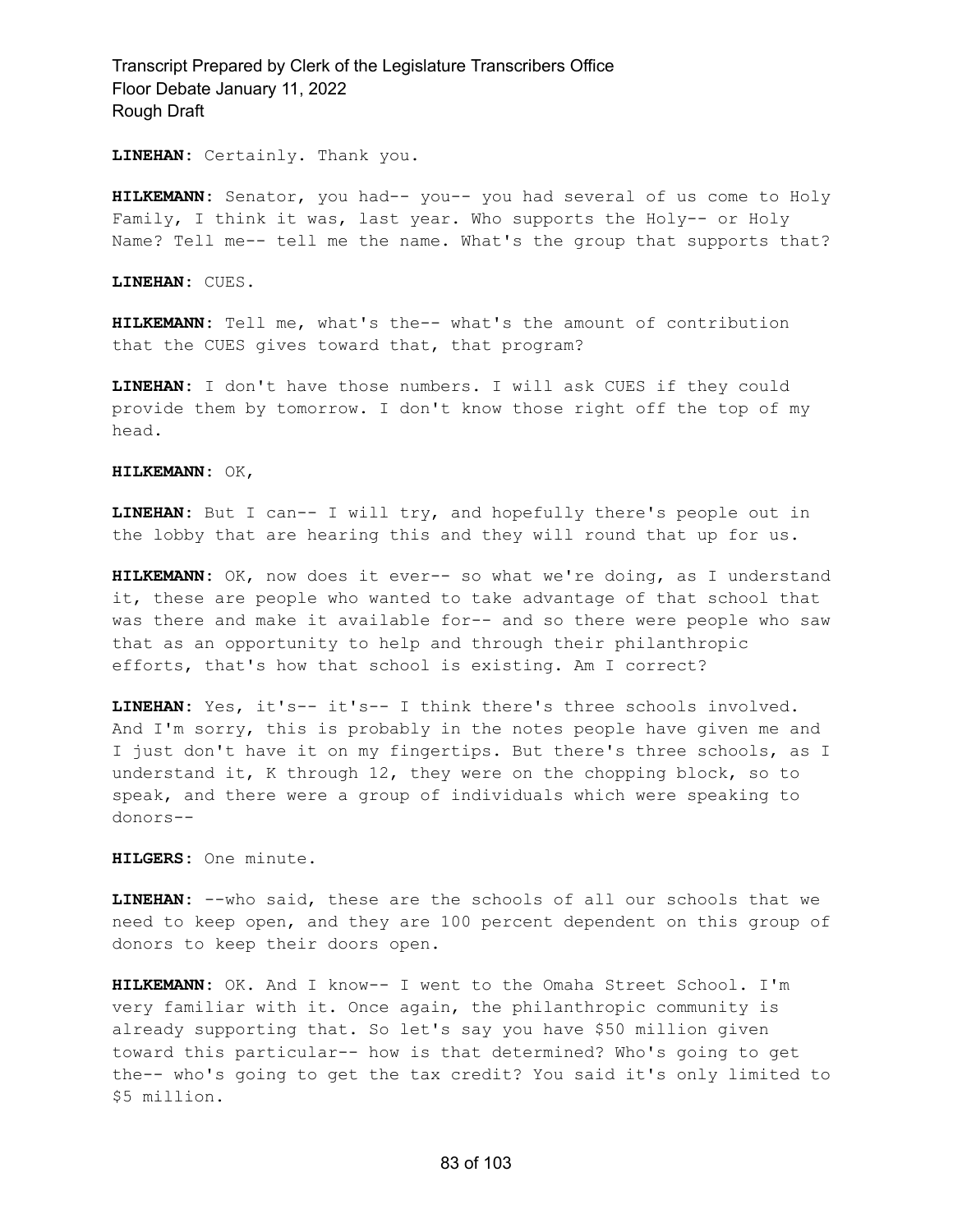**LINEHAN:** Right. Well, I'm happy to raise it, but-- because the limit would be the-- it's written in the bill that the Department of Revenue is a first come, first serve. So if you were at the head of line, you would get it, and then when the \$5 million is used up-- and there's even language in there that once you say you want to give, you've got to get it in within 60 days or you lose your opportunity.

**HILKEMANN:** So if I gave, say, \$50,000 to the Omaha Street School--

**HILGERS:** That's time, Senators. Thank you, Senator Linehan and Senator Hilkemann. Senator Friesen, you're recognized.

**FRIESEN:** Thank you, Mr. President. If all of you remember, in the past, I have opposed this bill. Today, I'm not sure where I'm at. The public schools have kind of got me upset, but I want to walk through a little bit of why I could be one way or another, and I just want to point out some of the hypocrisy that's happened on this floor when we talk about school funding and-- and how the constitution says we shall provide for the free instruction of our K through 12. So I've got schools in my district, for instance, that get 0.6 percent of their needs are funded by the state, 0.6; another one is at 0.9; another one is at 0.7. And then we have OPS, who gets 46.8 percent of their needs from the state. They collect more in state aid than they collect in property taxes. And then I have an OPS person testifying in Revenue that looks at me and says they will oppose giving one single dollar to nonequalized schools because it puts our General Fund at risk for funding TEEOSA. So you don't give a damn about kids in rural Nebraska. Now we don't have poverty out there. We don't have people of color. We just have small schools who are funded by 90-some percent property taxes, no state aid to speak of. And so it's reluctant of me to want to fund more schools in Omaha, whether they're private or public, when we can't even fund schools in my district. And I'm probably just as frustrated as Senator Linehan. I've been doing this for eight years now and had some successes, but not really what I intended as change how we fund K through 12. And a lot of people that are supporting this did not support giving nonequalized schools money last year, and I wasn't asking for much, either, because to solve the problem out there in nonequalized districts doesn't cost a whole lot either, at least gives them something. You know, 80 schools, I think,-- get less than 1 percent of their needs from the state, and then it just goes all across there from-- all the way up to where there's about seven or eight schools, I think, that collect more in state aid than they have in property taxes. And I can't get nonequalized schools even 20, 25 percent of their basic needs, so we can narrow that gap, so we can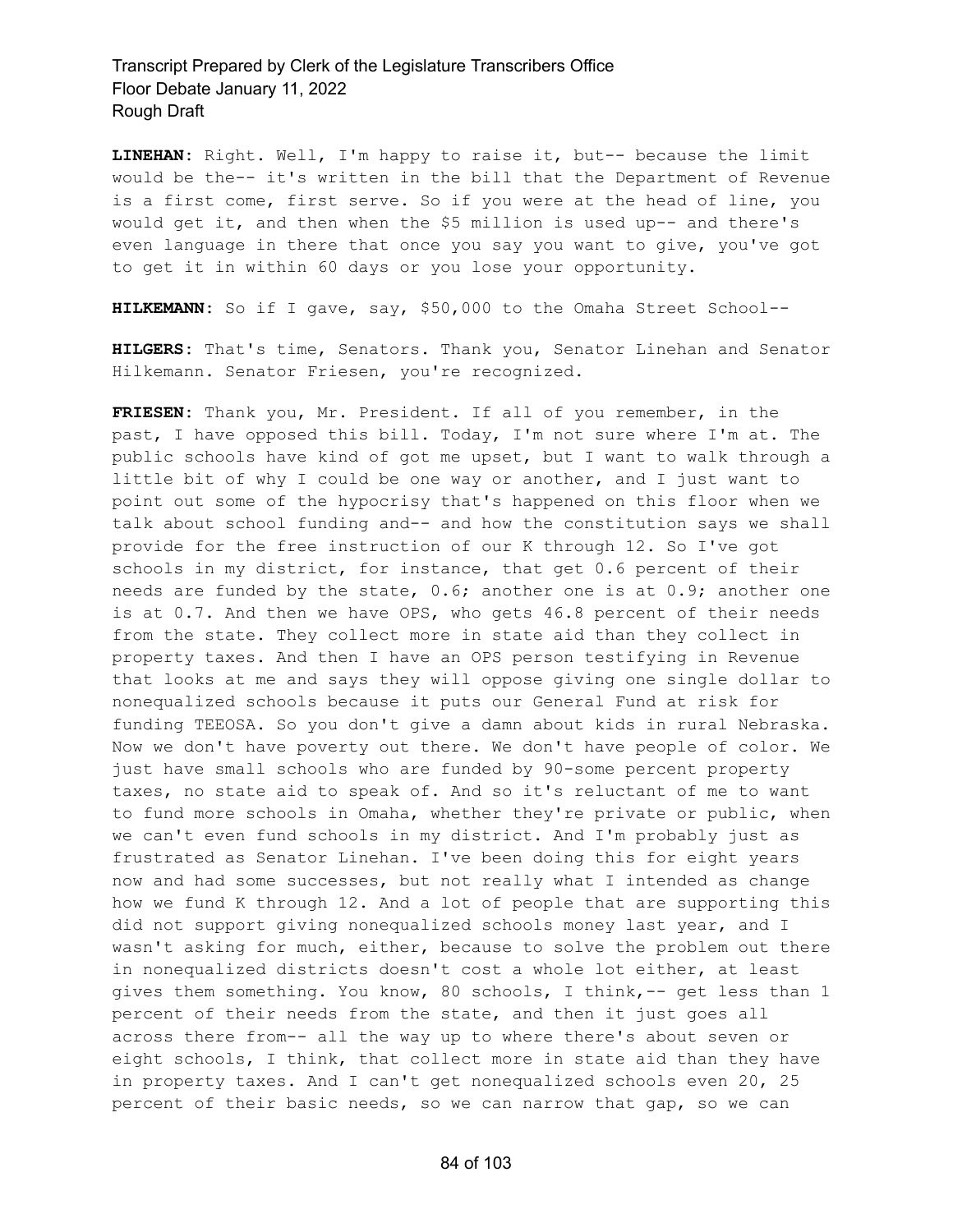bring that, say-- then we could say all schools are receiving at least 25 percent, yeah, some of them are getting 50, 54 percent, whatever, but we've narrowed that gap and we actually, as a state, care about every kid. Right now, we don't. And I don't know if my schools are failing out there. I think there's a lot of good schools out there. They offer a basic education. There's no frills. There's no swimming pools. Most of them don't have astroturf on their football fields. Most of them don't have many choices. I don't have any choices for my kids. You can give a kid in high school, or in probably Harvard and Giltner, you can give them a scholarship to go to private schools, but somebody that doesn't have the resources--

**HILGERS:** One minute.

**FRIESEN:** --is not going to be able to get them 30 to 35 miles to a private school. Those options are not there. So maybe we should talk about a school voucher program where you can give each kid \$2,000 and they can give it to their public school if they want to go there, they can give it to their private school if they want to go there, they can keep maybe half of it if they homeschool. Let's talk about some options. So I don't know where I'll be this year yet. I'm-- I am listening and I'm getting-- you know, I was going to have fun this year, but sometimes I start to get a little frustrated when I hear the discussion, so I'll try and keep my fun attitude and we'll see where we go this year when we talk about the billions of dollars that we're going to hand out. Thank you, Mr. President.

**HILGERS:** Thank you, Senator Friesen. Senator Machaela Cavanaugh, you're recognized.

**M. CAVANAUGH:** Thank you, Mr. President. So I am going to be pulling my motion, but first I'm going to take up some of my time. Would Senator Day yield to a question?

**HILGERS:** Senator Day, will you yield?

**DAY:** Yes, I will.

**M. CAVANAUGH:** Senator Day, you had some thoughts that you were sharing with us and you, I think, ran out of time. Would you be willing to share them with us now?

**DAY:** Yes, I would.

**M. CAVANAUGH:** Thank you.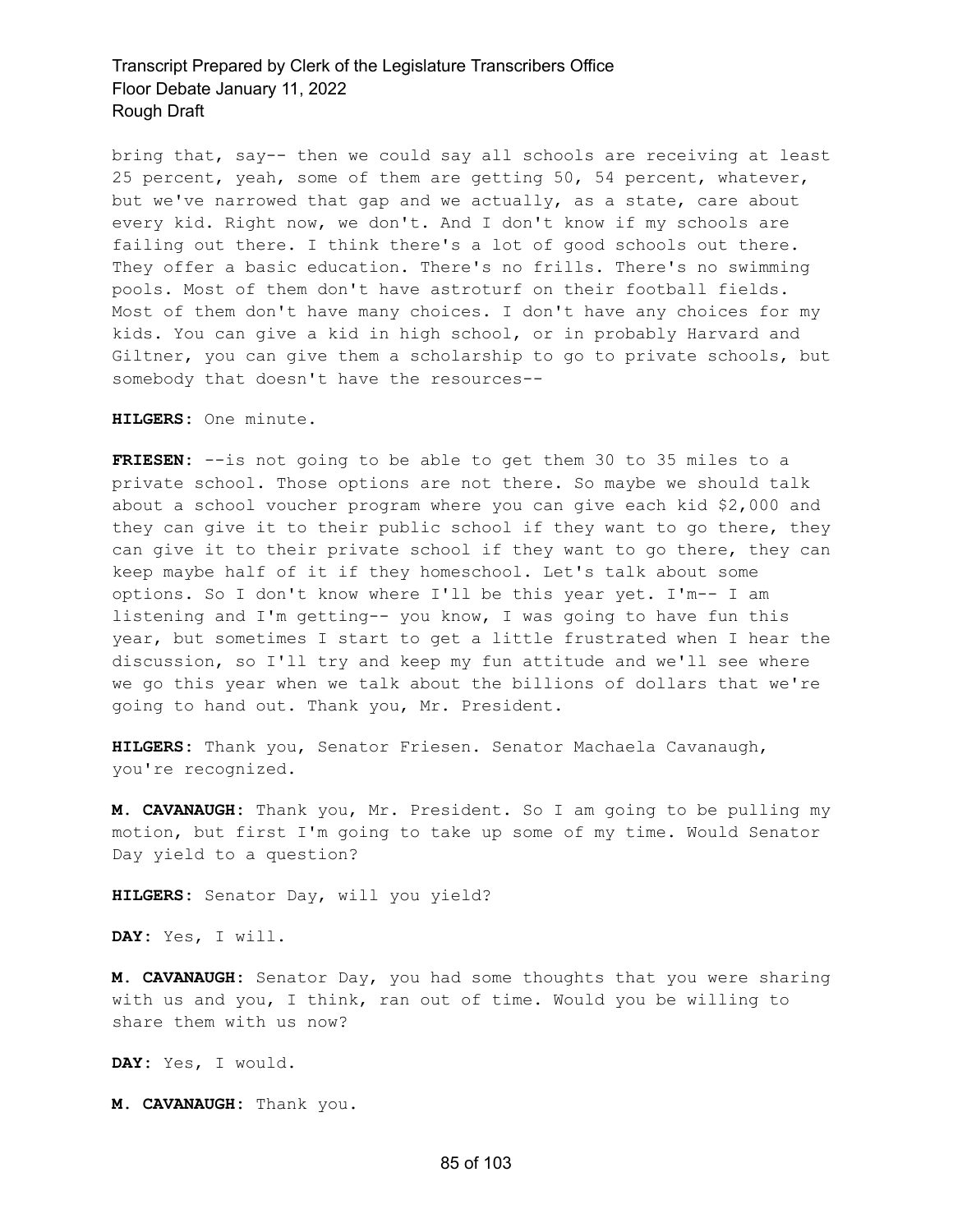**DAY:** Thank you, Senator Cavanaugh. I had just a couple of things that I wanted to mention that I made sure I got in before the 5:00 hour tonight because I know we're going to be done here and soon. I don't want to keep arguing with Senator Wayne on the mike, and he's going to get mad at me, but that's what's going to happen here for a second. I have the transcript right in front of me. He did call me out specific-- specifically last year. His quote was: I will vote to kill this bill if you send your kids to one of the schools in my district that we're waiting to turn around, if you do that, Senator Day, Senator Cavanaugh-- and he goes on to talk about it. The argument doesn't necessarily work because I don't send my kids to private school. I send my kids to public school. My family has been poor. So I-- again, I don't want to keep arguing with Senator Wayne, but I'm not going to let him misrepresent what I said. I certainly wasn't comparing Gretna to north Omaha, either, when I mentioned my family situation on the mike last time, particularly because I don't live in Gretna and my kids don't go to school there. So my kids go to school in Millard. I'm sure he would probably say it's basically the same thing. But my kids go to school in Millard at one of the elementary schools where they are nearly 50 percent free and reduced lunch, again, which my family qualifies for. And then the last thing that I just wanted to mention was we keep talking about how this is only \$5 million, and-- and to be truthful, if this really was only \$5 million and it was going to stay that way, you might be able to get me to vote for it, maybe. I'm not saying yes, but I'm saying maybe. My concern is that this \$5 million turns into a very large sum of money over ten years, over 20 years. Within the last week, you had 100 school districts in Ohio file a lawsuit against the state because what originally started as a \$5 million voucher program in 2005 has now turned into \$628 million that's being spent on the program. That's one of my main concerns, and the reason they're suing the state is because the public schools are struggling for funding. So when it's \$5 million, it's not that big of a deal; but when it turns into \$628 (million), it is a very big deal. So again, if we had a way of keeping this at \$5 million for the entirety of the program, I'd be happy to support it, but I-- I have yet to see how that's going to happen, and that's all I wanted to mention. Thank you, Senator Cavanaugh. I appreciate it.

**M. CAVANAUGH:** Thank you, Senator-- Senator Day. Before I pull my motion, how much time do I have?

**HILGERS:** 1:47.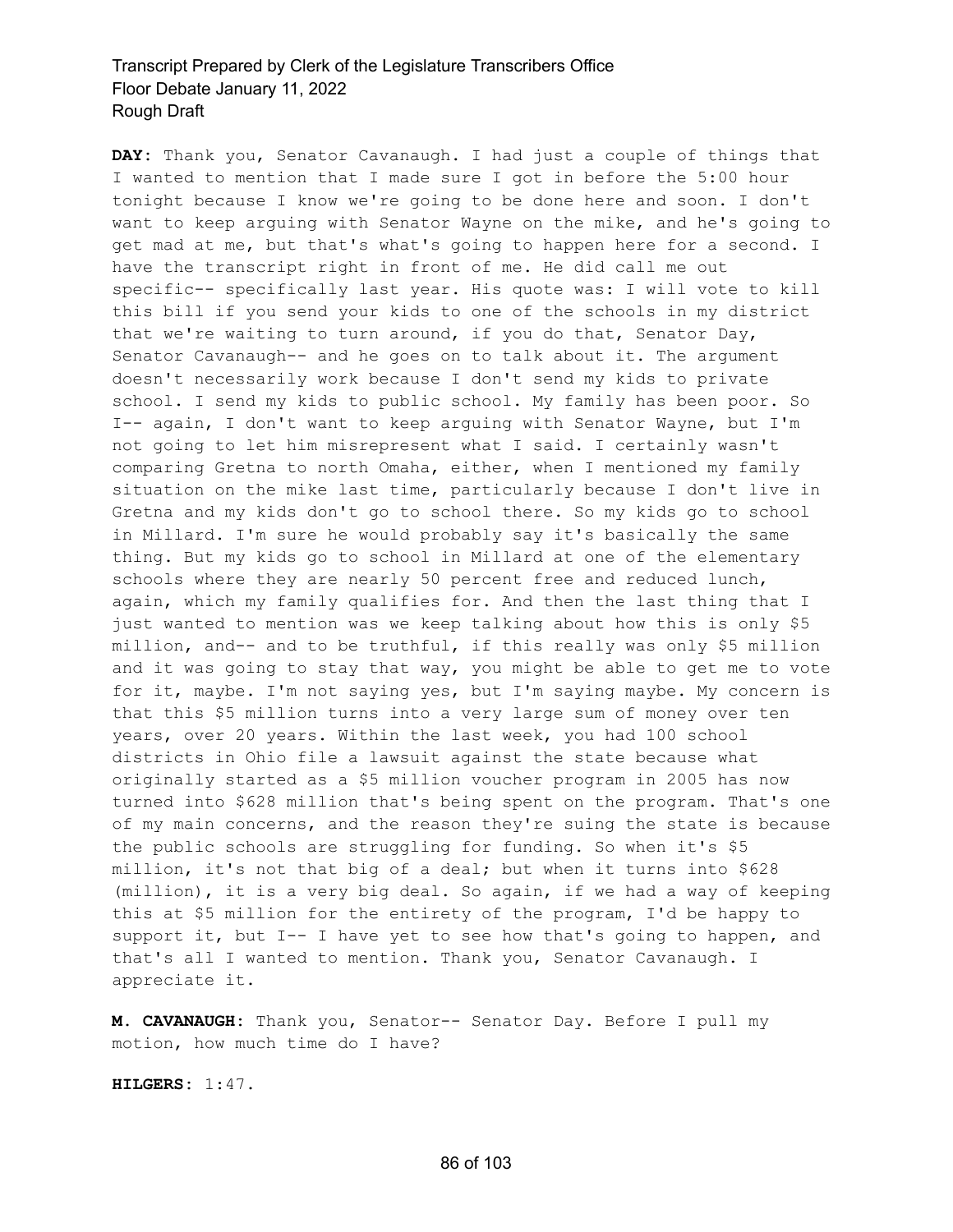**M. CAVANAUGH:** OK. Before I rem-- pull my motion, I just wanted to share some positive news about the state of Nebraska with everyone. My friend Sarah, not the former Senator Howard but Sarah Warren, she just sent me a text message. She is a military wife out in California, and she said that she saw an article that Nebraska was the best place to retire for military families because we passed our bill last year to not tax military retirement, so I thought that was really great. I will also note that she is slightly famous. She's the 2017 winner of the Spouse of the Year for the Coast Guard, so she's got real credentials to be backing that up. Maybe I can get her to move here. So with that news--

**HILGERS:** One minute.

**M. CAVANAUGH:** --I will pull my motion.

**HILGERS:** The motion is withdrawn. Thank you, Senator Cavanaugh and Senator Day. Returning to debate on AM1051, Senator Wishart, you're recognized.

**WISHART:** Thank you, Mr. President. I rise in opposition to LB364. I, like many others today, commend Senator Linehan for her persistence on this. I know something about caring deeply about an issue that you work on it for years and years and bring it back. And I have to say, every year this does come back, the argument becomes more compelling. I also agree with what Senator Wayne has said. I think it's hard for any of us to get up here and talk about tax credits, talk about school choice without being inconsistent in our voting records. I-- I-- if I looked back at mine, I probably would be as well. Even though the arguments are compelling, you know, I strongly believe that public dollars should go to support public schools and private schools should be funded exclusively privately, and I feel that to the core, and any argument today has not moved me enough to change my position on that. With that, I'd like to yield the rest of my time to Senator Hilkemann because-- oh, I guess he left, but he had additional questions. I wanted to yield my time to Senator Hilkemann so he could finish asking the questions he had.

**HILGERS:** Senator Hilkemann, 3:42.

**HILKEMANN:** Oh, thank you, Senator Wishart. I certainly do appreciate that. So, Senator Linehan, you and I were having a conversation about it, and so I-- and thank you. You were just-- you were just reaching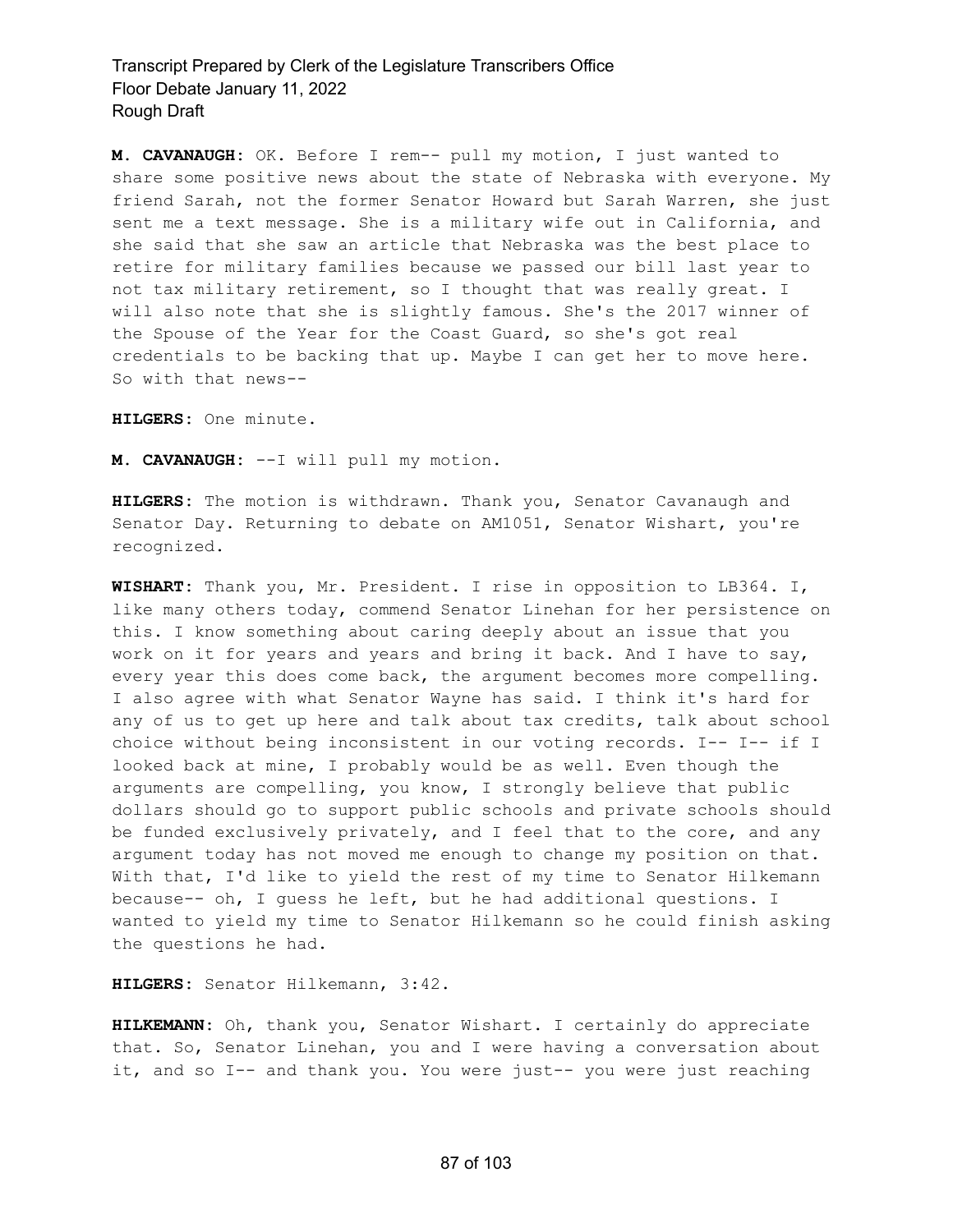out and trying to answer that question for me. So if I gave \$50,000 to that CUES program, would I get my \$50,000 back?

**HILGERS:** Senator Linehan, would you yield?

**LINEHAN:** Well, it would depend on multiple things. It would depend- your-- to get \$50,000 back, you would have to have \$100,000 in income tax liability to the state because it's limited to 50 percent of what you owe. So you-- you'd have to-- you'd have to owe \$100,000 in income taxes. Does that make sense?

**HILKEMANN:** OK, so I-- I understand. I understand. So if I-- if-- if- if I had a \$25,000 tax liability through the state, half of that would be taken care of. Is that correct?

**LINEHAN:** That's right. It can only be half.

**HILKEMANN:** I-- I just wanted to know how this works. So this--

**LINEHAN:** Yeah.

**HILKEMANN:** So to take full advantage of this, you-- you need to be a high tax earner. Is that correct?

**LINEHAN:** Well, I mean--

**HILKEMANN:** It helps.

**LINEHAN:** --it all kind of goes back to the inheritance tax, what is-- I've always kind of-- what I've discovered in life is you're rich when-- you're never rich until you don't have a body-- anybody higher than you, I mean.

**HILKEMANN:** OK. And so if I gave-- so, for example, if I gave \$5,000 to that, so I could get maybe \$2,500 back provided I had at least \$2,500.

**LINEHAN:** If you-- so I think-- so if you had \$5,000 tax liability--

**HILKEMANN:** Right.

**LINEHAN:** --to the state, you could get \$2,500--

**HILKEMANN:** OK.

**LINEHAN:** --in a credit, yes, and you can't--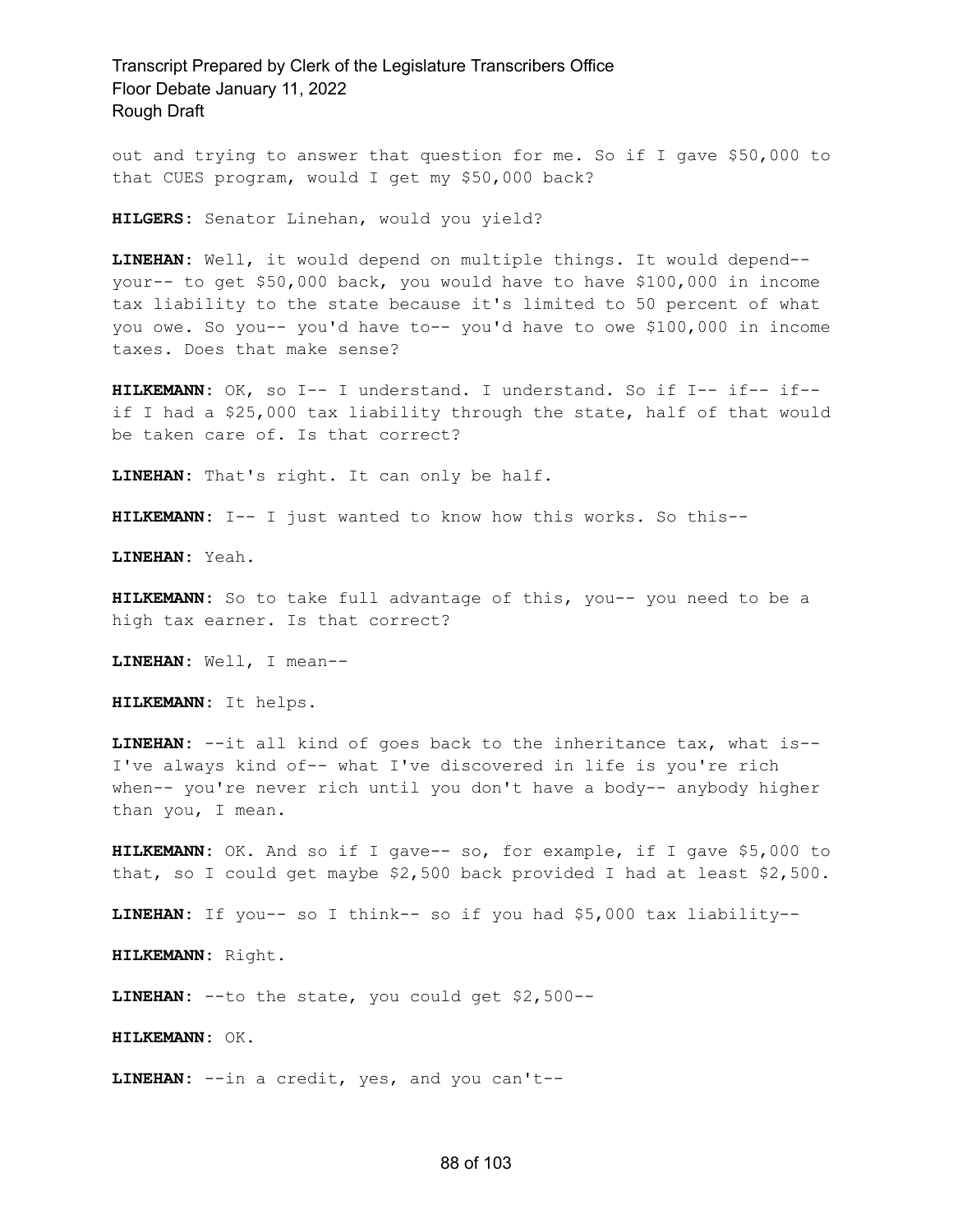#### **HILKEMANN:** Now--

**LINEHAN:** And this is important, too, because this has come up before. I'm sorry. You can't deduct it as well. You either get-- you either get the credit or you get to deduct it. You don't get both.

**HILKEMANN:** Right, but you-- but on federal, how about on the federal tax?

**LINEHAN:** No, you get-- if you take the credit, you're not allowed to deduct it for federal or state tax.

**HILKEMANN:** OK.

**LINEHAN:** You get one or the other.

**HILKEMANN:** All right. The-- do you see a-- do you see a time when this might open up the door to charter schools?

**LINEHAN:** No, I don't. This won't open the door to charter schools. What's-- I don't-- I don't-- I don't-- I've not touched charter schools [INAUDIBLE] discussion.

**HILKEMANN:** That's a discussion for another time?

**LINEHAN:** Yeah, I don't-- no, I don't know.

**HILKEMANN:** OK, thank you, Senator Linehan, and-- and thank you, Senator Wishart. Those were the questions that I had. Appreciate it.

**LINEHAN:** Thank you.

**HILGERS:** Thank you, Senator Linehan, Senator Hilkemann, and Senator Wishart. Senator Hunt, you're recognized.

**HUNT:** Thank you, Mr. Speaker. I want to be clear to Nebraskans and to those among us in the body here that what we are debating is not the merits of private school. What we're debating is the taxpayer funding of a tax credit to wealthy donors. And my issue, in addition to that, is it's the funding of a tax credit that can be applied to private organizations that discriminate. There's also some economic sleight of hand going on here. The tax credit implies, it means that, dollar for dollar, donations to private schools will come out of public funds, which means public education. If someone who gives \$5,000 to this fund is given a \$5,000 tax credit, then that means, taxpayers, you are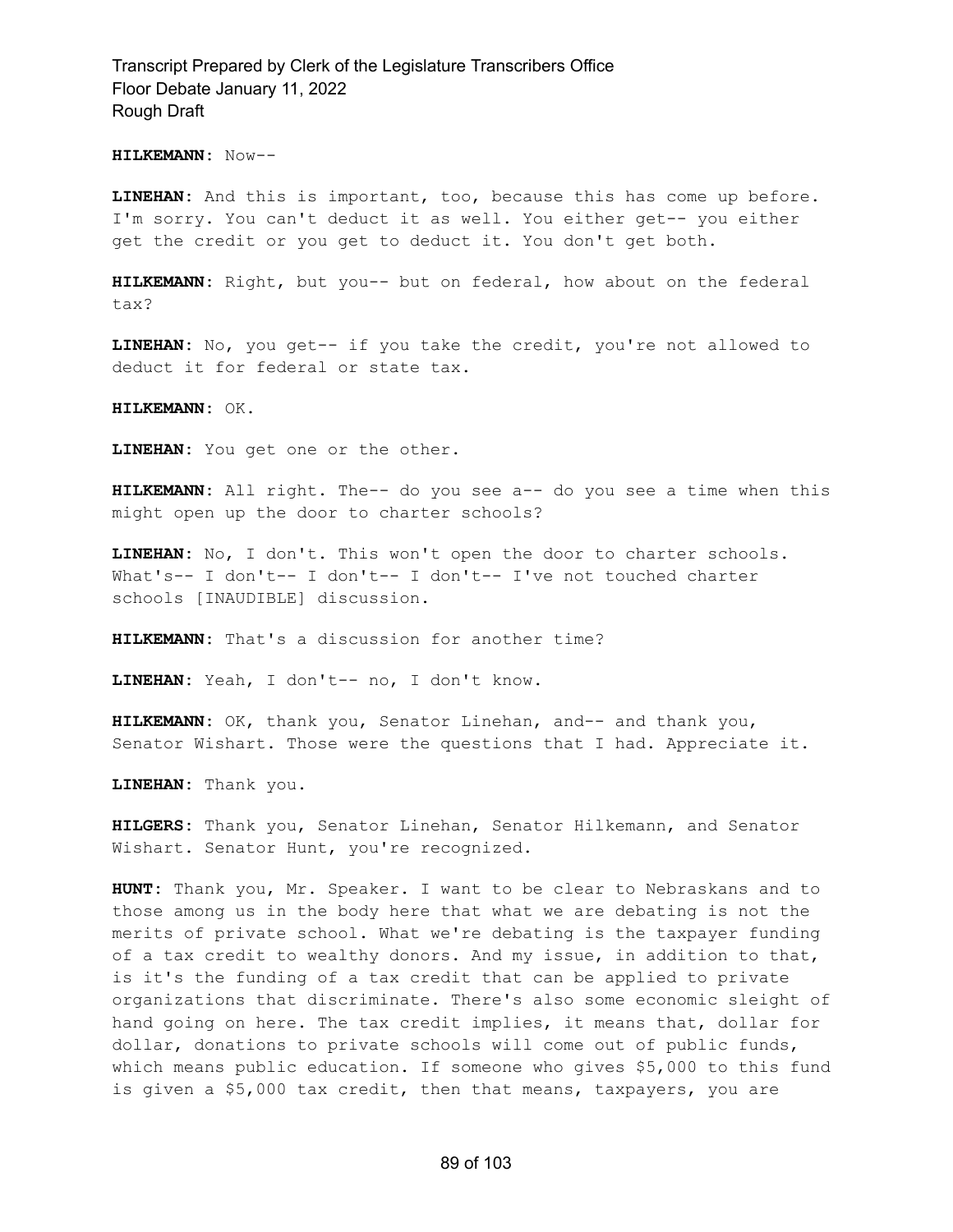spending \$5,000 on private schools. That \$5,000 is coming out of money for public schools, for roads, for bridges, for COVID relief, for whatever. So another argument that proponents of  $LB364$  are saying is, well, then you should oppose every tax credit because they're all taking away from education. No, that is also wrong. That's also some economic sleight of hand. What are tax credits? People donate \$5,000 to private schools and get a tax credit, then that individual is essentially deciding how \$5,000 of taxpayer money is going to be spent, and that's on private schools in this case. Now what are tax credits for? They're to incentivize behavior that we think is best for the public good. You could do tax credit to open a hospital, a tax credit to build a public university. LB364 is doing the opposite. It's incentivizing a private good. And, yes, I think tax credits should be viewed with great skepticism because they're expensive. It's rare to see me support a tax credit as a state senator here. And so when we use tax credits, we better make sure it's going to a public good, something that benefits everybody, and private Catholic education does not benefit everybody. In fact, in many cases, it's actually actively harmful to people, not as a matter of circumstance, like, you know, bad economic conditions or a tough neighborhood, but as a matter of literal policy on purpose. Tax credits are not neutral. They are a market distortion. They're a market distortion. Another market distortion here at play in LB364 is the idea of charitable giving. For every dollar that I give to a nonprofit art museum, I get a dollar tax deduction, so my taxable income goes down \$1, so the taxpayers lose about 30 cents on the dollar for that donation. With the tax credit, the taxpayers lose the whole dollar. Now guess what? We pass LB364, we got new prices in town for donations. It becomes more attractive to donate to private schools than to carry out charitable giving, including to public schools. If you donate \$100 to a public school, you don't get a \$100 tax credit, and this is deliberate, and proponents of this movement are banking on people not understanding this stuff, not understanding, you know, the nuances between tax credits and tax deductions and public and private, because only rich people need to understand this stuff, in their opinion. Senator Linehan and some other proponents of the bill have drawn a comparison of opposition arguments to an analogy like-- it's like saying when someone is on food stamps or someone's on SNAP, we're choosing what grocery store they get to go to--

## **HILGERS:** One minute.

**HUNT:** --that we're limiting a choice, but that's not right. What this is really doing is saying that if a donor gives money to Walmart, they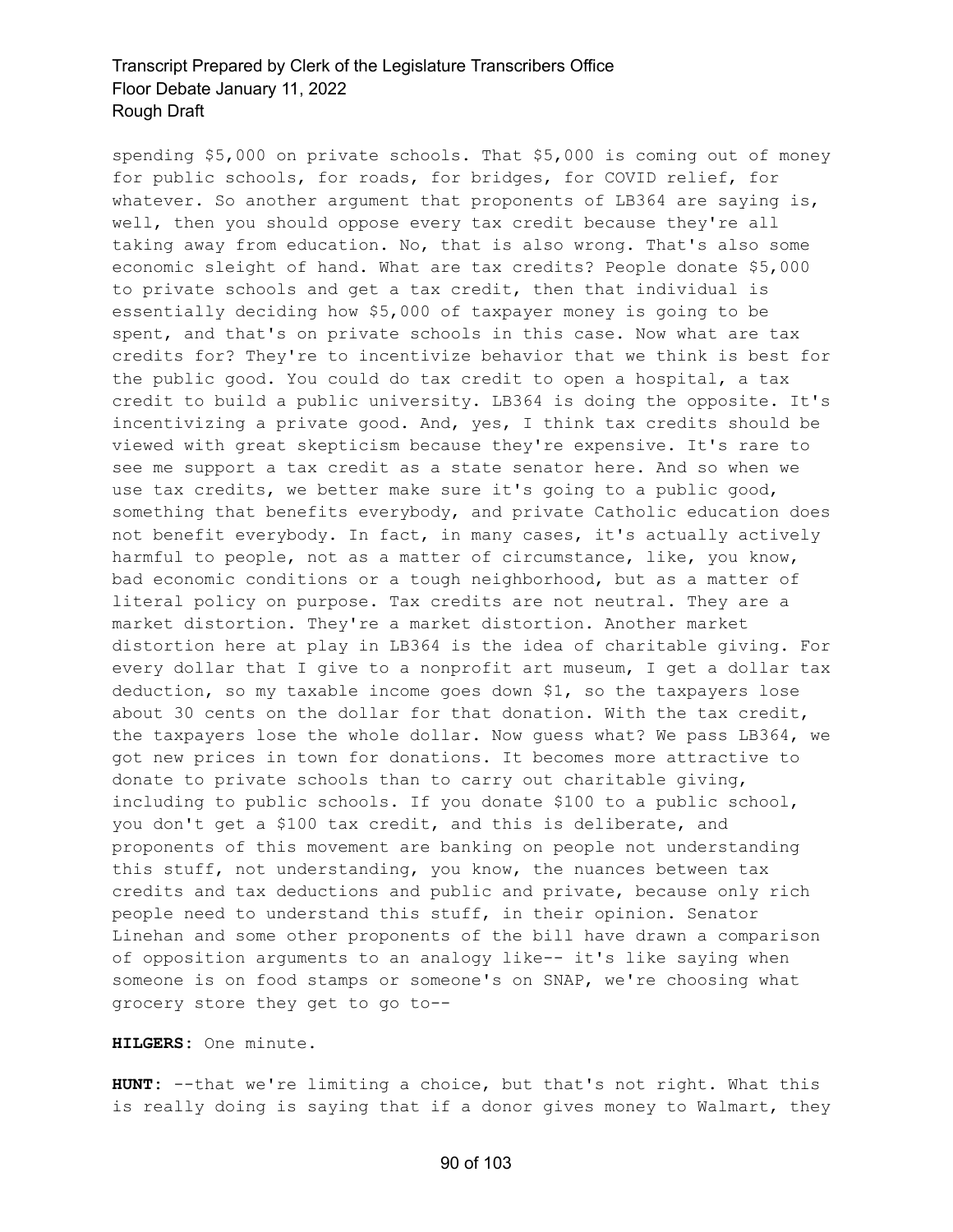get to pay less taxes, and this will benefit Walmart shoppers because Walmart will then lower their prices. But how in the world does that sound right? The best way to help poor people is to give money to people to donate to Walmart, who will then lower prices for shoppers that are sometimes poor. That makes no sense, so there really isn't an analogy to be drawn there. Use your own money to support private schools and get the deduction. The scholarship for poor kids is a cute marketing ploy, but why do you need the government to do that? Oh, because you also want to take away from public funds. You don't actually care about poor kids because you want every single dollar back that you gave to them from the taxpayers. Got it. You get the warm glow of the donation, but actually you are forcing taxpayers to make the donation for you to a private school that discriminates.

**HILGERS:** That's time, Senator.

**HUNT:** Thank you, Mr. Speaker.

**HILGERS:** Thank you, Senator Hunt. Senator Flood, you're recognized.

**FLOOD:** Thank you, Mr. President, members. I am opposed to Senator Hunt's AM1051. I support, obviously, the Revenue Committee amendment and the underlying bill. I served for five years on the Children's Scholarship Fund of Omaha, and every year we would have a back-to-school bash where we would have our new scholarship recipients, who were getting money from private donors that weren't getting tax credits. And what I saw in that room were very rich parents, and I'm not talking about their pocketbook. I'm talking about a mom or a dad or a single parent that were actively fighting for their kid's future. They would go cross a hill, they would walk over glass, they would walk through fire to give their son or daughter the best chance in life, and they didn't have two pennies to rub together in a lot of places, but they would come to that scholarship dinner and they would be as proud of their young person. And I would hear the stories about what a teacher in a Catholic school in Omaha did to unlock something so fierce, something so beautiful, the promise of a future for somebody that was going to go on in this world and make a difference. Teachers do that. They do it in public schools and they do it in Catholic schools. And if you sat in that Revenue Committee hearing and you sat there and you listened to the people that came in, you'd be inspired about the future of our country thanks to what's happening in these schools in Omaha. And that's not to say one bad thing about a public school. When I was growing up, my brother was in a Catholic school and he had a challenge or two and he went to the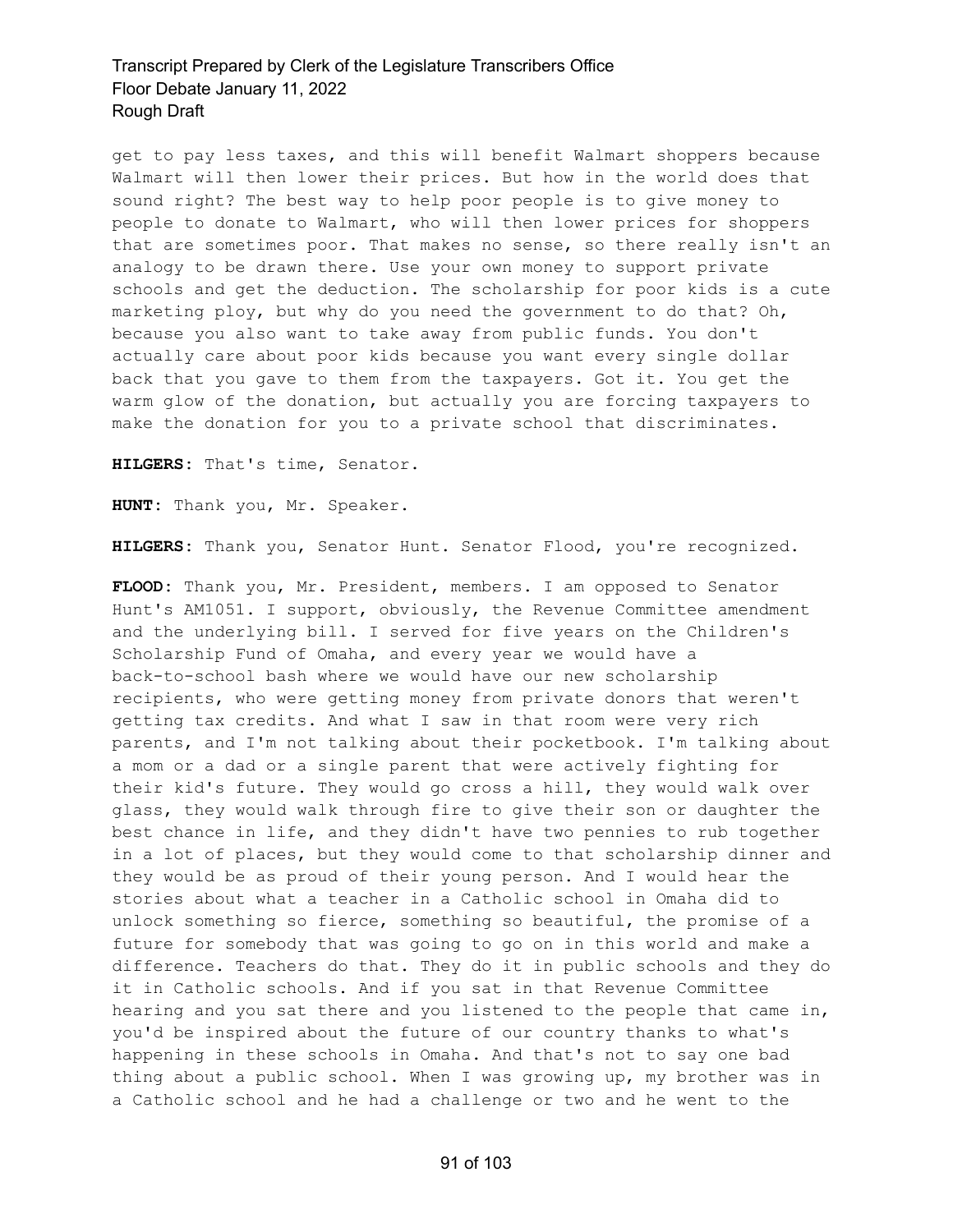public school and he found his niche. Some of these kids find their niche and it's not in a public school. It's in a Catholic school. It's in a parochial school. It's in a school that's made possible because people donate. So you can talk about boundaries and you can talk about budgets and you can talk about things that adults and lawmakers are- are supposed to be worried about. But let's talk about that mom that's fighting for her kid, that mom that's doing everything she can to make it work on \$15 an hour or \$16 an hour or \$12 an hour, and she takes the time to go seek out an opportunity that a lot of us take for granted because we have the resources to do it, but she doesn't. OK, so you're worried about setting precedents. What about helping her? What about helping that mom that actually cares? What about saying, you know what, this isn't-- this public school isn't the right fit for my son, I know he can do better, I know he has these challenges, but I want to wipe that away, and I don't have the money but I can get a scholarship over here. Why not try it? What have we lost? Who have we hurt? No one. It's constitutional. We do it for historic tax credits on buildings. We do it for beginning farmers. Why not do it for some of these kids when it can make the difference and it can send them on their way? And you-- you know, I'm going to send around a video, or someone should send around the video from last year. This young lady came in. She memorized five minutes and she basically said, without the scholarship I received, I wouldn't have the opportunities I have today. And that's because a teacher in one of these schools inspired her, gave her that gift. And it isn't that the public school couldn't. This goes both ways. Omaha would not have a future if it didn't have both public and private schools. Why take it away from that mom or that dad? Why take it away from that family in south Omaha that found a way to inspire their children or child or their brothers' and sisters' children to go somewhere? By voting for this, you're not--

### **HILGERS:** One minute.

**FLOOD:** I'm not as worried about the precedent. I'm thinking about the possibilities, the possibility of taking somebody and going somewhere different that maybe we wouldn't consider in any other situation. And the last thing I want to say is, how are we ever going to solve this rift between public and private education and get our funding system settled? We're going to do it by taking risks like this on children like this and then also making sure our public schools have the resources they need. We-- some of us look at it as an either/or. It's not. It's both. It's all of the above. It's everybody in Nebraska on the same page, walking the same direction for the same purpose, and that's inspiring children, no matter whether it's on a public school,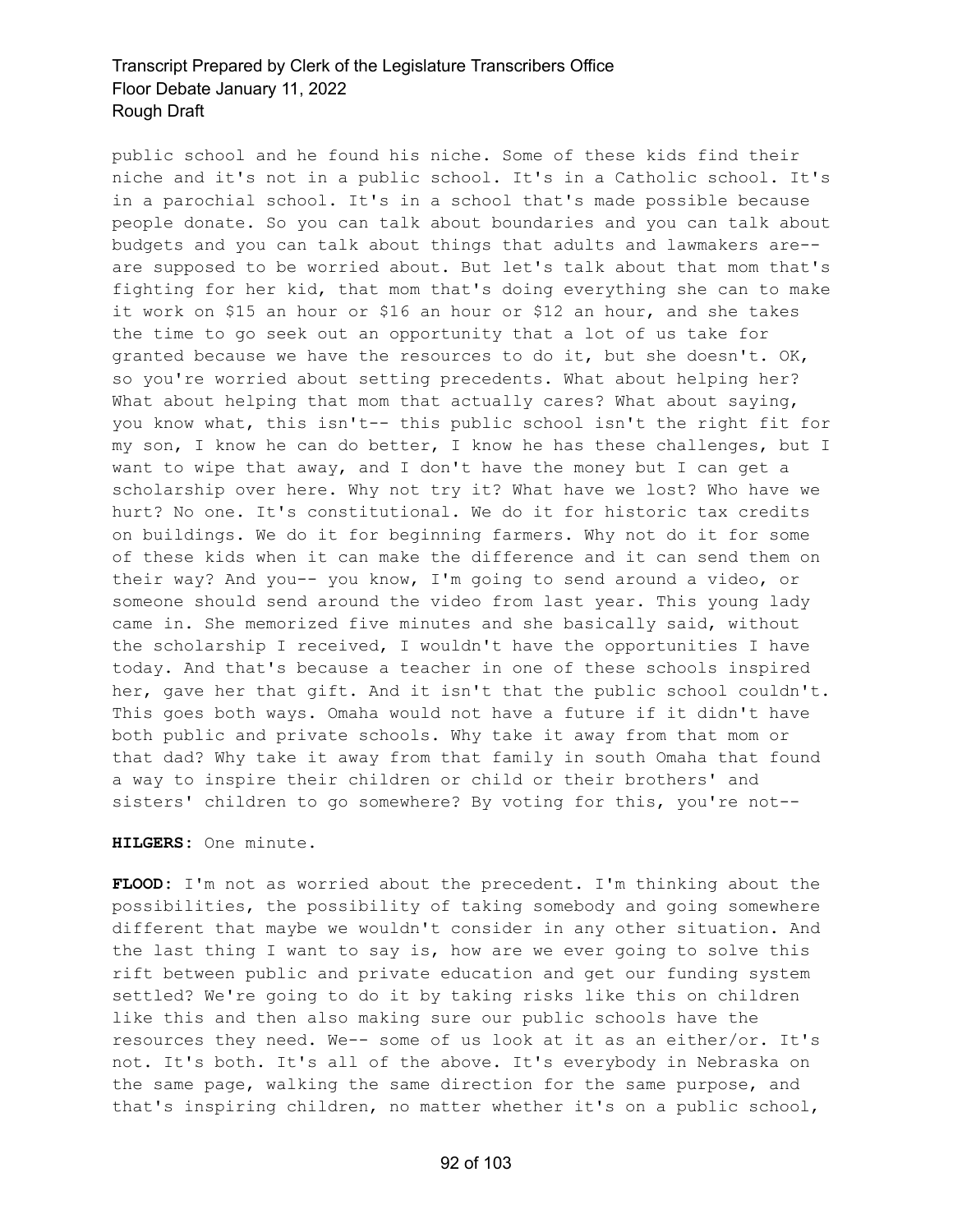it's in a private school, whether it's special education or a Catholic education. Thank you, Mr. President.

**HILGERS:** Thank you, Senator Flood. Senator Halloran, you're recognized.

**HALLORAN:** Thank you, Mr. Speaker. Colleagues, I am full support of AM762-- excuse me, LB364. And again, kudos, compliments to Senator Linehan. She's been very tenacious on this and all-- and for all the right reasons. With that, I'm going to add-- try to add a little levity, and my humor doesn't always go over well. But at my towering figure of 5'2", one size does not fit all. Now that may surprise you, that I can go into a men's store and struggle to find clothes or shoes. Sometimes I have to gravitate towards the boys' section. There's no humor here. Come on. So one size does not fit all. We have many, many public schools that are great public schools. We have many private schools that are very good, very great private schools, and we've talked about this over and over. One size does not fit all. The opportunity to have these parents and their children go to a school that might fit them better is kind of like me being able to find clothes that fit. I-- I can't fit into Senator Justin Wayne's wardrobe. He can't fit in mine. I'm not inclined to filibuster a bill that I agree with, but I have to say, Senator Wayne, if you would have asked me-- I know you were addressing senators that lived in the districts in-- in-- around Douglas County whether or not they would send their children to school in your district or Senator McKinney's district. I don't live there, but I will tell you this. If I did live in Millard or Sarpy County, no, I would not send my kids to school in your district. And that's not a reflection on you, but that's the reflection on schools that have become a little bit substandard and we haven't done enough to help them out. So with that, I will lend the rest of my time to Senator Justin Wayne if he's inclined.

**HILGERS:** Senator Wayne, three minutes and you're-- and you're next in the queue.

**WAYNE:** Thank you, Mr. Speaker, and thank you, Senator Halloran. Ladies and gentlemen, it's not sleight of economic hand when you talk about how things work. We're using examples of how things work. We give money directly to individuals with food stamps to go purchase. We don't limit. We do so because we think basic food is-- and necessities is a-- is a human right. And the question I keep asking this body is, do we believe education is a fundamental right? And if we believe education-- well, first of all, our constitution says it is. But if we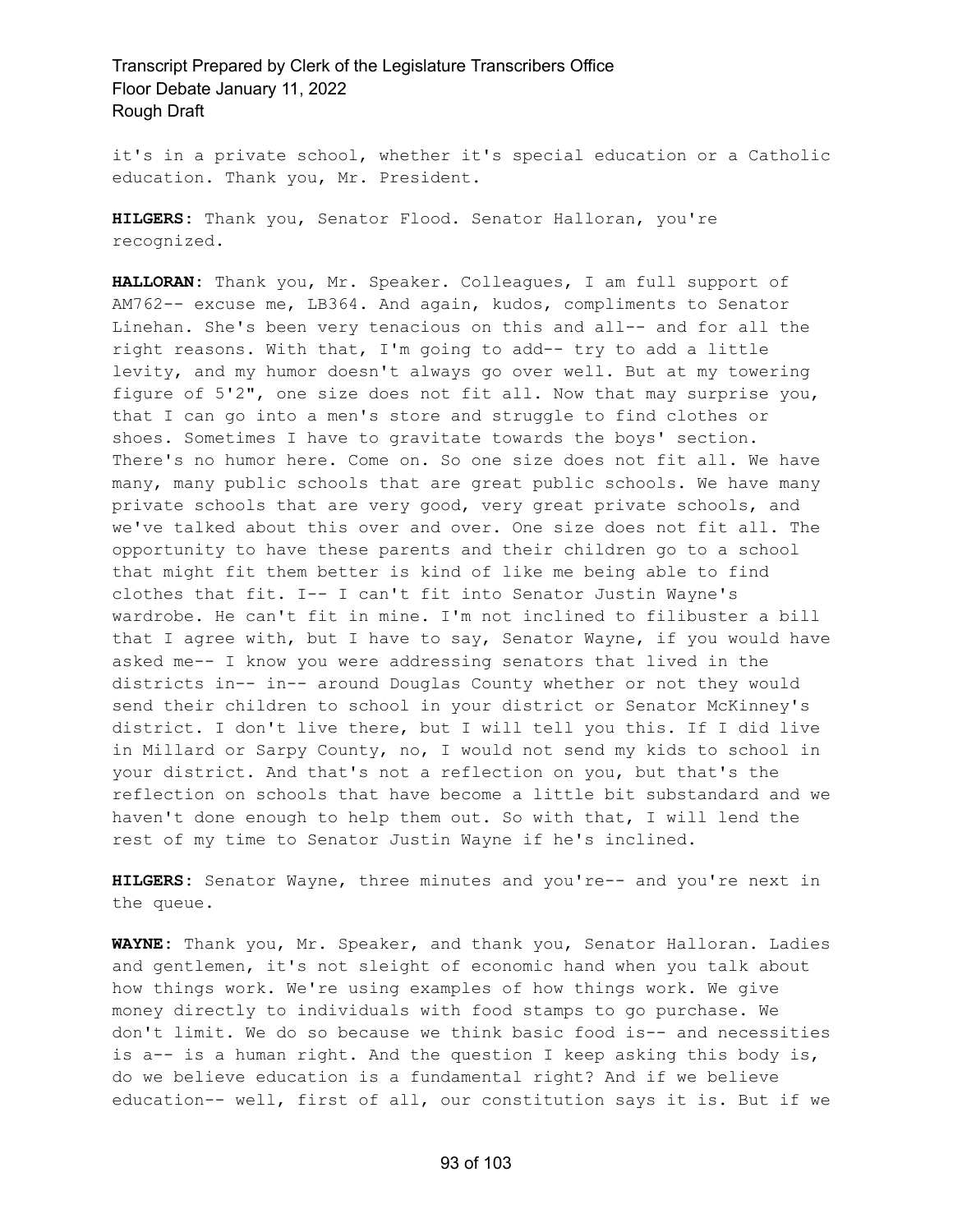believe education is a fundamental right, then why are we limiting a person's choice to exercise their right? We get upset if there is a voter ID that might limit the right to vote. We will filibuster and burn down this place to make sure that doesn't happen. But we won't allow a parent to exercise their right. And to say this is a tax break for the wealthy is just incorrect. That assumes that the middle class can't figure out that they can get a one-to-one deduct-- credit on the dollar they give. That assumes that they're not smart enough to figure that out, that they're too busy, they can't do it, they have to hire an accountant. I will tell you, this will actually benefit middle class more than anybody, from a donation standpoint, because you get a one-to-one. If I go down and I donate to the Salvation Army, I don't get a one-to-one. I would promote this in my community as a-- as a way for us to get better returns on taxes. I would go out to people who have jobs and say, you donate to this, you not only help kids get scholarships, you get a one-to-one credit. That's what I would do. Education is the passport to the future. See, education and access to a high-quality education is a right. It shouldn't be by chance, it shouldn't be by a lottery, and it shouldn't be based off of where you live. Here's what I mean by chance: the chance that you get a small enough classroom size, the chance that you get a high-quality teacher, the chance that you have security, enough security guards in your building, a chance that you have a para to help out, a chance should not be the reason that you have a fundament-- access to a fundamental right. Access to a fundamental right like education shouldn't be based off a lottery, that I hope I get into a magnet school in Omaha Public Schools, or that I hope that I can get into a specialized school over here. It shouldn't be--

**HILGERS:** You're on your own time now, Senator.

**WAYNE:** I'm next in the queue, right?

**HILGERS:** Yeah, you're on your time now, Senator.

**WAYNE:** OK. And it shouldn't be by where I live. That is what we're talking about. I will go toe to toe with anybody to tell me why that can't happen when we-- and far as this idea of \$5 million somehow turning into \$121 million, that only happens if this body lets it, and I guess I have more faith in this body. To make the slippery slope argument on \$5 million and then stand up and be appalled when Senator Rickett-- or Governor Ricketts gets up and says medical marijuana will end in death with your kids, medical marijuana will open the door to crack? That is the same logic we're using here, so don't get out and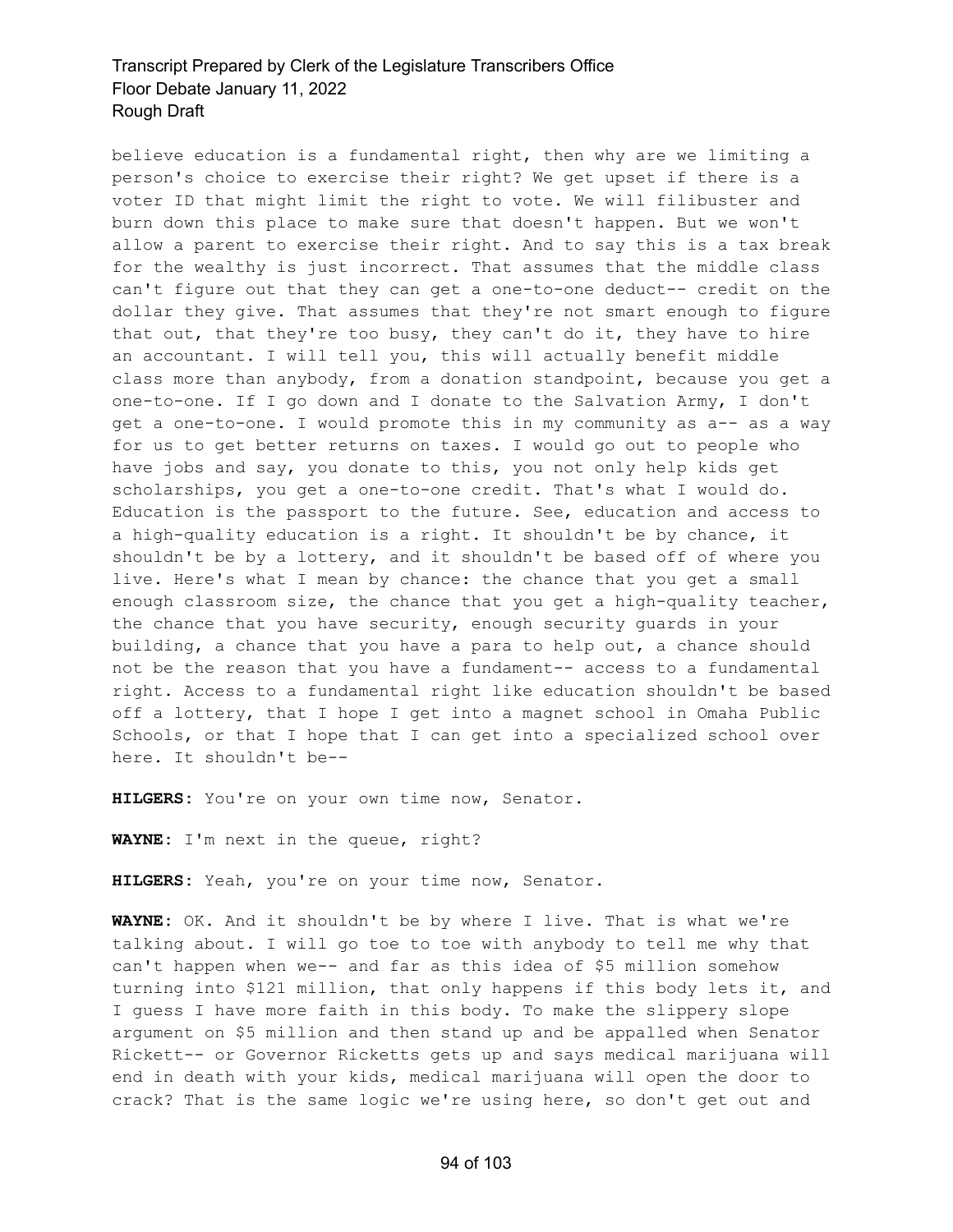denounce Governor Ricketts for his logic when you're applying the same logic here. If this is going to open the door and open the waves to destroy public education, well, then medical marijuana is going to open the door to kids smoking crack. That's the same logic and we know it. This is politics at its best. This isn't about the kid in the community. This isn't about that parent accessing the ability to maybe make a decision. Who do tax credits benefit? Let's just go through it. Name a tax credit and we'll just figure out who it benefits. Every tax credit we have benefits, you could arguably say, the wealthy. They're starting a business. They're a new farmer who already has land. They're pool services. We-- we have tons of tax credits that, yes, directly benefit the kid-- I mean the rich. But what nobody nobody's talking about is this is the only tax credit that actually benefits the kid if they get a tax break. I don't care if Warren Buffett gets a huge tax break. I don't care. Why I don't care, because he's already getting one. They're going to find another way to do it. If you're that rich, you're going to figure out how to reduce your liability. Come on, we know this. That's why they hire accountants and estate planners and all this stuff. They're going to get the tax break. But at least here a kid is getting the option, at least here a kid is getting an option. So I don't pretend to have all the answers. I know OPS is doing the best they can. I know the teachers there are doing the best they can. I'm not knocking any, any of that. What I am saying is at some point, ladies and gentlemen, at some point, colleagues, we have to do better. Every child should have access to a high-quality education not by chance, not by lottery, a damn sure, not by privilege, but by right. And if you believe in that statement, then there is no justification to be against \$5 million on giving some hope to some kids, to some parents. And if it doesn't work, get rid of it. You want to change the sunset that I put in from ten to eight to six? Fine. But let's, let's call a spade a spade and let's have-- let's be honest about it. You can't believe that education is a fundamental right and access to a high-quality education is the goal when you're telling parents to wait. So tomorrow, when we're in the queue, we're going to ask a dialogue and it's going to be simple. I'm going to have my community ask me questions and I'm going to read them on this, on this mike to people who are against it and you're going to look in the camera and tell them why they should be denied to a better school. And we're going to play it on social media so you can explain to them, to my community and people--

**HILGERS:** One minute.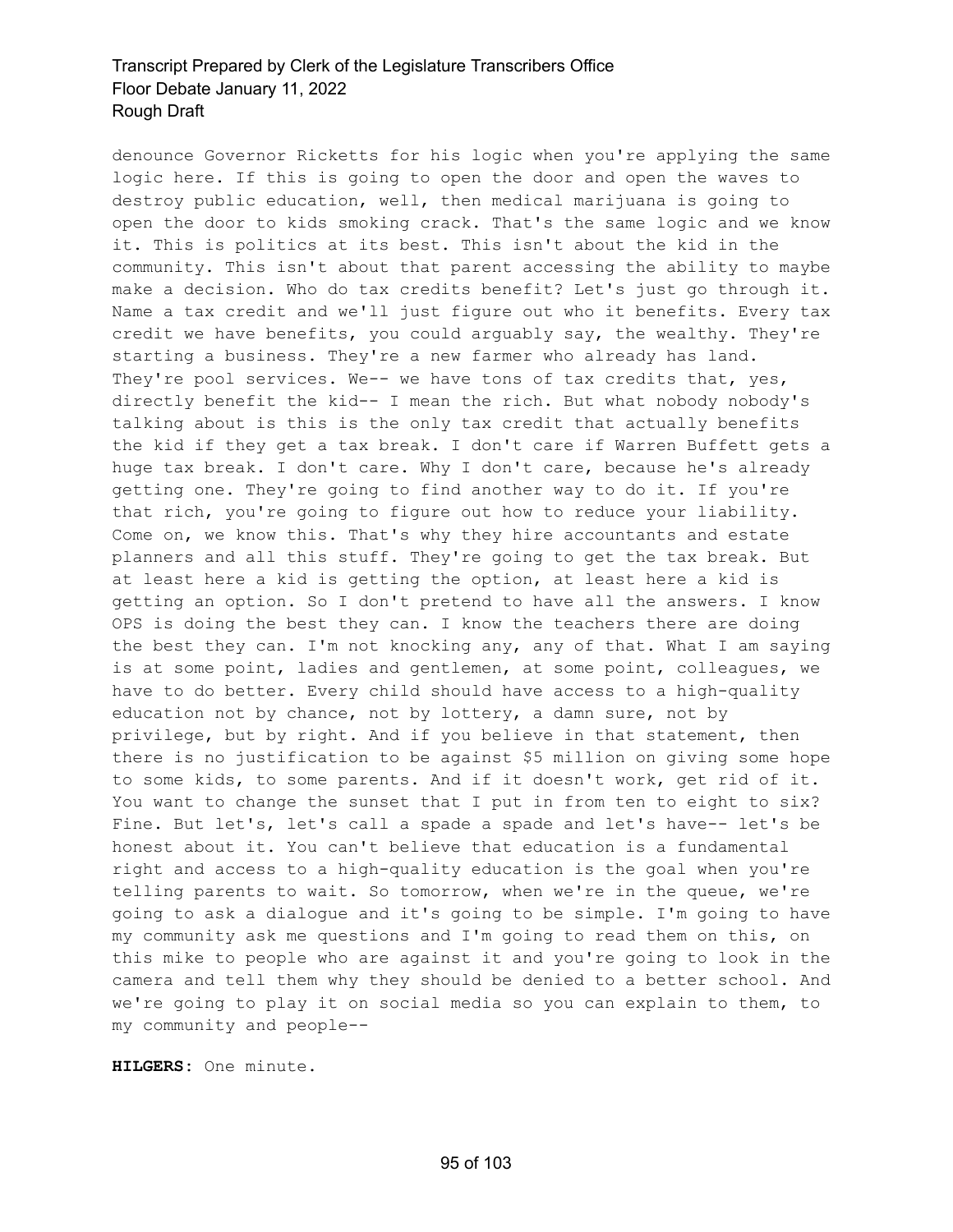**WAYNE:** --that I represent why they can't have a chance at a better education. Why they have to wait six to seven years for a school to turn around. By then, hey, not for your kid, but for your, your next kid, we'll, we'll have a good education for them. This one, I'm going to let-- just see how it goes. Just going to see how it goes because it ain't-- school ready yet. So we'll just ask. We'll just go straight down the line. I saw Morfeld do that last year. It was, it was really effective. We started with Halloran and was like, how do you feel about this? And went down-- we're going to do the same thing. And you're going to have to look into the camera and explain it and we'll just chop it up and there will be a queue and I won't-- I won't cut it and make you look funny or bad. We're going to have a straight-up answer of why they have to wait, they have to wait for their school to turn around to have access, to have a choice. Thank you, Mr. President.

**HILGERS:** Thank you, Senator Wayne and Senator Halloran. Senator John Cavanaugh, you're recognized.

**J. CAVANAUGH:** Thank you, Mr. President. Well, it's been like two hours since I spoke. So I just want to refresh where I left off, which was talking about that we all do share the same objective, which is opportunities for kids for a better education, for the best education they can have. And so I think when we look at things from that perspective, the question is how do you do it and you have a constructive conversation about what are the best ways to improve education and not just my way or the highway? And so-- and I think for me, a constructive way to look at something is to look at other places where people have done it and see how that's worked out. And so as I approach this bill, when I saw it was coming up again, I went back and I read some studies about how opportunity scholarship programs have worked in other places, how vouchers have worked in other places, how other types of school-choice options have worked. And so I was reading about the District of Columbia, where they had a pretty robust data collection portion, which again, we don't have in this bill. The- we're not subjecting testing to determine whether or not this program would be successful in achieving an outcome that we are espousing that we want, which is better outcomes. So just to go back to where we were, they were-- well, I can gloss over the, the-- I guess the metrics. But they did-- administered a test called the TerraNova test to students at the time they applied for the voucher and again a year later and it collected data on all students, families, demographics. The findings showed that after one year, students who had been offered a voucher scored lower on math part of the test and the amount by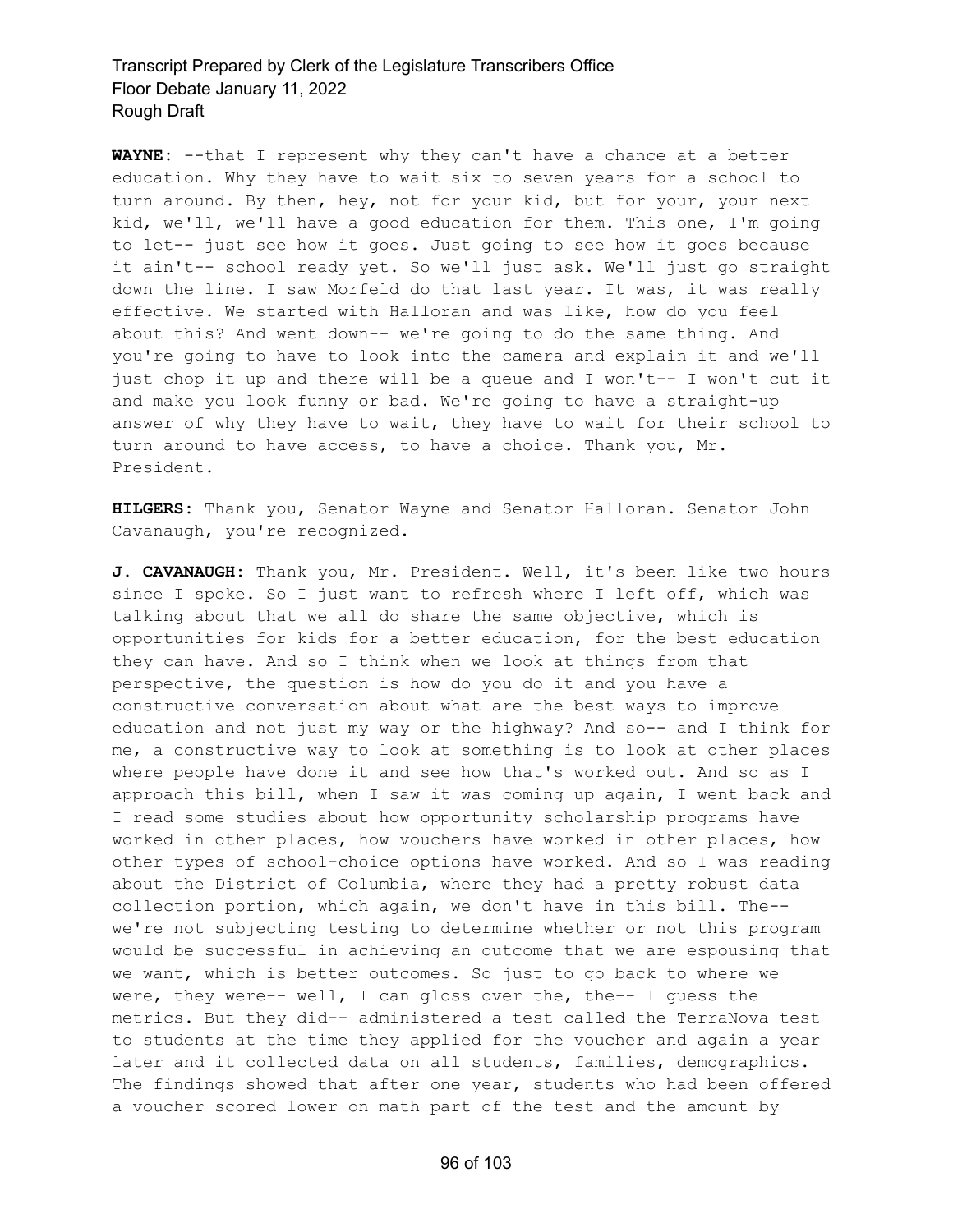which they were lower was just statistically significant. The difference could not be explained by random variation. That's a parenthetical. Students also scored lower on reading, but this amount was by, by which they were lower was not statistically significant. So again, there could have been explained by randomness. So essentially, kids who were getting into the voucher program that we're talking about, this opportunity scholarship program in Washington, D.C. where they collected data before and after, had a lower outcome after they, they applied and got the scholarship than before in their original schools. So I think this is an important thing to be conscious of when we're talking about what it is we're doing here and why we're doing it. If we want to have-- give kids a better education, a better outcome, we should focus on things that actually do that. And in places where this has been attempted, we are seeing a worse outcome. The Louisiana Scholarship Program, Louisiana Scholarship Program, LSP, began in 2012. The state grant-- a statewide program of 10,000 students, making it considerably larger than D.C. program, which was- averaged about 600 eligible applicants a year during the three years when the students were enrolled in the study sample. Private schools that elected to participate by accepting vouchers as payment also had to administer the Louisiana state assessment to voucher-receiving students and were grade, and were graded by the state using the same A-to-F scheme that the state used for public schools. Essentially saying Louisiana has a very large program and a good sample size that they actually require, if you're going to participate in this program, that you be subjected to testing so they could determine whether or not they are getting the outcome that they're-- they, they seek by participating in this program. Again, I think it's really important to point out that we don't have that here. We're talking about-- our objective is regardless of the amount of money, the objective is better outcomes for kids and we are not even bothering to try and find out if we're getting that. We're talking about how we feel--

**HILGERS:** One minute.

**J. CAVANAUGH:** --about those-- the idea that we think people will have better outcomes because they have a choice. But I'm saying if you look at this data from these two cases so far-- there's more in here- that, well, one, they're measuring it and that, that the result they find is lower outcomes. I'm going to keep going. The study estimated that students using vouchers had a lower math score in Louisiana state assessment. In fact, the score, the score was quite a bit lower. The study presented results for two example-- two samples: one was restricted to students who had baseline scores because they previously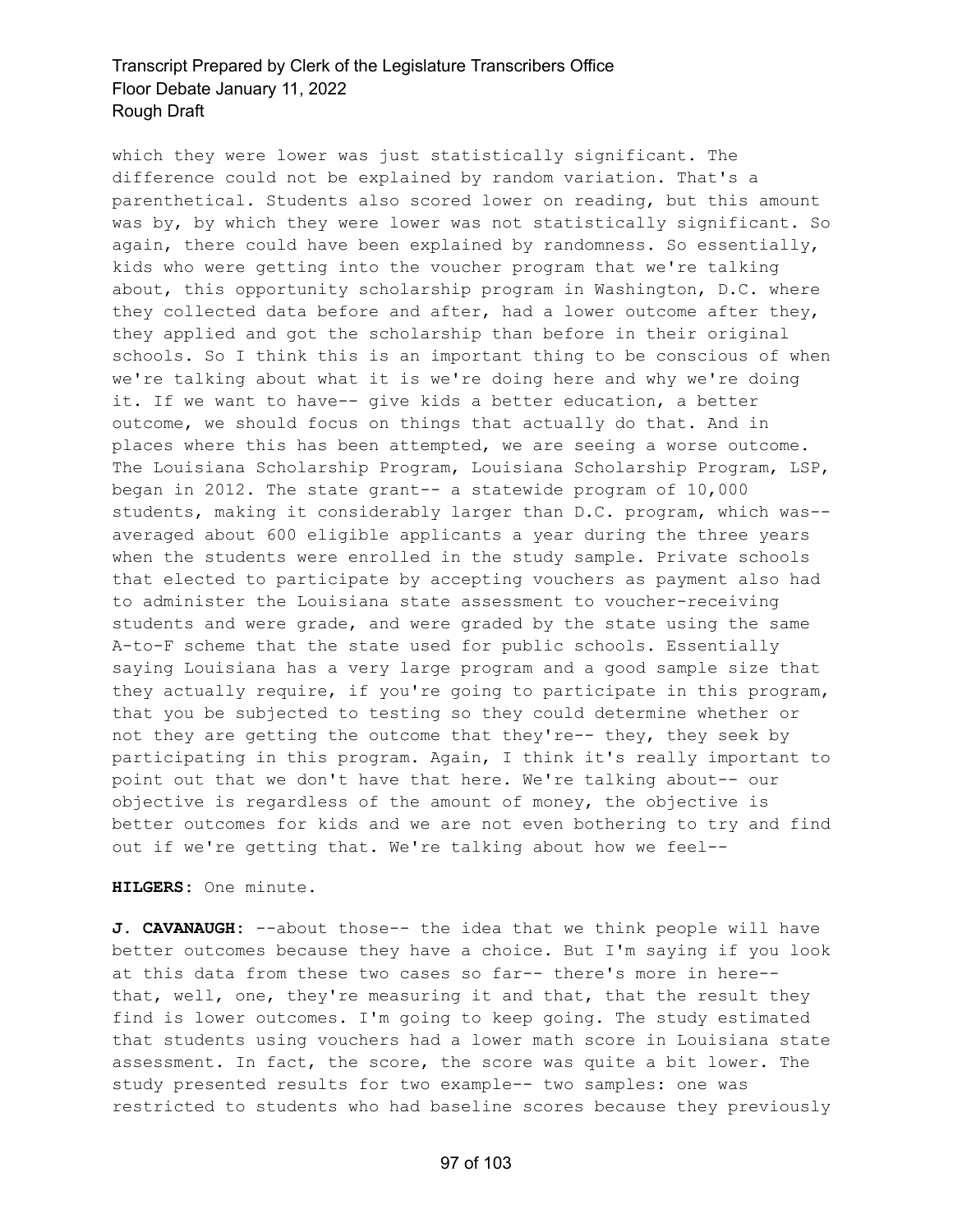participated in state's testing in public schools before they applied for the voucher and another that includes a full sample of students who had scored three year-- who tested-- test scores three years later, regardless of whether or not they were at the baseline score. Scores were negative and statistically significant for the full sample and less negative-- still negative-- and not as statistically significant for those that were restrict--

**HILGERS:** That's time, Senator.

**J. CAVANAUGH:** Thank you, Mr. President.

**HILGERS:** Thank you, Senator Cavanaugh. Senator Moser, you're recognized.

**MOSER:** Thank you, Mr Speaker. Good afternoon, colleagues. Good afternoon, Nebraska citizens. I think that there are some outside forces at work here. If you listen to the discussion, there are some, I think, illogical arguments being made to support what somebody else wants. I'll tell you a story of our family and my three daughters were all going to Catholic school and they were doing pretty well. But the oldest one when she got sixth grade wanted a program that wasn't available in the Catholic school and there were some behavioral problems in the class besides that. So she talked to my wife, who, you know, probably makes the decisions about where the kids go to school more so than I do, and they decided that she wanted to go to public school. So the oldest daughter went to public school and she loved the program that she wanted to go there to, to utilize that wasn't available at the Catholic school. And the other two stayed in the Catholic school and they all did well. They've all got college degrees. The one that switched schools is, is a professor at Washington University. And, and so switching schools helped her. But not everybody has that opportunity to switch schools. Not everybody can go from public to private. I guess you could always go from private schools to public, but school choice is an important ability for people who have a reason to change schools. To say that this bill benefits the rich people, being rich has its perks anyway. You're not going to, you're not going to take somebody-- a rich-- some rich person's money away and make, and make them suffer by not approving this bill. This tax credit accomplishes a purpose for the citizens of Nebraska. It gives students an opportunity to go to a different school-- some students, low-income students, and who are lucky enough to get the scholarship because you can't direct it to any particular student, but it just gives them an opportunity to succeed. And to say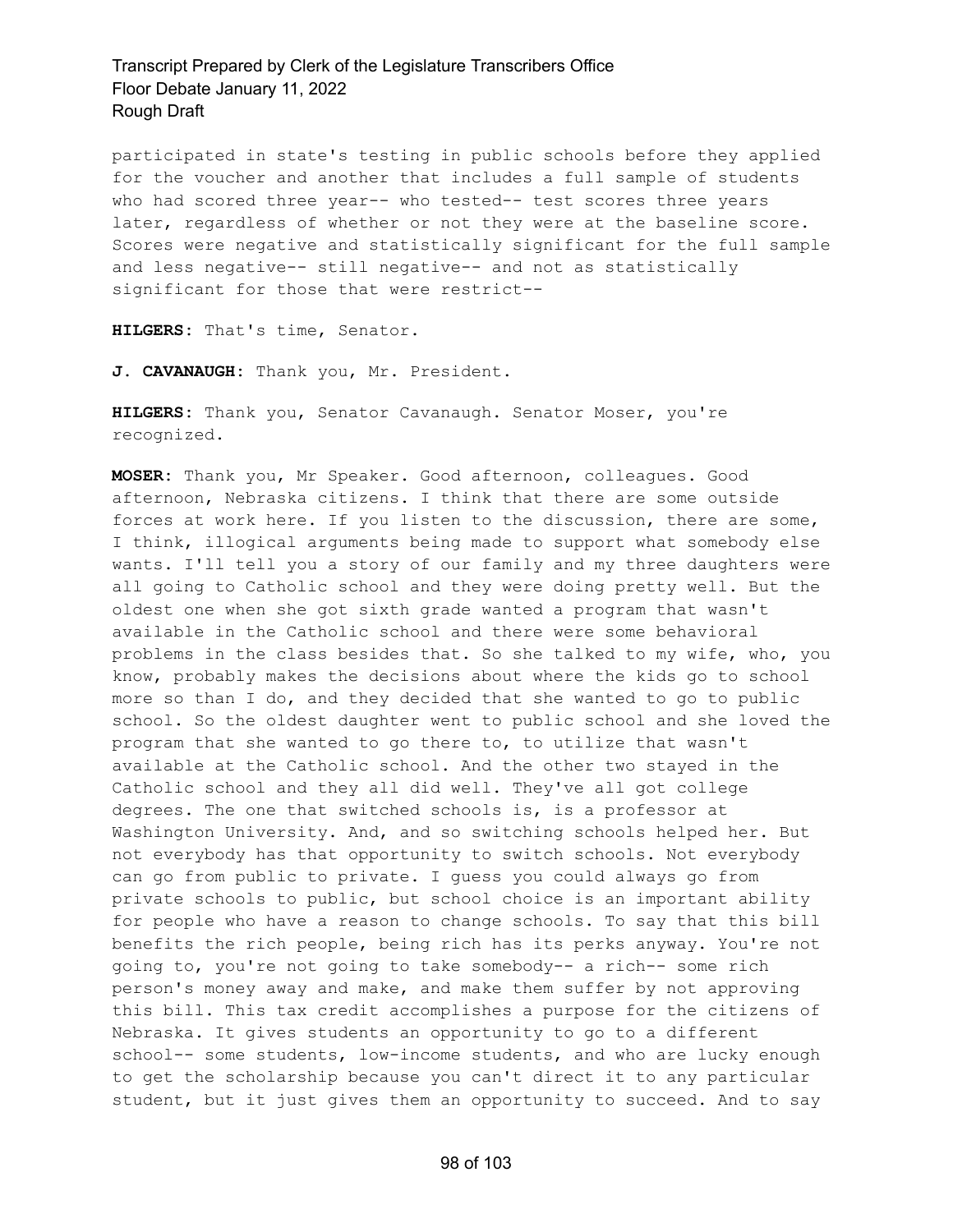that \$5 million is too much, I was disappointed that Senator Linehan lowered it from \$10 million. I think she feels it had a better chance by lowering the total of \$5 million, but I was really disappointed because \$5 million is not that big of a number considering the problem that we're looking at. I'm wishing that it would have at, at \$10 million. Just this morning, we listened to a presentation on school funding for public schools, and they already get a billion dollars, a billion. That's a thousand \$1 million for you mathematically challenged and-- you're welcome, Senator Lowe. And then they want \$715 million more in funding for schools. And I don't begrudge that, I think school funding is important, but nobody brought up the size of that contribution this morning. There weren't-- I mean, not that I heard, but here \$5 million is too much to give people school choice. I think that--

**HILGERS:** One minute.

**MOSER:** --you know, I think that shows that there are forces at work here other than logic and common sense, in my opinion. Thank you.

**HILGERS:** Thank you, Senator Moser. Senator Lowe, you're recognized.

**LOWE:** Thank you, Mr. Speaker. Well, I think I pushed my button about two hours ago, so this is about right. I'm a public school graduate and I'm proud of it. I'm proud I went to Kearney High. We had a great education. And Kearney High still does a good job of educating our students, but there are still some that don't fit in and they need a little more help. I sent my sons to Kearney Catholic basically because I married into a family that built the school, but also because they may need a little extra help. And that's what we're talking about here. We're not condemning the public school system. We're allowing students to go to a school that may fit them better. We have great public schools in Nebraska, although I do wish our grading system was a little, little different and our, our students had better grades, but that's across the board. We need to get better. And how do we get better? How do we get better? Well, that's by allowing students a chance no matter whose parents they come from. I know several students who, when my sons were going to Kearney Catholic, transferred over from Kearney High because they were, they were struggling. And because of the teacher-student ratio, they got the help that they needed and they became pretty decent students. They thrived in school and they thrived in sports. It was an opportunity for them that they would not have had, was it not for a couple of scholarships. This is not against schools. This is not against teachers. This is not against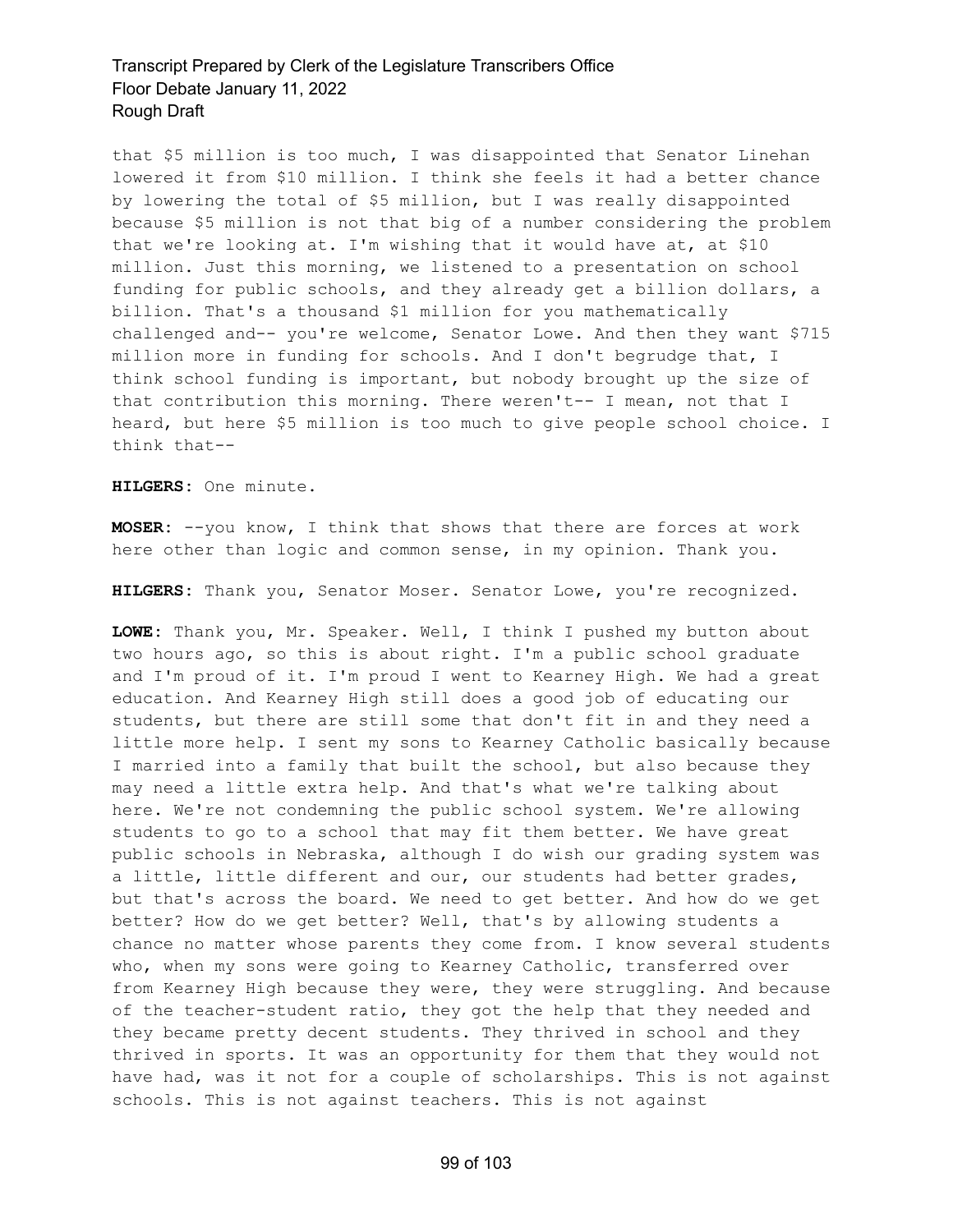administrations. This is for children and we need to do it for the children. With that, Mr. Speaker, I'd like to give Senator Linehan the rest of my time.

**HILGERS:** Senator Linehan, 2:22.

**LINEHAN:** Thank you, Senator Lowe, and thank you, Mr. Speaker. So many-- when I go home and sleep tonight, I, I will have pushed back on a lot of things that were said here today. But John Cavanaugh, I have-- Senator John Cavanaugh, I'm sorry-- great appreciation for him. He helps us with some volunteer projects that are important to my daughter and I know his heart's in the right place. At-- what I'm-- I want to warn him off, though. There are a lot of studies floating around about school choice and how it doesn't work, blah, blah, blah. There-- I have, I have reams of studies for you, John, like deep-dove studies. We can look at Florida where Governor Jeb Bush instigated a program, whatever it's been-- 20 years ago now-- and how they have come from very low scores with their people of minority students to incredible scores. We got studies. You want to go fight studies to study? I'll-- I'm ready for that battle and I got a whole bunch of other people that are ready for that battle. So don't cherry-pick a study and bring it up here and say this represents the world. The study-- the, the evidence is abundantly clear and, and just-- it's just common sense. You don't need, you don't need tests. A child who is miserable does not do well in school.

**HILGERS:** One minute.

**LINEHAN:** That's it. Your child is not happy. Might be because they're bullied. It might be because they're having difficulty with reading. It might be because they don't understand math. And they come home and they're miserable. They're not going to do well. They don't. I- someone, I think Senator Lowe, mentioned teachers. I just want to give a shout-out to all the teachers in the state of Nebraska who work in private and parochial schools. They're teachers too and they take care of 10 percent of our children in K-12 schools now. In some areas, it's a lot higher and there's a couple counties where it's 25 percent of the children. So this is most certainly not against teachers or public education--

**HILGERS:** That's time, Senator.

**LINEHAN:** --but it's about everybody. Thank you.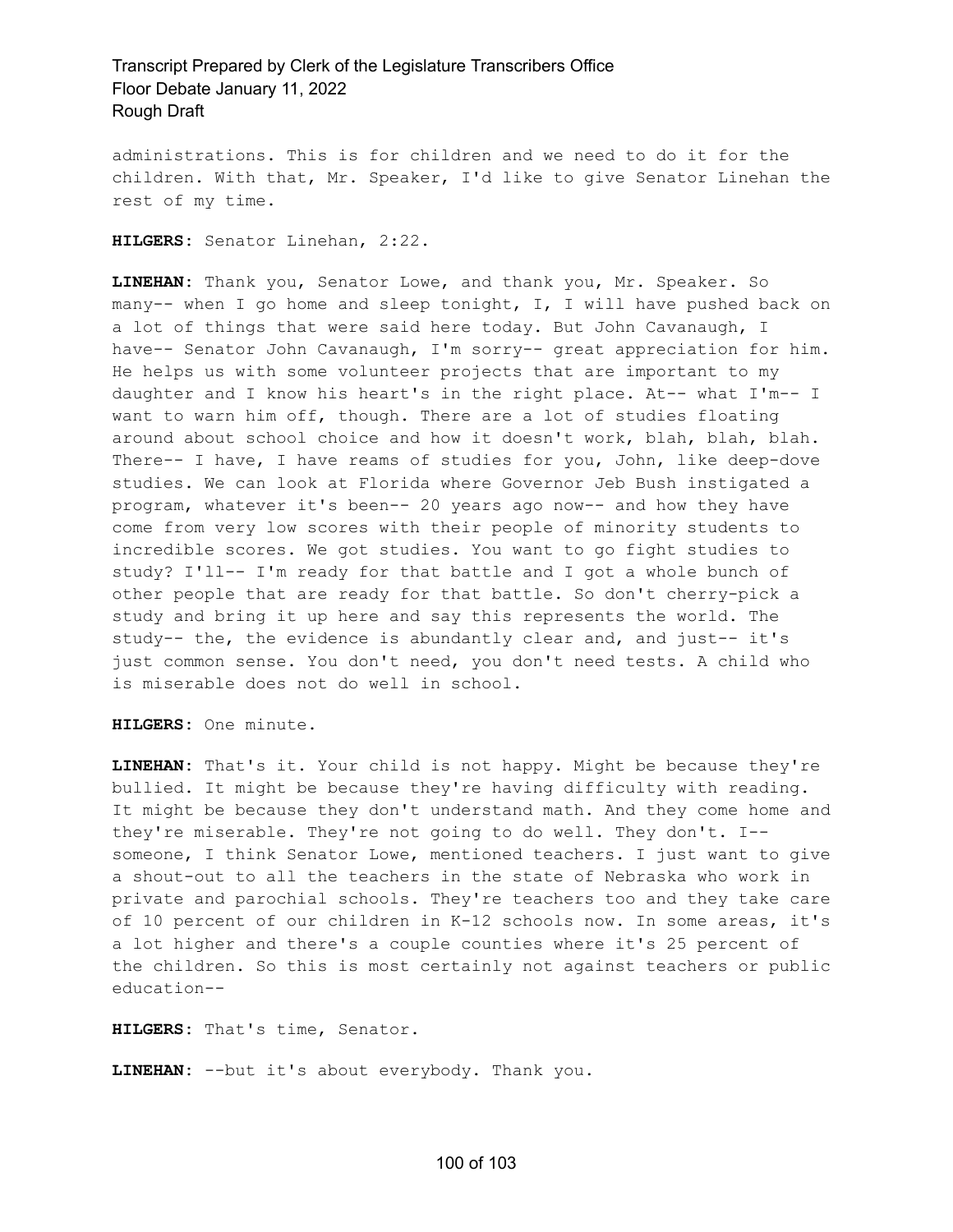**HILGERS:** Thank you, Senator Linehan and Senator Lowe. Senator Briese, you're recognized.

**BRIESE:** Thank you, Mr. President, and getting about ready to wrap up here, it looks like. But I just want to make a couple of comments about this. Serving on the Revenue Committee, it really is fascinating and we hear from a lot of people during the year, during hearings, a lot of different ideas, a lot of issues, and, you know, it's really great to hear from the testifiers. We talk about income tax issues and property tax issues and tax credits, etcetera, etcetera, etcetera. We typically hear from lobbyists, accountants, tax folks, and a lot of other people, farmers. And I've sat in on, I believe, a couple hearings relative to opportunity scholarships and the hearings on opportunity scholarships really are a unique day in the Revenue Committee and it's a fun day too. We hear from some of the same lobbyists, some of the same education lobbyists, some accountants, a few tax people, but what we really hear from are just a whole lot of young people and that really makes it fun, young folks, many of, many of whom come from disadvantaged backgrounds. And many of the, many of the young folks are people of color and they tell us their stories and they tell us how many of them struggled in a traditional public school setting. Some of them were bullied in their former public schools, but their stories contained a common theme and that theme is that their experience in private school, in private schools was a transformative experience in their lives. They tell us how they excelled in their new environment in the private schools. And I don't say, I don't say that to disparage public schools or any way, shape, and form, but these individuals emphasized how important attendance at private schools was to them and their lives. It truly changed the lives of many of these people. And that's why we call this opportunity scholarships, to give some of these young folks that opportunity. And we should not take that lightly. And sometimes in this body, we just have to swallow hard and agree to something that maybe we're not particularly fond of, but we come together to get something done that's important to us and that's called compromise. And you got to remember, there's probably quite a few folks in here that are more fond of Senator Linehan's original LB364 than they are of they-- of my LB531, but they're willing to come together in the name of compromise to get something done for the good of everyone and that's what we all need to do here. The early childhood contribution tax credit in LB531 is important. Senators Aguilar, Friesen, Halloran, Lowe, myself, we were invited out to Grand Island by the Grand Island Chamber of Commerce. The Governor was out there also and we spoke to a nice group out there. We asked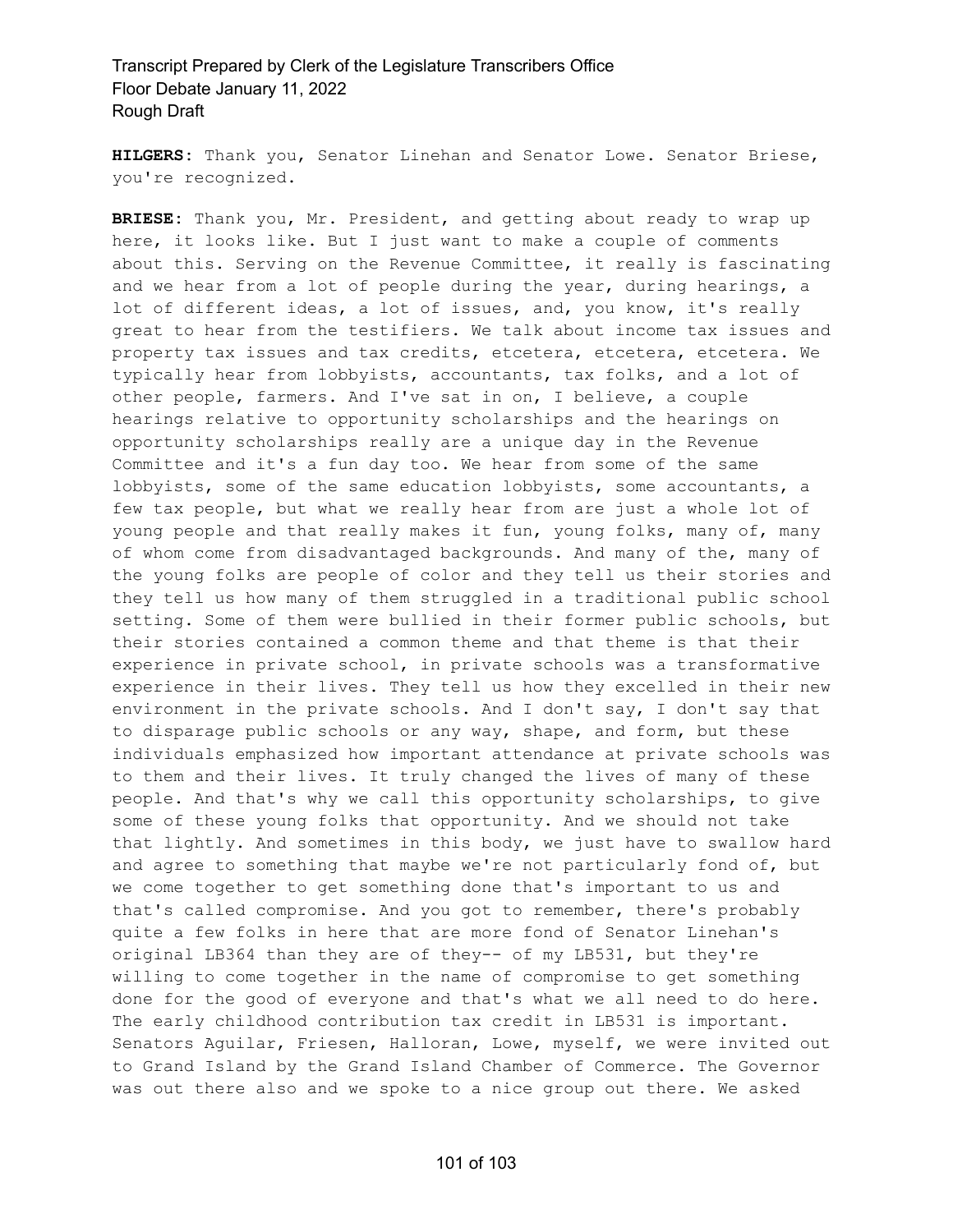him questions at the end of the session and if I remember correctly, most of those questions dealt with early childhood, dealt with the availability of childcare. And those folks who are posing those questions expressed their concern over the lack of affordable, available childcare in the Grand Island area and that lack of affordable, available childcare is common across our state and that can-- and it can choke off economic growth in Nebraska and I think it is choking off economic growth in some areas of Nebraska. LB531, which is contained in AM762, can help address that situation. And it looks today like the only way--

**HILGERS:** One minute.

**BRIESE:** --LB531-- thank you, Mr. President-- the only way LB531 is going to get across the finish line and help alleviate the shortage of available affordable childcare in Nebraska is if we pass AM762 and I would urge your support. Thank you, Mr. President.

**HILGERS:** Thank you, Senator Briese. Mr. Clerk for new bills.

**ASSISTANT CLERK:** Thank you, Mr. President. New bills: Senator-- LB975 is Senator Wayne. It's a bill for an act relating to state agencies; provides a requirement for state officials or state employees who testify at a public hearing before the Legislature. LB976, introduced by Senator Wishart, is a bill for an act relating to the Nebraska Behavioral Health Services Act; amends several sections; adopts Certified Community Behavioral Health Clinic Act; harmonize provisions; repeals the original section; declares an emergency. LB977, introduced by Senator Slama, is a bill for an act relating to appropriations; appropriates federal funds to the Department of Economic Development; and declares an emergency. LB978, introduced by Senator Hughes. It's a bill for an act relating to the Environmental Protection Act; amends several sections; defines a term; provides powers and duties relating to the treatment of dredged and fill material; establishes a fund; provides a penalty; harmonizes provisions; and repeals the original section. Additionally, Mr. President, notice of committee hearings from the Transportation and Telecommunications Committee, as well as a notice of cancellation from the Education Committee and a pair of notices of committee hearings from the Education Committee as well. Amendments to be printed: Senator Wayne to LB364 and Senator Hunt to LB781. Name adds: Senator Briese and Senator Brandt to LB508, Senator Moser to LB933, Senator Dorn to LB942. Finally, Mr. President, a priority motion. Senator Walz